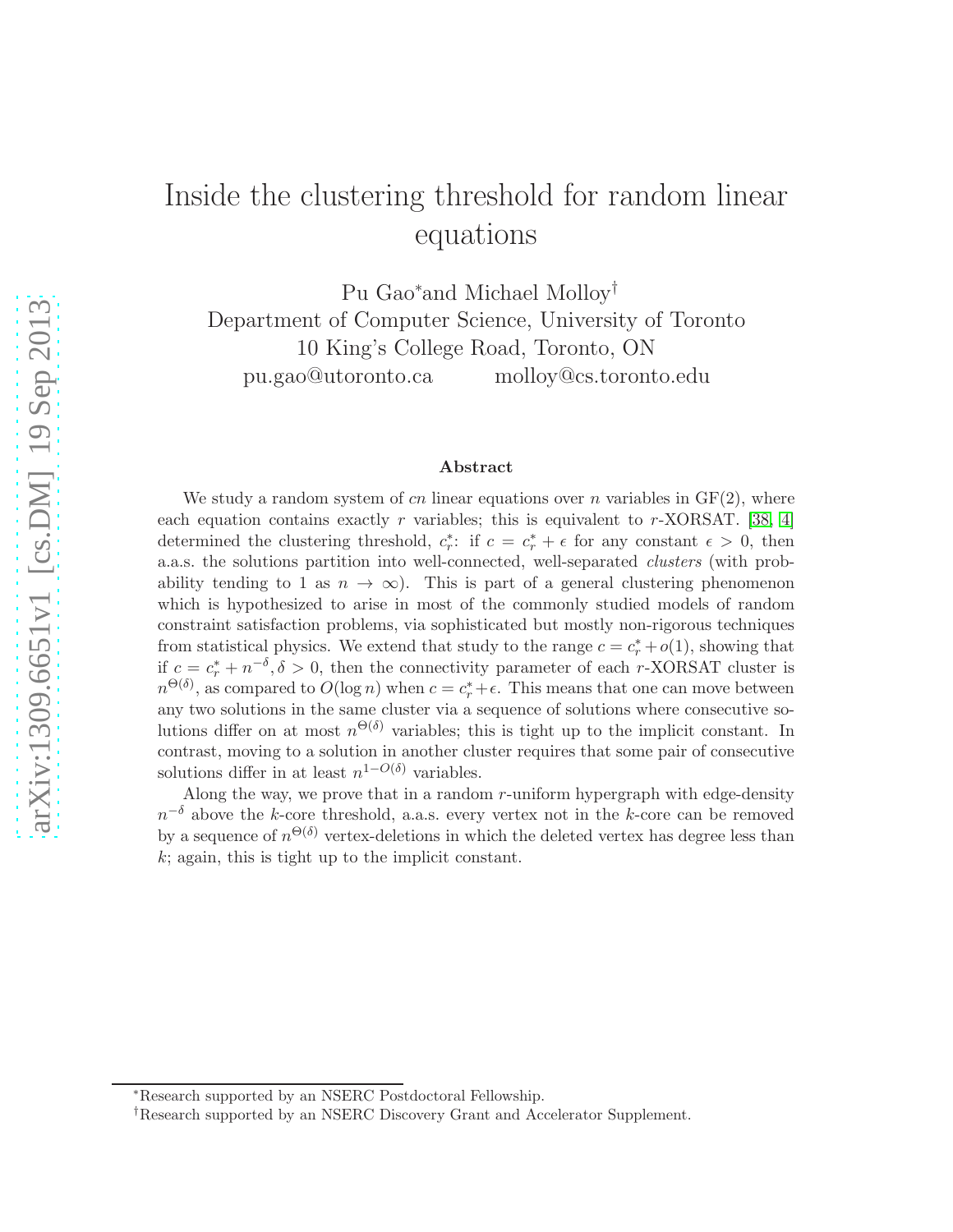### 1 Introduction

The study of random constraint satisfaction problems (CSP's) has been revolutionized by a collection of hypotheses, arising from statistical physics, concerning clusters of solutions. Roughly speaking: when the density (the ratio of the number of constraints to  $n$ , the number of variables) exceeds a specific constant (the *clustering threshold*), the set of solutions a.a.s.  $^1$  $^1$ partitions into clusters. One can move throughout any cluster by making small *local* changes; i.e. changing the values of  $o(n)$  variables in each step. But solutions in two different clusters must differ *qlobally*; i.e. they differ on a linear number of variables.

While these hypotheses are, for the most part, not rigorously proven, they come from some substantial mathematical analysis. They explain many phenomena, most notably why these CSP's are algorithmically very challenging (eg. [\[2,](#page-12-1) [34\]](#page-14-0)). Intuition gained from these hypotheses has led to some very impressive heuristics (eg. Survey Propogation[\[54,](#page-16-0) [56,](#page-16-1) [7\]](#page-12-2)), the best of the random r-SAT algorithms whose performance has been rigorously proven [\[17\]](#page-13-0), and some remarkably tight bounds on various satisfiability thresholds (the density above which a.a.s. there are no solutions) [\[19,](#page-13-1) [20,](#page-13-2) [21\]](#page-13-3). It is clear that, in order to approach most of the outstanding challenges around random CSP's, we need to understand clustering.

Amongst the commonly studied random CSP's, r-XORSAT (a.k.a. linear equations over  $GF(2)$ ) is the one for which the clustering picture is, rigorously, the most well-established. The exact satisfiability threshold was established for  $r = 3$  in [\[30\]](#page-14-1), and then for  $r \geq 4$ in [\[27,](#page-14-2) [68\]](#page-16-2). The exact clustering threshold,  $c_r^*$ , was established independently in [\[38\]](#page-15-0) and in [\[4\]](#page-12-0). Those two papers also provide a very thorough description of the clusters for any constant density  $c > c_r^*$ : roughly speaking, each cluster consists of a solution to the 2-core along with all satisfying extensions of that solution to the remainder of the variables; see Section [1.2](#page-3-0) for a more thorough (and correct) description. It is possible to move within each cluster changing only  $O(\log n)$  variables at each step, but moving from one cluster to another requires changing a linear number of variables.

The cluster structure of r-XORSAT is simpler than that of most other models (see Section [1.3\)](#page-5-0), and this has enabled researchers to prove challenging results for it which we do not appear close to proving for other models. The structure of the clusters in the other models are hypothesized to be a generalization of the simpler structure in r-XORSAT. After the *freezing threshold*, most clusters consist of a solution  $\sigma$  to a subset of the variables, called *frozen variables*, along with all extensions of  $\sigma$  to the rest of the variables. One (of many) differences from r-XORSAT is that, in other models, the set of frozen variables can differ amongst the clusters. Insights from the work on r-XORSAT have been valuable when studying more complicated models; eg. ideas from [\[4\]](#page-12-0) led to [\[58,](#page-16-3) [62\]](#page-16-4).

In this paper we look inside the  $r$ -XORSAT clustering threshold, by analyzing the clusters when  $c = c_r^* + o(1)$ . Our goal is to gain a better understanding of the way that clusters are born; i.e. to understand the first clusters to arise as the constraint density is increased. Looking inside thresholds for such purposes is a common goal; see e.g. the extensive work on the birth of the giant component[\[10,](#page-13-4) [47,](#page-15-1) [49,](#page-15-2) [39\]](#page-15-3), and the look inside the 2-SAT threshold[\[11\]](#page-13-5).

Specifically, we look at  $c = c_r^* + n^{-\delta}$  for constant  $\delta > 0$ . The most notable difference we find is that moving within a cluster requires changing  $n^{\Theta(\delta)}$  variables during at least one

<span id="page-1-0"></span><sup>&</sup>lt;sup>1</sup> A property holds a.a.s. (asymptotically almost surely) if it holds with probability tending to 1 as  $n \to \infty$ .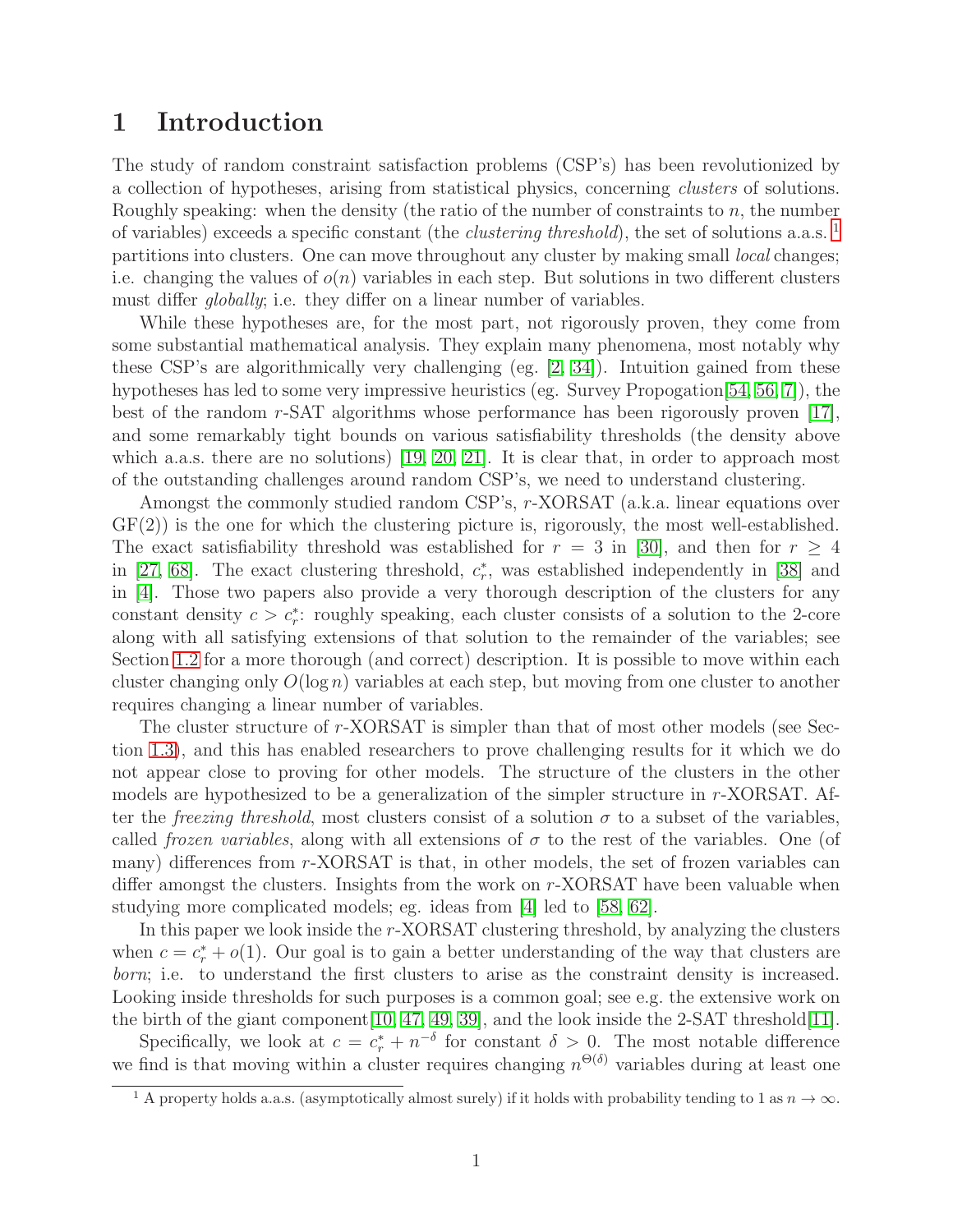step. Most of the technical work is in analyzing the 2-core of a random hypergraph, which is where we begin.

### 1.1 Hypergraph k-cores

We define  $\mathcal{H}_r(n,p)$  to be an r-uniform hypergraph on n vertices where each of the  $\binom{n}{r}$  $\binom{n}{r}$ potential hyperedges is present independently with probability  $p$ . This random hypergraph underlies the most commonly studied random CSP models, and the typical range of focus is  $p = \Theta(n^{1-r})$ , where a.a.s. there is a linear number of hyperedges.

**Definition 1.** The k-core of a hypergraph H,  $\mathcal{C}_k(H)$ , is the maximum subgraph of H in which every vertex has degree at least  $k$ .

The k-core was first studied by Bollobás[\[9\]](#page-13-6) and has since become a major focus in random graph theory. Its many applications include erasure codes  $[45, 46]$  $[45, 46]$ , colouring  $[59]$ , hashing  $[37]$ , and orientability  $[35, 13, 32, 31]$  $[35, 13, 32, 31]$  $[35, 13, 32, 31]$  $[35, 13, 32, 31]$ . The threshold for the appearance of a non-empty k-core in  $\mathcal{H}_r(n, p = c/n^{r-1})$  is determined[\[69,](#page-16-6) [57,](#page-16-7) [41\]](#page-15-6) to be:

$$
c_{r,k} = \inf_{\mu > 0} \frac{(r-1)! \mu}{\left[e^{-\mu} \sum_{i=k}^{\infty} \mu^i / i!\right]^{r-1}} \tag{1}
$$

The r-XORSAT clustering threshold is equal to  $c_{r,2}$ ; so we use that notation rather than  $c_r^*$ in the remainder.

One way to find the k-core is to repeatedly remove vertices of degree less than  $k$  until no such vertices remain. It is not hard to see that the order in which vertices are removed does not affect the subgraph produced. It is often useful to consider removing the vertices in several parallel rounds:

**Definition 2.** The *parallel k-stripping process*, applied to a hypergraph  $H$ , consists of iteratively removing all vertices of degree less than  $k$  at once along with any hyperedges containing any of those vertices, until no vertices of degree less than  $k$  remain; i.e. until we are left with the k-core of H. We use  $S_i$  to denote the vertices that are removed during iteration i. We use  $\hat{H}_i$  to denote the hypergraph remaining after  $i - 1$  iterations, i.e. after removing  $S_1, ..., S_{i-1}.$ 

We will analyze the number of rounds that this process takes:

**Definition 3.** The k-stripping number of G, denoted  $s_k(G)$ , is the number of iterations in the parallel k-stripping process applied to  $G$ . We often drop the " $k$ " and speak of the stripping number and  $s(G)$ .

We are interested in the number of deletions that are required to remove a particular vertex:

**Definition 4.** A k-stripping sequence is a sequence of vertices that can be deleted from a hypergraph, one-at-a-time, along with their incident hyperedges such that at the time of deletion each vertex has degree less than  $k$ . For any vertex  $v$  not in the  $k$ -core, the *depth* of v is the length of a shortest k-stripping sequence ending with  $v$ .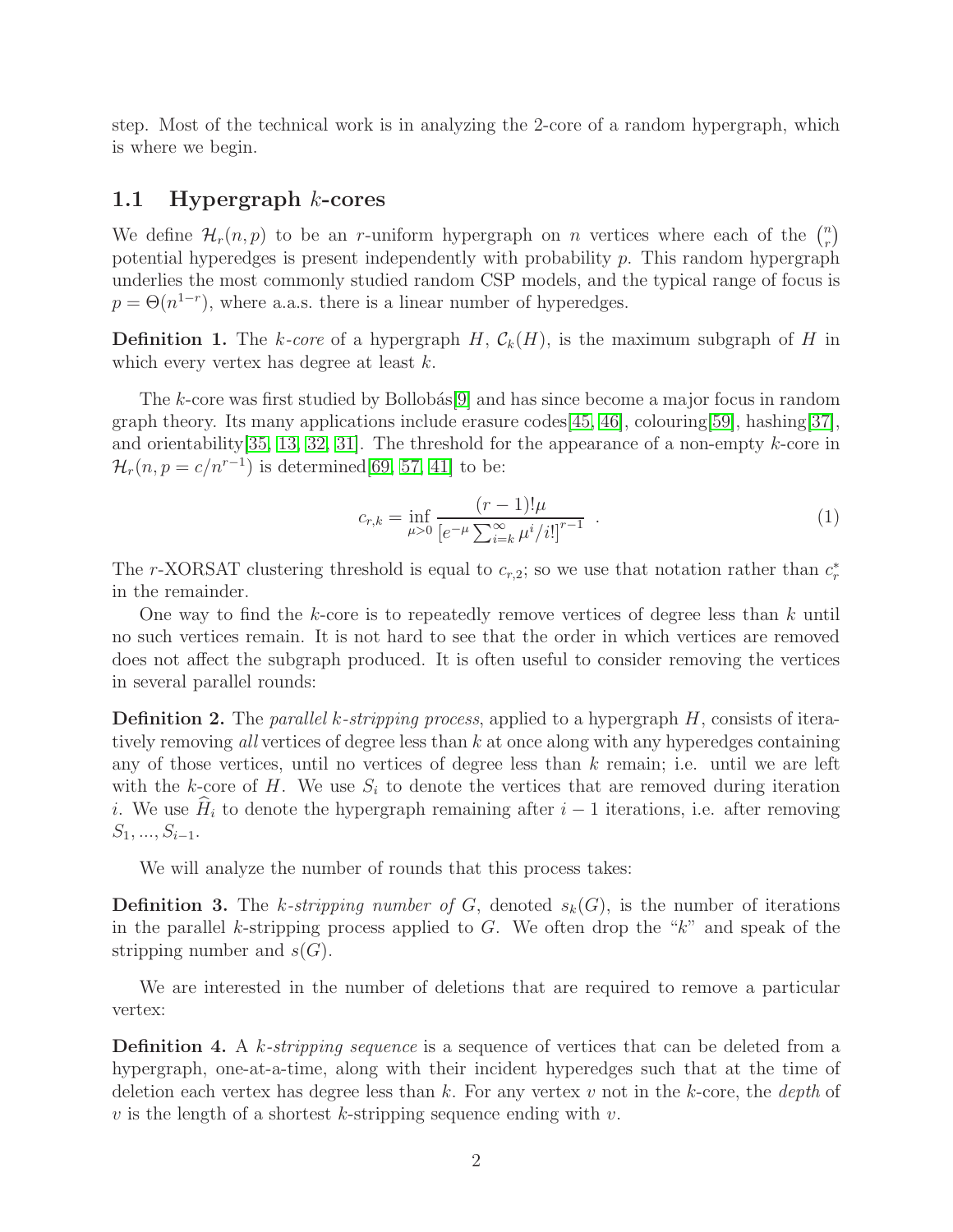For the purposes of studying r-XORSAT clusters, we only need to analyze these parameters for the case  $k = 2$ . But the stripping number and depth are of more general interest, so we analyze them for all k. (The case  $k = r = 2$ , i.e. the 2-core of  $G_{n,p}$  is very well understood, so we do not cover it here; see Appendix [6.](#page-18-0)) In order to prove that one can move within clusters, changing  $O(\log n)$  variables at a time, [\[4\]](#page-12-0) proved that for  $c > c_{k,r}$ , a.a.s.every non-k-core vertex has depth  $O(\log n)$ . ([\[38\]](#page-15-0) implicitly proves that for  $k = 2$  the maximum depth is poly( $log n$ ).) The main technical work of this paper is to prove that inside the k-core threshold, the maximum depth rises to  $n^{\Theta(1)}$ :

<span id="page-3-1"></span>**Theorem 1.** For  $r, k \geq 2, (r, k) \neq (2, 2)$ , consider any  $0 < \delta < \frac{1}{2}$ .

- (a) For  $|c c_{r,k}| \leq n^{-\delta}$ , a.a.s.  $s(\mathcal{H}_r(n, p = c/n^{r-1})) \geq \Omega(n^{\delta/2})$ .
- (b) For  $c = c_{r,k} + n^{-\delta}$ , a.a.s.  $s(\mathcal{H}_r(n, p = c/n^{r-1})) = O(n^{\delta/2} \log n)$ .

<span id="page-3-3"></span>**Theorem 2.** For  $r, k \geq 2, (r, k) \neq (2, 2)$ , consider any  $0 < \delta < \frac{1}{2}$ . For  $c = c_{r,k} + n^{-\delta}$ , a.a.s. the maximum depth in  $\mathcal{H}_r(n,p=c/n^{r-1})$  is between  $\Omega(n^{\delta/2})$  and  $n^{O(\delta)}$ .

Our requirement  $\delta < \frac{1}{2}$  comes from the similar restriction on the actual appearance of the k-core, as shown by Kim[\[41\]](#page-15-6) (see also [\[26\]](#page-14-7)):

<span id="page-3-2"></span>**Theorem 3.** [\[41\]](#page-15-6) For  $r, k \geq 2, (r, k) \neq (2, 2)$ , consider any  $0 < \delta < \frac{1}{2}$ .

- (a) For  $c = c_{r,k} n^{-\delta}$ , a.a.s. the k-core of  $\mathcal{H}_r(n, p = c/n^{r-1})$  is empty.
- (b) For  $c = c_{r,k} + n^{-\delta}$ , a.a.s.  $\mathcal{H}_r(n, p = c/n^{r-1})$  has a k-core with  $\Theta(n)$  vertices.

The most challenging difference between the setting of this paper and that of [\[4\]](#page-12-0) is: When  $c = c_{r,k} + \Theta(1)$ , the number of low degree vertices remaining after each round of the parallel stripping process drops geometrically (see the comment following Lemma [13\)](#page-7-0). That easily implies that a.a.s. the stripping number is  $O(\log n)$ . Furthermore, it is the key property in the analysis of [\[4\]](#page-12-0) proving that the depth is  $O(\log n)$ . For  $c = c_{r,k} + n^{-\delta}$ , the number of such vertices drops much more slowly. This requires us to use a very different, and much more intricate, analysis.

### <span id="page-3-0"></span>1.2 Solution clusters

Our model for a random system of equations is  $X_r(n, p)$  defined as follows. We have n variables over  $GF(2)$ . Each of the  $\binom{n}{r}$  $\binom{n}{r}$  r-tuples of variables is chosen to form the LHS of an equation with probability p. For each equation, the RHS is chosen uniformly from  $\{0, 1\}$ . We focus on the case  $p = c/n^{r-1}$  where a.a.s. there are a linear number of equations. We restrict ourselves to the case  $r \geq 3$ , as the case  $r = 2$  behaves very differently, and is already well-understood (see eg. [\[11\]](#page-13-5)).

It is not hard to see that this is equivalent to choosing an instance of r-XORSAT on n variables by choosing each r-tuple to form a clause with probability  $p$ , and then signing the variables within each clause uniformly at random. An assignment to the variables is satisfying if every clause contains an odd number of true literals.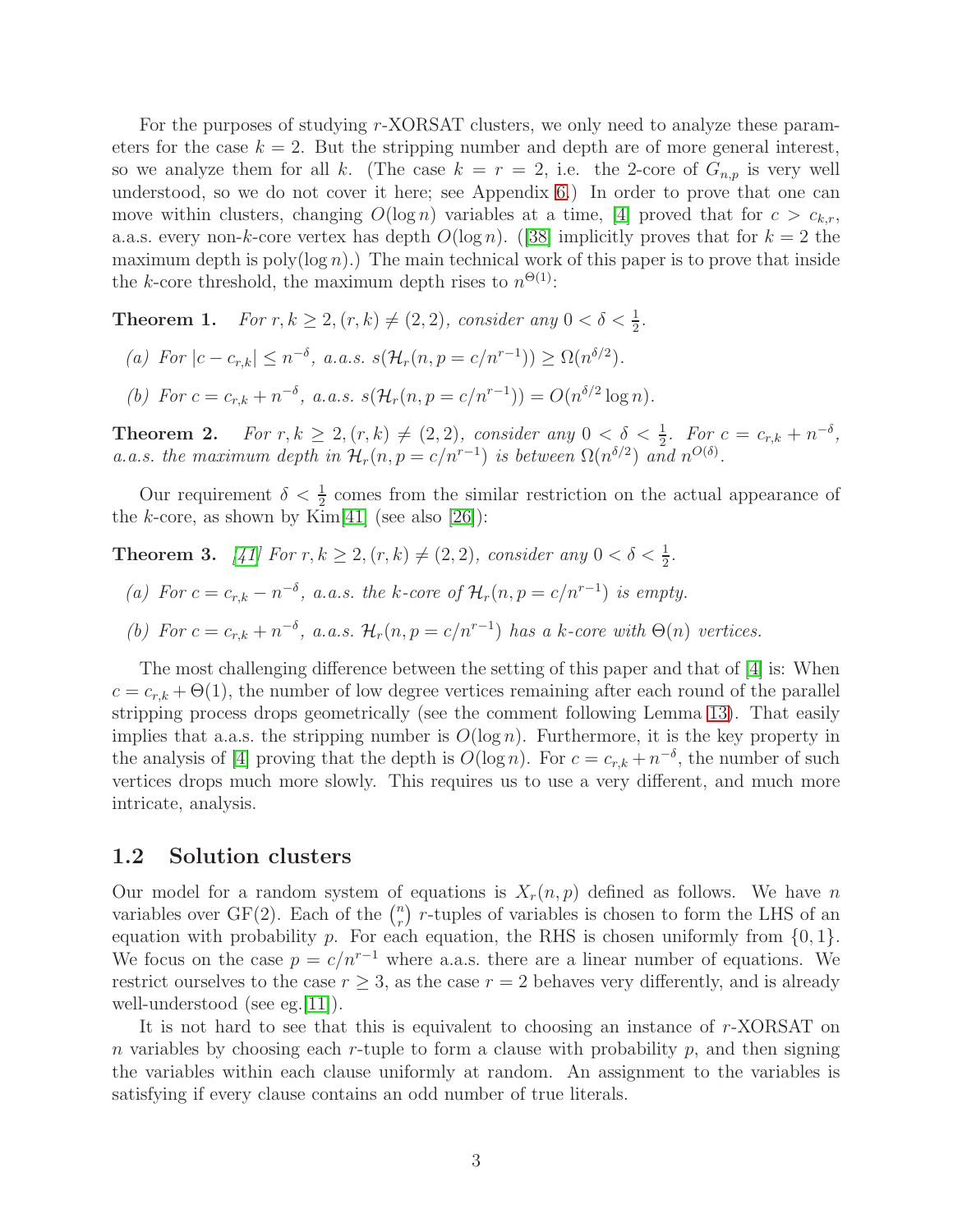An common alternate model is to choose  $M = dn$  r-tuples of variables, and then form an equation for each r-tuple (with a uniformly random RHS). Standard techniques allow us to translate our results to that model with  $d := c/r!$ .

The following definitions come from [\[4\]](#page-12-0) and are equivalent to the cluster definition in [\[38\]](#page-15-0).

**Definition 5.** The *underlying hypergraph* of a system of linear equations over  $GF(2)$  is defined as follows: the vertices are the variables and for each equation, the set of variables appearing in that equation form a hyperedge. The 2-core of a system of linear equations is the subset of equations corresponding to the hyperedges that are in the 2-core of the underlying hypergraph.

Thus the underlying hypergraph of  $X_r(n, p)$  is  $\mathcal{H}_r(n, p)$ . We speak about the variables/equations of a system of equations and the vertices/hyperedges of the underlying hypergraph interchangably. Note that every solution to the 2-core can easily be extended to a solution of the entire system, by setting the other variables in the reverse order that they are removed.

Roughly speaking, the clusters correspond to solutions of the 2-core. But this is not quite true - we need to account for the effects of short *flippable cycles* which we define as follows:

**Definition 6.** A *flippable cycle* in a hypergraph H is a set of vertices  $S = \{v_1, \ldots, v_t\}$  where the set of edges incident to S can be ordered as  $e_1, \ldots e_t$  such that each vertex  $v_i$  lies in  $e_i$ and in  $e_{i+1}$  and in no other edges of H (addition mod t).

Thus, the vertices  $v_1, \ldots, v_t$  must have degree exactly two in the hypergraph. The remaining vertices in edges  $e_1, \ldots, e_t$  can have arbitrary degree and are not part of the flippable cycle. Note that if we take a solution  $\sigma$  to the entire system, and change the assignment to each variable in a flippable cycle of the underlying hypergraph, we obtain another solution. It is easy to see that no vertex can lie in two flippable cycles.

**Definition 7.** A *core flippable cycle* in a hypergraph  $H$  is a flippable cycle in the subhypergraph induced by the 2-core of H.

Thus, in a core flippable cycle, the vertices  $v_1, \ldots, v_t$  have degree exactly two in the 2*core*, but possibly higher degree in  $H$ . Note also that  $H$  may contain flippable cycles outside the 2-core. In Section [14,](#page-57-0) we show that very few vertices lie on core flippable cycles.

<span id="page-4-0"></span>**Lemma 8.** For  $r \geq 3$ ,  $0 < \delta < \frac{1}{2}$  and  $c = c_{r,2} + n^{-\delta}$ , a.a.s. the total sizes of all core flippable cycles in  $\mathcal{H}_r(n,p=c/n^{r-1})$  is at most  $O(n^{\delta/2}\log n)$ .

**Definition 9.** Two solutions are *cycle-equivalent* if on the 2-core they differ only on variables in core flippable cycles (while they may differ arbitrarily on variables not in the 2-core).

**Definition 10.** The *solution clusters* of  $X_r(n, p = c/n^{r-1})$  are the cycle-equivalence classes, i.e., two solutions are in the same cluster iff they are cycle-equivalent.

In other words: Let  $\sigma$  be any solution to the subsystem induced by the 2-core. It is easy to see that  $\sigma$  can be extended to a solution to the entire system of equations. All such extensions, along with all extensions of any 2-core solutions obtained by altering  $\sigma$  only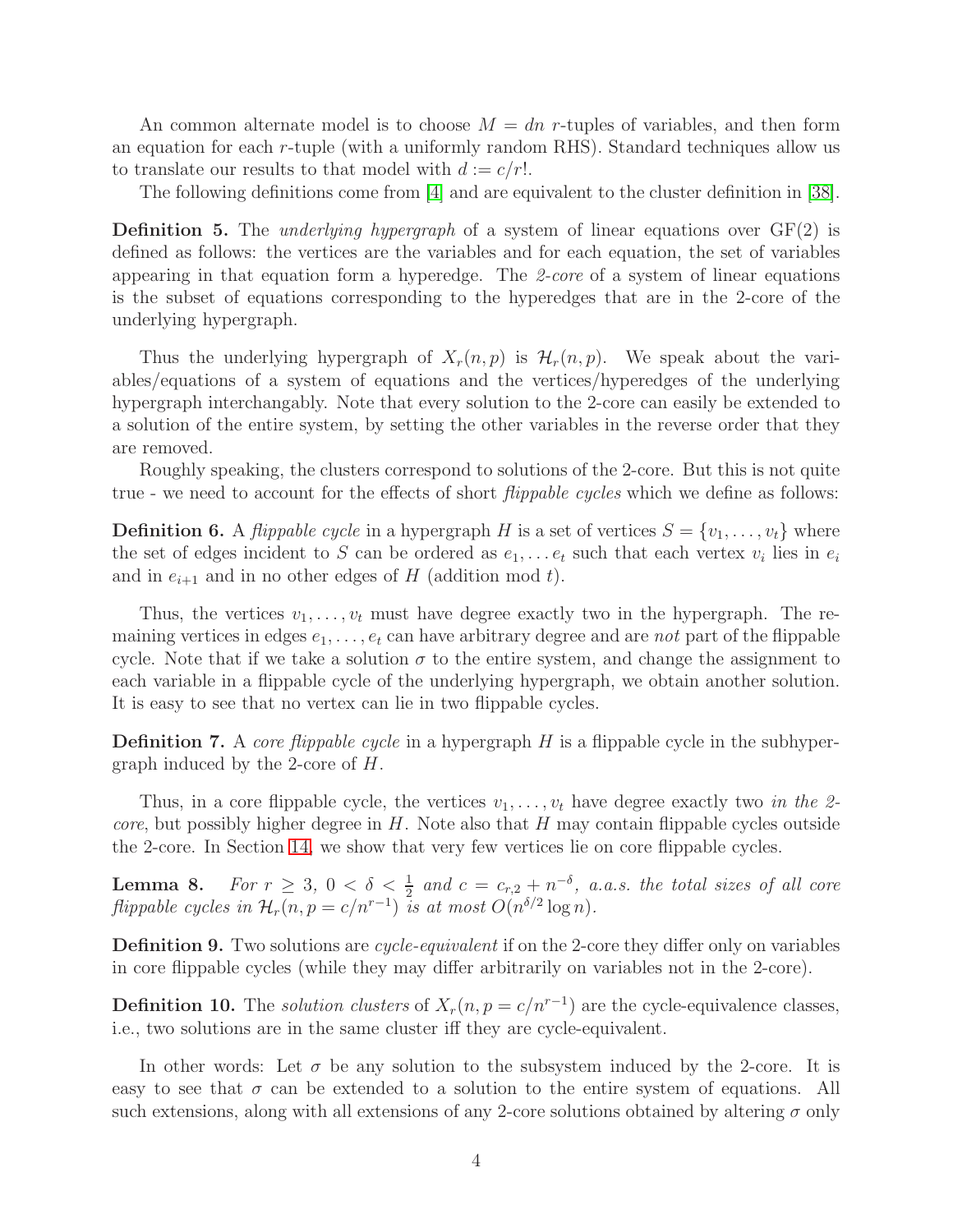on core flippable cycles, form a cluster. By symmetry, all clusters are isomorphic. Note that, if the 2-core is empty, then our definitions imply that all solutions are in the same cluster. So the clustering threshold,  $c_{2,r}$ , is the density above which there are many (in fact, exponentially many) clusters rather than one.

**Definition 11.** Two solutions  $\sigma$ ,  $\tau$  are *d*-connected if there exists a sequence of solutions  $\sigma, \sigma', \ldots, \tau$  such that every pair of successive solutions differs on at most d variables.

<span id="page-5-1"></span>**Theorem 4.** For  $r \geq 3$ , there exists  $\kappa = \kappa(r)$ ,  $Z = Z(r) > 0$  such that: For  $\delta > 0$  and  $c = c_{r,2} + n^{-\delta}$ , in  $X_r(n, p = c/n^{r-1})$  a.a.s.:

- (a) every pair of solutions  $\sigma, \tau$  in the same cluster is  $n^{\kappa \delta}$ -connected;
- (b) every pair of solutions  $\sigma, \tau$  in different clusters is not  $Zn^{1-r\delta}$ -connected.

Thus, we can travel throughout any cluster by changing only  $n^{\kappa \delta}$  variables in each step. But to travel from one cluster to another cluster requires changing at least  $n^{1-r\delta}$  variables in one of the steps. Theorem  $4(a)$  is best possible, up to the value of  $\kappa$ :

<span id="page-5-2"></span>**Theorem 5.** For  $r \geq 3$ ,  $0 < \delta < \frac{1}{2}$  and  $c = c_{r,2} + n^{-\delta}$ , a.a.s. there exists a pair of solutions  $\sigma, \tau$  in the same cluster of  $X_r(n, p = c/n^{r-1})$  such that  $\sigma, \tau$  is not  $n^{\delta/20}$ -connected.

It is not clear whether Theorem [4\(](#page-5-1)b) is tight. Our analysis does not exclude the possibility that different clusters are, in fact, linearly separated; i.e. that there is some constant  $\alpha > 0$ such that a.a.s. every pair of solutions  $\sigma$ ,  $\tau$  in different clusters is not an-connected.

Note that Theorem [4](#page-5-1) holds trivially when  $\delta \geq \frac{1}{\kappa}$  $\frac{1}{\kappa}$  and so it only says something interesting about clustering for sufficiently small  $\delta$  (see Section [5\)](#page-11-0).

### <span id="page-5-0"></span>1.3 Related Work

The solution clusters for random  $r$ -XORSAT were analyzed independently in [\[16,](#page-13-8) [55\]](#page-16-8); much of the work was rigorous, but some key steps were missing. The description of clusters given there was essentially equivalent to what was eventually proven in [\[38,](#page-15-0) [4\]](#page-12-0), the main difference being the (relatively minor) effects of short cycles. As described above, these papers establish the clustering threshold, along with a very detailed description of the clusters when  $c$  exceeds the clustering threshold by a constant.

Early rigorous bounds on the satisfiability threshold for random r-XORSAT appeared in [\[14,](#page-13-9) [42,](#page-15-7) [43,](#page-15-8) [24\]](#page-14-8). The threshold was established exactly for  $r = 3$  [\[30\]](#page-14-1), and for  $r > 4$  [\[27,](#page-14-2) [68\]](#page-16-2).

Clustering for other random CSP's is much more complicated, and less has been established rigorously. There is very extensive non-rigorous work (see, eg. [\[52,](#page-15-9) [54,](#page-16-0) [44,](#page-15-10) [72,](#page-17-0) [66\]](#page-16-9)). Some key rigorous results include: [\[53,](#page-15-11) [25\]](#page-14-9) proved that r-SAT has well-separated clusters. [\[2\]](#page-12-1) determined that such clusters arise in  $r$ -SAT,  $r$ -COL and  $r$ -NAESAT by the time the density is, asymptotically in  $r$ , no higher than the hypothesized location of the clustering threshold. Notably, that density coincides (asymptotically in  $r$ ) with the long-observed 'algorithmic barrier', a density above which we know of no algorithms that are proven to find solutions. [\[64\]](#page-16-10) extends this analysis to a large family of CSP models. [\[18\]](#page-13-10) shows a similar result for independent sets.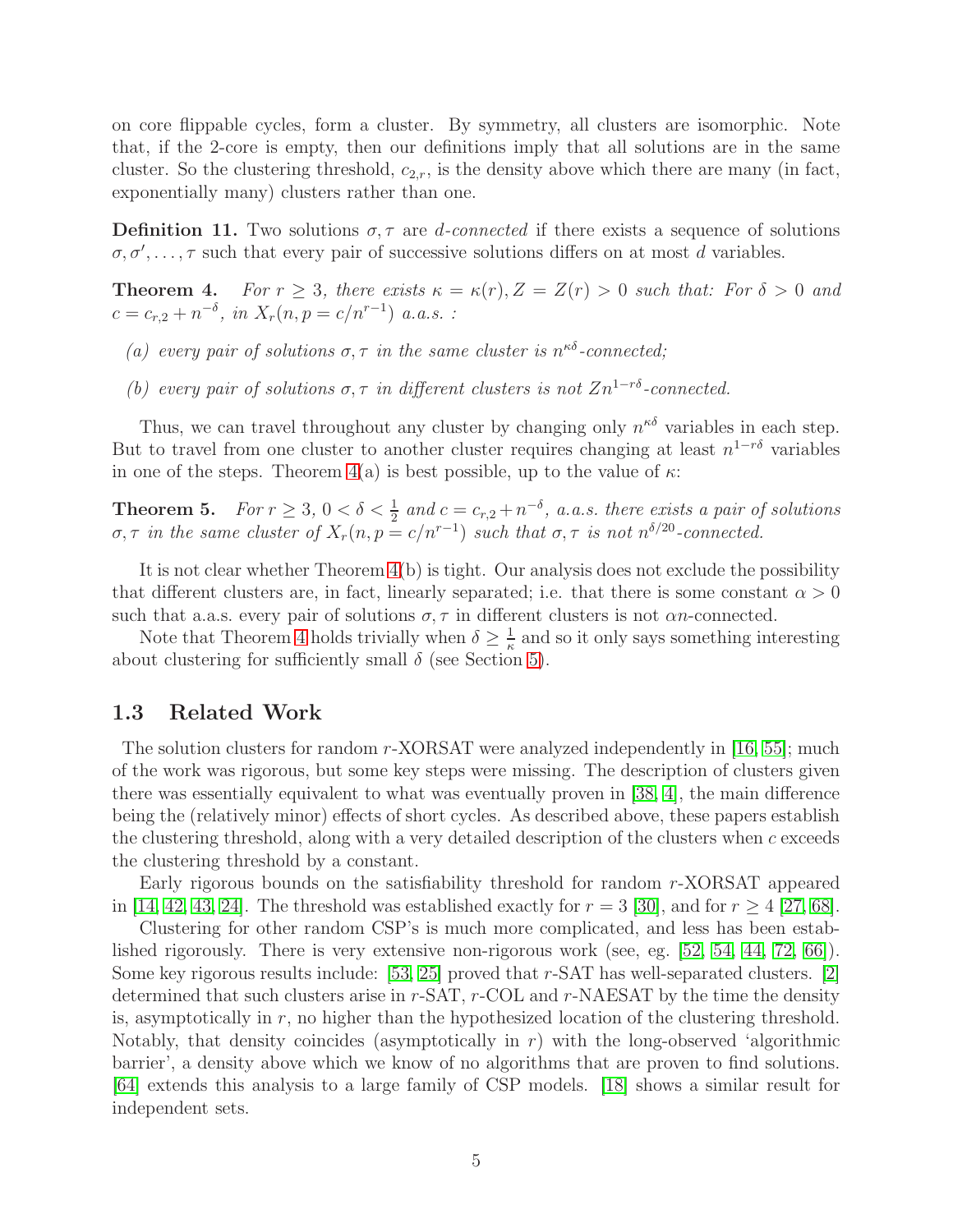[\[5\]](#page-12-3) proved that at high densities, all r-SAT clusters contain frozen variables; i.e. variables that take the same value for all solutions in the cluster. [\[2\]](#page-12-1) determined the asymptotic (in r) location of the freezing threshold for  $r$ -COL,  $r$ -NAESAT and  $r$ -SAT; i.e. the density above which almost all clusters have frozen variables. [\[58\]](#page-16-3) determined the exact value of the freezing threshold for r-COL; this was extended to r-NAESAT and other CSP's in [\[62\]](#page-16-4). [\[22\]](#page-13-11) established that condensation takes place in hypergraph 2-colouring.

We remark that clustering for r-XORSAT is much simpler than for the other commonly studied CSP's. All of the r-XORSAT clusters are isomorphic, the freezing threshold equals the clustering threshold, and each cluster has the same set of frozen variables. To study the clusters, it suffices to analyze properties of the random hypergraph rather than random solutions. This is what allows us to actually look inside the clustering threshold whereas we don't know the exact clustering threshold for, eg. r-SAT, r-COL, etc. ( $r \geq 3$ ). Furthermore, the fact that the solutions can be represented algebraically is what allows us to analyze the connectivity of clusters, which we have been unable to do at all for other CSP's,

A remark on asymptotic notation. Sometimes we use, eg.  $A = B \pm O(C)$  to emphasize that perhaps  $A < B$ . Of course, this is redundant, since standard use of  $O(-)$  notation allows for this.

## <span id="page-6-0"></span>2 Bounding the stripping number

In this section, we sketch the proof of Theorem [1](#page-3-1) for the case  $c = c_{r,k} + n^{-\delta}$ . Note that this is the case that is relevant to our study of the clustering threshold for random r-XORSAT. We extend the proof to the range  $c_{r,k} - n^{-\delta} \leq c < c_{r,k} + n^{-\delta}$  in Appendix [11.](#page-40-0)

We restate the parallel stripping process in a slowed-down version, which will be more convenient to analyze. Rather than removing all vertices of  $S_i$  at once, we remove them one at a time. When removing a vertex, we slow down further by removing one edge at a time. To facilitate this, we maintain a queue  $\mathscr Q$  containing all deletable vertices; i.e. all vertices of degree less than  $k$ :

#### SLOW-STRIP

Input: A hypergraph G.

Initialize:  $t := 0, G_0 := G$ ,  $\mathcal{Q} := S_1$  is the set of all vertices of degree less than k in G. While  $\mathscr{Q} \neq \emptyset$ :

Let v be the next vertex in  $\mathscr{Q}$ .

Remove one of the hyperedges  $e$  containing  $v$ .

If any vertex of e now has degree 0 then remove that vertex from  $G$  and from  $\mathscr{Q}$ .

If any other vertex of e has its degree drop to below k then add that vertex to the end of  $\mathcal{Q}$ .  $G_{t+1}$  is the resulting hypergraph;  $t := t + 1$ .

At any point,  $\mathscr Q$  may contain some vertices from  $S_i$  and some from  $S_{i+1}$ . However, the vertices of  $S_i$  are removed before the vertices of  $S_{i+1}$ . Note also that when processing a vertex  $v \in \mathcal{Q}$ , all edges from v are removed (and hence v is removed) before moving to the next vertex of  $\mathcal{Q}$ . So this procedure removes vertices in the same order as the parallel stripping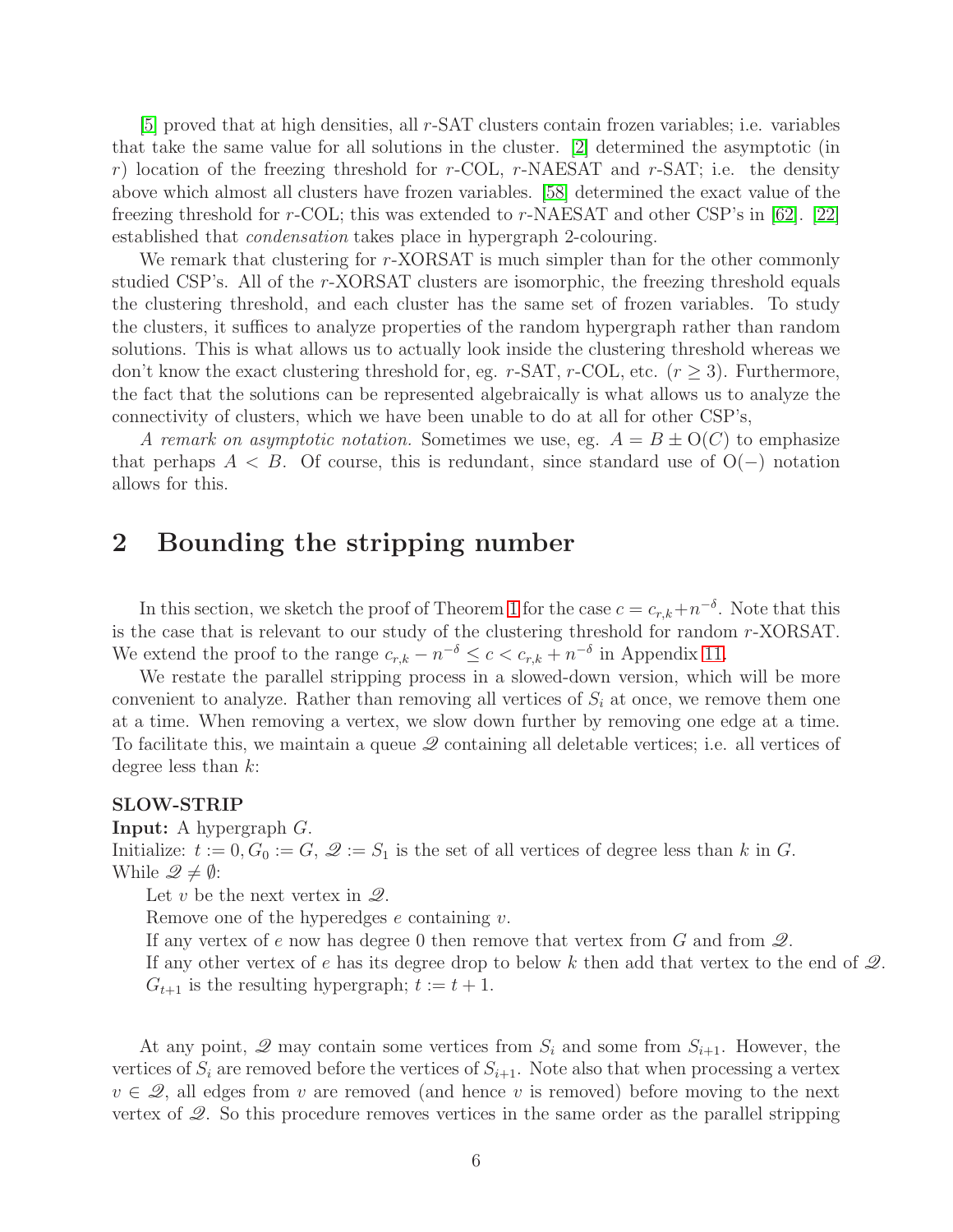process. In particular, if t is the iteration when the first vertex of  $S_i$  is selected then  $G_t$ is the graph remaining after  $i - 1$  iterations of the parallel stripping process and at time t,  $\mathscr{Q}=S_i.$ 

**Definition 12.** We use  $t(i)$  to denote the iteration of SLOW-STRIP at which iteration i of the parallel stripping process begins; i.e. when the first vertex of  $S_i$  reaches the front of  $\mathcal{Q}$ .

Lemma [45](#page-34-0) in the appendix says that for any  $\epsilon > 0$  there is a  $B = B(\epsilon)$  such that after step B of the parallel process, or equivalently, step  $t(B)$  of SLOW-STRIP, the size of the remaining graph  $G_{t(B)}$  is at most  $\epsilon n$  greater than the size of the k-core. This implies that various parameters are very close to those of the k-core, and so it is often convenient to focus on  $t \geq t(B)$ .

Our key parameter is  $L_t$ , the total degree of the vertices in  $\mathscr Q$  at iteration t of SLOW-STRIP.

<span id="page-7-0"></span>**Lemma 13.** There are constants B, K such that: If  $c = c_{r,k} + n^{-\delta}$ , then a.a.s. for every  $t \geq t(B)$ ,

$$
\mathbb{E}(L_{t+1} | G_t) \le L_t - Kn^{-\delta/2}.
$$

Remark: The key Lemma 32 of [\[4\]](#page-12-0) implies that, when  $c = c_{r,k} + \epsilon$ , we have a.a.s.  $\mathbb{E}(L_{t+1}|G_t) \leq -\zeta L_t$  for a constant  $\zeta > 0$ . That difference is what causes the stripping number and depth to rise from  $O(\log n)$  above the clustering threshold to  $n^{\Theta(1)}$  inside the clustering threshold. It is also the cause of most of the difficulties in this paper. However, the weaker fact that  $\mathbb{E}(L_{t+1} - L_t | G_t)$  remains bounded below  $-Kn^{-\delta/2}$ , no matter how small  $L_i$  gets, is still very useful to our analysis.

Some of our more delicate analysis requires us to be a sublinear distance away from the k-core. Theorem 1.7 of  $[41]$  gives a more detailed version of Theorem [3,](#page-3-2) from which we can specify constants  $\alpha = \alpha(r, k), K_1 = K_1(r, k)$  such that when  $c = c_{r,k} + n^{-\delta}$ , a.a.s. the size of the k-core is  $\alpha n + K_1 n^{1-\delta/2} + o(n^{1-\delta/2})$ . See Lemma [18](#page-19-0) in Appendix [7](#page-18-1) for more detail.

We define  $t_0$  to be the first iteration of SLOW-STRIP in which the number of vertices in the remaining graph is  $\alpha n + 3K_1 n^{1-\delta/2}$ . Since we delete at most one vertex per iteration, there are at least  $K_1 n^{1-\delta/2}$  iterations following  $t_0$ . We will show that, throughout those iterations,  $L_t$  is small.

<span id="page-7-1"></span>**Lemma 14.** If  $c = c_{r,k} + n^{-\delta}$ , then a.a.s. for every  $t > t_0$ ,  $L_t \leq O(n^{1-\delta})$ .

This bounds the size of each  $S_i$ , thus implying that many rounds of the parallel stripping process are required to remove all the remaining vertices, and so lower bounding the stripping number.

*Proof of Theorem [1](#page-3-1) for*  $c = c_{r,k} + n^{-\delta}$ . We begin with the lower bound on the stripping number for part (a). We run SLOW-STRIP and recall that this can be viewed as also running the parallel stripping process slowly. At iteration  $t_0$ ,  $\alpha n + 3K_1 n^{1-\delta/2}$  vertices remain in the graph. Therefore, we need to remove at least  $K_1 n^{1-\delta/2}$  vertices before reaching the k-core. By Lemma [14,](#page-7-1) at most  $|L_{t(j)}| = O(n^{1-\delta})$  of them belong to  $S_j$  for each j. Therefore, we require at least  $K_1 n^{1-\delta/2}/O(n^{1-\delta}) = \Omega(n^{\delta/2})$  iterations of the parallel stripping process to remove them all.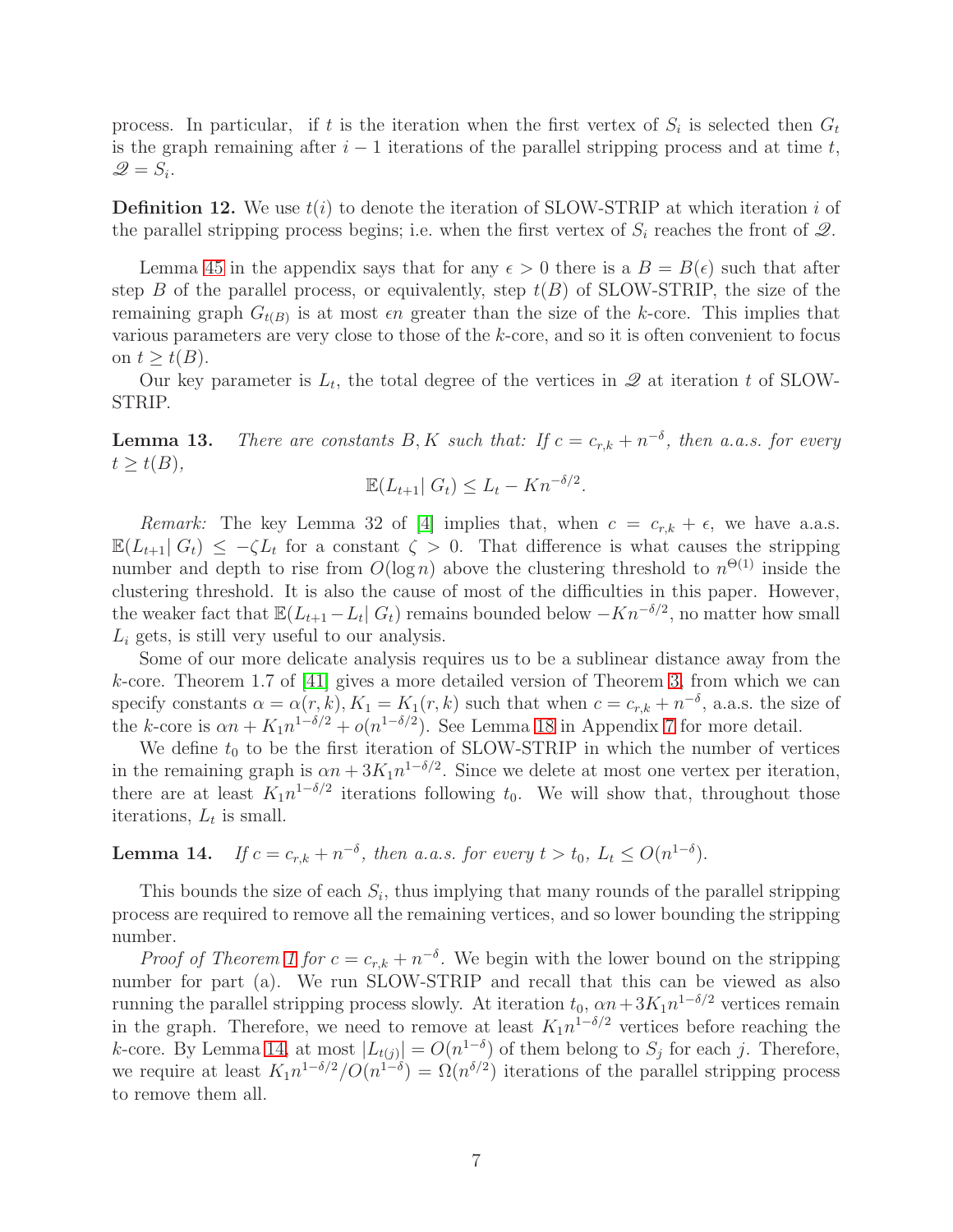Now we turn to the upper bound in part (b). We will focus on the change in  $L_{t(i)}$ , the sum, over all  $v \in S_i$  of the degree of v at the beginning of iteration i of the parallel stripping process.

Between iterations  $t(i)$  and  $t(i+1)-1$  of SLOW-STRIP, all hyperedges from all vertices in  $S_i$  must be deleted. One hyperedge is removed in each iteration, and it touches at most r members of  $S_i$ . Thus  $t(i + 1) - t(i) \geq \frac{1}{r}$  $\frac{1}{r}L_{t(i)}$ . So Lemma [13](#page-7-0) yields that for all  $i > B$ :

$$
\mathbb{E}(L_{t(i+1)}) \le L_{t(i)} - (t(i+1) - t(i))Kn^{-\delta/2} \le L_{t(i)} - \frac{1}{r}L_{t(i)}Kn^{-\delta/2} = L_{t(i)}(1 - \frac{K}{r}n^{-\delta/2}).
$$

It follows that

$$
\mathbb{E}(L_{t(i)}) \le n(1 - \frac{K}{r}n^{-\delta/2})^{i-B-1}.
$$

Thus, for  $i > B + \frac{2r}{K}$  $\frac{2r}{K}n^{\delta/2}\log n$ ,  $\mathbb{E}(L_{t(i)}) = o(1)$  and so a.a.s.  $L_{t(i)} = 0$ . I.e., a.a.s. the stripping number is at most  $B + \frac{2r}{K}$  $\frac{2r}{K}n^{\delta/2}\log n = O(n^{\delta/2}\log n).$ 

### <span id="page-8-1"></span>3 Bounding the maximum depth

In this section, we sketch the proof of Theorem [2.](#page-3-3) It is easy to see that the stripping number provides a lower bound on the depth (see Lemma [22\)](#page-21-0) and so Theorem [1\(](#page-3-1)a) provides the lower bound of Theorem [2.](#page-3-3) We will focus on the upper bound.

Recall that  $S_i$  is the set of vertices removed during iteration i of the parallel stripping process, and  $H_i$  is the subhypergraph remaining after  $S_1, ..., S_{i-1}$  are removed. We actually run SLOW-STRIP and so we remove the hyperedges containing vertices of  $S_i$  one-at-a-time. This allows us to create a directed graph (not a directed hypergraph)  $\mathcal D$  as follows. When we select  $v \in \mathcal{Q}$  and remove a hyperedge e containing v, we add a directed edge to v from each of the r − 1 other vertices in e. For any vertex  $v \in H$ , we define  $R^+(v)$  to be the set of vertices reachable from v in  $\mathcal{D}$ . It is not hard to see that  $R^+(v)$  forms a stripping sequence ending with v. So our upper bound in Theorem [2](#page-3-3) follows from:

<span id="page-8-0"></span>
$$
|R^+(v)| \le n^{O(\delta)} \text{ for every non-k-core vertex } v. \tag{2}
$$

For any vertex v in some  $S_i$ , we analyze  $R^+(v)$  by a graph search starting at v and continuing to explore along outedges into levels  $S_{i-1}, S_{i-2}, ..., S_1$  in decreasing sequence. We do so by taking advantage of the randomness of those edges. However, when stripping down to level  $S_i$  in order to discover that  $v \in S_i$ , we expose all of those edges and hence remove the randomness. So we must use a very careful exposure. First we expose the vertices in each level  $S_1, S_2, \ldots$ , without exposing the actual edges. After all the levels are exposed, we expose the edges.

We describe this exposure for the case  $r = 2$ , i.e. for a graph. The general description for hypergraphs is the natural generalization, but one has to be careful about the fact that a hyperedge can have multiple vertices in one level  $S_j$ ; see Appendix [8.](#page-21-1)

Let  $\mathcal{C}_k$  denote the k-core. For a vertex  $v \in S_i$ , we let  $d_i(v)$ ,  $d^+(v)$ , and  $d^{++}(v)$  denote the number of neighbours that v has in  $S_i$ ,  $S_{i+1}$  and  $\mathcal{C}_k \cup (\cup_{j\geq i+2} S_j)$ . These are all the edges in  $\hat{H}_i$  incident with v and so  $d_i(v) + d^+(v) + d^{++}(v) \leq k - 1$ .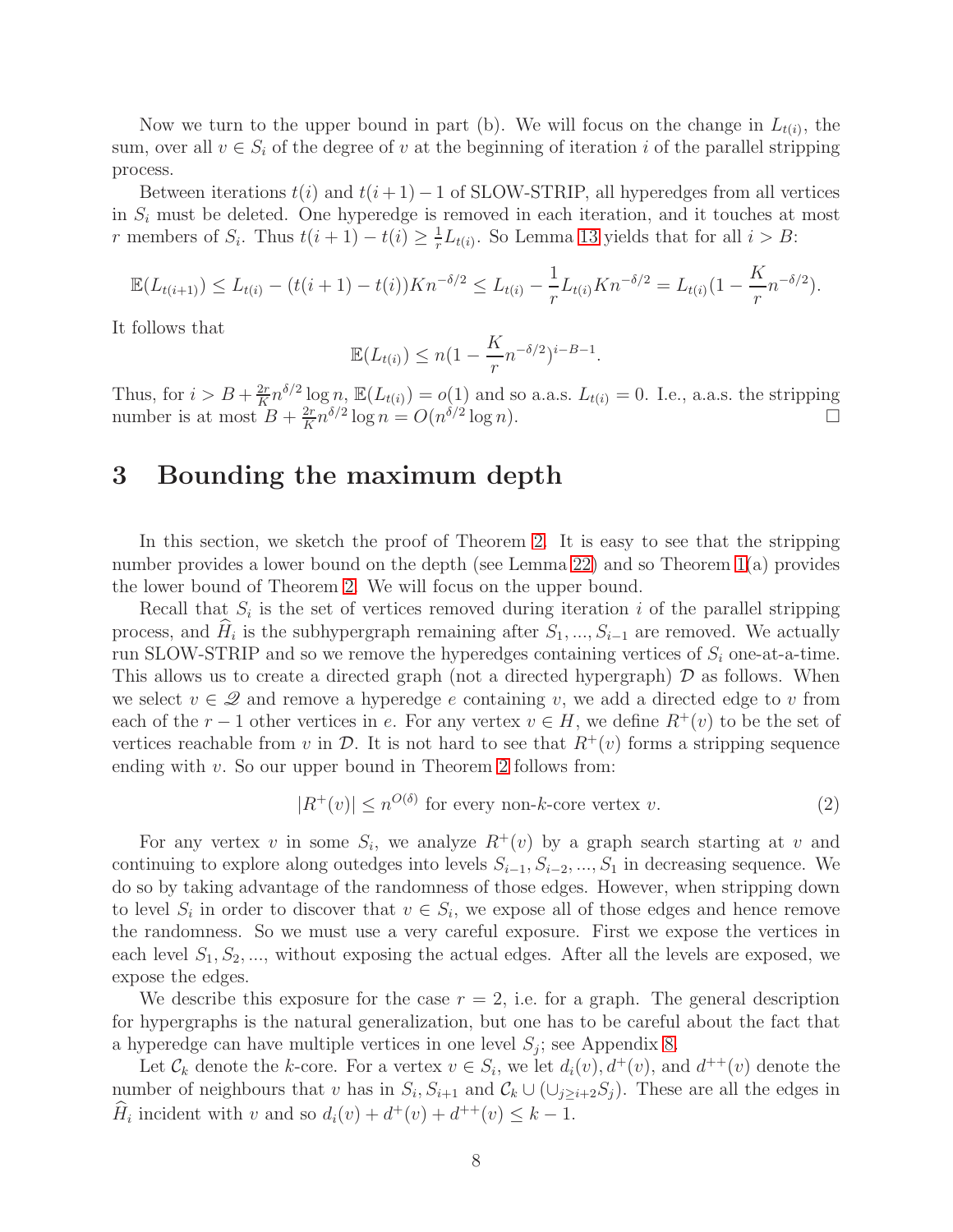#### EXPOSURE:

- 1. Expose the vertices in  $S_1, S_2, \ldots$
- 2. For each  $i \geq 1$  and each vertex  $v \in S_i$ , expose  $d_i(v)$ ,  $d^+(v)$ ,  $d^{++}(v)$ .

#### EDGE-SELECTION:

- 1. For each  $i \geq 1$ , we expose the edges within  $S_i$  by selecting a uniformly random graph on the given degree sequence; i.e. where each  $v \in S_i$  has degree  $d_i(v)$ .
- 2. For each  $i \geq 1$ , we expose the edges between  $S_i, S_{i+1}$  by selecting a uniformly random bipartite graph subject to:
	- (a) every  $v \in S_i$  lies in exactly  $d^+(v)$  edges;
	- (b) every  $u \in S_{i+1}$  lies in at least one edge.
- 3. For each  $i \geq 1$  we expose the remaining edges incident with  $S_i$  in  $H_i$  as follows: For each  $v \in S_i$ , we choose  $d^{++}(v)$  uniformly random neighbours in  $\mathcal{C}_k \cup (\cup_{j \geq i+2} S_j)$ .

It is not hard to verify that the edges chosen by EDGE-SELECTION are chosen with the correct distribution (see appendix [8\)](#page-21-1).

This exposes all of the hypergraph except the edges of the k-core. Those edges can be chosen by exposing the degree sequence and then taking a random graph on that degree sequence.

Now our proof of [\(2\)](#page-8-0) goes as follows. First, we run EXPOSURE and prove that the sets  $S_i$  and degrees satisfy certain conditions (Lemma [27](#page-23-0) below). Then we pick some  $v \in S_i$ and for  $j = i - 1, ..., 1$  we reveal  $R^+(v) \cap S_j$ . As we do so, we expose the relevant edges via EDGE-SELECTION. The randomness of those edges allows us to set up a recursive equation bounding  $|R^+(v) \cap S_j|$  which we solve to bound  $|R(v)|$ . For the details, see Appendices [8,](#page-21-1) [12,](#page-41-0) [13.](#page-49-0)

### <span id="page-9-0"></span>4 Inside the clustering threshold

#### 4.1 Theorem [4](#page-5-1)

The proof of Theorem  $4(b)$  is nearly identical to that of Theorem 2 in [\[4\]](#page-12-0). We omit the repetitive details; instead, in Appendix [14,](#page-57-0) we note the differences in the two proofs. This section will be focussed on Theorems  $4(a)$  and [5.](#page-5-2) The argument that our upper bound on the maximum depth implies that the clusters are well-connected is the same as that used in [\[4,](#page-12-0) [38\]](#page-15-0). We include it here for exposition, and because it is needed to understand the proof of Theorem [5.](#page-5-2)

We first describe how to use Gaussian elimination to express every solution in a particular cluster in terms of free variables: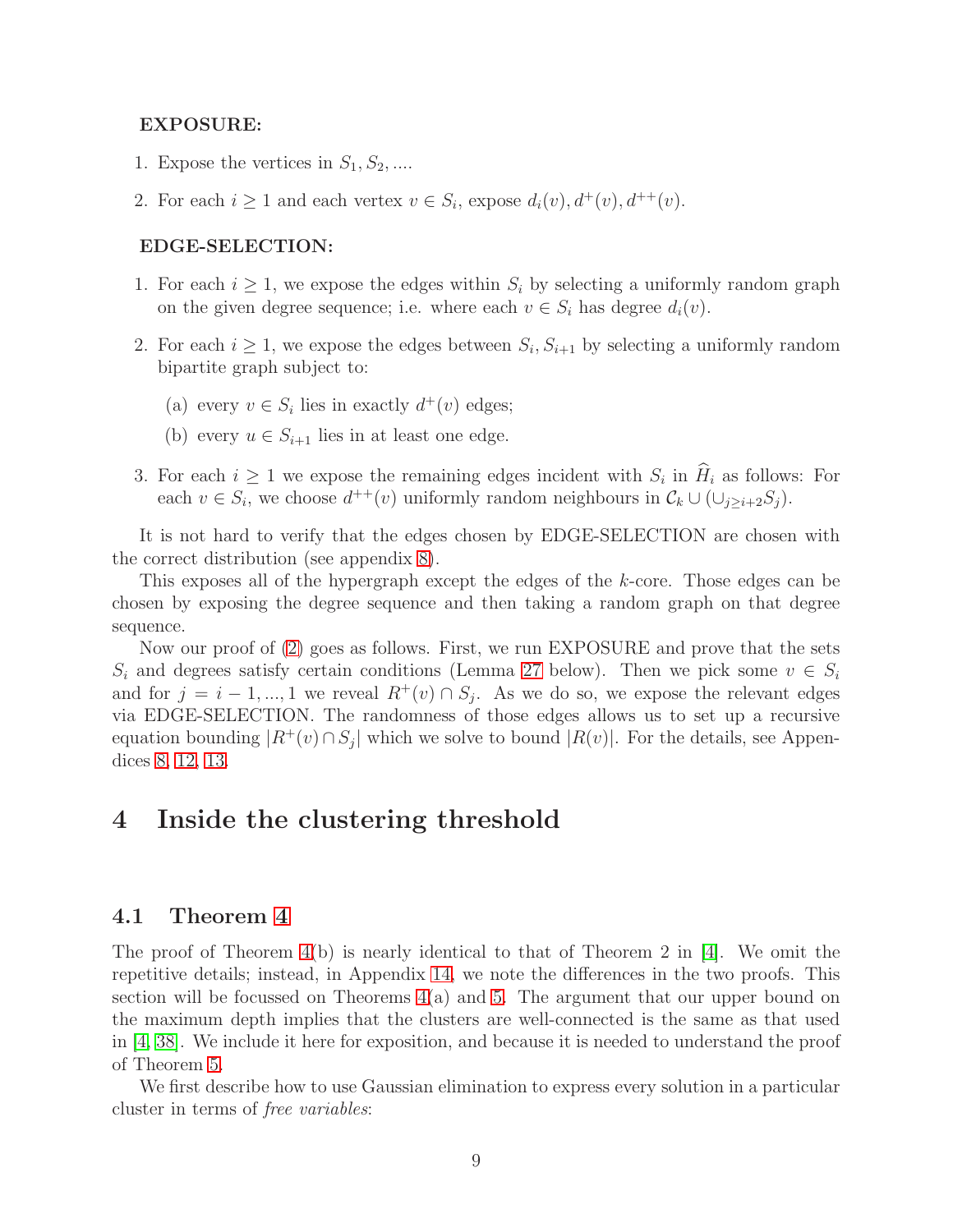In each core flippable cycle, C, we choose an arbitrary variable (vertex)  $v_C$ . We eliminate each of the equations (hyperedges) containing two variables of C except for one of the two containing  $v_C$ ; the result is that each of the  $|C| - 1$  other variables of C is expressed in terms of  $v<sub>C</sub>$  and some of the other 2-core variables not in any flippable cycles.

Next, we process non-2-core equations in the reverse order of their deletion during SLOW-STRIP. When we remove a variable (vertex)  $v$  of degree 1 in the remaining subsystem (subhypergraph), along with the only equation (hyperedge) containing v, we express v in terms of the other  $r - 1$  variables of that equation. If the equation contains any other variables of degree 1, then they become free variables; i.e. they are not expressed in terms of any other variables. Note that such variables have indegree zero in  $\mathcal D$ . The non-free variables in the equation already have their own expressions, which propogate to the expression for  $v$ .

**Definition 15.** The *free variables* are: (i) the non-2-core vertices with indegree zero in  $\mathcal{D}$ ; (ii) one specified vertex,  $v_C$  on each core flippable cycle  $C$ .

Each cluster is specified by an assignment to all of the 2-core variables not in any core flippable cycles. If we fix such an assignment, every other variable  $v$  is now expressed as

$$
v = z_v + \sum_{u \in \chi(v)} u,
$$

where  $\chi(v)$  is a subset of the free variables, and  $z_v \in \{0,1\}$  is determined by the assigment to the 2-core variables not in any core flippable cycles; hence  $z<sub>v</sub>$  is fixed within each cluster. Note that  $\chi(v)$  is the same for every cluster. So each cluster can be specified by fixing the values of  $z_v$ , and then taking the set of solutions to the diagonal system formed by the equations  $v = z_v + \sum_{u \in \chi(v)} u$ . If F is the set of free variables, then clearly, there is one such solution for each of the  $2^{|\mathcal{F}|}$  assignments  $\mathcal{F} \to \{0,1\}$ . Thus, each cluster has size exactly  $2^{|\mathcal{F}|}$ .

Theorem [4\(](#page-5-1)a) now follows easily from our proof of Theorem [2,](#page-3-3) by observing that if  $u \in \chi(v)$  then  $v \in R^+(u)$ :

*Proof of Theorem*  $\mathcal{L}(a)$ *:* Within a cluster, we can travel from any solution to any other solution by changing the free variables one-at-a-time. We will argue that changing one free variable results in a change of at most  $n^{O(\delta)}$  variables.

Every time we remove a variable v, we express it in terms of the  $r-1$  other vertices in its equation. We also add edges in  $\mathcal D$  to v from each of those vertices. It follows that every non-2-core variable v can be reached, in  $\mathcal{D}$ , from every variable in  $\chi(v)$ . Therefore, for each non-2-core free variable, u, every v with  $u \in \chi(v)$  is in  $R^+(u)$ . In our proof of Theorem [2,](#page-3-3) we showed that a.a.s.  $|R^+(u)| \leq n^{O(\delta)}$  for all u. Therefore, changing u results in a change of at most  $|\chi^{-1}(u)| \leq |R^+(u)| \leq n^{O(\delta)}$  variables.

Now consider changing a free variable  $v<sub>C</sub>$  in some core flippable cycle C. This will change the variables of C. Every non-2-core vertex v with  $v_C \in \chi(v)$  must be in  $R^+(u)$  for some u which shares a hyperedge with some vertex of C. By Lemma [8,](#page-4-0) a.a.s.  $|C| < n^{\delta/2} \log n$ . A.a.s. each vertex of C shares a hyperedge with fewer than  $\log n$  non-2-core vertices, since the maximum degree in  $\mathcal{H}_r(n,p=c/n^{k-1})$  is a.a.s. less than  $\log n$ . Since a.a.s.  $|R^+(u)| \leq n^{O(\delta)}$ for all u, changing  $v_C$  results in a change of at most  $|C| \times \log n \times n^{O(\delta)} = n^{O(\delta)}$  variables.  $\Box$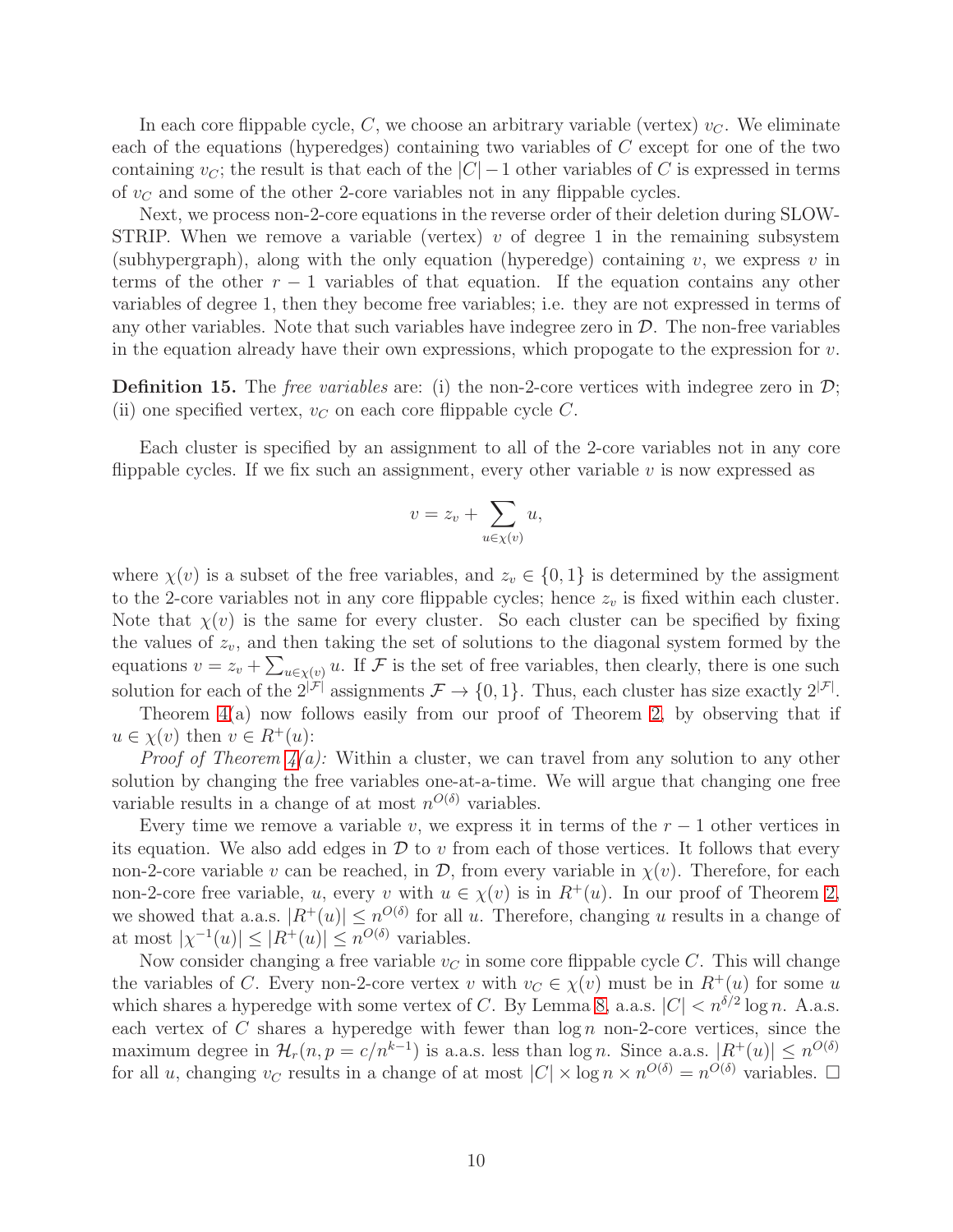#### 4.2 Theorem [5](#page-5-2)

Theorem [2](#page-3-3) says that there is at least one variable u with  $|R^+(u)| \geq n^{\Theta(\delta)}$ . However, this does not immediately imply that each solution cluster is not  $n^{\Theta(\delta)}$ -connected. For one thing, we require that there is a *free* variable u with such a large  $R^+(u)$ . In fact, we actually require  $\chi^{-1}(u) \subseteq R^+(u)$  to be that large. But even that would not suffice, since it would only imply that a step where u is the only free variable changed would require changing  $n^{\Theta(\delta)}$  other variables. It still leaves open the possibility that one could change  $u$  using a step that also changes other free variables  $w_1, ..., w_t$  where  $\cup \chi(w_i)$  intersects  $\chi(u)$  and so not every variable in  $\chi(u)$  is changed.

To prove Theorem [5](#page-5-2) we prove that there is a free variable u, along with  $n^{\delta/20}$  other variables  $v_1, \ldots v_{n^{\delta/20}}$  such that for each i,  $\chi(v_i) = \{u\}$ . In order to move through every solution in a cluster, eventually there must be a step where  $u$  is changed. At that step, each of  $v_1, \ldots v_{n^{\delta/20}}$  are changed as well, regardless of which other free variables are changed. So the cluster is not  $n^{\delta/20}$ -connected.

To do this, we let  $u^*$  be a non-core free vertex that is removed latest in the parallel stripping process. Specifically, let  $I^*$  be the largest value of i such that  $S_i$  contains a vertex with indegree zero in  $\mathcal{D}$ , and let  $u^*$  be some such vertex.

Our first step is to prove that there are no other free vertices within  $n^{\delta/20}$  levels of  $u^*$ :

<span id="page-11-2"></span>Lemma 16. \* is the only free vertex in  $\bigcup_{i \geq I^* - n^{\delta/20}} S_i$ .

Given a non-core vertex w, we define  $T(w)$  to be the set of vertices v that can reach w in D; i.e. the set of vertices v such that  $w \in R^+(v)$ . For  $u \in T(w)$ , define  $T(w, u)$  be the subgraph of  $T(w)$  containing all vertices reachable from u; i.e. vertices on walks from u to w. We will prove:

<span id="page-11-1"></span>**Lemma 17.** A.a.s. there is some  $w \in S_{I^* - n^{\delta/20}}$  such that (a)  $u^* \in T(w)$ ; (b) no vertex of any core flippable cycle is in  $T(w)$ ; (c) the subgraph of  $D$  induced by the vertices of  $T(w, u^*)$ is a path.

*Proof of Theorem [5\(](#page-5-2)a)* Consider w from Lemma [17](#page-11-1) and any vertex  $v \in T(w, u^*)$ . Since  $T(w, u^*)$  induces a path in  $\mathcal{D}$ , there is exactly one path from  $u^*$  to v, and so  $u^* \in \chi(v)$ .

Since  $T(v) \subseteq T(w)$ , Lemma [17\(](#page-11-1)b) implies that no vertex of any core flippable cycle is in  $T(v)$ . By Lemma [16,](#page-11-2)  $u^*$  is the only vertex in  $\bigcup_{i\geq I^*-n^{\delta/20}}S_i$  with indegree zero in  $\mathcal{D}$ . Therefore,  $u^*$  is the only free variable in  $T(v)$  and so  $\chi(v) = \{u^*\}.$ 

Therefore, if any two solutions in the same cluster differ on  $u^*$  then they differ on all of the  $n^{\delta/20} + 1$  variables on the path from  $u^*$  to w. Since every cluster contains one solution for each setting of the free variables, this implies that every cluster is not  $n^{\delta/20}$ -connected.

 $\Box$ 

The proofs of these Lemmas appear in Appendix [14.](#page-57-0)

### <span id="page-11-0"></span>5 Future directions

We have examined the solution clusters of  $X_r(n, p = c/n^{r-1})$  when c is within the clustering threshold; specifically  $c = c_{r,2} + n^{-\delta}$ . We showed that a.a.s. the connectivity parameter of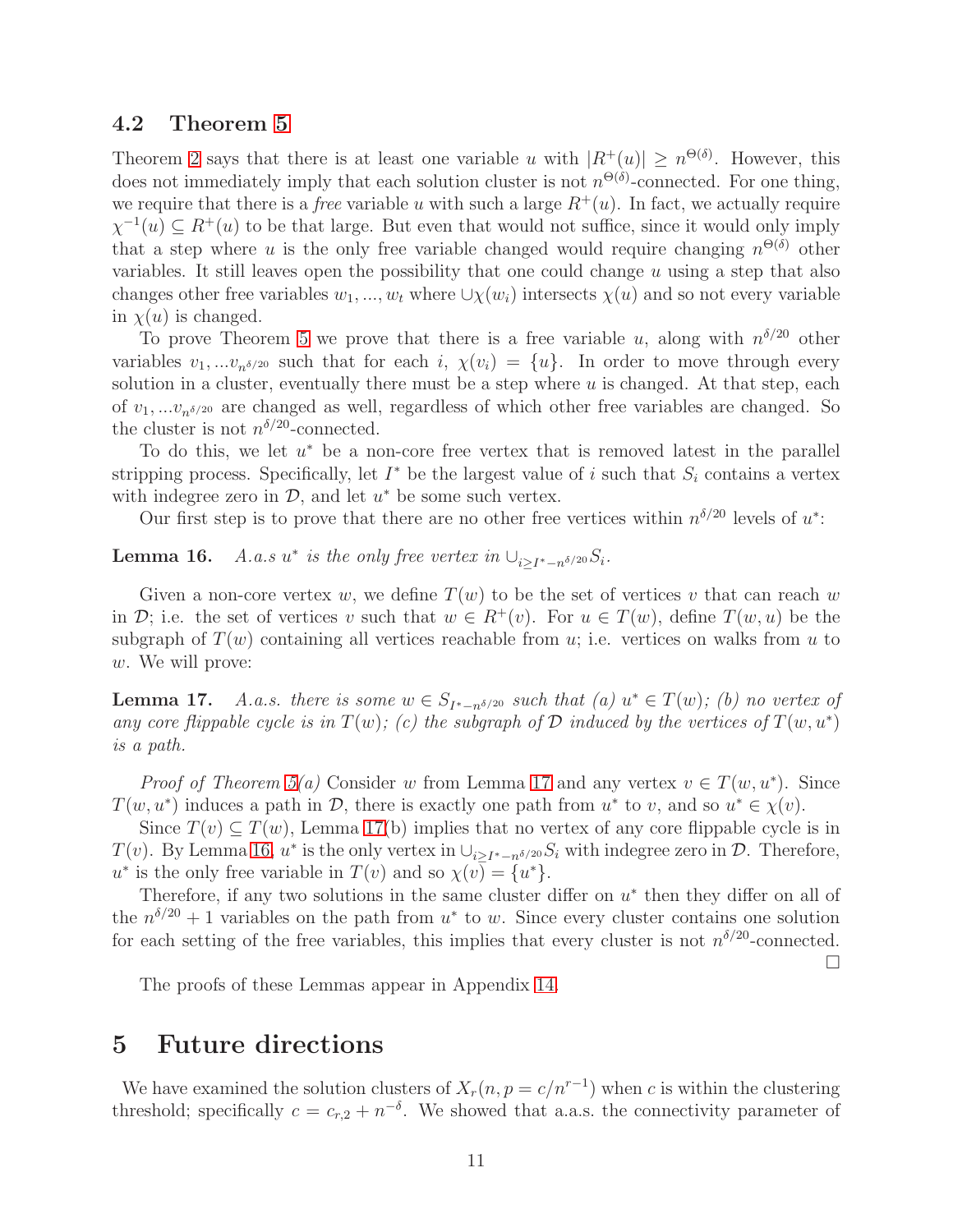each cluster is  $n^{\Theta(\delta)}$ , as opposed to  $O(\log n)$  when c is a constant greater than the threshold  $c_{r,2}$ . We have also shown that a.a.s. any two solutions in different clusters are not  $n^{1-r\delta}$ . connected. So if  $\delta$  is sufficiently small, solutions in the same cluster are  $n^{\epsilon}$ -connected, while solutions in different clusters are not even  $n^{1-\epsilon}$ -connected where  $\epsilon$  is small.

It is possible that the clusters are even more separated than we have shown. We would like to know whether there is a.a.s. a pair of solutions in different clusters that is  $n^{1-z\delta}$ -connected for some constant  $z > 0$ .

More importantly, we would like to see what happens for larger  $\delta$ . In particular, we would like to find out whether clusters arise as soon as the first non-empty 2-core appears in the underlying hypergraph. Is there always some  $f(n) = o(q(n))$  such that if there is a 2-core then, under the cluster definitions from Section [1.2,](#page-3-0) any two solutions in the same cluster are  $f(n)$ -connected, while any two solutions in different clusters are not  $g(n)$ -connected? Or do we need to change the definition of clusters? Or perhaps our notion of clustering falls apart if we are sufficiently close to the point when the 2-core is formed.

Of course, instances of r-XORSAT can be solved in polynomial time, using global algorithms such as Gaussian elimination. However, when  $c$  is above the clustering threshold, random r-XORSAT seems to be very difficult for generic CSP solvers and local algorithms such as WalkSat [\[36\]](#page-14-10). It is natural to wonder whether such difficulties arise precisely when the 2-core appears. Answering this question, and understanding exactly what these difficulties are, could provide insights into how it is that clustering creates algorithmic difficulties for other random CSP's. Resolving the issues discussed in the previous paragraph would be very helpful for this question.

### References

- <span id="page-12-1"></span>[1] L. Addario-Berry, N. Broutin and C. Goldschmidt. The continuum limit of critical random graphs.
- [2] D. Achlioptas and A. Coja-Oghlan. Algorithmic barriers from phase transitions. In 49th Annual IEEE Symposium on Foundations of Computer Science, FOCS 2008, October 25-28, 2008, Philadelphia, PA, USA, pages 793–802. IEEE Computer Society, 2008.
- [3] D. Achlioptas, A. Coja-Oghlan and F. Ricci-Tersenghi On the solution-space geometry of random constraint satisfaction problems. Random Struct. Algorithms, 38 (3), 251-268 (2011).
- <span id="page-12-0"></span>[4] D. Achlioptas and M. Molloy. The solution space geometry of random linear equations. Random Structures and Algorithms (to appear).
- <span id="page-12-3"></span>[5] D. Achlioptas and F. Ricci-Tersenghi Random formulas have frozen variables. SIAM J. Comput., 39 (1), 260-280 (2009).
- [6] K. Azuma. Weighted sums of certain dependent random variables. Tokuku Math. J. 19  $(1967), 357 - 367.$
- <span id="page-12-2"></span>[7] A. Braunstein, M. Mezard and R. Zecchina. Survey propagation: an algorithm for satisfiability. Random Structures and Algorithms 27 (2005), 201 - 226.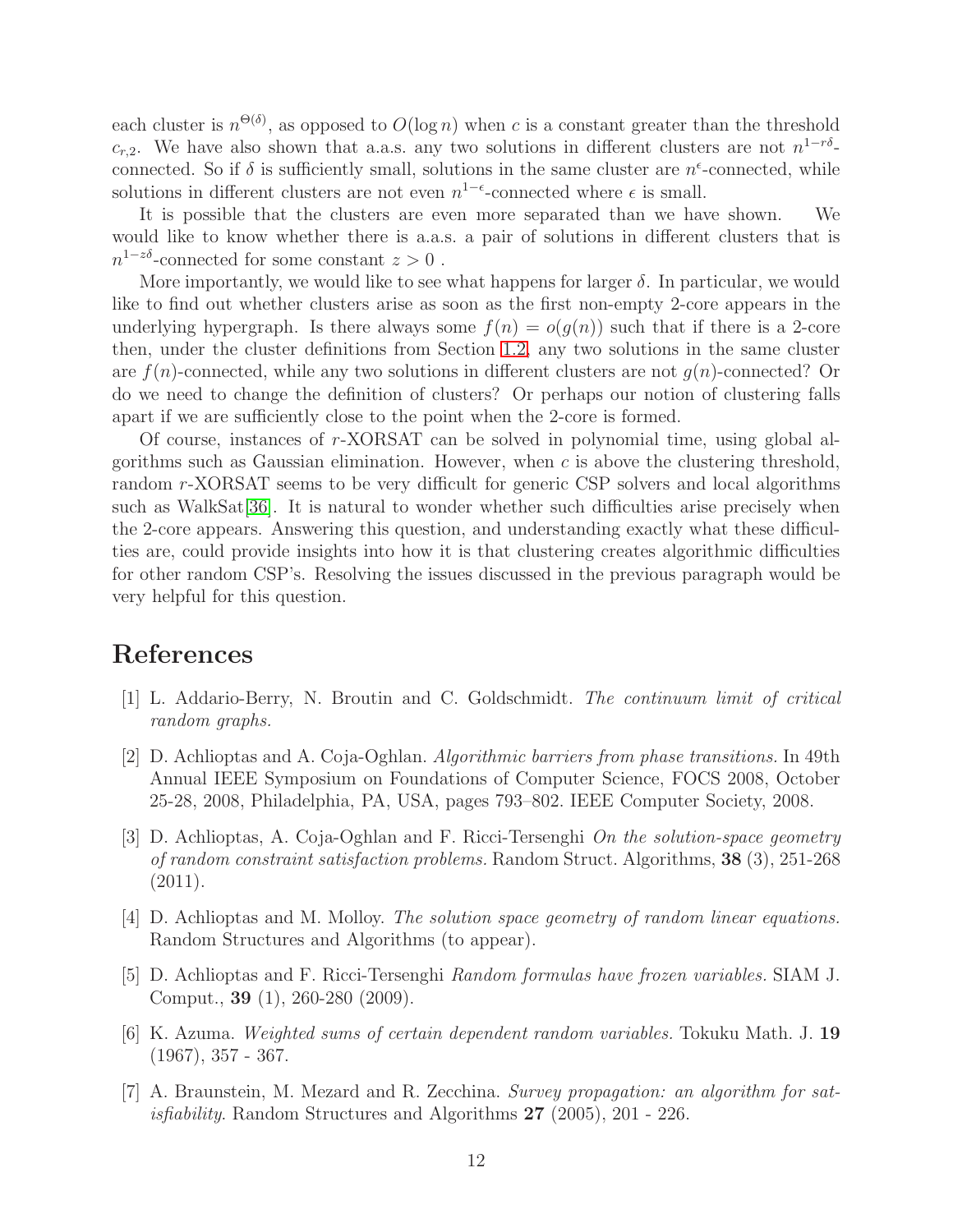- <span id="page-13-12"></span><span id="page-13-6"></span>[8] B. Bollobás. A probabilistic proof of an asymptotic formula for the number of labelled regular graphs. Europ. J. Combinatorics 1 311-316 (1980).
- [9] B. Bollobás. The evolution of sparse graphs. Graph Theory and Combinatorics. Proc. Cambridge Combinatorial Conf. in honour of Paul ErdHos (B. Bollob as, ed.), Academic Press (1984), 35 57.
- <span id="page-13-5"></span><span id="page-13-4"></span>[10] B. Bollobás. The evolution of random graphs. Transactions of the AMS 286 (1984), 257 274.
- <span id="page-13-14"></span>[11] B. Bollobás, C. Borgs, J. Chayes, J. Kim and D. Wilson. The scaling window of the 2-SAT transition. Random Structures and Algorithms  $18$  (2001), 201 - 256.
- <span id="page-13-7"></span>[12] Julie Cain and Nicholas Wormald, Encores on cores, Electron. J. Combin., 13 (2006), no. 1, Research Paper 81, 13 pp.
- [13] J. Cain, P. Sanders and N. Wormald. The random graph threshold for k-orientiability and a fast algorithm for optimal multiple-choice allocation. Proceedings of 18th SODA  $(2007), 469 - 476.$
- <span id="page-13-9"></span>[14] N. Calkin. Dependent sets of constant weight binary vectors. Combinatorics, Probability and Computing, 6 (1997), 263 - 271.
- <span id="page-13-8"></span>[15] H. Chernoff. A measure of asymptotic efficiency for tests of a hypothesis based on the sum of observations. Ann. Math. Statist. 23 493 - 509 (1952).
- [16] S. Cocco, O. Dubois, J. Mandler and R. Monasson. Rigorous decimation-based construction of ground pure states for spin glass models on random lattices. Phys. Rev. Lett. 90 (2003), 047205.
- <span id="page-13-0"></span>[17] A. Coja-Oghlan. A better algorithm for random k-SAT. SIAM Journal on Computing 39 (2010), 2823 - 2864.
- <span id="page-13-10"></span><span id="page-13-1"></span>[18] A. Coja-Oghlan and C. Efthymiou. On independent sets in random graphs. Proc. 22nd SODA (2011), 136 - 144.
- <span id="page-13-2"></span>[19] A. Coja-Oghlan, K. Panagiotou. Catching the k-NAESAT threshold. Proc. 44th STOC  $(2012), 899 - 908.$
- [20] A. Coja-Oghlan, K. Panagiotou. Going after the k-SAT threshold. Proc. 45th STOC  $(2013), 705 - 714.$
- <span id="page-13-11"></span><span id="page-13-3"></span>[21] A. Coja-Oghlan, D. Vilenchik. Chasing the k-colorability threshold. Proc. FOCS (2013).
- [22] A. Coja-Oghlan and L. Zdeborova. The condensation transition in random hypergraph 2-coloring. Proc. 23rd SODA (2012), 241 - 250.
- <span id="page-13-13"></span>[23] C. Cooper. The cores of random hypergraphs with a given degree sequence. Random Structures Algorithms 25 (2004), 353 - 375.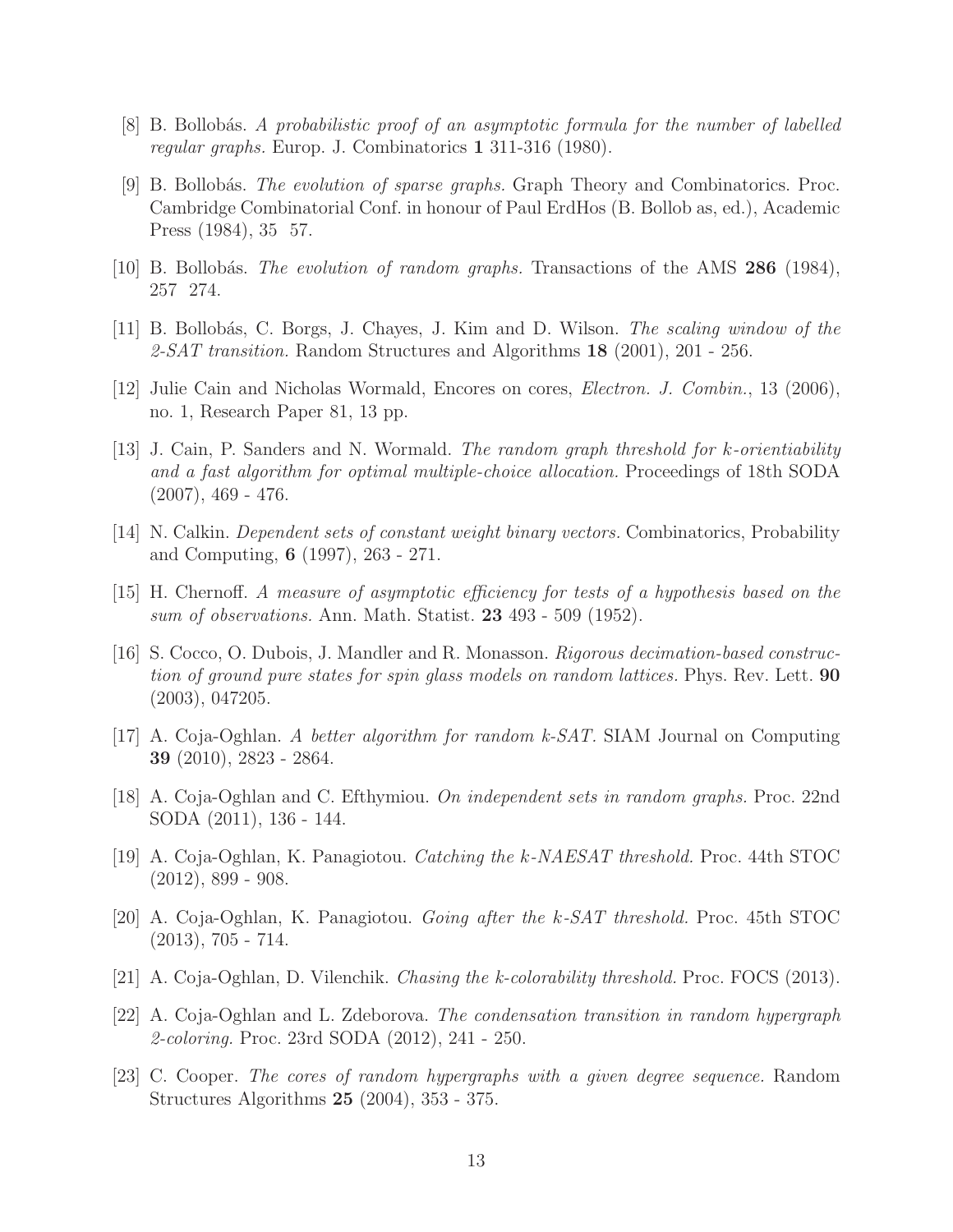- <span id="page-14-9"></span><span id="page-14-8"></span>[24] N. Creignou and H. Daudé. Satisfiability threshold for random XOR-CNF formulas. Discrete Appl. Math. 96-97 (1999), 41 - 53.
- [25] H. Daudé, M. Mézard, T. Mora, and R. Zecchina. *Pairs of SAT assignments and clus*tering in random boolean formulae. Theoretical Computer Science, 393 (1-3), 260-279 (2008).
- <span id="page-14-7"></span><span id="page-14-2"></span>[26] A. Dembo and A. Montanari. Finite size scaling for the core of large random hypergraphs. Annals of Applied Probability, 18 (2008), 1993 - 2040.
- [27] M. Dietzfelbinger, A. Goerdt, M. Mitzenmacher, A. Montanari, R. Pagh and M. Rink. Tight thresholds for cuckoo hashing via XORSAT. [arXiv:0912.0287v](http://arxiv.org/abs/0912.0287)3. Also in Proceedings of Automata, Languages and Programming, 37th International Colloquium, ICALP 2010, Bordeaux, France, July 6-10, 2010, Part I, pages 213 - 225. Springer, 2010.
- <span id="page-14-12"></span><span id="page-14-11"></span>[28] J. Ding, J.H. Kim, E. Lubetzky and Y. Peres. Anatomy of a young giant component in the random graph. Random Structures Algorithms 39 (2011), 139 - 178.
- [29] J. Ding, J.H. Kim, E. Lubetzky and Y. Peres. Diameters in supercritical random graphs via first passage percolation. Combinatorics, Probability and Computing 19 (2010), 729 - 751.
- <span id="page-14-1"></span>[30] O. Dubois and J. Mandler. The 3-XORSAT threshold. In Proceedings of 43rd Symposium on Foundations of Computer Science (FOCS 2002), 16-19 November 2002, Vancouver, BC, Canada, pages 769-778. IEEE Computer Society, 2002.
- <span id="page-14-6"></span><span id="page-14-5"></span>[31] D. Fernholz and V. Ramachandran. The k-orientability thresholds for  $G_{n,p}$ . Proceedings of SODA 2007, 459 468.
- <span id="page-14-13"></span>[32] N. Fountoulakis, M. Koshla and K. Panagiotou. The multiple-orientability thresholds of random hypergraphs. Proceedings of SODA 2011, 1222 - 1236.
- [33] N. Fountoulakis and B. Reed. The evolution of the mixing rate of a simple random walk on the giant component of a random graph. Random Structures and Algorithms 33 (2008), 68 - 86.
- <span id="page-14-4"></span><span id="page-14-0"></span>[34] D. Gamarnik and M. Sudan. Limits of local algorithms over sparse random graphs. [arXiv:1304.1831.](http://arxiv.org/abs/1304.1831)
- [35] P. Gao and N. Wormald. Load balancing and orientability thresholds for random hypergraphs. Proceedings of STOC (ACM) (2010), 97 - 104.
- <span id="page-14-10"></span>[36] M. Guidetti and A.P. Young. Complexity of several constraint-satisfaction problems using the heuristic classical algorithm WalkSAT. Phys. Rev. E,  $84$  (1), 011102, July 2011.
- <span id="page-14-3"></span>[37] G. Havas, B.S. Majewski, N.C. Wormald, and Z.J. Czech. Graphs, hypergraphs and hashing. In 19th International Workshop on Graph-Theoretic Concepts in Computer Science (WG93), Lecture Notes in Computer Science **790** (1993) 153 165.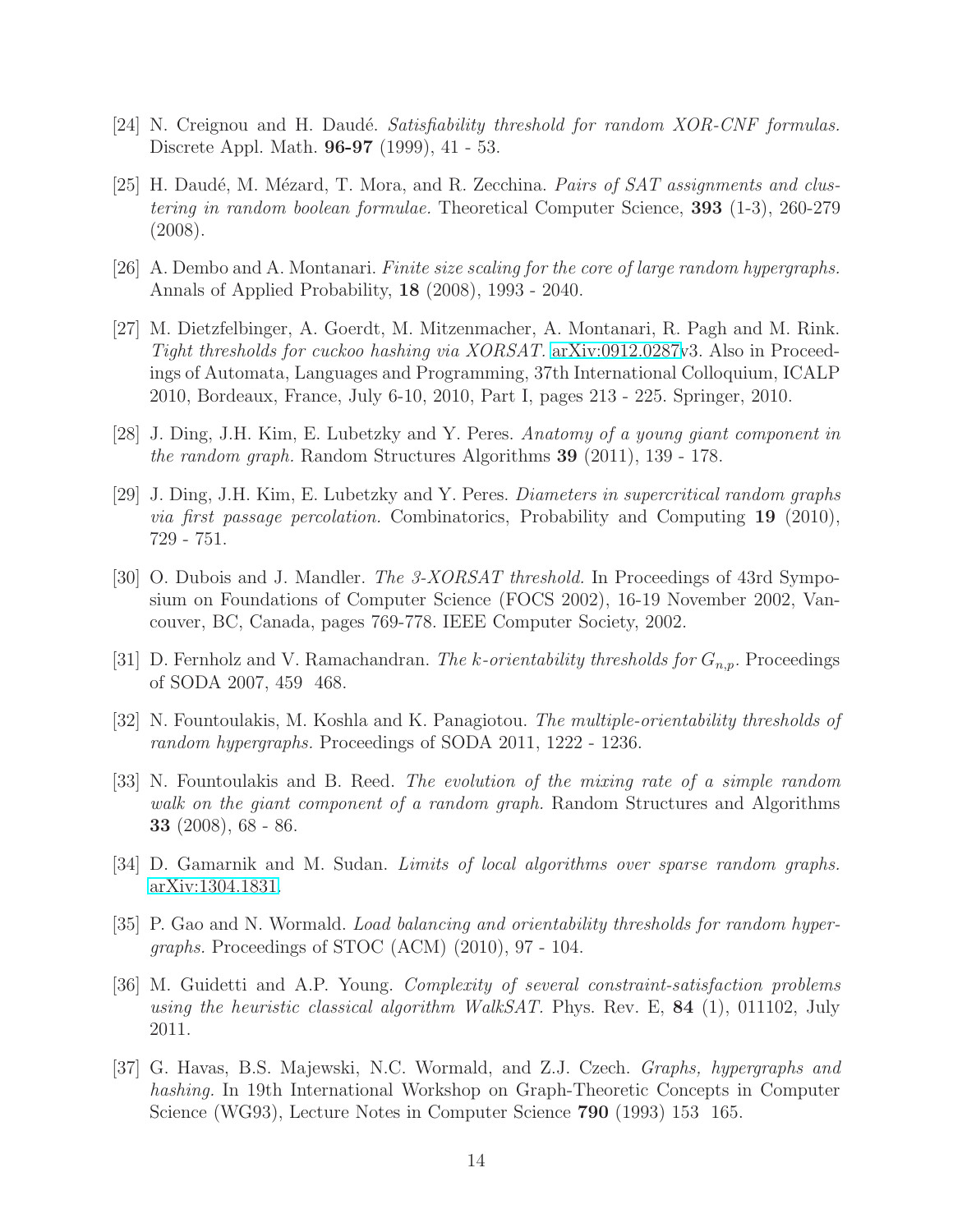- <span id="page-15-0"></span>[38] M. Ibrahimi, Y. Kanoria, M. Kraning, and A. Montanari. The set of solutions of random xorsat formulae. Proceedings of the Twenty-Third Annual ACM-SIAM Symposium on Discrete Algorithms, SODA 2012, Kyoto, Japan, January 17-19, 2012, pages 760–779. SIAM, 2012.
- <span id="page-15-3"></span>[39] S. Janson, T. Luczak, D. Knuth, and B. Pittel. The birth of the giant component. Random Structures and Algorithms 3 (1993), 233 358.
- <span id="page-15-6"></span>[40] S. Janson, T. Luczak and A. Ruciński. Random Graphs. Wiley, New York (2000).
- <span id="page-15-7"></span>[41] J.H.Kim. Poisson cloning model for random graphs. [arXiv:0805.4133v](http://arxiv.org/abs/0805.4133)1
- <span id="page-15-8"></span>[42] V. Kolchin. Random graphs and systems of linear equations in finite fields. Random Structures and Algorithms, 5 (1994), pp. 135146. In Russian.
- <span id="page-15-10"></span>[43] V. Kolchin and V. Khokhlov. A threshold effect for systems of random equations of a special form. Discrete Mathematics and Applications, 5 (1995), 425 436.
- [44] F. Krzakala, A. Montanari, F. Ricci-Tersenghi, G. Semerjian and L. Zdeborova. Gibbs States and the Set of Solutions of Random Constraint Satisfaction Problems. Proc. Natl. Acad. Sci., (2007).
- <span id="page-15-5"></span><span id="page-15-4"></span>[45] M. Luby, M. Mitzenmacher, A. Shokrollahi, and D. Spielman. Efficient Erasure Correcting Codes. IEEE Transactions on Information Theory, 47 (2001), 569 - 584.
- [46] M. Luby, M. Mitzenmacher, A. Shokrollahi, and D. Spielman Improved Low-Density Parity-Check Codes Using Irregular Graphs. IEEE Transactions on Information Theory, 47 (2001), 585 - 598.
- <span id="page-15-12"></span><span id="page-15-1"></span>[47] T. Luczak. Component behaviour near the critical point of the random graph process. Rand. Struc. & Alg. 1 (1990), 287 - 310.
- <span id="page-15-2"></span>[48] T. Luczak. Random trees and random graphs. Rand. Struc. & Alg. 13 (1998), 485 500.
- [49] T. Luczak, B. Pittel and J. Weirman. The structure of a random graph at the point of the phase transition. Trans. Am. Math. Soc. 341 (1994), 721 - 748.
- <span id="page-15-13"></span>[50] E. Maneva, E. Mossel and M. J. Wainwright. A new look at Survey Propagation and its generalizations. JACM 54, (2007).
- [51] C. McDiarmid. Concentration for independent permutations. Combinatorics, Probability and Computing 11 (2002), 163 - 178.
- <span id="page-15-9"></span>[52] M. Mézard and A. Montanari. *Information, Physics, and Computation*. Oxford University Press, Inc., New York, NY, USA, 2009.
- <span id="page-15-11"></span>[53] M. Mézard, T. Mora, and R. Zecchina Clustering of solutions in the random satisfiability problem. Phys. Rev. Lett., 94 (19), 197205 (2005).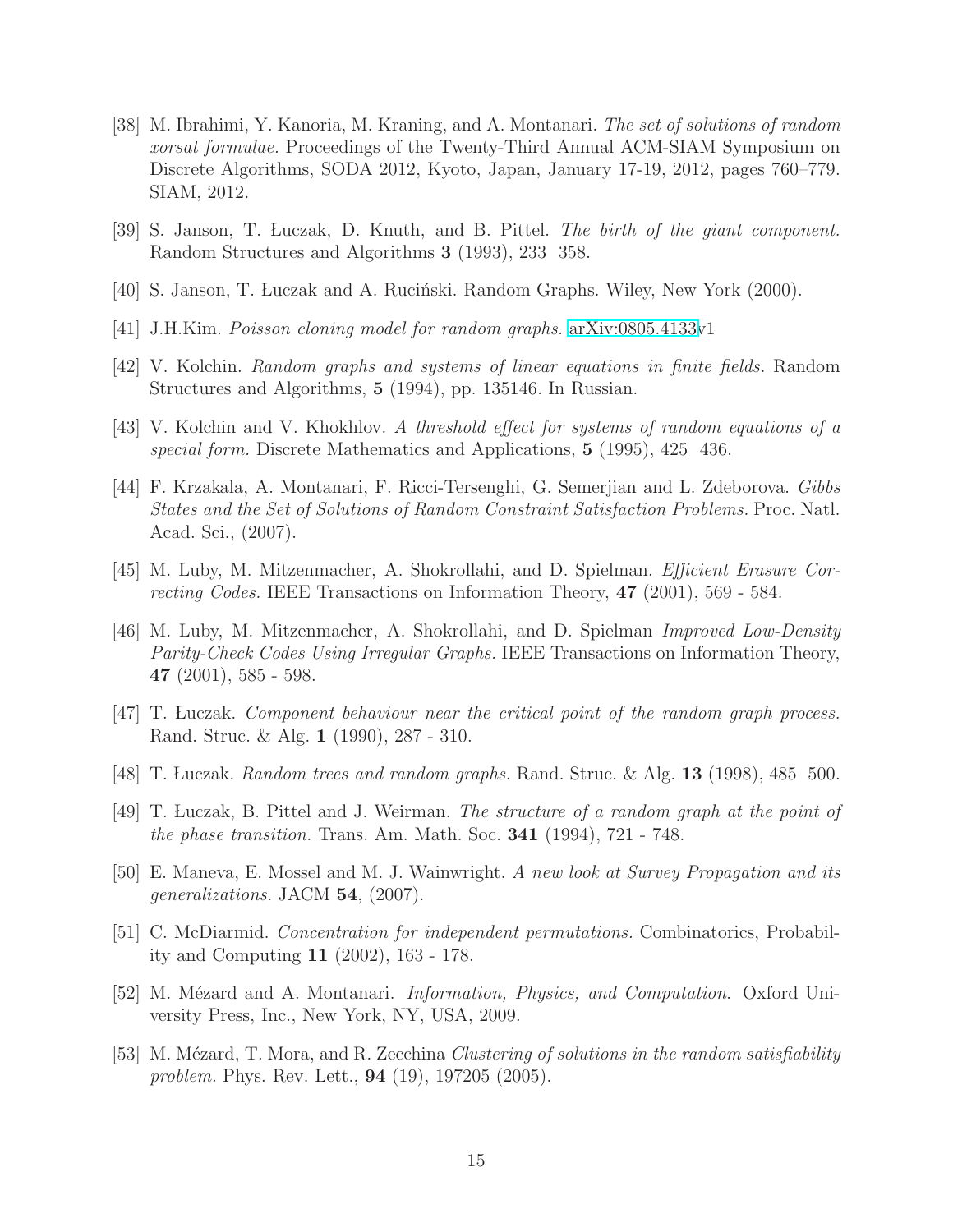- <span id="page-16-8"></span><span id="page-16-0"></span>[54] M. Mézard, G. Parisi, and R. Zecchina Analytic and algorithmic solution of random satisfiability problems. Science, 297, 812 - 815 (2002).
- <span id="page-16-1"></span>[55] M. Mézard, F. Ricci-Tersenghi, and R. Zecchina. Two solutions to diluted p-spin models and XORSAT problems. J. Stat. Phys. 111, 505 - 533, (2003).
- <span id="page-16-7"></span>[56] M. Mezard, R. Zecchina The random K-satisfiability problem: from an analytic solution to an efficient algorithm. Phys. Rev. E  $66$ , (2002).
- <span id="page-16-3"></span>[57] M. Molloy Cores in random hypergraphs and boolean formulas. Random Structures and Algorithms 27, 124 - 135 (2005).
- <span id="page-16-5"></span>[58] M. Molloy. The freezing threshold for k-colourings of a random graph. Proceedings of STOC (2012).
- <span id="page-16-13"></span>[59] M. Molloy and B. Reed. Critical Subgraphs of a Random Graph. Electronic J. Comb. 6 (1999), R35.
- <span id="page-16-12"></span>[60] M. Molloy and B. Reed. A critical point for random graphs with a given degree sequence. Random Structures and Algorithms 6 161 - 180 (1995).
- <span id="page-16-4"></span>[61] M. Molloy and B. Reed. Graph Colouring and the Probabilistic Method. Springer (2002).
- [62] M. Molloy and R. Restrepo. Frozen variables in random boolean constraint satisfaction problems. Proceedings of SODA (2013).
- <span id="page-16-10"></span>[63] M. Molloy and M. Salavatipour. The resolution complexity of random constraint satisfaction problems. SIAM J. Comp. **37**, 895 - 922 (2007).
- [64] A. Montanari, R. Restrepo and P. Tetali. Reconstruction and clustering in random constraint satisfaction problems. SIAM J. Disc. Math. 25 (2011), 771 - 808.
- [65] T. Mora and M. Mzard. Geometrical organization of solutions to random linear Boolean equations. Journal of Statistical Mechanics: Theory and Experiment 10 (2006), P10007
- <span id="page-16-9"></span>[66] R. Mulet, A. Pagani, M. Weigt and R. Zecchina. Coloring random graphs. Phys. Rev. Lett. **89**, 268701 (2002).
- <span id="page-16-2"></span>[67] B. Pittel. On trees census and the giant component in sparse random graphs. Random Structures and Algorithms 1 (1990), 311 - 342.
- <span id="page-16-6"></span>[68] B. Pittel and G. Sorkin. The satisfiability threshold for k-XORSAT. [arXiv:1212.1905](http://arxiv.org/abs/1212.1905) (2012).
- [69] B. Pittel, J. Spencer and N. Wormald. Sudden emergence of a giant k-core in a random *graph.* J. Comb. Th. B  $67$ , 111 - 151 (1996).
- <span id="page-16-11"></span>[70] O. Riordan and N. C. Wormald. The diameter of sparse random graphs. Combinatorics, Probability and Computing 19 (2010), 835 926.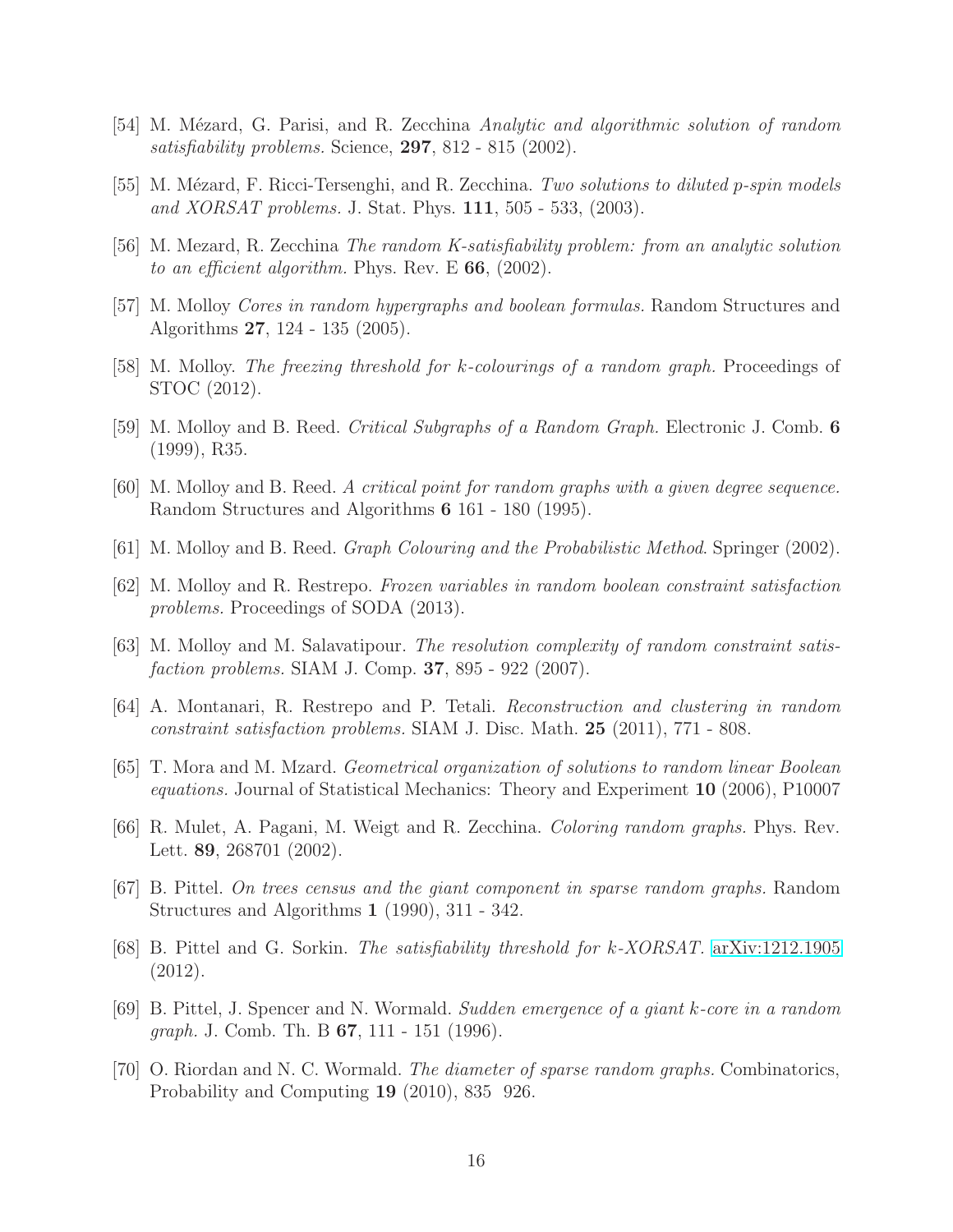- [71] M. Talagrand. Concentration of measure and isoperimetric inequalities in product  $spaces.$  Institut Des Hautes Études Scientifiques, Publications Mathématiques  $81$  $(1995), 73 - 205.$
- <span id="page-17-0"></span>[72] L. Zdeborová and F. Krzakala. Phase transitions in the colouring of random graphs. Phys. Rev. E 76, 031131 (2007).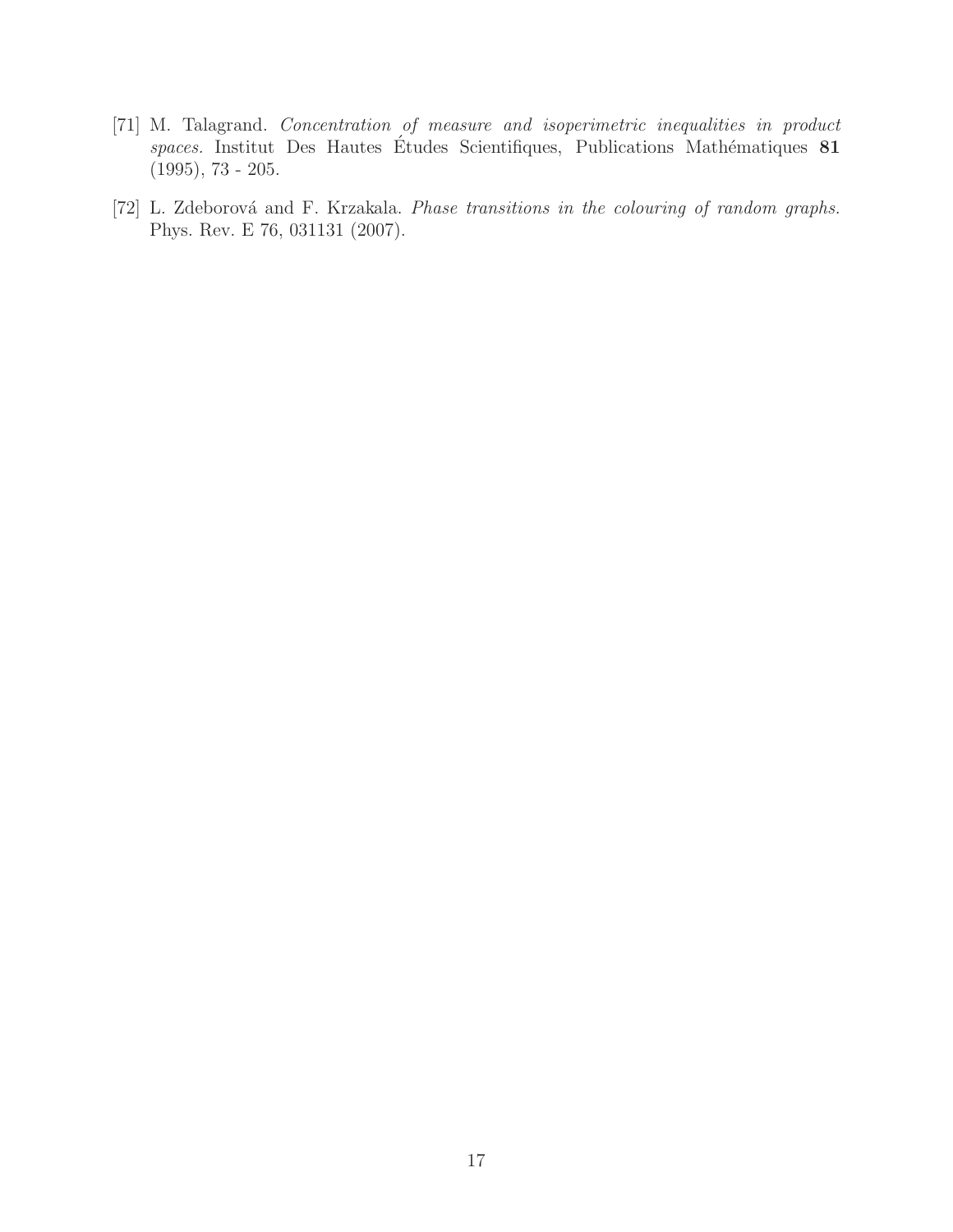#### Appendix

### <span id="page-18-0"></span>6 The case  $k = r = 2$

The 2-core of the random graph  $G(n, p = c/n)$  is well-studied[\[47,](#page-15-1) [48,](#page-15-12) [70,](#page-16-11) [28,](#page-14-11) [29,](#page-14-12) [33\]](#page-14-13). For  $0 < \delta < \frac{1}{3}$  and  $p = 1 + n^{-\delta}$  a.a.s. the largest component consists of a large 2-core  $C_2$ , with a Poisson Galton-Watson tree of branching parameter  $1 - n^{-\delta}$  rooted at each vertex. In addition, there are  $\Theta(n)$  smaller components distributed essentially like Poisson Galton-Watson trees of branching parameter  $1-n^{-\delta}$ , except that some of them contain a single cycle. We can define the stripping number to be the stripping number of the largest component, or to be the maximum of the stripping number of all components. Either way, it is of the order of the height of the tallest of those trees which is  $\Theta(n^{\delta})$ . Similarly, the maximum depth is of the order of the size of the largest tree, which is  $\Theta(n^{2\delta})$ . If  $p = 1 + n^{-\delta}$  then we only have the smaller components, but again we have a stripping number of  $\Theta(n^{\delta})$  and a depth of  $\Theta(n^{2\delta})$ .

### <span id="page-18-1"></span>7 The stripping number for supercritical  $c$

This appendix repeats much of the material from Section [2,](#page-6-0) but more formally. It also adds many more details.

In this section, we present the proof of Theorem [1](#page-3-1) for the case  $c = c_{r,k} + n^{-\delta}$ . Note that this is the case that is relevant to our study of the clustering window for random r-XORSAT. To extend the proof to the range  $c_{r,k} - n^{-\delta} \leq c < c_{r,k} + n^{-\delta}$ , and thus complete the proof of, Theorem [1,](#page-3-1) we couple our random hypergraph  $H = H_r(n, p = c/n^{r-1})$  to a random hypergraph  $H' = \mathcal{H}_r(n, p = (c_{r,k} + n^{-\delta})/n^{r-1})$  and argue that the stripping number of H is not much lower than the stripping number of  $H'$ ; the details are in Section [11.](#page-40-0)

We begin with a closer look at the size of the k-core when the density is  $c_{r,k} + o(1)$ . We define:

$$
f_t(\lambda) = e^{-\lambda} \sum_{i \ge t} \frac{\lambda^i}{i!};
$$
  

$$
h(\mu) = h_{r,k}(\mu) = \frac{\mu}{f_k(\mu)^{r-1}}.
$$

Note that  $f_t(\lambda)$  is the probability that a Poisson variable with mean  $\lambda$  is at least t. Thus  $c_{r,k} = \inf_{\mu>0}(r-1)!h(\mu)$ . Now for any  $r, k \geq 2, (r, k) \neq (2, 2)$ , we define  $\mu_{r,k}$  to be the value of  $\mu$  that minimizes  $h(\mu)$ ; i.e. the (unique) solution to:

<span id="page-18-2"></span>
$$
c_{r,k} = (r-1)!h(\mu_{r,k}).
$$
\n(3)

We define

$$
\alpha = \alpha_{r,k} = f_k(\mu_{r,k})
$$
  

$$
\beta = \beta_{r,k} = \frac{1}{r} \mu_{r,k} f_{k-1}(\mu_{r,k})
$$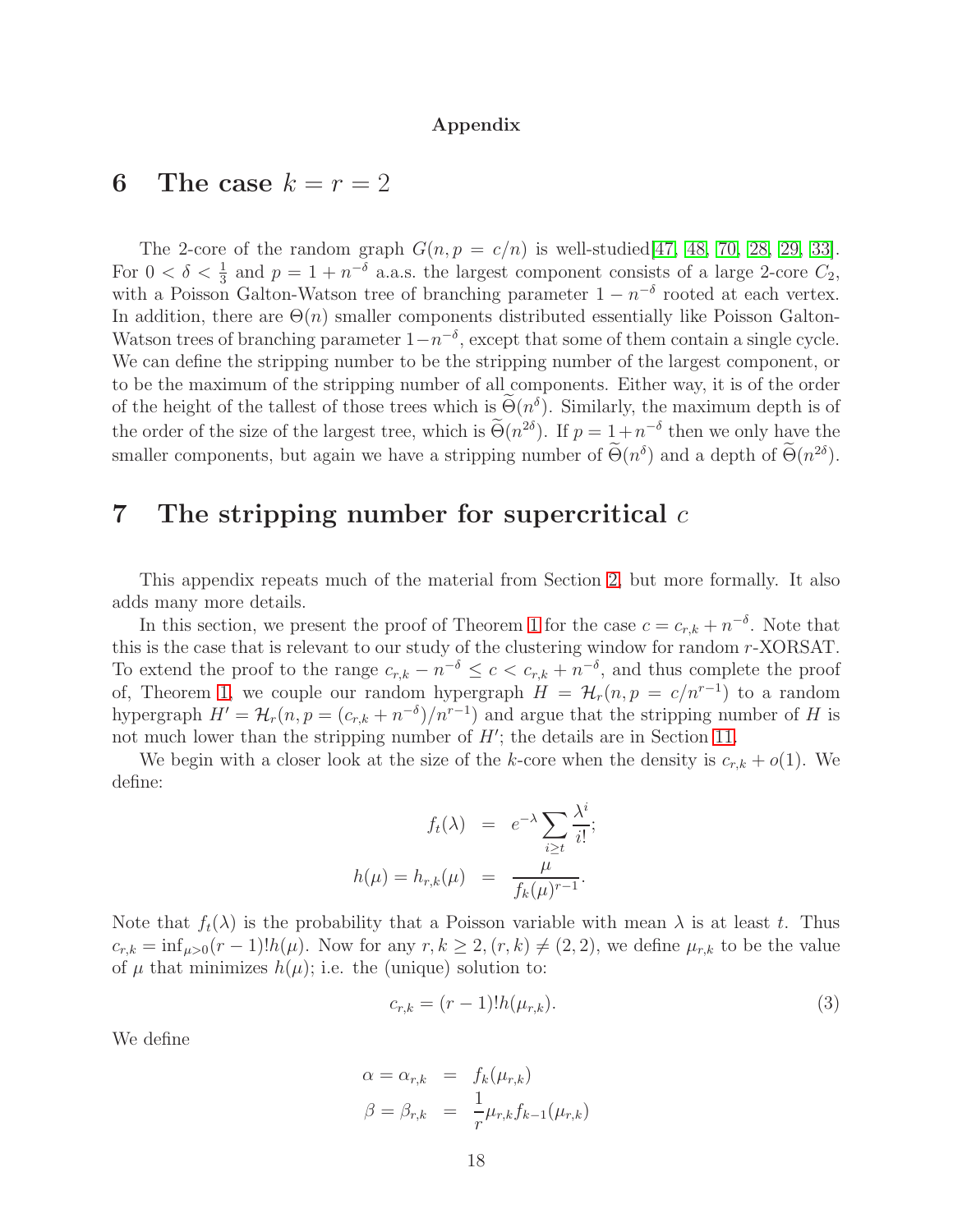Theorem 1.7 of [\[41\]](#page-15-6), along with Lemma [34](#page-27-0) below, yields the following bound on the size of the k-core:

<span id="page-19-0"></span>**Lemma 18.** For  $r, k \geq 2, (r, k) \neq (2, 2)$ , there exist two positive constants  $K_1 = K_1(r, k), K_2 =$  $K_2(r, k)$  such that: Consider any  $0 < \delta < \frac{1}{2}$  and  $c = c_{r,k} + n^{-\delta}$ . Then a.a.s. the k-core of  $\mathcal{H}_r(n,p=c/n^{r-1})$  has

(a) 
$$
\alpha n + K_1 n^{1-\delta/2} + O(n^{3/4})
$$
 vertices and

(b)  $\beta n + K_2 n^{1-\delta/2} + O(n^{3/4})$  edges.

Next, we turn our attention to the parallel stripping process. At any point during the process, a vertex is said to be *light* if it has degree less than  $k$ , and *heavy* otherwise. So in each iteration, we delete all light vertices.

We restate the parallel stripping process in a slowed-down version, which will be more convenient to analyze. Rather than removing all vertices of  $S_i$  at once, we remove them one at a time. When removing a vertex, we slow down further by removing one edge at a time. To facilitate this, we maintain a queue  $\mathscr Q$  containing all light vertices:

#### SLOW-STRIP

Input: A hypergraph G.

Initialize:  $t := 0, G_0 := G$ ,  $\mathcal{Q} := S_1$  is the set of all vertices of degree less than k in G. While  $\mathscr{Q} \neq \emptyset$ :

Let v be the next vertex in  $\mathscr{Q}$ .

Remove one of the hyperedges  $e$  containing  $v$ .

If any vertex of  $e$  now has degree  $0$ 

then remove that vertex from  $G$  and from  $\mathscr Q$ .

If any other vertex of  $e$  has its degree drop to below  $k$ 

then add that vertex to the end of  $\mathscr{Q}$ .

 $G_{t+1}$  is the resulting hypergraph;  $t := t + 1$ .

Note that the vertices of  $S_i$  are removed before the vertices of  $S_{i+1}$ . Note also that when processing a vertex  $v \in \mathcal{Q}$ , all edges from v are removed (and hence v is removed) before moving to the next vertex of  $\mathcal{Q}$ . So this procedure removes vertices in the same order as the parallel stripping process; in particular, if t is the iteration when the first vertex of  $S_i$  is selected then  $G_t$  is the graph remaining after  $i-1$  iterations of the parallel stripping process and at time t,  $\mathcal{Q} = S_i$ . It will be convenient to define  $t(i)$  to be that iteration; i.e.:

**Definition 19.** We use  $t(i)$  to denote the iteration of SLOW-STRIP at which iteration i of the parallel stripping process begins; i.e. the iteration at which the first vertex of  $S_i$  reaches the front of Q.

Our key parameter is:

 $L_t :=$  the total degree of the vertices in  $\mathscr Q$  at iteration t of SLOW-STRIP.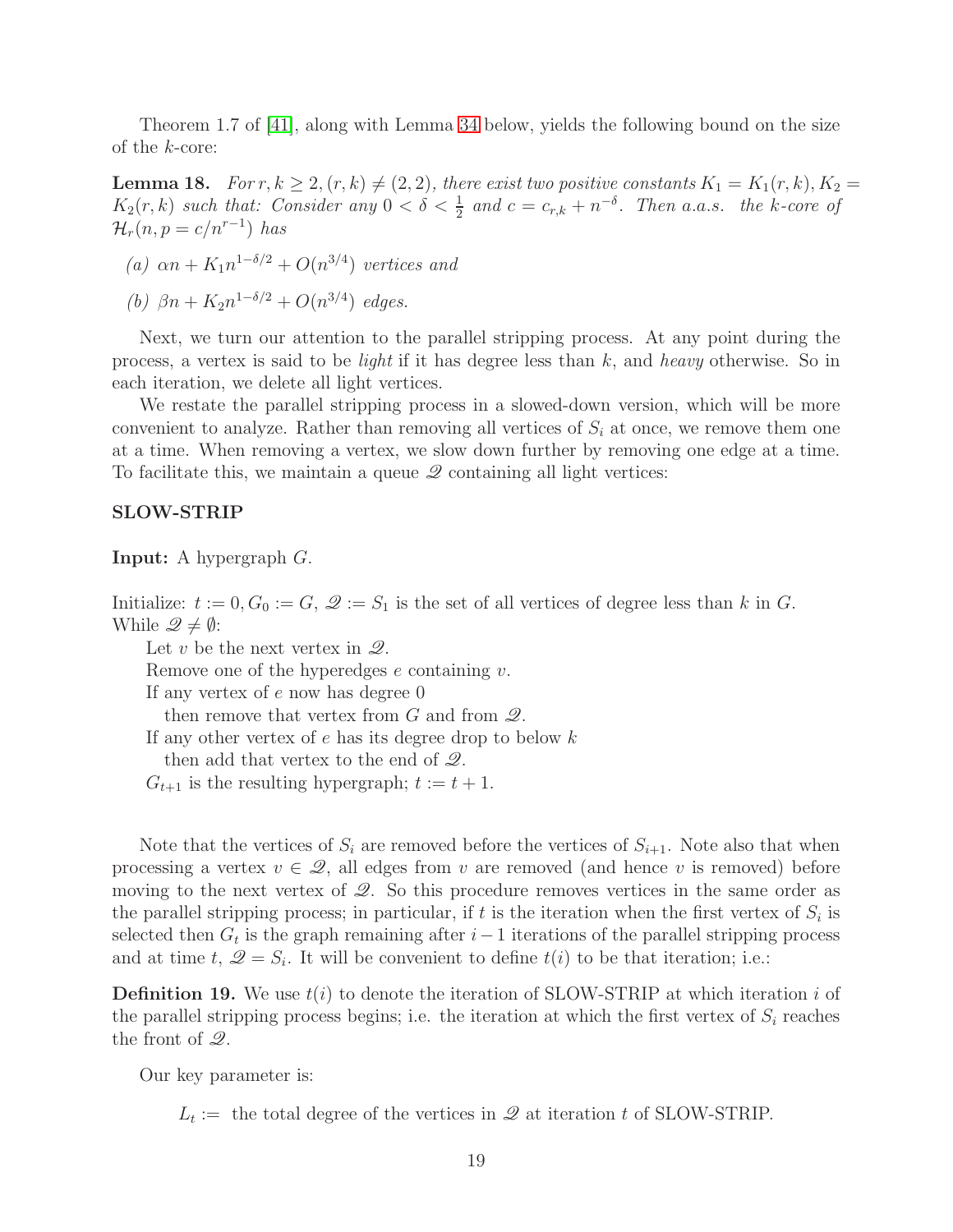We focus most of our analysis on a period where the size of the remaining graph is very close to  $\alpha n$ . Lemma [45](#page-34-0) below says that for any  $\epsilon > 0$  there is a  $B = B(\epsilon)$  such that after step B of the parallel process, or equivalently, step  $t(B)$  of SLOW-STRIP, fewer than  $\alpha n + \epsilon n$ vertices remain. This allows us to prove things such as:

**Lemma [13.](#page-7-0)** There are constants B, K such that: If  $c = c_{r,k} + n^{-\delta}$ , then a.a.s. for every  $t \geq t(B),$ 

$$
\mathbb{E}(L_{t+1} | G_t) \le L_t - Kn^{-\delta/2}.
$$

Remark: The key Lemma 32 of [\[4\]](#page-12-0) implies that, when  $c = c_{r,k} + \epsilon$ , we have a.a.s.  $\mathbb{E}(L_{t+1}|G_t) \leq (1-\zeta)L_t$  for a constant  $\zeta > 0$ . That difference is what causes the stripping number and depth to rise from  $O(\log n)$  above the clustering threshold to  $n^{\Theta(1)}$  inside the clustering threshold. It is also the cause of most of the difficulties in this paper.

Some of our more delicate analysis requires us to be a sublinear distance away from the k-core. Specifically, we often focus on Phase 2 of SLOW-STRIP, defined as:

<span id="page-20-0"></span>**Definition 20.**  $\gamma = 3K_1 n^{1-\delta/2}$ , and  $t_0$  is the first iteration of SLOW-STRIP in which the number of vertices in the remaining graph is exactly  $\alpha n + \gamma$ . We refer to iterations  $t = 0, \ldots, t_0 - 1$  as *Phase 1* and the remaining iterations as *Phase 2*.

Note that we can lower bound the number of iterations in Phase 2:

<span id="page-20-1"></span>**Lemma 21.** If  $c = c_{r,k} + n^{-\delta}$  then a.a.s. Phase 2 contains at least  $\gamma/3 = K_1 n^{1-\delta/2}$ iterations.

**Proof** We delete at most one vertex per iteration. So, by Lemma  $18(a)$ , a.a.s. the k-core has fewer than  $\alpha n + 2K_1 n^{1-\delta/2}$  vertices and so it takes at least  $K_1 n^{1-\delta/2}$  iterations to reach it.  $\Box$ 

We will show that, during Phase  $2, L_t$  is small.

**Lemma [14.](#page-7-1)** If  $c = c_{r,k} + n^{-\delta}$ , then a.a.s. for every  $t \geq t_0$ :

$$
L_t \le O(n^{1-\delta}).
$$

We present the proofs of Lemmas [13](#page-7-0) and [14](#page-7-1) in Section [10.](#page-26-0) We close this section by showing how they imply our bounds on the stripping number:

*Proof of Theorem [1](#page-3-1) for*  $c = c_{r,k} + n^{-\delta}$  We begin with the lower bound on the stripping number for part (a). We run SLOW-STRIP and recall that this can be viewed as also running the parallel stripping process slowly. At the beginning of Phase 2, exactly  $\alpha n$  +  $\gamma = \alpha n + 3K_1 n^{1-\delta/2}$  vertices remain in the graph. Therefore, by Lemma [18\(](#page-19-0)a), a.a.s. we need to remove at least  $K_1 n^{1-\delta/2}$  vertices before reaching the k-core. By Lemma [14,](#page-7-1) at most  $|L_{t(j)}| = O(n^{1-\delta})$  of them belong to  $S_j$  for each j. Therefore, we require at least  $K_1 n^{1-\delta/2}/O(n^{1-\delta}) = \Omega(n^{\delta/2})$  iterations of the parallel stripping process to remove them all.

Now we turn to the upper bound in part (b). We will focus on the change in  $L_{t(i)}$ , the sum, over all  $v \in S_i$  of the degree of v in the graph remaining at the beginning of iteration i of the parallel stripping process.

Between iterations  $t(i)$  and  $t(i + 1)$  of SLOW-STRIP, all hyperedges from all vertices in  $S_i$  must be deleted. One hyperedge is removed in each iteration, and it touches at most r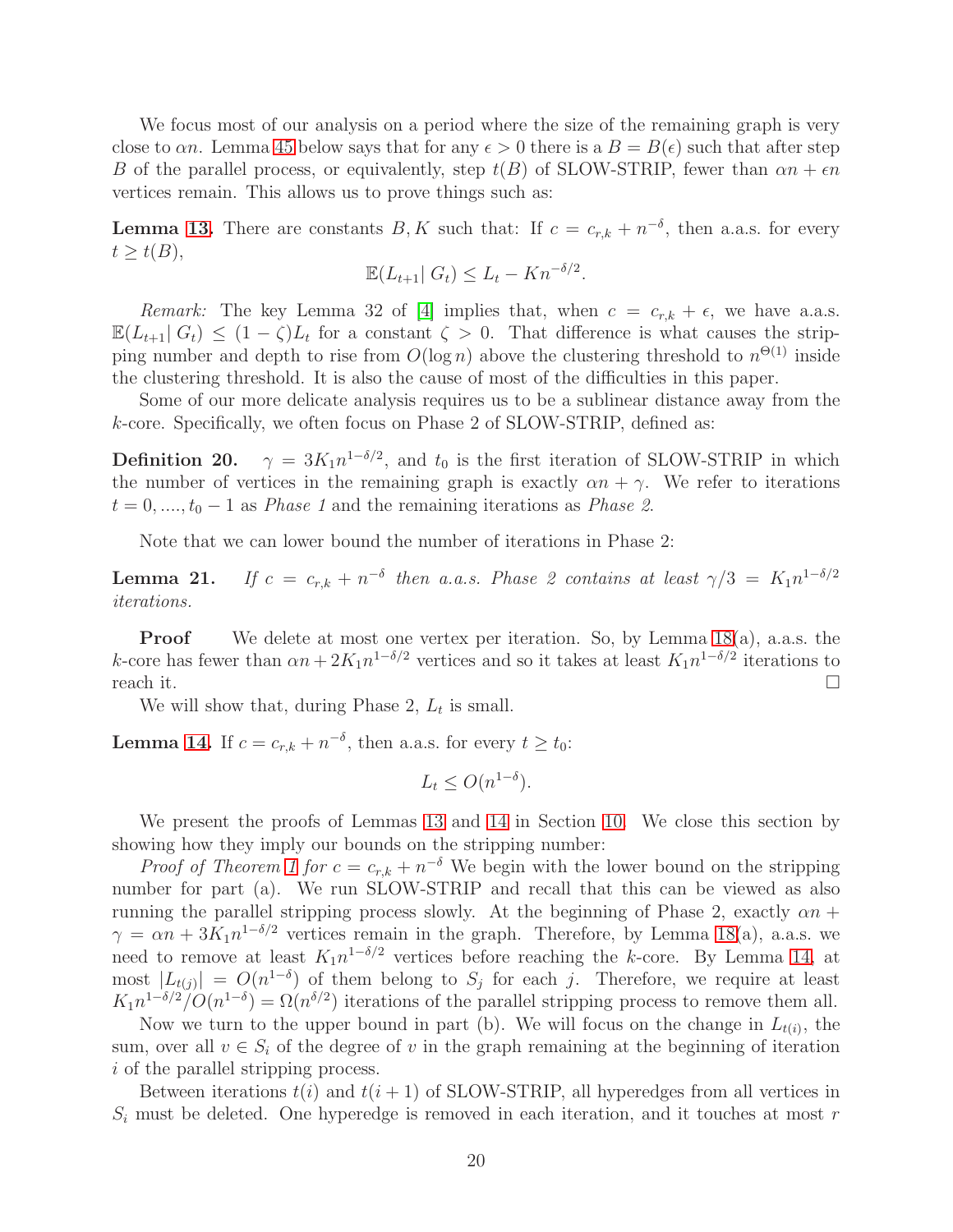members of  $S_i$ . It follows that  $t(i + 1) - t(i) \geq \frac{1}{r}$  $\frac{1}{r}L_{t(i)}$ . So Lemma [13](#page-7-0) yields that there are constants  $B, K$  such that for all  $i > B$ ,

$$
\mathbb{E}(L_{t(i+1)}) \leq L_{t(i)} - (t(i+1) - t(i))Kn^{-\delta/2} \leq L_{t(i)} - \frac{1}{r}L_{t(i)}Kn^{-\delta/2} = L_{t(i)}(1 - \frac{K}{r}n^{-\delta/2}).
$$

It follows that

$$
\mathbb{E}(L_{t(i)}) \le n(1 - \frac{K}{r}n^{-\delta/2})^{i-B-1}.
$$

Thus, for  $i > B + \frac{2r}{K} n^{\delta/2} \log n$ ,  $\mathbb{E}(L_{t(i)}) = o(1)$  and so a.a.s.  $L_{t(i)} = 0$ . I.e., a.a.s. the stripping number is at most  $B + \frac{2r}{K}$  $\frac{2r}{K}n^{\delta/2}\log n = O(n^{\delta/2}\log n).$ 

### <span id="page-21-1"></span>8 Bounding the maximum depth

This appendix repeats much of the material from Section [3,](#page-8-1) but more formally. It also adds many more details.

We start by noting:

<span id="page-21-0"></span>**Lemma 22.** For any vertex  $v \in S_i$ , the depth of v is at least i.

**Proof** We prove by induction that every vertex  $v \in \bigcup_{j>i} S_j$  has depth at least i. This is trivial for  $i = 1$ . Suppose it is true for i, and consider  $v \in \bigcup_{j \geq i+1} S_j$ . Since  $v \notin S_i$ , v has at least k neighbours which are either in the k-core or in  $\cup_{j\geq i}S_j$ . At least one of those neighbours must be removed before  $v$  can be removed, and by our induction hypothesis, each such neighbour has depth at least  $i$ . So any stripping sequence which removes  $v$  must first include a sequence of length at least i which removes a neighbour of  $v$ . Thus it must have length at least  $i + 1$ ; i.e. the depth of v is at least  $i + 1$ .

Therefore, the lower bound in Theorem [1\(](#page-3-1)b) provides the lower bound for Theorem [2.](#page-3-3)

As we carry out SLOW-STRIP on an input hypergraph  $H$ , we create a directed graph  $\mathcal{D} = \mathcal{D}(H)$  as follows.

**Definition 23.** The vertices of  $D$  are the vertices of  $H$ . At each iteration of SLOW-STRIP, we choose the next vertex  $v \in \mathscr{Q}$  and remove a hyperedge e containing v. For each of the other  $r-1$  vertices  $u \in e$ , we add the directed edge  $u \to v$  to  $\mathcal{D}$ . For any vertex  $v \in H$ , we define  $R^+(v)$  to be the set of vertices reachable from v in  $\mathcal{D}$ .

**Observation 24.** For any v that is not in the k-core of H, the vertices of  $R^+(v)$ , listed in the order that they are processed in SLOW-STRIP, form a k-stripping sequence ending with  $\upsilon$  .

We will upper bound the depth of v by upperbounding  $|R^+(v)|$ . The key observation that allows us to do this is that we can expose the edges outside of the k-core as follows. Define

 $I_{\text{max}}$  to be the number of iterations carried out by the parallel stripping process.

For each  $1 \leq i \leq I_{\text{max}}$ , we are interested in the subhypergraph induced by  $S_i$  and (for  $i < I_{\text{max}}$ ) in the bipartite subhypergraph induced by  $(S_i, S_{i+1})$ . It is possible that some hyperedges of the former are contained in hyperedges of the latter; in order to avoid dependency issues, we remove such edges from the former. To be specific: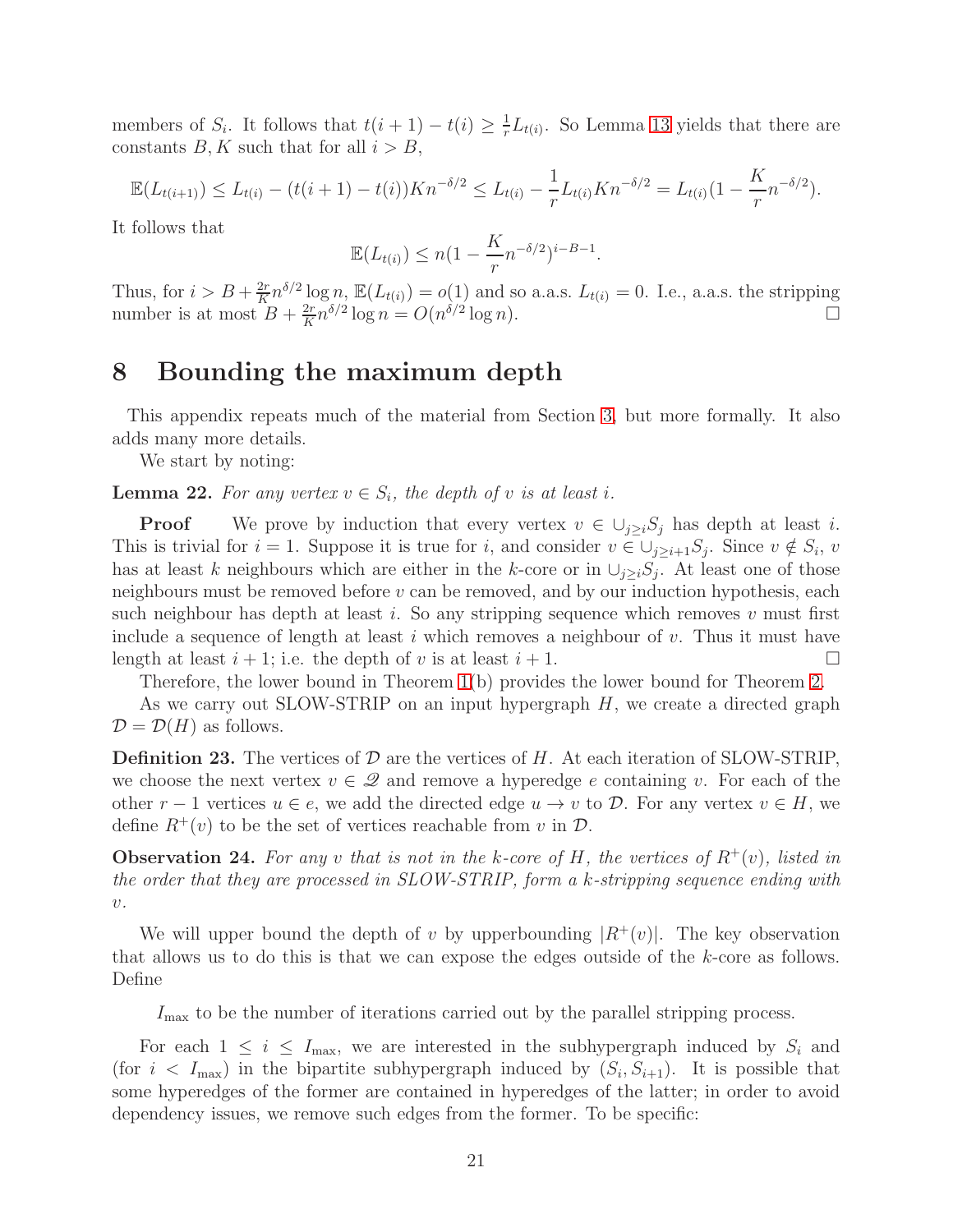- **Definition 25.** (a) The vertices of  $S_i$  are  $S_i$ . For any hyperedge e that includes at least two vertices of  $S_i$ , and no vertices of  $S_{i+1}$ ,  $e \cap S_i$  is a hyperedge of  $S_i$ .
	- (b) The vertices of  $S_{i,i+1}$  are  $S_i \cup S_{i+1}$ , and for any hyperedge e that includes at least one vertex of  $S_i$  and at least one vertex of  $S_{i+1}$ ,  $e \cap (S_i \cup S_{i+1})$  is a hyperedge of  $S_{i,i+1}$ .

For each  $v \in S_i$ , we need to keep track of the number of the hyperedges containing v that intersect  $S_i$ ,  $S_{i,i+1}$  in various ways. So for every  $a, b$ , and any  $v \in S_i$  we define  $\lambda_{a,b}(v)$  to be the number of hyperedges  $e$  of  $H_i$  (the hypergraph remaining at the beginning of round i of the parallel stripping process) that contain v such that: e contains a vertices of  $S_i$  and b vertices of  $S_{i+1}$ ; such a hyperedge has  $Type (a, b)$ . Thus v lies in  $\lambda_{a,0}(v)$  a-edges in  $S_i$  for  $2 \le a \le r$ , and  $\lambda_{a,b}(v)$   $(a,b)$ -edges in  $\mathcal{S}_{i,i+1}$  for  $1 \le a,b \le r$ .

#### EXPOSURE:

- 1. Expose  $I_{\text{max}}$ .
- 2. Expose the vertices in  $S_1, ..., S_{I_{\text{max}}}$ .
- 3. For each  $0 \le i \le I_{\text{max}}$  and each vertex  $v \in S_i$ , expose  $\lambda_{a,b}(v)$ ,  $1 \le a \le r, 0 \le b \le r a$ .

Of course, this also exposes the vertices of the k-core  $\mathcal{C}_k = \mathcal{C}_k(H)$ .

#### EDGE-SELECTION:

- 1. For each  $1 \leq i \leq I_{\text{max}}$ , we expose  $S_i$  by selecting a uniformly random hypergraph with vertex set  $S_i$  such that each vertex v lies in exactly  $\lambda_{a,0}$  a-edges,  $a = 2, ..., r$ .
- 2. For each  $1 \leq i \leq I_{\text{max}} 1$ , we expose  $\mathcal{S}_{i,i+1}$  by selecting a uniformly random bipartite hypergraph with bipartition  $(S_i, S_{i+1})$  such that:
	- (a) every  $v \in S_i$  lies in exactly  $\lambda_{a,b}$   $(a,b)$ -edges,  $a = 1, ..., r-1, b = 1, ..., r a;$
	- (b) every  $u \in S_{i+1}$  lies in at least one hyperedge.
- 3. For each  $1 \leq i \leq I_{\text{max}}$  and each  $v \in S_i$ , we choose the remaining vertices in all hyperedges containing v uniformly from all vertices not removed during iterations  $1, ..., i + 1$  of the parallel stripping process. I.e., for each  $a + b < r$  and each Type  $(a, b)$  hyperedge e containing v, we select  $r - a - b$  uniformly random vertices from  $\mathcal{C}_k \cup_{j=i+2}^{I_{\text{max}}} S_i$  and add them to e.

#### Claim 26. The hyperedges selected in this manner are selected with the correct distribution.

Proof EXPOSURE simply exposes some properties. Now suppose that EXPO-SURE has been completed, and consider two sets of hyperedges  $E_1, E_2$  chosen by EDGE-SELECTION. Then  $|E_1| = |E_2|$ , and both sets are equally likely to be chosen by EDGE-SELECTION. Let  $H_1$  be a hypergraph that is consistent with the choices of EXPOSURE and containing the hyperedges  $E_1$ . Let  $H_2$  be the graph obtained from  $H_1$  by replacing  $E_1$  with  $E_2$ . Then  $H_2$  is also consistent with the choices of EXPOSURE. Furthermore,  $H_1$  and  $H_2$  have the same number of edges, and hence are equally likely to be chosen as  $\mathcal{H}_r(n, p = c/n^{r-1})$ . Thus  $E_1$  is chosen with the correct distribution.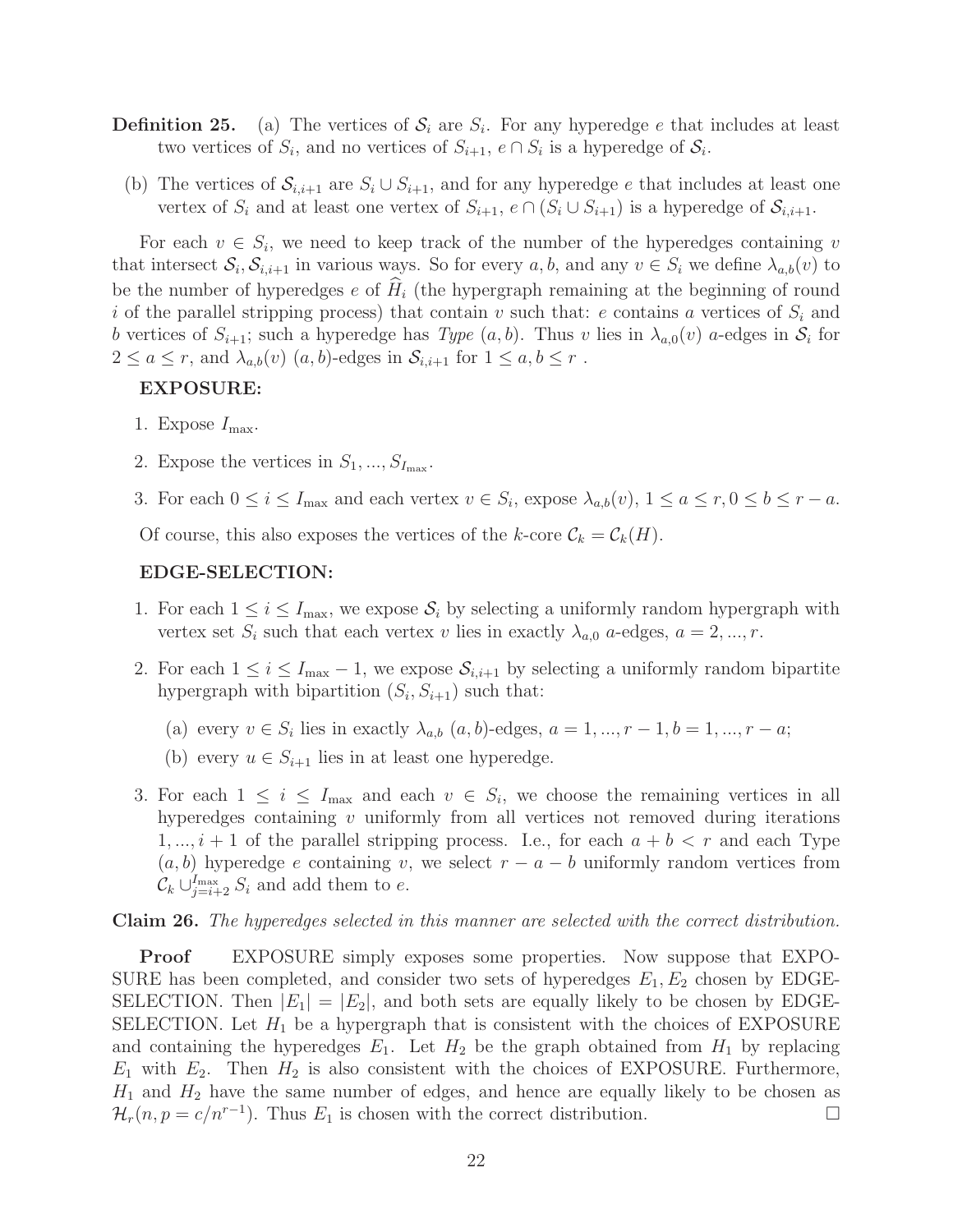This allows us to bound  $\mathbb{E}(|R^+(v)|)$  as follows. We first run EXPOSURE. We prove that a.a.s. the sets  $S_i$  satisfy certain properties. For each  $u \in S_i$ : We use  $d_{S_i}(u)$  to denote the degree of u in  $S_i$ , i.e. the number of hyperedges in  $S_i$  containing u. We use  $d^{(a)}(u)$  to denote the number of a-edges in  $S_i$  containing u, and so  $d_{S_i}(u) = \sum_{a=2}^r d^{(a)}(u)$ . We use  $d^+(u)$  to denote the number of neighbours that u has in  $S_{i+1}$ ; specifically, the number of vertices  $v \in S_{i+1}$  that share an edge of  $S_{i,i+1}$  with u. Note that these values are determined by the values of  $\lambda_{a,b}(u)$ .

We use  $L_i$  to denote the total degree, in  $H_i$ , of the vertices of  $S_i$ . Thus  $L_i = L_{t(i)}$ .

<span id="page-23-0"></span>**Lemma 27.** There exist constants  $B, Y_1, Y_2, Z_0, Z_1$ , dependent only on r, k, such that a.a.s. for every  $B \leq i < I_{\text{max}}$  with  $\widehat{L}_i \geq n^{\delta} \log^2 n$ :

- (a) if  $\hat{L}_i < n^{1-\delta}$  then  $(1 Y_1 n^{-\delta/2}) \hat{L}_i \leq \hat{L}_{i+1} \leq (1 Y_2 n^{-\delta/2}) \hat{L}_i$ ;
- (b) if  $\widehat{L}_i \geq n^{1-\delta}$  then  $(1 Y_1)$  $\sqrt{\hat{L}_i}$  $\frac{L_i}{n}$ ) $L_i \leq L_{i+1} \leq (1 - Y_2)$  $\sqrt{\hat{L}_i}$  $\frac{L_i}{n}$ ) $L_i$ ;
- (c)  $\sum_{j\geq i} \widehat{L}_i \leq Z_1 \widehat{L}_i n^{\delta/2}$ .
- (d)  $L_i/(k-1) \leq |S_i| \leq 4L_i;$
- (e) for each  $2 \le a \le r$  and  $1 \le t \le k-1$ , the number of vertices  $u \in S_i$  with  $d^{(a)}(u) = t$ is between  $Z_0|S_i|^{(a-1)t+1}/n^{(a-1)t} - \log^2 n$  and  $Z_1|S_i|^{(a-1)t+1}/n^{(a-1)t} + \log^2 n$ .
- (f)  $\sum_{u \in S_i} d^+(u) < |S_{i+1}| + Z_1 \frac{|S_{i+1}|^2}{n} + \log^2 n$ .

The proof is deferred until Section [13.](#page-49-0)

*Remark:* For  $(f)$ , note that  $2(b)$  in EDGE-SELECTION implies that the sum is at least  $|S_{i+1}|$ ; so this condition says the sum is not much more than that.

Next we pick any  $0 \le i \le I_{\text{max}}$  and any  $v \in S_i$ . We set  $R_i := \{v\}$  and for each  $j < i$ :

- (a) We set  $R'_j$  to be the set of all vertices  $v \in S_j$  that are adjacent to  $\bigcup_{\ell=i}^{j+1} R_\ell$ .
- (b) We set  $R_j$  to be the union of the vertex sets of all components of  $S_j$  that contain vertices of  $R'_j$ .

We note that  $R^+(v) \subseteq \bigcup_{\ell=i}^1 R_\ell$ . (Each  $R_\ell$  may contain some vertices that are not in  $R^+(v)$ ) due to the directions of some of the edges in  $\mathcal{D}$ .)

<span id="page-23-1"></span>**Lemma 28.** If Lemma  $27(a,b,c,d,e,f)$  hold then there are constants  $B = B(r,k), Z_2 =$  $Z_2(r, k) > 0$  such that for all  $j \geq B$ . If  $\widehat{L}_i \geq n^{\delta} \log^2 n$  then:

$$
\mathbb{E}(|R_j||R_i, ..., R_{j-1}) \le |R_{j+1}| + Z_2 \frac{|S_j|}{n} \sum_{\ell=i}^{j+1} |R_{\ell}| + \log^2 n.
$$

**Proof** We take  $B = B(r, k)$  to be at least as big as required for Lemma [27.](#page-23-0) Suppose that we have exposed levels  $R_i, ..., R_{j+1}$  of  $R^+(v)$  and now we are about to expose  $R_j$ . Note that Lemma  $27(a,b,d)$  implies:

$$
|S_j|/5k < |S_{j+1}| < 5k|S_j|.
$$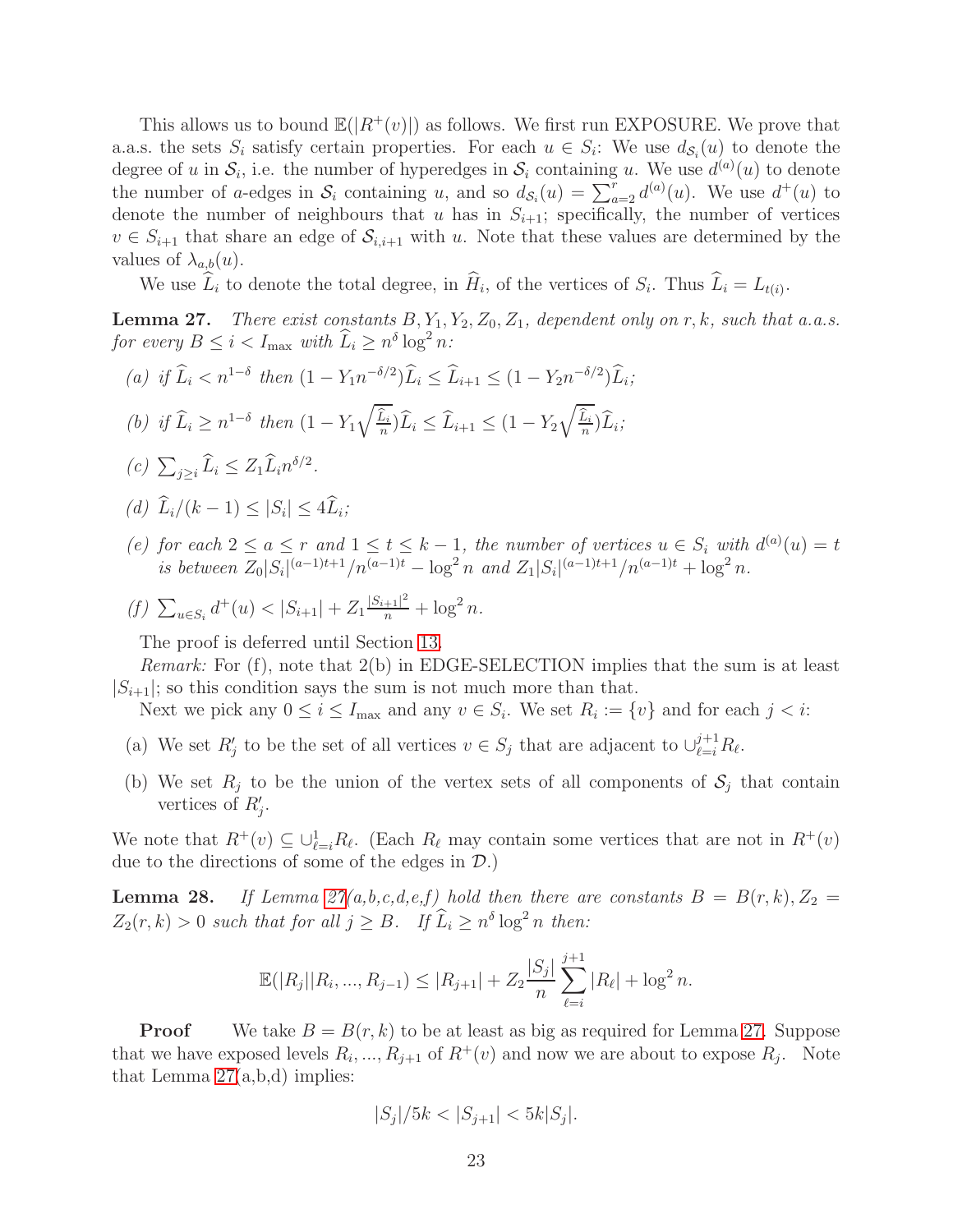Consider any vertex  $u \in R'_j$ . We generate  $S_i$  using the Configuration Model (see Section [9\)](#page-26-1) and expose  $C_i(u)$ , the component of u in  $S_i$  using a graph search. In Section [13,](#page-49-0) we will use Lemma [27\(](#page-23-0)e), and a standard branching process analysis to prove:

<span id="page-24-0"></span>
$$
\mathbb{E}(|C_j(u)|) \le 1 + 2r \deg_{\mathcal{S}_j}(u). \tag{4}
$$

*Remark:* Note that when  $k = 2$  (the only case that is relevant to the clustering results in this paper), every vertex lies in at most one edge of  $S_i$  and so trivially  $|C_i(u)| \leq r$ . Thus [\(4\)](#page-24-0) is not required for this case, and the remainder of the proof of this lemma can be simplified.

Thus, to bound  $\mathbb{E}(|R_j|) = \mathbb{E}(\sum_{u \in R'_j} |C_j(u)|)$ , we will focus on  $\mathbb{E}(\sum_{u \in R'_j} 1 + 2r \deg_{\mathcal{S}_j}(u)).$ Let  $X_{a,t}$  denote the number of vertices  $u \in S_j$  with  $d^{(a)}(u) = t$ .

For all  $u \in \mathcal{S}_j$ , we have  $d_{\mathcal{S}_j}(u)$ ,  $d^+(u) \leq k-1$ , by the definition of  $\mathcal{S}_j$ . Since  $|\mathcal{L}_i| \geq n^{\delta} \log^2 n$ , Lemma [27\(](#page-23-0)e) implies

$$
\sum_{u \in S_j} d_{S_j}(u) = \sum_{u \in S_j} \sum_{a=2}^r d^a(u) = \sum_{a=2}^r \sum_{t=1}^{k-1} t X_{a,t} < r k Z_1 \frac{|S_j|^2}{n} < 25 r k^3 Z_1 \frac{|S_{j+1}|^2}{n}.
$$

This and Lemma [27\(](#page-23-0)f) imply:

$$
\sum_{u \in S_j} d^+(u)(2r d_{S_j}(u) + 1) \leq \sum_{u \in S_j} d^+(u) + 2r \sum_{u \in S_j} d^+(u) d_{S_j}(u)
$$
  

$$
\leq |S_{j+1}| + Z_1 \frac{|S_{j+1}|^2}{n} + \log^2 n + 2r(k-1) \sum_{u \in S_j} d_{S_j}(u)
$$
  

$$
\leq |S_{j+1}| + 50r^2 k^4 Z_1 \frac{|S_{j+1}|^2}{n} + \log^2 n.
$$

Next we bound the sum of the  $S_j$ -degrees of the vertices that are adjacent to  $\cup_{\ell=i}^{j+1} R_{\ell}$ . Consider any  $u \in \mathcal{S}_j$ . Let R be a bipartite hypergraph on  $(\mathcal{S}_j, \mathcal{S}_{j+1})$  selected during Step 2 of EDGE-SELECTION, and let  $\mathcal{R}'$  be obtained by permuting the vertices of  $\mathcal{S}_{j+1}$  on  $\mathcal{R}$ . Note that  $\mathcal{R}'$  is just as likely to be chosen in Step 2 as  $\mathcal R$  is, and so carrying out a uniformly random such permutation does not affect the distribution of the bipartite graph. It follows that each of the vertices of  $S_{j+1}$  is equally likely to be one of the  $d^+(u)$  neighbours of u in  $\mathcal{S}_{j+1}$ . Therefore, using  $|R_{j+1}| \leq |S_{j+1}|$ ,

$$
\mathbb{E}\left(\sum_{u\in N(R_{j+1})\cap\mathcal{S}_j}(2rd_{\mathcal{S}_j}(u)+1)\right) = \frac{|R_{j+1}|}{|S_{j+1}|}\sum_{u\in\mathcal{S}_j}d^+(u)(2rd_{\mathcal{S}_j}(u)+1)
$$
  

$$
\leq |R_{j+1}|\left(1+50r^2k^4Z_1\frac{|S_{j+1}|}{n}\right)+\log^2 n.
$$

Consider any  $u \in S_j$ . The sum over all  $a, b$  of the number of Type  $(a, b)$  hyperedges containing u is at most  $k - 1$ . For each such hyperedge, u selects  $r - a - b \leq r - 1$  vertices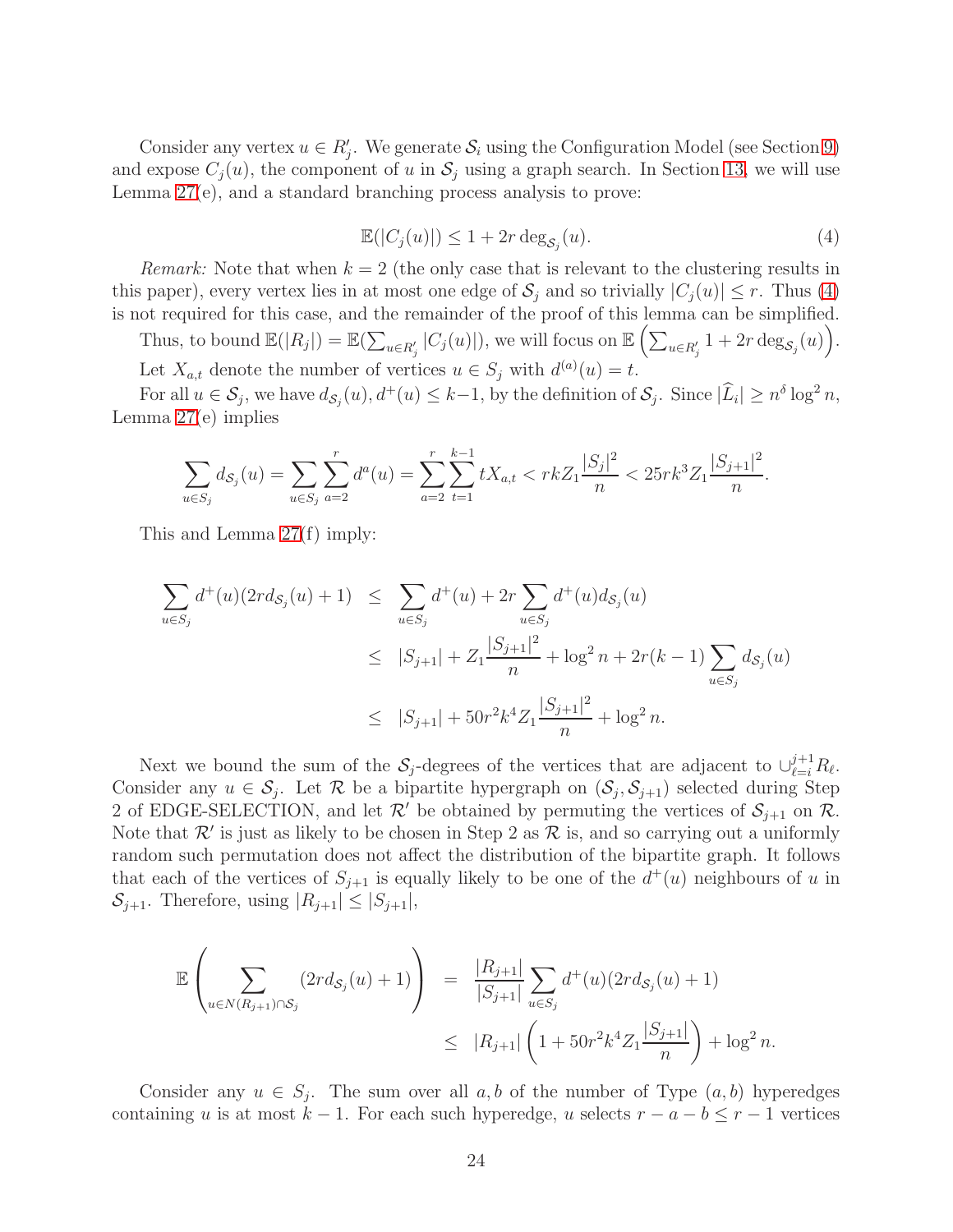from  $\mathcal{C}_k \cup_{\ell=\text{I}_{\text{max}}}^{j+2} R_{\ell}$ , during Step 3 of EXPOSURE. Therefore, noting  $|S_j| < n$ , we have:

$$
\mathbb{E}\left(\sum_{u\in N(\cup_{\ell=i}^{j+2}R_{\ell})\cap\mathcal{S}_{j}}(2rd_{\mathcal{S}_{j}}(u)+1)\right) \leq \left(\sum_{u\in\mathcal{S}_{j}}(2rd_{\mathcal{S}_{j}}(u)+1)\right) \times (k-1)(r-1)\frac{|\cup_{\ell=i}^{j+2}R_{\ell}|}{|\mathcal{C}_{k}\cup_{\ell=I_{\max}}^{j+2}R_{\ell}|} \n< \left(|S_{j+1}|+50r^{2}k^{4}Z_{1}\frac{|S_{j+1}|^{2}}{n}\right)\frac{(k-1)(r-1)}{\alpha n}\sum_{\ell=i}^{j+2}|R_{\ell}| \n< \frac{(50r^{3}k^{5}Z_{1}+1)|S_{j}|}{\alpha n}\sum_{\ell=i}^{j+2}|R_{\ell}|,
$$

This gives:

$$
\mathbb{E}\left(\sum_{u\in R_j'} (2r\deg_{\mathcal{S}_j}(u)+1)) < |R_{j+1}|\left(1+50r^2k^4Z_1\frac{|S_{j+1}|}{n}\right) + \log^2 n + \frac{(50r^3k^5Z_1+1)|S_j|}{\alpha n} \sum_{\ell=i}^{j+2} |R_{\ell}|.
$$

Applying [\(4\)](#page-24-0) yields:

$$
\mathbb{E}(|R_j|) \leq \mathbb{E}(\sum_{u \in R'_j} |C_j(u)|)
$$
\n
$$
\leq \mathbb{E}\left(\sum_{u \in R'_j} 1 + 2r \deg_{S_j}(u)\right)
$$
\n
$$
\leq |R_{j+1}| \left(1 + 50r^2k^4Z_1\frac{|S_{j+1}|}{n}\right) + \log^2 n + \frac{(50r^3k^5Z_1 + 1)|S_j|}{\alpha n} \sum_{\ell=i}^{j+2} |R_{\ell}|
$$
\n
$$
\leq |R_{j+1}| + Z_2 \frac{|S_j|}{n} \sum_{\ell=i}^{j+1} |R_{\ell}| + \log^2 n,
$$

for some constant  $Z_2 = Z_2(r, k)$ .

For  $v \in S_i$ , we set  $R(v) = \bigcup_{j=i}^B R_j$ , where  $B = B(r, k)$  is the constant from Lemma [27.](#page-23-0) In Section [13](#page-49-0) we augment Lemma [28](#page-23-1) with a concentration argument and analyze the resultant recursive equation to prove:

<span id="page-25-0"></span>**Lemma 29.** There is a constant  $X = X(r, k)$  such that for any  $1 \le i \le I_{\text{max}}$  and any  $v \in S_i$ :

$$
\mathbf{Pr}(|R(v)| > n^{X\delta}) < \frac{1}{n^2}.
$$

This yields our bound on the maximum depth as follows:

Proof of Theorem [2:](#page-3-3) Lemma [22](#page-21-0) and Theorem [1\(](#page-3-1)a) imply that the maximum depth is at least  $\Omega(n^{\delta/2})$ . By Lemma [29,](#page-25-0) the expected number of vertices v with  $R(v) > n^{X\delta}$  is  $o(1)$ , and so a.a.s. there are no such vertices. Any vertices of  $R^+(v)$  that are not contained in  $R(v)$ , must have been removed during the first  $B$  rounds of the parallel stripping process, and must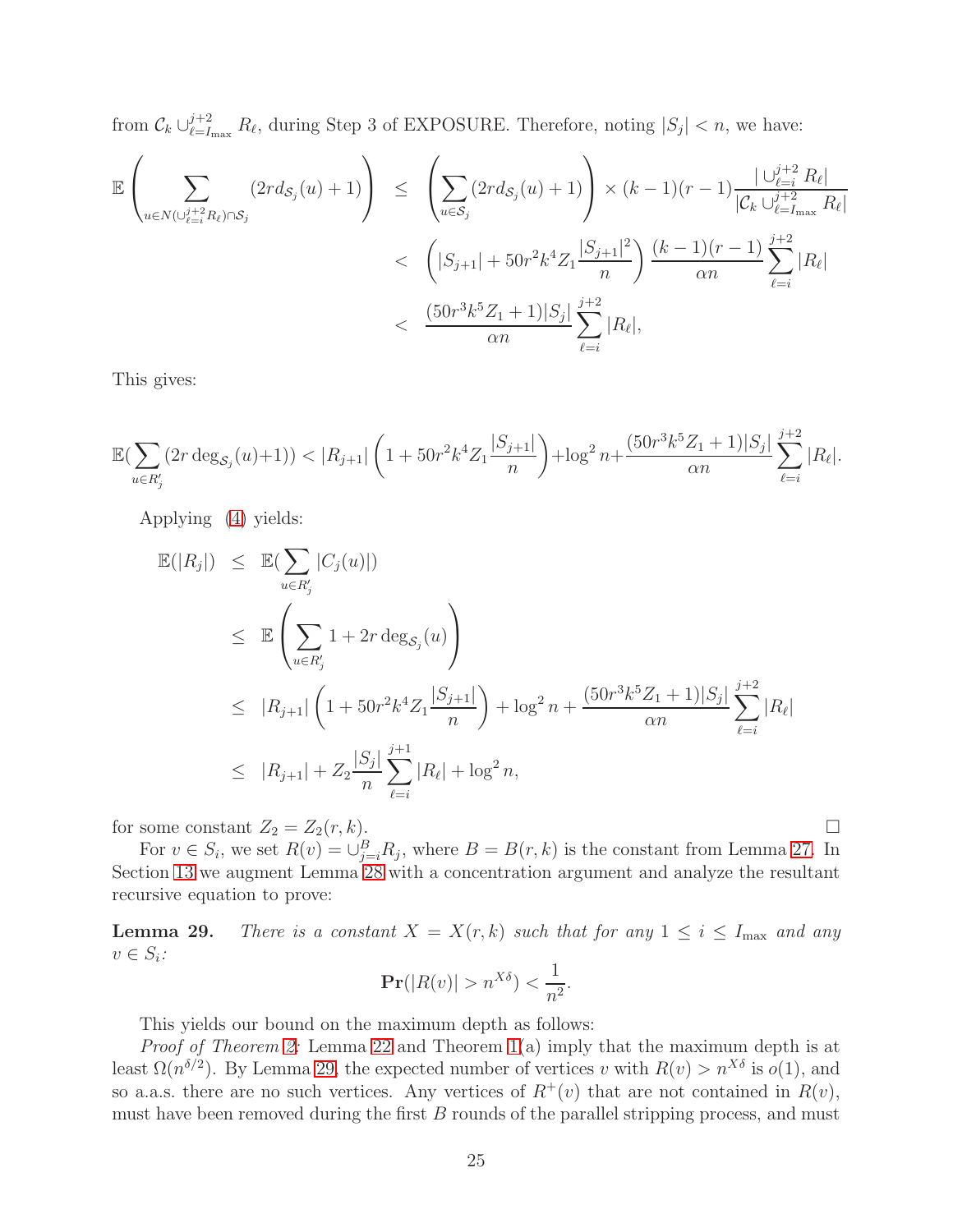be within distance B of some member of  $R(v)$ . A simple argument (eg. Propostion 33 and Lemma 34 of [\[4\]](#page-12-0)) bounds the number of vertices within distance  $O(1)$  of a set  $R(v)$  and yields that a.a.s. for all  $v: |R^+(v)| \leq \frac{Y}{2}(|R(v)| + \log n) < n^{2X\delta}$ , for some  $Y = Y(B) = Y(r, k)$ . This completes the proof since the depth of v is at most  $|R^+(v)|$ .

### <span id="page-26-1"></span>9 The configuration model

We analyze random hypergraphs with a given degree sequence using the configuration model of Bollobás [\[8\]](#page-13-12). We are given the degree  $d(v)$  of each vertex v; note that  $\sum d(v) = kE$ , where E is the number of hyperedges. We represent each vertex v as a bin containing  $d(v)$  vertexcopies. We take a uniform partition of these  $kE$  vertex-copies such that each part has size exactly r. We then contract the bins into vertices, and each part of the partition becomes a hyperedge. Of course, this hypergraph might not be simple, so we require some conditions on our degree sequence.

<span id="page-26-3"></span>**Definition 30.** A degree sequence S is nice if  $\sum_{v} d(v) = \Theta(n)$ ,  $\sum_{v} d(v)^2 = O(n)$  and  $d(v) = o(n^{1/24})$  for all v.

The following propostion is of a standard type; the hypergraph version used here is from  $|23|$ :

**Proposition 31.** If S is a nice degree sequence, then there exists  $\epsilon > 0$  such that the probability that a random r-uniform hypergraph with degree sequence  $S$  drawn from the configuration model is simple is at least  $\epsilon$ .

This immediately yields:

<span id="page-26-2"></span>**Corollary 32.** If S is a nice degree sequence then: If property Q holds w.h.p. for hypergraphs with degree sequence S drawn from the configuration model, then  $Q$  holds w.h.p. for uniformly random simple hypergraphs with degree sequence  $S$ .

The degree sequences considered in this paper are all easily seen to be nice. So Corollary [32](#page-26-2) allows us to prove our theorems by proving that they hold for the configuration model.

### <span id="page-26-0"></span>10 Bounds on  $L_i$ .

In this section, we prove Lemmas [13](#page-7-0) and [14.](#page-7-1) So we focus on the case  $c = c_{r,k} + n^{-\delta}$ .

### <span id="page-26-4"></span>10.1 Proof of Lemma [14](#page-7-1)

We start by looking more closely at the size of the k-core, expanding some of the defini-tions from Section [7.](#page-18-1) For ease of notation, we drop most of the  $r, k$  subscripts.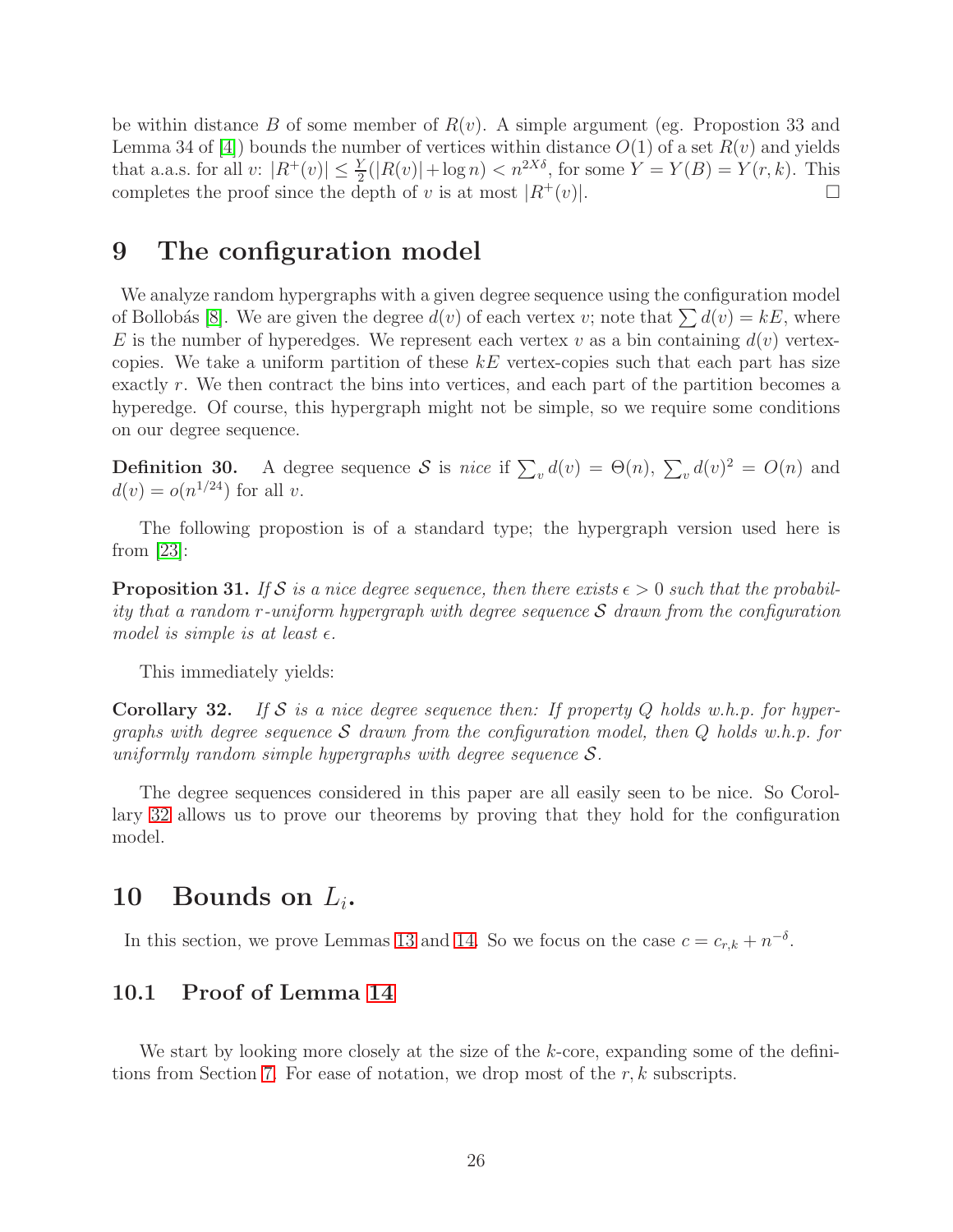Recall:

$$
f_t(\mu) = f_t(\mu) = e^{-\mu} \sum_{i \ge t} \frac{\mu^i}{i!}, \quad h(\mu) = \frac{\mu}{f_k(\mu)^{r-1}},
$$

and

$$
\alpha = \alpha_{r,k} = f_k(\mu_{r,k}), \quad \beta = \beta_{r,k} = \frac{1}{r} \mu_{r,k} f_{k-1}(\mu_{r,k}).
$$

For any c, we define  $\mu(c)$  to be the largest solution to

$$
c = (r-1)!h(\mu).
$$

And so, note that  $\mu_{r,k} = \mu(c_{r,k})$ , as defined in Section [7.](#page-18-1) Define

$$
\alpha(c) = f_k(\mu(c)), \quad \beta(c) = \frac{1}{r}\mu(c)f_{k-1}(\mu(c)).
$$

Theorem 1.7 of  $[41]$  yields the size of the k-core,:

<span id="page-27-1"></span>**Lemma 33.** For  $r, k \geq 2, (r, k) \neq (2, 2)$ , consider any  $0 < \delta < \frac{1}{2}$  and  $c \geq c_{r,k} + n^{-\delta}$ . Then a.a.s. the k-core of  $\mathcal{H}_r(n,p=c/n^{r-1})$  has

- $\alpha(c)n + O(n^{3/4})$  vertices and
- $\beta(c)n + O(n^{3/4})$  edges.

<span id="page-27-0"></span>**Lemma 34.** For  $r, k \geq 2, (r, k) \neq (2, 2)$ , there exist positive constants  $K_1$ ,  $K_2$  and  $K_3$  such that for any  $0 < \delta < \frac{1}{2}$  and  $c = c_{r,k} + n^{\delta}$ ,

$$
\mu(c) - \mu_{r,k} = K_1 n^{-\delta/2} + O(n^{-\delta}), \n\alpha(c) - \alpha = K_2 n^{-\delta/2} + O(n^{-\delta}), \n\beta(c) - \beta = K_3 n^{-\delta/2} + O(n^{-\delta}).
$$

*Proof.* First we bound  $y := \mu(c) - \mu_{r,k}$ . Recall that  $\mu(c)$  is the larger root of  $h(\mu) = c$  and  $\mu_{r,k}$  is the unique root of  $h(\mu) = c_{r,k}$ . As  $h(x)$  is convex over  $x \in (0, +\infty)$  and has derivative 0 at  $x = \mu_{r,k}$ . The Taylor expansion at  $\mu = \mu_{r,k}$  gives

$$
c = h(\mu_{r,k}) + \frac{h''(\mu_{r,k})}{2}y^2 + O(y^3) = c_{r,k} + \frac{h''(\mu_{r,k})}{2}y^2(1 + O(y)).
$$

Thus,  $y = \sqrt{\frac{2}{h''(\mu_{r,k})}} n^{-\delta/2} + O(n^{-\delta}) = K_1 n^{-\delta/2} + O(n^{-\delta})$ , by letting  $K_1 = \sqrt{\frac{2}{h''(\mu_{r,k})}}$ . Next, we bound

$$
f_k(\mu(c)) - \alpha_{r,k} = f_k(\mu(c)) - f_k(\mu_{r,k}) = f'_k(\mu_{r,k})y + O(y^2).
$$

Recall that

$$
f_k(x) = e^{-x} \sum_{i \ge k} x^i / i!.
$$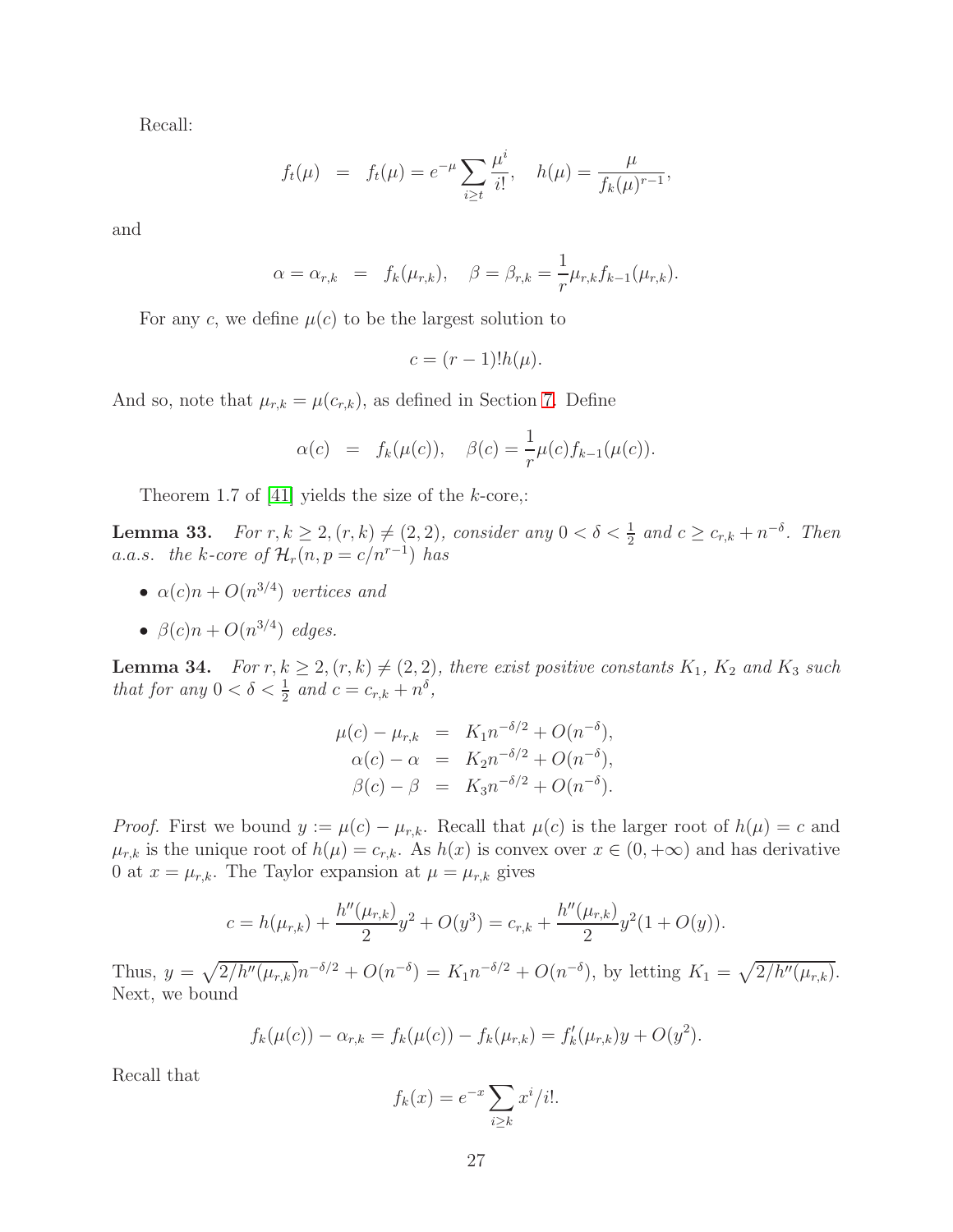Thus,  $f'_k(x) = e^{-x}x^{k-1}/(k-1)!$ . Hence,  $f'_k(\mu_{r,k}) > 0$ . It follows then that there is a constant  $K_2 > 0$ , such that

$$
f_k(\mu(c)) - \alpha = K_2 n^{-\delta/2} + O(n^{-\delta}).
$$

Similarly, there is a  $K_3 > 0$  such that

$$
\frac{1}{r}\mu(c)f_{k-1}(\mu(c)) - \beta = K_3 n^{-\delta/2} + O(n^{-\delta}).
$$

Let  $H = \mathcal{H}_r(n, p = c/n^{r-1})$  and run the SLOW-STRIP algorithm on H. Recall from Definition [20](#page-20-0) that

$$
\gamma = 3K_1 n^{1-\delta/2}.
$$

and  $t_0$  is the first iteration of SLOW-STRIP in which the number of vertices in the remaining graph is exactly  $\alpha n + \gamma$ . The Second Phase of SLOW-STRIP consists of iterations  $t_0$  and greater. Lemma [21](#page-20-1) enables us to assume that  $\tau \geq t_0$ , which we often do, and this implies that the algorithm enters the second phase.

Recall that for every  $t \geq 0$ ,  $G_t$  is the hypergraph remaining at the beginning of iteration t of SLOW-STRIP. The light vertices in  $G_t$  are defined to be the vertices with degree less than k and  $L_t$  denotes the total degree of the light vertices in  $G_t$ . We define:

#### $\tau$  is the iteration in which SLOW-STRIP halts.

The following proposition follows immediately from Lemmas [18](#page-19-0) and [21](#page-20-1) and the fact that each light vertex takes at most  $k - 1$  steps to be removed in the SLOW-STRIP algorithm.

<span id="page-28-0"></span>Proposition 35.  $-\delta$ , a.a.s.  $t_0 + \gamma/3 \leq \tau \leq t_0 + k\gamma$ .

It will be convenient to define

$$
\widehat{\tau} = \min\{\tau, t_0 + k\gamma\},\
$$

and so Proposition [35](#page-28-0) implies that a.a.s.  $\tau = \hat{\tau}$ .

The following proposition follows from the definition of  $t_0$  and  $\hat{\tau}$ .

<span id="page-28-1"></span>**Proposition 36.** For  $c = c_{r,k} + n^{-\delta}$ : Assume  $\tau > t_0$ . A.a.s. for all  $t_0 \le t \le \hat{\tau}$ , the number of vertices in  $G_t$  is  $\alpha n + O(\gamma)$  and the number of hyperedges in  $G_t$  is  $\beta n + O(\gamma)$ .

*Proof.* By definition, the number of vertices in  $G_{t_0}$  is  $\alpha n + \gamma$ . Each time we delete a vertex, we delete at most k hyperedges, and by Lemma [18,](#page-19-0) a.a.s. we reach the k-core within  $O(\gamma)$  steps and it has  $\beta n + O(\gamma)$  hyperedges. So a.a.s. the number of hyperedges in  $G_{t_0}$  is  $\beta n + O(\gamma)$ . We remove one hyperedge and at most one vertex per step, and by the definition of  $\hat{\tau}$ , we take  $O(\gamma)$  steps. take  $O(\gamma)$  steps.

Since every vertex of  $L_t$  is not in the k-core, Proposition [36](#page-28-1) and Lemma [18](#page-19-0) yield a weaker bound than Lemma [14:](#page-7-1)

<span id="page-28-2"></span>A.a.s. for every 
$$
t_0 \le t \le \hat{\tau}
$$
:  $|L_t| \le O(\gamma)$ . (5)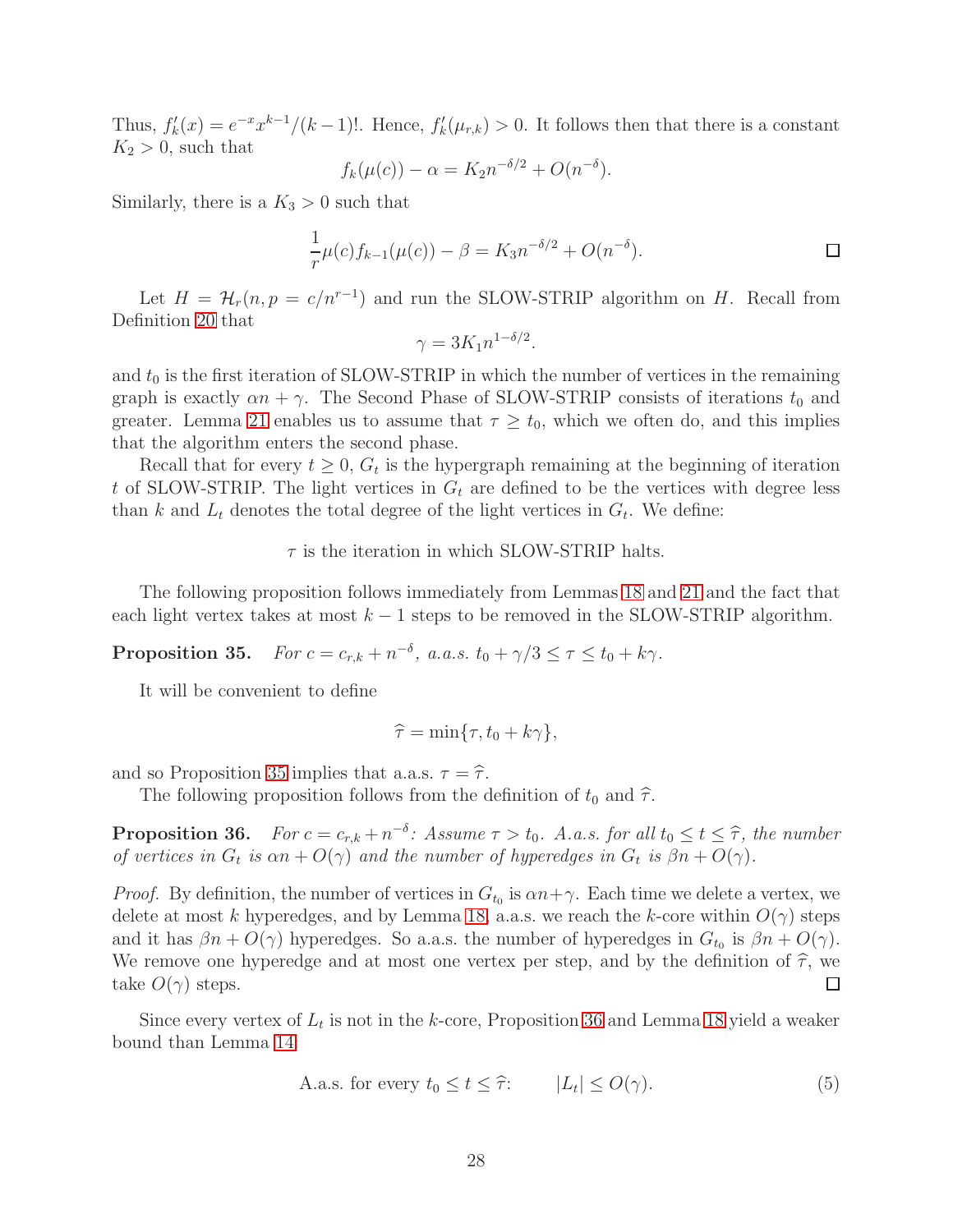Assume  $\tau > t_0$ . For any  $t_0 \le t \le \tau$ , let  $N_t$  and  $D_t$  denote the number of heavy vertices and the total degree of heavy vertices in  $G_t$  respectively. By Proposition [36,](#page-28-1)

<span id="page-29-1"></span>
$$
N_t = \alpha n + O(\gamma), \quad D_t = r\beta n + O(\gamma). \tag{6}
$$

Recall the definition of a nice degree sequence from Definition [30,](#page-26-3) and that it is easy to verify that a.a.s. the degree sequence of  $G_{t_0}$  is nice. Given a (nice) degree sequence **d**, let  $\mathcal{G}_{d}$ denote a uniformly random r-uniform hypergraph with degree sequence d. Then, conditional on the degree sequence of  $G_{t_0}$  being **d**,  $G_{t_0}$  is distributed as  $\mathcal{G}_{d}$ . As discussed in Section [9,](#page-26-1) we may generate  $\mathcal{G}_d$  using the configuration model. By Corollary [32,](#page-26-2) in order to prove that  $G_{t_0}$ satisfies some property Q a.a.s., it is sufficient to prove that a.a.s. the degree sequence of  $G_{t_0}$ is in a set of degree sequences D and a.a.s. for every  $d \in \mathcal{D}$ , the random hypergraph drawn from the configuration model satisfies property  $Q$ . In what follows, we first characterise  $D$ . We need the following technical lemma for the monotonicity of the function  $xf_{k-1}(x)/f_k(x)$ .

<span id="page-29-0"></span>**Lemma 37.** Let  $g_k(x) = xf_{k-1}(x)/f_k(x)$ . Then for any  $x > 0$ ,  $g'_k(x) > 0$ .

*Proof.* Set  $f(x) = e^x f_k(x)$ ,  $h(x) = xe^x f_{k-1}(x)$ . So we wish to show that  $f'(x)h(x)$  $f(x)h'(x)$ .

$$
f(x) = \sum_{i \ge k} \frac{x^i}{i!}, \qquad f'(x) = \sum_{i \ge k} \frac{x^{i-1}}{(i-1)!}.
$$

$$
h(x) = \sum_{i \ge k} \frac{x^i}{(i-1)!}, \qquad h'(x) = \sum_{i \ge k} \frac{ix^{i-1}}{(i-1)!}.
$$

$$
f(x)h'(x) = \sum_{i,j \ge k} \frac{ix^{i+j-1}}{(i-1)!(j!}, \qquad f'(x)h(x) = \sum_{i,j \ge k} \frac{x^{i+j-1}}{(i-1)!(j-1)!}.
$$

When  $i = j$ , the contribution to each sum is the same:  $\frac{x^{2i-1}}{(i-1)!(i-1)!}$ . When  $i \neq j$ , consider the contribution of  $(i, j)$  plus the contribution of  $(j, i)$ . The sum of these contributions to  $f(x)h'(x)$  and  $f'(x)h(x)$  is

$$
x^{i+j-1}\left(\frac{i}{(i-1)!j!} + \frac{j}{i!(j-1)!}\right), \qquad x^{i+j-1}\frac{2}{(i-1)!(j-1)!}.
$$

The contribution to  $f(x)h'(x)$  is larger since  $\frac{i}{j} + \frac{j}{i} > 2$ .

Given positive integers n, m and  $k \geq 0$  such that  $m \geq kn$ , define  $Multi(n, m, k)$ , the truncated multinomial distribution, to be the probability space consisting of integer vectors  $\mathbf{X} = (X_1, \ldots, X_n)$  with domain  $\mathcal{I}_k := \{ \mathbf{d} = (d_1, \ldots, d_n) : \sum_{i=1}^n d_i = m, \ d_i \geq k, \ \forall i \in [n] \},\$ such that for any  $\mathbf{d} \in \mathcal{I}_k$ ,

$$
\mathbf{Pr}(\mathbf{X} = \mathbf{d}) = \frac{m!}{n^m \Psi} \prod_{i \in [n]} \frac{1}{d_i!} = \frac{\prod_{i \in [n]} 1/d_i!}{\sum_{\mathbf{d} \in \mathcal{I}_k} \prod_{i \in [n]} 1/d_i!},
$$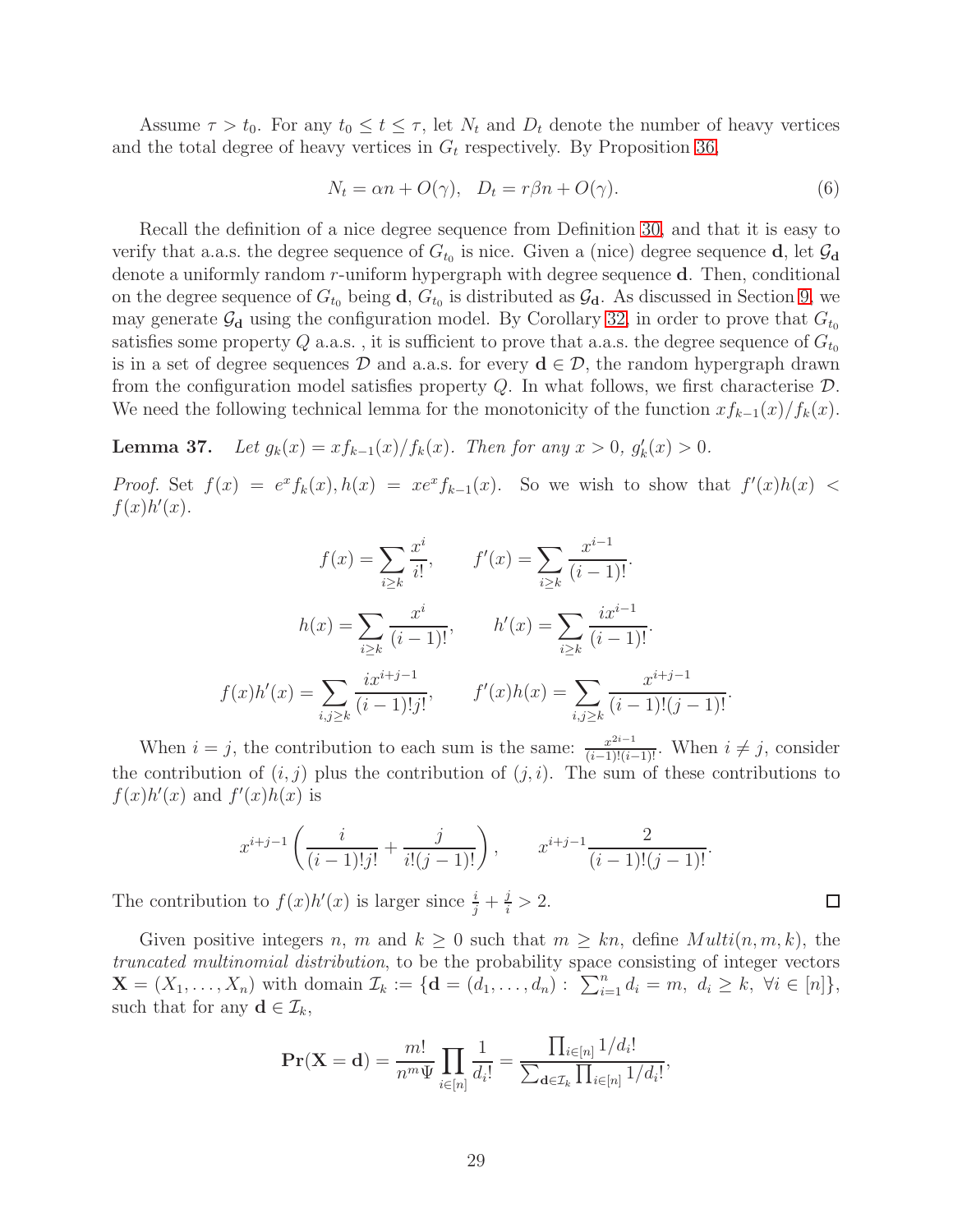where

$$
\Psi = \sum_{\mathbf{d} \in \mathcal{I}_k} \frac{m!}{n^m} \prod_{i \in [n]} \frac{1}{d_i!}.
$$

It is well known that the degree distribution of the heavy vertices of  $G_t$  is exactly  $Multi(N_t, D_t, k)$ , conditional on the values of  $N_t$  and  $D_t$ . (See [\[12\]](#page-13-14) for details.) It was proved in [\[12,](#page-13-14) Lemma 1] that the truncated multinomial variables can be well approximated by the truncated Poisson random variables. The result can be stated as follows.

<span id="page-30-0"></span>**Proposition 38.** Given integers k, N and D with  $D > kN$ , assume  $X \sim Multi(N, D, k)$ . For any  $j \geq k$ , let  $\rho_j$  denote the proportion of X that equals j. Then, for any  $\epsilon > 0$ , a.a.s.

<span id="page-30-2"></span>
$$
\rho_j = e^{-\lambda} \frac{\lambda^j}{f_k(\lambda)j!} + O(n^{-1/2 + \epsilon}),\tag{7}
$$

where  $\lambda$  satisfies  $g_k(\lambda) = D/N$ .

By Lemma [37,](#page-29-0)  $g_k(x) = x f_{k-1}(x) / f_k(x)$  is an increasing function on  $x > 0$ . It is easy to show that  $\lim_{x\to 0} g_k(x) = k$ . Hence, for any  $D > kN$ , there is a unique  $\lambda$  that satisfies  $\lambda f_{k-1}(\lambda)/f_k(\lambda) = D/N$  in the above proposition. It is also easy to check from the definition of  $\mu_{r,k}$  above [\(3\)](#page-18-2) that

<span id="page-30-1"></span>
$$
g_k(\mu_{r,k}) = r\beta/\alpha. \tag{8}
$$

Define

<span id="page-30-3"></span>
$$
p_{r,k}(j) = e^{-\mu_{r,k}} \frac{\mu_{r,k}^j}{f_k(\mu_{r,k})j!},\tag{9}
$$

for all integers  $j \geq k$ , and  $p_{r,k}(j) = 0$  for all  $0 \leq j < k$ .

For any  $t_0 \le t \le \hat{\tau}$  and any  $j \ge 0$ , define

 $\rho_t(j)$  to be the proportion of vertices with degree j in  $G_t$ .

Then we have the following lemma.

<span id="page-30-4"></span>**Lemma 39.** For  $c = c_{r,k} + n^{-\delta}$ : Assume  $\tau > t_0$ . For all  $t_0 \le t \le \hat{\tau}$  and any fixed integer  $j \geq 0$ , a.a.s.  $\rho_t(j) - p_{r,k}(j) = O(\gamma/n)$ .

*Proof.* For  $0 \le j \le k$ : By [\(5\)](#page-28-2), the number of light vertices is  $O(\gamma)$  and so  $\rho_t(j) = O(\gamma/n)$  $p_{r,k}(j) + O(\gamma/n)$ , since  $p_{r,k}(j) = 0$ .

For  $j \geq k$ : First we show that the proportion of *heavy* vertices that have degree j is close to  $p_{r,k}(j)$ . The fact that this also holds for the proportion of all vertices will follow since only  $O(\gamma)$  vertices are light.

As stated above, the heavy degrees are distributed as  $Multi(N_t, D_t, k)$ . To apply Propo-sition [38,](#page-30-0) we define  $\lambda$  to be the unique root of  $g_k(\lambda) = D_t/N_t$ . Applying [\(6\)](#page-29-1) and [\(8\)](#page-30-1), we have:

$$
g_k(\lambda) = \frac{\alpha n + O(\gamma)}{r \beta n + O(\gamma)} = \frac{\alpha}{r \beta} + O(\gamma/n) = g_k(\mu_{r,k}) + O(\gamma/n).
$$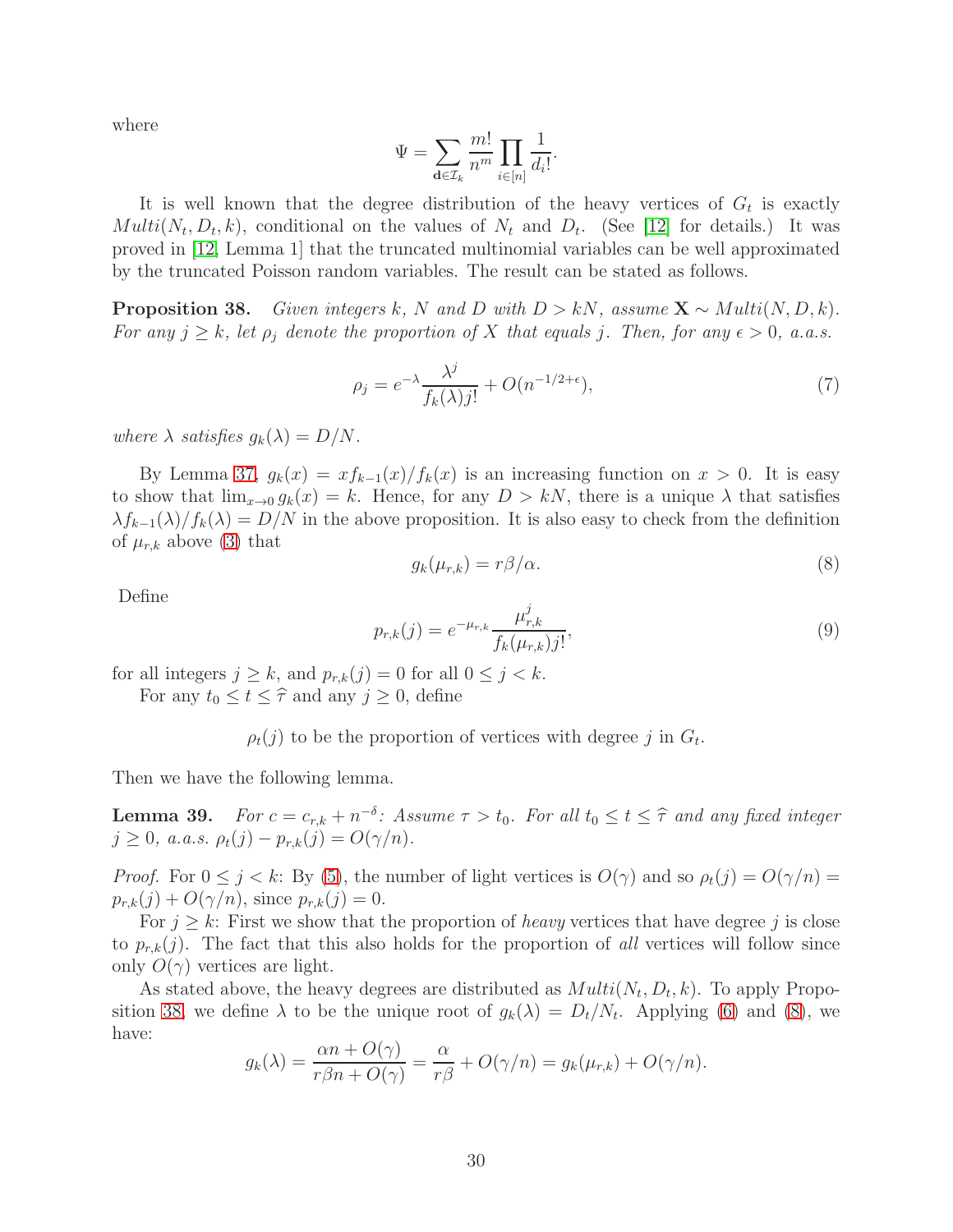It follows from Lemma [37](#page-29-0) that  $g'_k(\mu_{r,k}) > 0$ . Therefore  $\lambda = \mu_{r,k} + O(\gamma/n)$ . Setting  $\rho_j(x) =$  $e^{-x} \frac{x^j}{f(x)}$  $\frac{x^j}{f_k(x)j!}$  from [\(7\)](#page-30-2), recalling [\(9\)](#page-30-3), and noting that  $\rho'_j(\mu_{r,k}) = O(1)$ , we have that the proportion of heavy vertices of degree  $j$  is

$$
\rho_j(\lambda) + O(n^{-1/2 + \epsilon}) = \rho_j(\mu_{r,k}) + O(\gamma/n) = p_{r,k}(j) + O(\gamma/n).
$$

By [\(5\)](#page-28-2), the total number of vertices is  $N_t + O(\gamma)$  and so the proportion of all vertices with degree j is the proportion of heavy vertices with degree j plus  $O(\gamma/n)$ . This yields the lemma.  $\Box$ 

<span id="page-31-1"></span>**Lemma 40.** For every  $r, k \geq 2$   $(r, k) \neq (2, 2)$ ,

$$
\frac{kp_{r,k}(k)\cdot\alpha}{r\beta}=\frac{1}{(r-1)(k-1)}.
$$

*Proof.* By the definitions of  $\mu_{r,k}$  and  $h(\mu)$  from [\(3\)](#page-18-2),  $h'(\mu_{r,k}) = 0$ . Since

$$
h'(x) = \frac{f_{k-1}(x)^{r-1} - x(r-1)f_{k-1}(x)^{r-2}f'_{k-1}(x)}{f_{k-1}(x)^{2(r-1)}},
$$

and  $f'_k(x) = f_{k-1}(x) - f_k(x)$  for all  $k \ge 1$ , we have

$$
f_{k-1}(\mu_{r,k}) = \mu_{r,k}(r-1)(f_{k-2}(\mu_{r,k}) - f_{k-1}(\mu_{r,k})),
$$

i.e.,

$$
\frac{f_{k-2}(\mu_{r,k})}{f_{k-1}(\mu_{r,k})} = \frac{1 + \mu_{r,k}(r-1)}{\mu_{r,k}(r-1)} = 1 + \frac{1}{\mu_{r,k}(r-1)}.
$$

On the other hand,

$$
f_{k-2}(\mu_{r,k}) = f_{k-1}(\mu_{r,k}) + e^{-\mu_{r,k}} \frac{\mu_{r,k}^{k-2}}{(k-2)!},
$$

it follows immediately that

$$
e^{-\mu_{r,k}} \frac{\mu_{r,k}^{k-2}}{(k-2)! f_{k-1}(\mu_{r,k})} = \frac{1}{\mu_{r,k}(r-1)}.
$$

By the definition of  $p_{r,k}(k)$ ,  $\alpha$  and  $\beta$ , the assertion follows thereby.

By Lemma [39,](#page-30-4) a.a.s. the degree sequence of  $G_{t_0}$  satisfies  $\rho_{t_0}(k) = p_{r,k}(k) + O(\gamma/n)$ . Furthermore, a.a.s. for all  $t_0 \leq t \leq \hat{\tau}$ , the number of vertices in  $G_t$  is  $\Theta(n)$  and the number of vertices with degree k in  $G_t$  differs from that in  $G_{t_0}$  by at most  $\hat{\tau} - t_0 = O(\gamma)$ . Therefore a.a.s. :

<span id="page-31-0"></span>
$$
\rho_t(k) = p_{r,k}(k) + O(\gamma/n), \text{ for } t \ge t_0.
$$
\n
$$
(10)
$$

<span id="page-31-2"></span>**Corollary 41.** For  $c = c_{r,k} + n^{-\delta}$ , a.a.s. at each iteration t for any  $t_0 \le t \le \hat{\tau}$ , for each interaction that it has described the contraction of the second second second second second second second second second sec vertex that enters Q, the probability that it had degree k (in  $G_t$ ) is  $1/(r-1)(k-1)+O(\gamma/n)$ .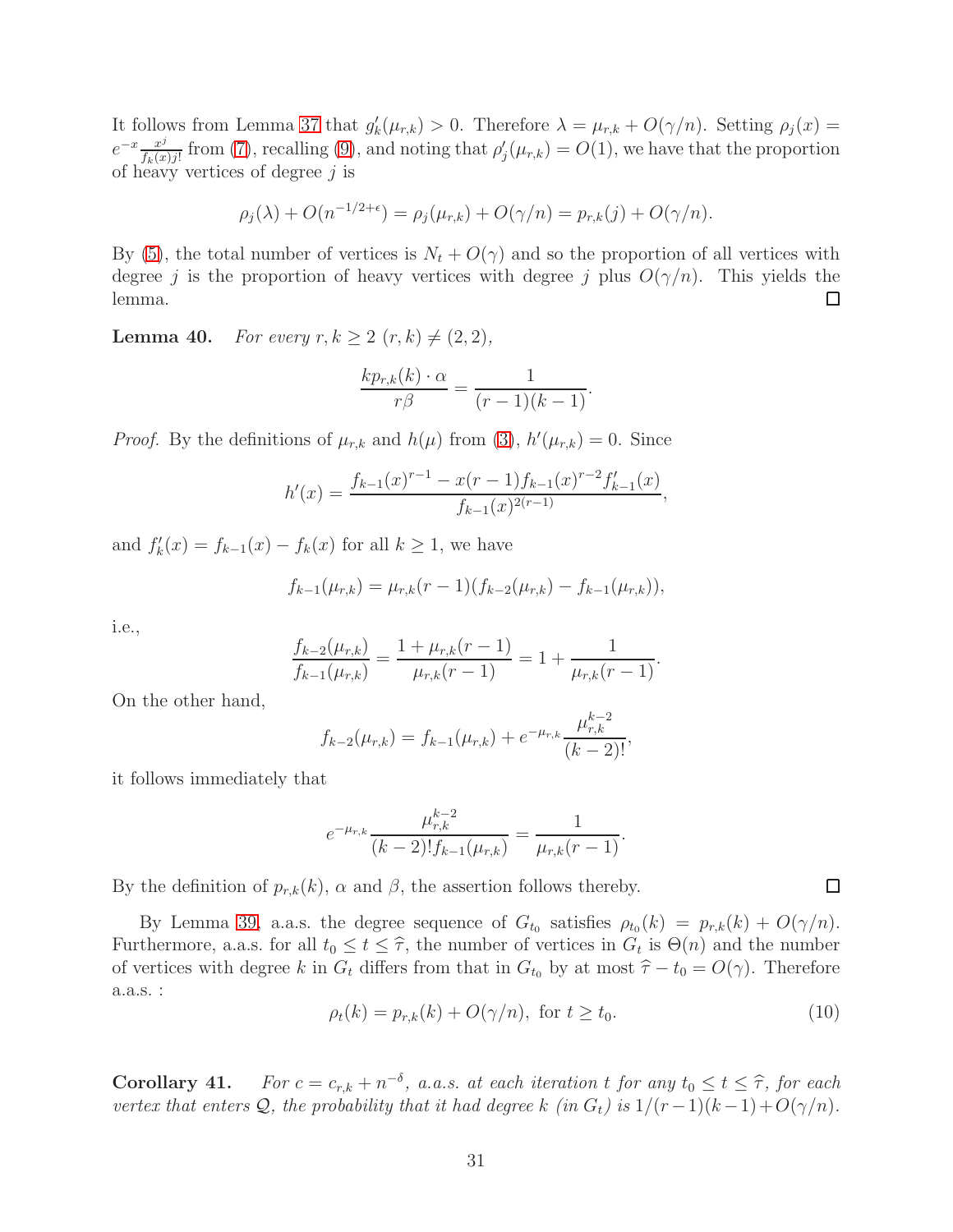*Proof.* We use the configuration model. Assume v is the first available vertex in  $\mathcal Q$  at iteration t. Then the algorithm removes one vertex-copy in v and another  $r-1$  vertex-copies uniformly at random (u.a.r.) chosen from all remaining vertex-copies. By Proposition [36,](#page-28-1) the probability that the each of these vertex-copies lies in a vertex containing exactly  $k$ points equals

$$
\frac{k\rho_t(k)\cdot(\alpha n + O(\gamma))}{r\beta n + O(\gamma)}.
$$

Then the assertion follows immediately from [\(10\)](#page-31-0) and Lemma [40.](#page-31-1)

Recall that  $L_t$  denotes the total degree of light vertices in  $G_t$ . Lemma [18](#page-19-0) immediately yields a weaker version of Lemma [14:](#page-7-1)

<span id="page-32-0"></span>Observation 42.  $\overline{\phantom{a}}^{\delta}$ , a.a.s. for all  $t_0 \leq t \leq \widehat{\tau}$ ,  $L_t = O(n^{1-\delta/2}) = O(\gamma)$ .

This allows us to prove that a weaker form of Lemma [13](#page-7-0) holds for  $t \geq t_0$ :

<span id="page-32-1"></span>**Lemma 43.** If  $c = c_{r,k} + n^{-\delta}$ , then a.a.s. for every  $t \ge t_0$ ,

$$
\mathbb{E}(L_{t+1} | G_t) = L_t \pm O(n^{-\delta/2}).
$$

*Proof.* Let v be the vertex taken from  $Q$  at iteration t. Then, the algorithm removes an edge incident with v. Consider the configuration model. Let  $u_1, \ldots, u_{r-1}$  denote the other vertexcopies (except the one contained in  $v$ ) contained in the removed edge. The removal of the vertex-copy in v contributes  $-1$  to  $\Delta L_t := L_{t+1} - L_t$  always. We consider the contribution to  $\Delta L_t$  from the removal of  $u_i$ . Let  $v(u_i)$  denote the vertex that contains  $u_i$ . There are three cases.

Case 1:  $v(u_i)$  was in Q in  $G_t$  (i.e. after iteration  $t-1$ ). In this case, the contribution of the removal of  $u_i$  to  $\Delta L_t$  is  $-1$ . Since  $u_i$  is chosen by the algorithm u.a.r. from all remaining points, the probability of this event is  $O(L_t/(D_t + L_t)) = O(\gamma/n)$  by [\(6\)](#page-29-1) and Observation [42.](#page-32-0)

Case 2:  $v(u_i)$  enters Q at iteration t. In this case, the degree of  $v(u_i)$  is k in  $G_t$  and the contribution to  $\Delta L_t$  from the removal of  $u_i$  is  $k-1$ . The probability of this event is  $1/(d-1)(k-1) + O(\gamma/n)$  by Corollary [41.](#page-31-2)

Case 3:  $v(u_i)$  was not in Q and does not enter Q at iteration t. In this case, the degree of  $v(u_i)$  is more than k in  $G_t$  and the contribution to  $\Delta L_t$  from the removal of  $u_i$  is 0. The probability of this event is  $1 - 1/(k - 1) + O(\gamma/n)$ .

By the linearity of expectation, summing the contributions of  $u_1, \ldots, u_{r-1}$ , we have

$$
\mathbb{E}(L_{t+1} - L_t \mid G_t) = -1 + (r-1) \left( (-1) \cdot O(\gamma/n) + (k-1) \left( \frac{1}{(r-1)(k-1)} + O(\gamma/n) \right) \right) = O(\gamma/n).
$$

The lemma follows by noting that  $\gamma = \Theta(n^{1-\delta/2})$  by Definition [20.](#page-20-0)

<span id="page-32-2"></span>**Lemma 44.** Let  $a_n$  and  $c_n \geq 0$  be real numbers and  $(X_{n,i})_{i>0}$  be random variables with respect to a random process  $(G_{n,i})_{i\geq 0}$  such that

$$
\mathbb{E}(X_{n,i+1} \mid G_{n,i}) \le X_{n,i} + a_n,
$$

 $\Box$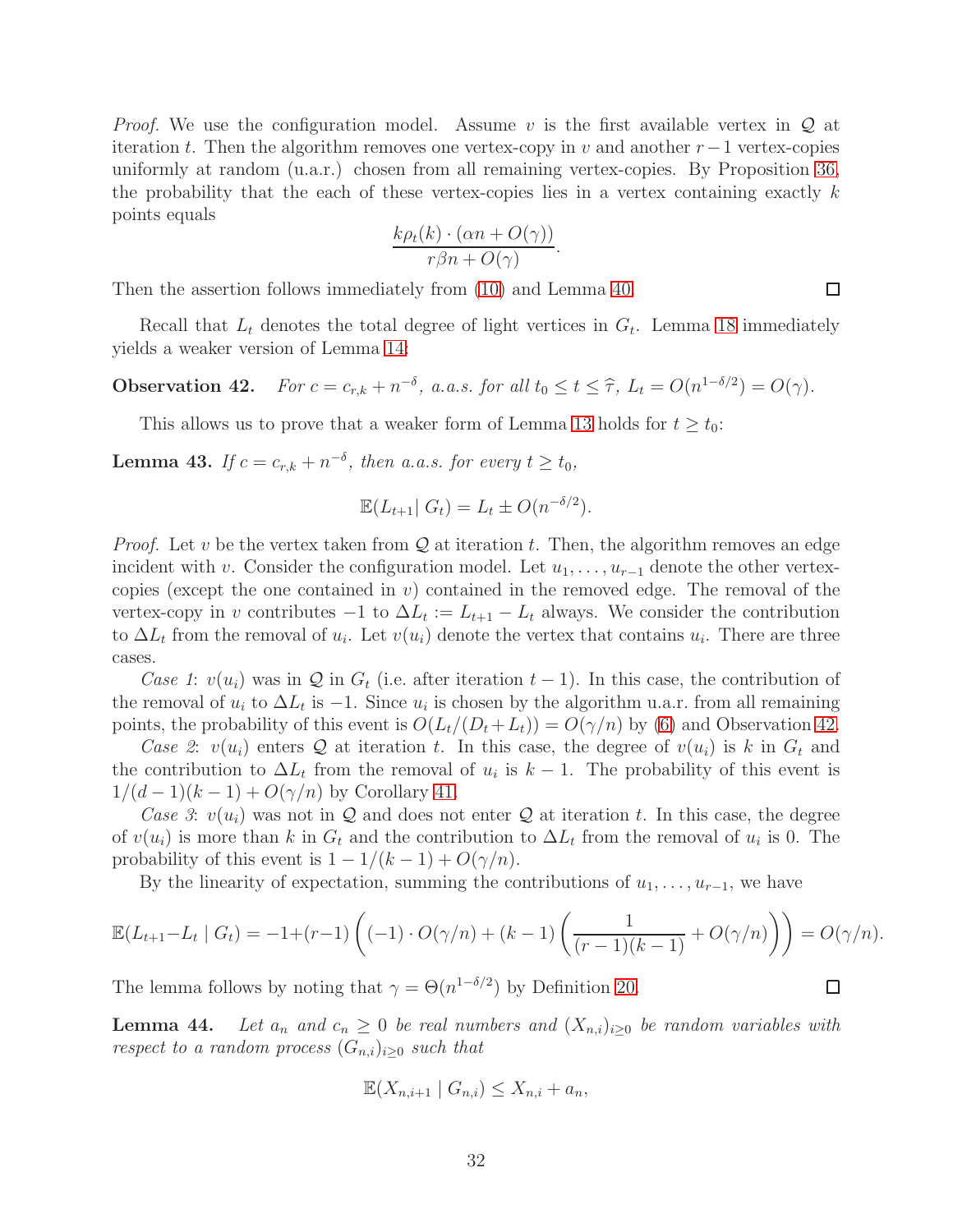and  $|X_{n,i+1}-X_{n,i}|\leq c_n$ , for every  $i\geq 0$  and all (sufficiently large) n. Then, for any real number  $j \geq 0$ ,

$$
\Pr(X_{n,t} - X_{n,0} \ge ta_n + j) \le \exp\left(-\frac{j^2}{2t(c_n + |a_n|)^2}\right).
$$

*Proof.* Let  $Y_{n,i} = X_{n,i} - ia_n$ . Then,

$$
\mathbb{E}(Y_{n,i+1} | Y_{n,i}) = \mathbb{E}(X_{n,i+1} | X_{n,i}) - (i+1)a_n \leq X_{n,i} - ia_n = Y_{n,i}.
$$

Thus,  $(Y_{n,i})_{0\leq i\leq t}$  is a supermartingale. Moreover,  $|Y_{n,i+1}-Y_{n,i}|\leq c_n+|a_n|$ . By Hoeffding-Azuma's inequality,

$$
\mathbf{Pr}(Y_{n,t} - Y_{n,0} \ge j) \le \exp\left(-\frac{j^2}{2t(c_n + |a_n|)^2}\right).
$$

This completes the proof of the lemma.

We now recall the statement of Lemma [14:](#page-7-1)

**Lemma [14.](#page-7-1)** If  $c = c_{r,k} + n^{-\delta}$ , then a.a.s. for every  $t \ge t_0$ :

$$
L_t \le O(n^{1-\delta}).
$$

*Proof.* By Lemma [43,](#page-32-1) there exists a nonnegative sequence  $(a_n)_{n\geq 1}$  such that  $a_n = O(n^{-\delta/2})$  $O(\gamma/n)$  and

$$
\mathbb{E}(L_{t+1} | G_t) \le L_t + a_n, \quad \mathbb{E}(-L_{t+1} | G_t) \le -L_t + a_n.
$$

By Lemma [44](#page-32-2) with  $j = \gamma^{1/2} \log n$ , and by noting that  $t - t_0 \leq \hat{\tau} - t_0 \leq k\gamma$ , we have that

$$
\mathbf{Pr}(L_t \ge L_{t_0} + a_n(t - t_0) + \gamma^{1/2} \log n) = o(n^{-1}), \quad \mathbf{Pr}(-L_t \ge -L_{t_0} + a_n(t - t_0) + \gamma^{1/2} \log n) = o(n^{-1}).
$$

We apply the union bound over all  $t_0 \le t \le \hat{\tau}$ , along with the asymptotics  $a_n = O(\gamma/n)$ ,  $t - t_0 \leq \hat{\tau} - t_0 < k\gamma$ , and  $\gamma^{1/2} \log n = o(\gamma^2/n)$  (since  $\gamma = 3K_1 n^{1-\delta/2}$  and  $\delta < 1/2$ ), to obtain that a.a.s. for all  $t_0 \leq t \leq \hat{\tau}$ :

<span id="page-33-0"></span>
$$
L_t \ge L_{t_0} - O(\gamma^2 n) \tag{11}
$$

$$
L_t \leq L_{t_0} + O(\gamma^2 n) \tag{12}
$$

By Proposition [35,](#page-28-0) a.a.s.  $L_{\hat{\tau}} = 0$ . Therefore, [\(11\)](#page-33-0) with  $t = \hat{\tau}$  yields

<span id="page-33-1"></span>
$$
L_{t_0} \le O(\gamma^2/n). \tag{13}
$$

Substituting that into [\(12\)](#page-33-0) yields that for all  $t_0 \le t \le \hat{\tau}$ ,  $L_t = O(\gamma^2/n) = O(n^{1-\delta})$ , thus establishing the lemma. □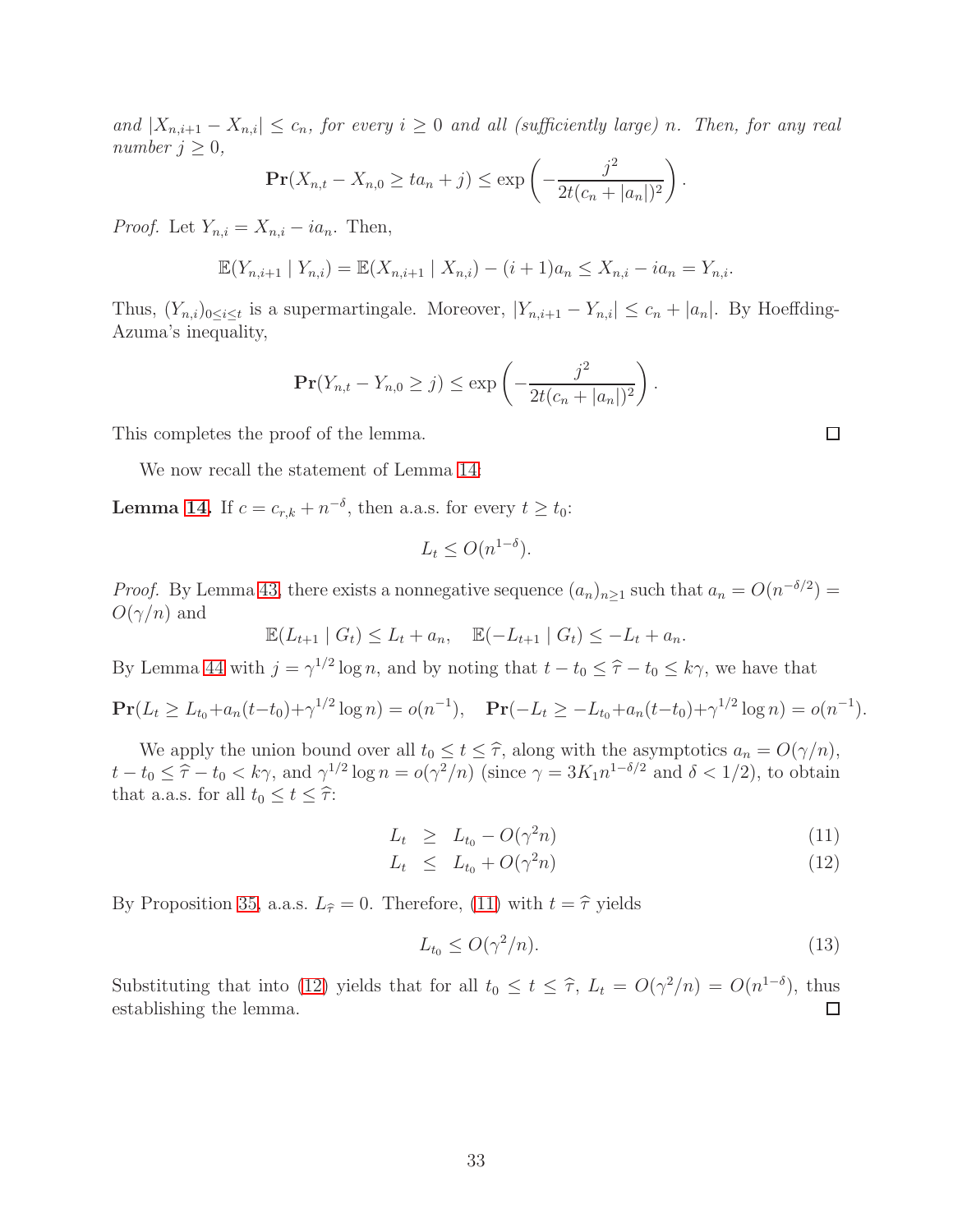### <span id="page-34-1"></span>10.2 Proof of Lemma [13](#page-7-0)

We begin this section by proving that, after a constant number of rounds of the parallel stripping process, we can get within any linear distance of the  $k$ -core. Recall that  $H_i$  is the hypergraph remaining after  $i - 1$  rounds of the parallel stripping process.

<span id="page-34-0"></span>**Lemma 45.** For  $c = c_{r,k} + n^{-\delta}$ , and  $H = H_r(n, c/n^{r-1})$ : For every  $\epsilon > 0$ , there exists a constant  $B = B(r, k, \epsilon) > 0$ , such that a.a.s.  $|\widehat{H}_B \setminus C_k(H)| \leq \epsilon n$ .

*Proof.* Fix a small  $\epsilon' > 0$  and let  $c' = c + \epsilon'$ . Choose  $H = \mathcal{H}_r(n, c/n^{r-1})$  and  $H' =$  $\mathcal{H}_r(n, c'/n^{r-1})$ , on the same set of vertices and coupled so that  $H \subset H'$ . Run the parallel k-stripping process on  $H'$ , using  $\hat{H}'_i$  to denote the subgraph remaining after *i* iterations. Several other papers (see eg. Proposition 31 of [\[4\]](#page-12-0)), show that for any  $\sigma > 0$  there exists a constant  $B > 0$  such that  $|\hat{H}'_B \setminus \mathcal{C}_k(H')| \leq \sigma n$ .

Note that every vertex removed during the first  $B$  iterations of the parallel stripping process applied to  $H'$  would also have been removed during the first  $B$  iterations of the parallel stripping process applied to H. Thus  $\hat{H}_B \subseteq \hat{H}'_B$ . Also,  $\mathcal{C}_k(H) \subseteq \mathcal{C}_k(H')$  and, by Lemma [33,](#page-27-1)  $|\hat{H}'_B| = |\hat{H}_B| + (\alpha(c') - \alpha_{r,k})n + o(n)$ . Therefore:

$$
|\widehat{H}_B \setminus \mathcal{C}_k(H)| \leq |\widehat{H}'_B \setminus \mathcal{C}_k(H')| + (\alpha(c') - \alpha(c))n + o(n) < 2(\sigma + \alpha(c + \epsilon') - \alpha(c))n < \epsilon n,
$$

for sufficiently small  $\epsilon', \sigma$ .

Now let  $H = \mathcal{H}_r(n, c/n^{r-1})$ , where  $c = c_{r,k} + n^{-\delta}$  and let B be a sufficiently large constant whose value is to be determined later. Recall that  $G_t$  is the hypergraph remaining after t iterations of SLOW-STRIP and so  $G_{t(B)} = H_B$ .

Recalling that  $L_t$  is the total degree of the light vertices in  $G_t$  (i.e. those of degree less than k), our goal in this section is to upper bound  $\mathbb{E}(L_{t+1} - L_t | G_t)$ .

Let  $N_t$ ,  $D_t$  and  $D_{t,k}$  denote the number of heavy vertices, the total degree of heavy vertices and the total degree of vertices with degree  $k$  in  $G_t$ . Define

 $\zeta_t = D_t/N_t$  to be the average degree of the heavy vertices.

Recalling that, by Lemma [18,](#page-19-0) the k-core a.a.s. has  $\alpha n + o(n)$  vertices and  $\beta n + o(n)$  edges, we define:

$$
\zeta = \zeta_{r,k} = r\beta/\alpha. \tag{14}
$$

 $\Box$ 

Therefore the k-core a.a.s. has average degree  $\zeta + o(1)$  and so  $\zeta_t$  approaches  $\zeta$ .

We are interested in the proportion of the total degree of the heavy vertices coming from vertices of degree  $k$ ; i.e. in:

$$
\bar{p}_t = D_{t,k}/D_t,
$$

since this tells the proportion of the time that a heavy vertex in a deleted hyperedge becomes a light vertex. In the k-core, a.a.s. the proportion of the total degree that comes from vertices of degree k is approximately  $\psi(\zeta)$  by Lemma [18](#page-19-0) and Proposition [38,](#page-30-0) where the function  $\psi(x) = \psi_k(x)$  is defined for all  $x > k$  as follows: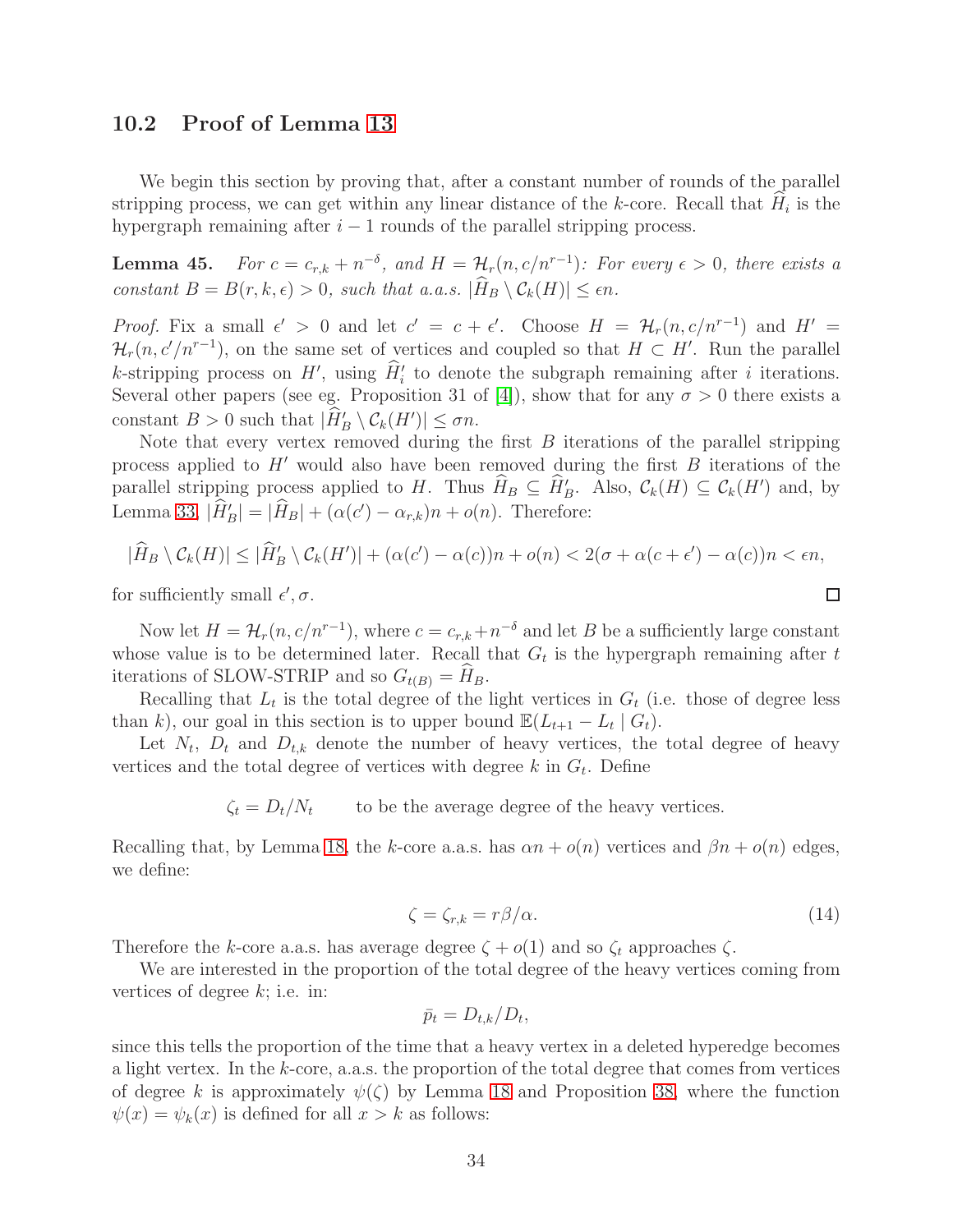Let  $\lambda$  be the root of  $\lambda f_{k-1}(\lambda) = x f_k(\lambda)$ , and set:

$$
\psi(x) = \frac{e^{-\lambda}\lambda^{k-1}}{f_{k-1}(\lambda)(k-1)!}.\tag{15}
$$

As  $\bar{p}_t$  approaches  $\psi(\zeta)$ , we should have  $\bar{p}_t \approx \psi(\zeta_t)$ . Our next lemma formalizes this approximation:

<span id="page-35-1"></span>**Lemma 46.** A.a.s.  $\bar{p}_t = (1 + O(n^{-1/2} \log n)) \psi(\zeta_t)$ .

*Proof.* Let  $\lambda$  be chosen such that  $\lambda f_{k-1}(\lambda) = \zeta_t f_k(\lambda)$ . Then by Proposition [38,](#page-30-0)

$$
\frac{D_{t,k}}{D_t} = \frac{ke^{-\lambda}\lambda^k N_t}{f_k(\lambda)(k-1)!D_t}(1+O(n^{-1/2}\log n)) = \frac{e^{-\lambda}\lambda^k}{f_k(\lambda)(k-1)!\zeta_t}(1+O(n^{-1/2}\log n))
$$

$$
= \frac{e^{-\lambda}\lambda^{k-1}}{f_{k-1}(\lambda)(k-1)!}(1+O(n^{-1/2}\log n)). \quad \Box
$$

<span id="page-35-0"></span>We will analyze  $\zeta_t$ ,  $\bar{p}_t$  in order to prove Lemma [13.](#page-7-0) We begin with some technical lemmas: **Lemma 47.** For all  $k, r \ge 2$  and for any  $x \ge r(k-1)$ ,

$$
\frac{e^{-x}x^{k-1}}{f_{k-1}(x)(k-2)!} < \frac{1}{r-1}.
$$

Proof. Let

$$
p(x) = \frac{e^{-x}x^{k-1}}{f_{k-1}(x)}.
$$

Then  $p(x)$  decreases on  $[r(k-1), +\infty)$ . Hence, we only need to prove that

$$
\frac{e^{-r(k-1)}(r(k-1))^{k-1}}{f_{k-1}(r(k-1))(k-2)!} < \frac{1}{r-1},
$$

for all  $r, k \geq 2$ . Now, let

$$
\phi(x) = \frac{e^{-rx}(rx)^x}{f_x(rx)(x-1)!}, \quad g(x) = \frac{e^{-rx}(rx)^x}{(x-1)!}.
$$

Then, we need to prove that

$$
\phi(k-1) < 1/(r-1), \forall k, r \ge 2.
$$

We have  $f_x(rx) > 1/2$  for all  $x \ge 1$  and  $r \ge 2$  and hence  $\phi(x) \le 2g(x)$ . Moreover,

$$
\frac{g(x+1)}{g(x)} = \frac{e^{-r}(rx+r)^{x+1}}{x(rx)^x} \le \frac{e^{-r}(rx+r)}{x} \left(1+\frac{1}{x}\right)^x \le e^{-r+1}r(1+1/x) \le 2e^{-r+1}r,
$$

for all  $x \ge 1$  and  $r \ge 3$ . Hence, it suffices to show that for all  $r \ge 2$ ,

$$
2g(3) < \frac{1}{r-1}
$$
,  $2g(2) < \frac{1}{r-1}$ ,

both of which can be easily verified.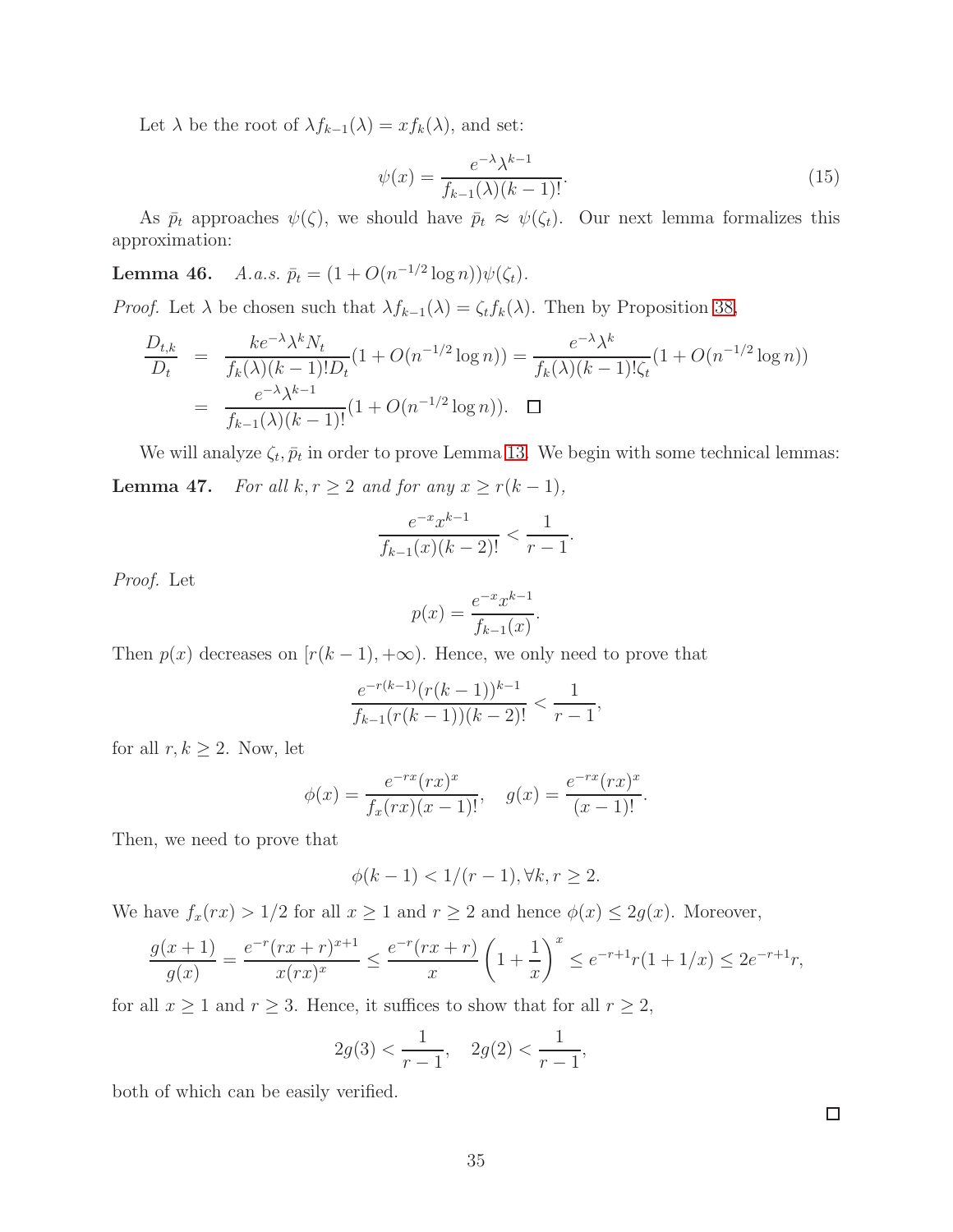<span id="page-36-1"></span>**Lemma 48.** Suppose  $r, k \geq 2$  and  $(r, k) \neq (2, 2)$ . Then,  $\zeta < r(k-1)$ .

*Proof.* Recall the definition of the function  $p_{r,k}(\cdot)$  from [\(9\)](#page-30-3). By Lemma [40,](#page-31-1)

$$
\frac{kp_{r,k}(k)}{\zeta} = \frac{1}{(r-1)(k-1)}.
$$

Then,  $\zeta < r(k-1)$  if and only if  $kp_{r,k}(k) = \zeta/(r-1)(k-1) < 1 + 1/(r-1) = r/(r-1)$ . Since

$$
\zeta = \frac{r\beta}{\alpha} = \frac{\mu_{r,k}f_{k-1}(\mu_{r,k})}{f_k(\mu_{r,k})},
$$

and

$$
p_{r,k}(k) = e^{-\mu_{r,k}} \frac{\mu_{r,k}^k}{f_k(\mu_{r,k})k!},
$$

We have

$$
p_{r,k}(k-1) = e^{-\mu_{r,k}} \frac{\mu_{r,k}^{k-1}}{f_{k-1}(\mu_{r,k})(k-1)!} = \frac{1}{(r-1)(k-1)}.
$$

Hence,

$$
kp_{r,k}(k) = \mu_{r,k}p_k(k-1) = \frac{\mu_{r,k}}{(r-1)(k-1)}.
$$

Hence,  $kp_{r,k}(k) < r/(r-1)$  if and only if  $\mu_{r,k} < r(k-1)$ . We know that  $\mu_{r,k}$  is the root of

$$
e^{-x} \frac{x^{k-1}}{f_{k-1}(x)(k-2)!} = \frac{1}{r-1}.
$$

By Lemma [47,](#page-35-0) the left hand side is strictly less than the right hand side for all  $x \ge r(k-1)$ . Hence, we have  $\mu_{r,k} < r(k-1)$ .  $\Box$ 

Recall that  $g_k(x) = x f_{k-1}(x) / f_k(x)$  as defined in Lemma [37](#page-29-0) and that  $\zeta = r\beta/\alpha$ . Then,  $\mu_{r,k}$  is the root of  $g_k(x) = \zeta$  by [\(8\)](#page-30-1). Recall also that

$$
\psi(x) = \psi_k(x) = \frac{e^{-\lambda} \lambda^{k-1}}{f_{k-1}(\lambda)(k-1)!},
$$

where  $\lambda$  is the root of  $g_k(\lambda) = x$ . Now define  $p^* = \psi(\zeta)$ . Then, we have

$$
p^* = \frac{e^{-\mu_{r,k}} \mu_{r,k}^{k-1}}{f_{k-1}(\mu_{r,k})(k-1)!}.
$$

By the definition of  $\alpha$ ,  $\beta$  below [\(3\)](#page-18-2) and  $p_{r,k}(k)$  in [\(9\)](#page-30-3), we have  $p^* = kp_{r,k}(k)/\zeta$ . Then, by Lemma [40,](#page-31-1) we have  $p^* = 1/(r-1)(k-1)$ . As a summary of the above discussion, we have the following equalities.

<span id="page-36-0"></span>
$$
g_k(\mu_{r,k}) = \zeta = r\beta/\alpha; \qquad (16)
$$

$$
p^* = \psi(\zeta) = \frac{1}{(r-1)(k-1)}.\tag{17}
$$

We wish to bound the expected change in  $L_t$ . We begin by bounding  $\zeta_t$  over the next two lemmas.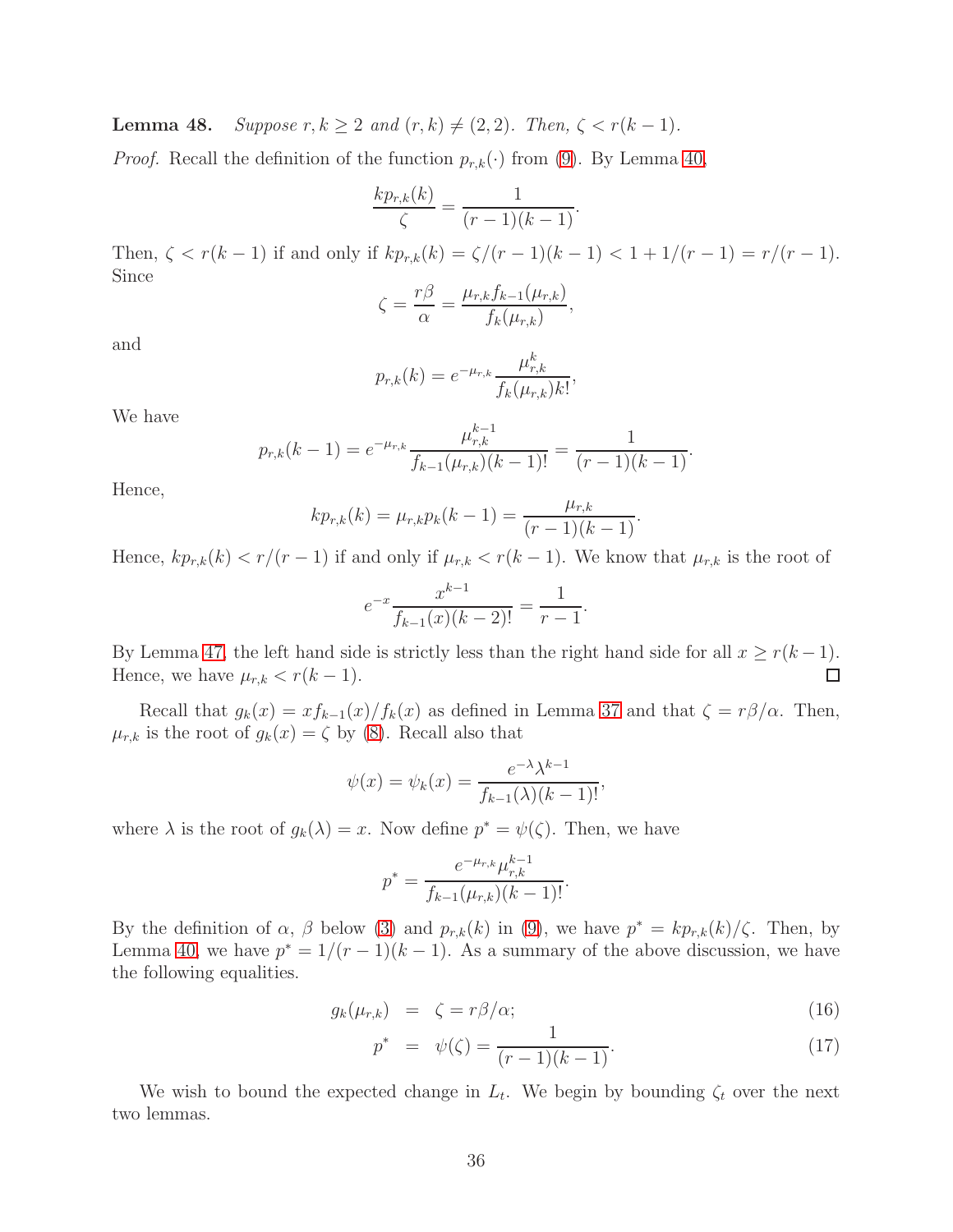<span id="page-37-2"></span>**Lemma 49.** There is a sufficiently large constant B for which: For any  $0 < \delta < \frac{1}{2}$  and  $c = c_{r,k} + n^{-\delta}$ , there are constants  $\rho_1 > 0$  and  $\rho_2 > 0$  such that for every  $t \geq t(B)$ ,

$$
-\frac{\rho_1}{n} \leq \mathbb{E}(\zeta_{t+1} - \zeta_t \mid G_t) \leq -\frac{\rho_2}{n}.
$$

*Proof.* Let  $\epsilon > 0$  be be a small constant whose value is to be determined later. By Lemma [45,](#page-34-0) there is a constant  $B = B(r, k, \epsilon)$ , such that a.a.s.  $|V(G_{t(B)}) \backslash C_k| \leq \epsilon n$ . Consider any  $t \geq t(B)$ , and let v be the vertex taken from  $Q$  during iteration T. Consider the configuration model. SLOW-STRIP removes one vertex-copy from v and another  $r-1$  vertex-copies  $u_1, \ldots, u_{r-1}$ uniformly at random chosen from the remaining ones. We will split the single step into  $r-1$  substeps  $(T_{t,i})_{1\leq i\leq r-1}$ , such that  $u_i$  is removed in step  $T_{t,i}$  for all  $1\leq i\leq r-1$  and let  $T_{t,0} = t$ . We consider the contribution of  $u_i$  to  $\mathbb{E}(\zeta_{t+1} - \zeta_t)$ . If  $u_{i+1}$  is contained in a light vertex, then its contribution is 0, if it is contained in a heavy vertex (which occurs with probability at least  $1/2$  if  $\epsilon$  is sufficiently small), then its contribution is (extending the definition of  $D_t$ ,  $N_t$ ,  $\bar{p}_t$  to  $D_{T_{t,i}}$ ,  $N_{T_{t,i}}$ ,  $\bar{p}_{T_{t,i}}$  in the obvious manner):

$$
\frac{D_{T_{t,i}} - 1}{N_{T_{t,i}}} (1 - \bar{p}_{T_{t,i}}) + \frac{D_{T_{t,i}} - k}{N_{T_{t,i}} - 1} \bar{p}_{T_{t,i}} - \frac{D_{T_{t,i}}}{N_{T_{t,i}}}.
$$
\n(18)

Ignoring the subscript, the above expression equals

<span id="page-37-0"></span>
$$
\frac{D}{N}\left((1 - D^{-1})(1 - \bar{p}) + \bar{p}(1 - k/D)(1 + 1/N + O(n^{-2})) - 1\right)
$$
\n
$$
= \frac{1}{N}\left(-1 + \bar{p}\left(\frac{D}{N} - (k - 1) + O(n^{-1})\right)\right).
$$
\n(19)

By Lemma [18](#page-19-0) and since  $|V(G_{t(B)})\backslash \mathcal{C}_k| \leq \epsilon n$ , we have a.a.s.  $D = d\beta n + O(\epsilon n)$ ,  $N = \alpha n + O(\epsilon n)$ and so  $\zeta_t = r\beta/\alpha + O(\epsilon) = \zeta + O(\epsilon)$ . Recall from [\(17\)](#page-36-0) that

$$
p^* = \psi(\zeta) = \frac{1}{(d-1)(k-1)}.
$$

By Lemma [46,](#page-35-1) for all  $t \geq t(B)$  and  $0 \leq i \leq d-1$ ,

$$
\bar{p}_{T_{t,i}} = (1 + O(n^{-1/2} \log n))\psi(\zeta_t) = \psi(\zeta) + O(\epsilon) = p^* + O(\epsilon).
$$

We substitute  $\bar{p} = p^*$ ,  $D = r\beta n$ ,  $N = \alpha n$  into [\(19\)](#page-37-0), and obtain:

<span id="page-37-1"></span>
$$
-1 + \frac{1}{(r-1)(k-1)} \left( \frac{r\beta}{\alpha} - (k-1) + O(n^{-1}) \right) = -1 + \frac{1}{(r-1)(k-1)} \left( \zeta - (k-1) + O(n^{-1}) \right). \tag{20}
$$

By Lemma [48,](#page-36-1) there is a  $\sigma > 0$  such that  $\zeta < r(k-1) - \sigma$ . Hence,

$$
-1 + \frac{1}{(r-1)(k-1)} (\zeta - (k-1) + O(n^{-1})) < -1 + \frac{1}{(r-1)(k-1)}((r-1)(k-1) - \sigma/2) < -\sigma/2(r-1)(k-1).
$$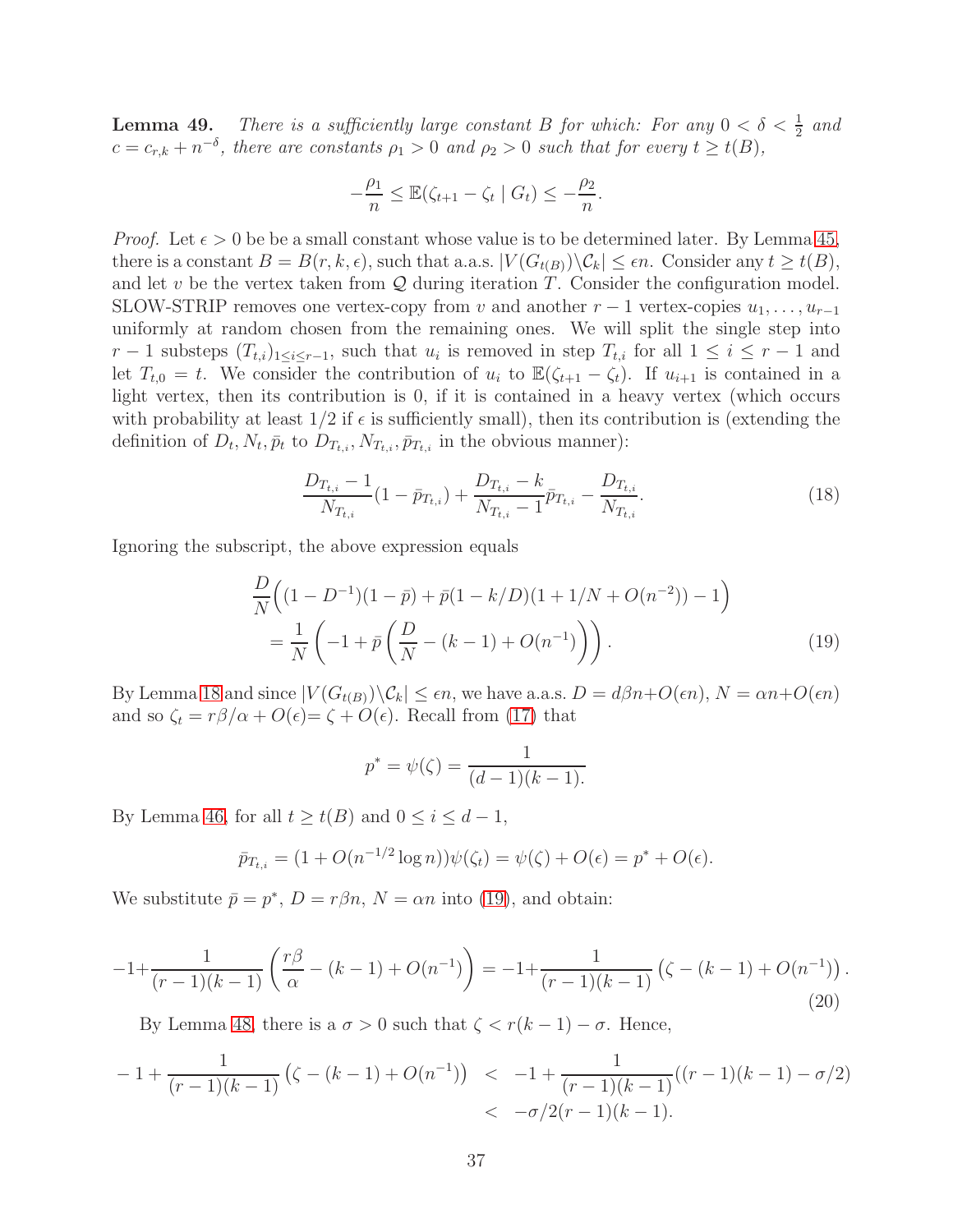Since in every step, the quantity of variables in [\(19\)](#page-37-0) (e.g.  $\bar{p}$  and  $D/N$ ) differs from that in [\(20\)](#page-37-1) by  $O(\epsilon)$ , by choosing  $\epsilon > 0$  sufficiently small, there exists constants  $\rho'_1, \rho'_2 > 0$  such that a.a.s.

$$
-\frac{\rho'_1}{n} \leq \frac{D_{T_{t,i}} - 1}{N_{T_{t,i}}} \left(1 - \bar{p}_{T_{t,i}}\right) + \frac{D_{T_{t,i}} - k}{N_{T_{t,i}} - 1} \bar{p}_{T_{t,i}} - \frac{D_{T_{t,i}}}{N_{T_{t,i}}} \leq -\frac{\rho'_2}{n},
$$

for all  $t \geq 0$  (here we also use that  $N = \Theta(n)$ ).

So the contribution of each  $u_i$  to  $\mathbb{E}(\zeta_{t+1} - \zeta_t)$  lies between  $-\rho'_1/n$  and  $-\rho'_2/n$ . Since there are  $r - 1$  u<sub>i</sub>'s, the lemma follows with  $\rho_1 = (r - 1)\rho'_1$ ,  $\rho_2 = (r - 1)\rho'_2$ .  $\Box$ 

In the next lemma, we obtain a coarse bound on  $\zeta_t$ . We will refine this bound in the later part of this paper (See Lemma [52\)](#page-42-0).

<span id="page-38-0"></span>**Lemma 50.** There exists constant B such that for  $c = c_{r,k} + n^{-\delta}$  and for every  $\epsilon > 0$ , a.a.s.  $\zeta_t \geq \zeta_{\tau} - n^{-1/2 + \epsilon}$ , for all  $t \geq t(B)$ .

*Proof.* By Lemma [49,](#page-37-2) a.a.s.  $\zeta_t$  is a supermartingale. Moreover,  $\zeta_{t+1} - \zeta_t$  is at most  $O(1/n)$ . By Azuma's inequality, we have that for all  $t_1 > t_2 \geq t(B)$  and for any  $j > 0$ ,

$$
\mathbf{Pr}(\zeta_{t_1}-\zeta_{t_2}\geq j)\leq \exp\left(-\Omega\left(\frac{j^2}{(t_1-t_2)n^{-2}}\right)\right).
$$

Since  $\tau = O(n)$ , for each  $t(B) \leq t \leq \tau$ 

$$
\mathbf{Pr}(\zeta_{\tau} - \zeta_t \ge n^{-1/2 + \epsilon}) \le \exp(-\Omega(n^{2\epsilon})),
$$

and so the probability that there is t with  $\zeta_t < \zeta_{\tau} - n^{-1/2+\epsilon}$  is at most  $O(n \exp(-\Omega(n^{2\epsilon})))$  $o(1)$ .  $\Box$ 

And finally, we come to our proof of Lemma [13,](#page-7-0) which we restate.

**Lemma [13.](#page-7-0)** There are constants  $B, K$  such that: If  $c = c_{r,k} + n^{-\delta}$ , then a.a.s. for every  $t \geq t(B),$ 

$$
\mathbb{E}(L_{t+1} | G_t) \le L_t - Kn^{-\delta/2}.
$$

*Proof.* Consider the configuration model. In each step  $t(B) \le t \le \tau$ , the algorithm removes a vertex-copy in a light vertex and another  $r-1$  vertex-copies  $u_1, \ldots, u_{r-1}$  chosen uniformly from all remaining ones. For each  $1 \leq i \leq r-1$ , let  $h_{t,i}$  denote the probability that  $u_i$  is contained in a light vertex. Recall that  $\bar{p}_t = D_{t,k}/D_t$ , the proportion of contribution to the total degree of heavy vertices from the vertices with degree  $k$ . Then

<span id="page-38-1"></span>
$$
\mathbb{E}(L_{t+1} - L_t \mid G_t) = -1 + \sum_{i=1}^{r-1} \left( -h_{t,i} + (1 - h_{t,i})(k-1)(\bar{p}_t + O(n^{-1})) \right), \tag{21}
$$

where  $O(n^{-1})$  accounts for the change of  $\bar{p}_t$  caused by the removal of the first  $i-1$  points. The above expression is maximized when  $h_{t,i} = 0$  for all  $1 \leq i \leq r - 1$ . Thus,

<span id="page-38-2"></span>
$$
\mathbb{E}(L_{t+1} - L_t \mid G_t) \leq -1 + (r-1)(k-1)\bar{p}_t + O(n^{-1}). \tag{22}
$$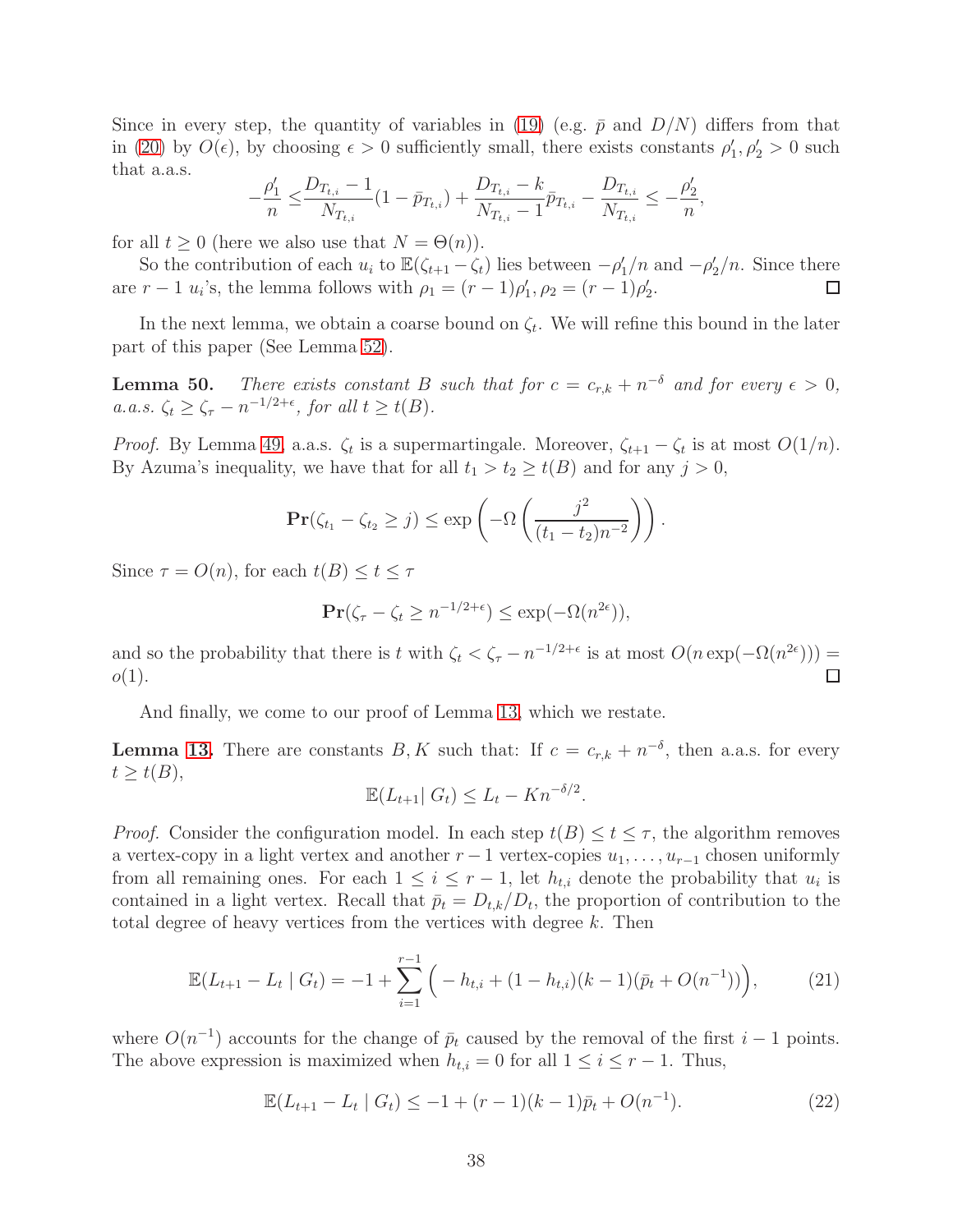Given  $\zeta' > k$ , let  $\lambda(\zeta')$  denote the unique  $\lambda$  satisfying  $\lambda f_{k-1}(\lambda)/f_k(\lambda) = \zeta'$ . By Lemma [46,](#page-35-1)

$$
\bar{p}_t = \frac{e^{-\lambda(\zeta_t)}\lambda(\zeta_t)^{k-1}}{f_k(\lambda(\zeta_t))(k-1)!} (1 + O(n^{-1/2}\log n)).
$$

By Lemma [18,](#page-19-0) a.a.s.

$$
\zeta_{\tau} = \frac{\mu(c) f_{k-1}(\mu(c))}{f_k(\mu(c))} + O(n^{-1/4}).
$$

By Lemma [34,](#page-27-0) there is a constant  $K_1 > 0$  such that  $\mu(c) - \mu_{r,k} \geq K_1 n^{-\delta/2}$ . Recall that  $\zeta = r\beta/\alpha = \mu_{r,k}f_{k-1}(\mu_{r,k})/f_k(\mu_{r,k})$ . Then by Lemmas [37](#page-29-0) and [50,](#page-38-0) there is a constant  $K_2$ , such that a.a.s. for all  $t \ge t(B)$ ,  $\zeta_t - \zeta \ge \zeta_{\tau} - n^{-1/3} - \zeta \ge K_2 n^{-\delta/2}$ , as  $n^{-1/3} = o(n^{-\delta/2})$ . By Lemma [40,](#page-31-1)

$$
\frac{e^{-\lambda(\zeta)}\lambda(\zeta)^{k-1}}{f_k(\lambda(\zeta))(k-1)!} = \frac{e^{-\mu_{r,k}}\mu_{r,k}^{k-1}}{f_k(\mu_{r,k})(k-1)!} = \frac{1}{(r-1)(k-1)}.
$$

Since a.a.s. for all  $t \geq t(B)$ ,  $\zeta_t - \zeta \geq K_2 n^{-\delta/2}$ , we have a.a.s.  $\lambda(\zeta_t) - \lambda(\zeta) = \lambda(\zeta_t) - \mu_{r,k} \geq$  $K_3 n^{-\delta/2}$  for some constant  $K_3 > 0$  by Lemma [37.](#page-29-0) Now by Lemma [46,](#page-35-1)

<span id="page-39-0"></span>
$$
\bar{p}_t \le (1 + O(n^{-1/2} \log n)) \frac{e^{-(\mu_{r,k} + K_3 n^{-\delta/2})} (\mu_{r,k} + K_3 n^{-\delta/2})^{k-1}}{f_k(\mu_{r,k} + K_3 n^{-\delta/2}) (k-1)!} < \frac{1}{(r-1)(k-1)} - K_4 n^{-\delta/2}.
$$
\n(23)

It follows then that a.a.s. there is a  $K > 0$  such that

$$
\mathbb{E}(L_{t+1} - L_t \mid G_t) \le -Kn^{-\delta/2}.
$$

 $\Box$ 

We close this section by proving a monotone property of  $\psi(x)$ , which will be useful in Section [12.](#page-41-0)

<span id="page-39-1"></span>**Lemma 51.**  $\psi_k(x)$  is a strict decreasing function on  $x > k$ .

*Proof.* Let  $g(\lambda) = e^{-\lambda} \lambda^{k-1} / f_{k-1}(\lambda) (k-1)!$ . We will prove that  $g(\lambda)$  is a decreasing function on  $\lambda > 0$ . It then follows that  $\psi_k(x)$  is a decreasing function of x by Lemma [37.](#page-29-0) In order to show that  $g'(\lambda) < 0$ , it only requires to show that for every  $\lambda > 0$ ,

$$
(k-1)\sum_{j\geq k-1} \frac{\lambda^j}{j!} - \lambda \sum_{j\geq k-2} \frac{\lambda^j}{j!} = \frac{\lambda^{k-2}}{(k-2)!} \left( -\lambda + (k-1-\lambda) \sum_{j\geq k-1} \frac{\lambda^{j-k+2}}{[j]_{j-k+2}} \right)
$$

is negative. It is trivially true if  $\lambda \geq k-1$ . Now assume that  $\lambda < k-1$ . Since for every  $j \geq k - 1$ , we have

$$
\frac{\lambda^{j-k+2}}{[j]_{j-k+2}} \le \left(\frac{\lambda}{k-1}\right)^{j-k+2},
$$

where the inequality is strict expect for  $j = k - 1$ . Thus,

$$
-\lambda + (k-1-\lambda)\sum_{j\geq k-1} \frac{\lambda^{j-k+2}}{[j]_{j-k+2}} < -\lambda + (k-1-\lambda)\sum_{j\geq 0} \left(\frac{\lambda}{k-1}\right)^{j+1} = -\lambda + (k-1-\lambda)\cdot \frac{\lambda}{k-1} \cdot \frac{1}{1-\frac{\lambda}{k-1}} = 0.
$$

This completes the proof that  $g(\lambda)$  is a decreasing function on  $\lambda > 0$ .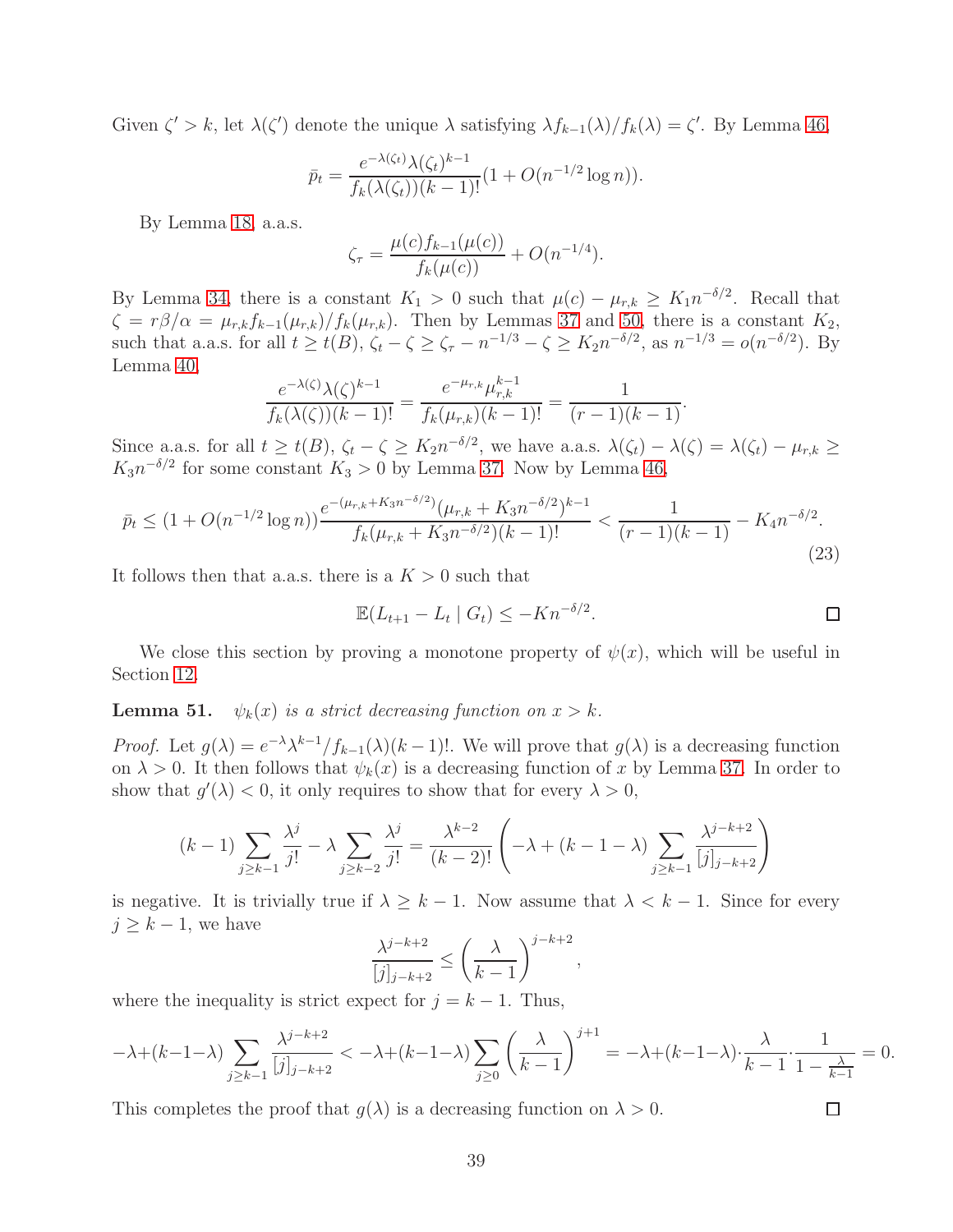# <span id="page-40-0"></span>11 Bounding the stripping number below the supercritical case.

In this section, we complete the proof of Theorem [1](#page-3-1) by showing that the lower bound on the stripping number holds for all  $c_{r,k} - n^{-\delta} \leq c < c_{r,k} + n^{-\delta}$ .

So consider any such c and let  $H = H_r(n, p = c/n^{r-1})$ . We also consider a second random hypergraph  $H' = \mathcal{H}_r(n, p = (c_{r,k} + n^{-\delta})/n^{r-1})$ , and couple the two so that  $H \subseteq H'$ . Consider the following stripping procedure to find the  $k$ -core of  $H$ :

- 1. Run Phase 1 of SLOW-STRIP on  $H'$ , thus obtaining  $G'_{t_0} \subseteq H'$ .
- 2. For each vertex  $v$  removed from  $H'$  in Step 1, we also remove  $v$  from  $H$ . We call the remaining hypergraph  $G_{t_0}$ .
- 3. Run SLOW-STRIP on  $G_{t_0}$ .

Note that since  $H \subseteq H'$ , the k-core of H is contained in the k-core of H', and so the k-core of H is contained in  $G_{t_0} = H'_{t_0}$ . In other words, this is a valid way to obtain the  $k$ -core of  $H$ .

Note also that this is not equivalent to running SLOW-STRIP on H, since doing so could remove a different (larger) set of vertices in Phase 1, and thus yield a different subgraph  $G_{t_0}$ . Nevertheless, we still have  $G_{t_0} \subseteq H$  and so the stripping number of H is at least the stripping number of  $G_{t_0}$ .

The number of hyperedges in  $H'$  but not in  $H$  is distributed exactly like the binomial  $BIN({n \choose r}$  $(r_r^{(n)}, (c_{r,k} + n^{-\delta} - c)/n^{r-1})$  and so is highly concentrated around its mean which is less than  $\frac{n^r}{r!} \times 2n^{1-r-\delta} = 2n^{1-\delta}/r!$ . In particular, standard concentration bounds (eg. the Chernoff Bound) imply that a.a.s. :

<span id="page-40-1"></span>the number of edges in 
$$
H'
$$
 but not  $H$  is at most  $2n^{1-\delta}$ . (24)

We use  $G_i$  to denote the subgraph of H remaining after  $i-t_0$  iterations of SLOW-STRIP on  $G_{t_0}$ . We define  $L_i, D_i, N_i$  as we did in Sections [7](#page-18-1) and [10.1.](#page-26-4) Similarly we define  $L'_{t_0}, D'_{t_0}, N'_{t_0}$ to be the values of the same parameters for  $G'_{t_0}$ .

Since  $G'_{t_0}$  is the result of carrying out Phase 1 of SLOW-STRIP on  $H' = \mathcal{H}_r(n, p =$  $(c_{r,k} + n^{-\delta})/n^{r-1}$ , a.a.s.  $L'_{t_0}, D'_{t_0}, N'_{t_0}$  satisfy the bounds in [\(6\)](#page-29-1) and [\(13\)](#page-33-1).

Applying Proposition [35](#page-28-0) to  $H'$  tells us that applying SLOW-STRIP to  $G'_{t_0}$  would take at least  $\gamma/3$  iterations. Each iteration removes one hyperedge, and the removed hyperedge is not in the k-core of  $G'_{t_0}$  and hence not in the k-core of  $G_{t_0}$ . By [\(24\)](#page-40-1), at most  $2n^{1-\delta} = o(\gamma)$  of those hyperedges are not in  $G_{t_0}$ . Therefore, SLOW-STRIP takes at least  $\gamma/3 - o(\gamma) > \gamma/4$ iterations on  $G_{t_0}$ . It takes at most  $k-1$  iterations to remove a vertex, and so the parallel stripping process, applied to  $G_{t_0}$  removes at least  $\gamma/4(k-1)$  vertices.

Since  $L_i, D_i, N_i$  represent sums of the degrees of vertices, and since the number of edges in  $G'_{t_0}\backslash G_{t_0}$  is at most the number of edges in  $H'\backslash H$ , which by [\(24\)](#page-40-1) is a.a.s. less than  $2n^{1-\delta}$  =  $O(\gamma^2/n) = o(\gamma)$ , and applying [\(6\)](#page-29-1) and [\(13\)](#page-33-1) to  $L'_{t_0}, D'_{t_0}, N'_{t_0}$ , we have:

$$
N_{t_0} = N'_{t_0} + o(\gamma) = \alpha n + O(\gamma)
$$
  
\n
$$
D_{t_0} = D'_{t_0} + o(\gamma) = r\beta n + O(\gamma)
$$
  
\n
$$
L_{t_0} = L'_{t_0} + O(\gamma^2/n) = O(\gamma^2/n)
$$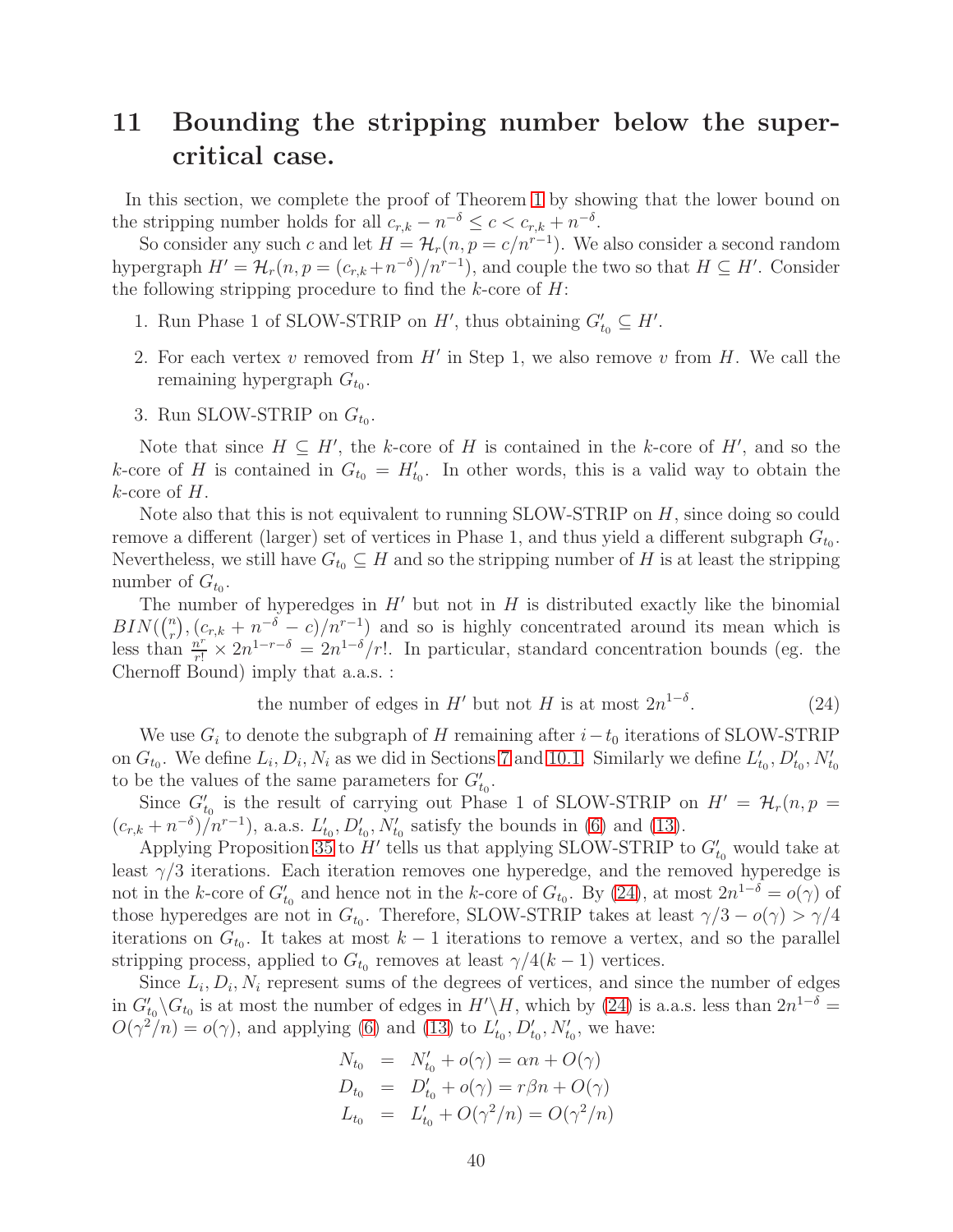Thus, the analysis of Section [10.1](#page-26-4) applies to the running of SLOW-STRIP to  $G_{t_0}$ , and yields the conclusion of Lemma [43;](#page-32-1) i.e. a.a.s. for every  $t_0 \le t \le t + \gamma/4$ ,

$$
\mathbb{E}(L_{t+1} | G_t) = L_t \pm O(n^{-\delta/2}).
$$

The same analysis as in the proof of Lemma [14](#page-7-1) yields that [\(12\)](#page-33-0) holds; i.e. a.a.s. for every  $t_0 \leq t \leq t + \gamma/4,$ 

<span id="page-41-1"></span>
$$
L_t \le L_{t_0} + O(\gamma^2 n) = O(n^{1-\delta}).
$$
\n(25)

The rest of the proof follows like the case  $c = c_{r,k} + n^{-\delta}$  from Section [7.](#page-18-1) We argued above that SLOW-STRIP takes at least  $\gamma/3 - o(\gamma) > \gamma/4$  iterations on  $G_{t_0}$ . It takes at most  $k - 1$ iterations to remove a vertex, and so the parallel stripping process, applied to  $G_{t_0}$  removes at least  $\gamma/4(k-1)$  vertices. By [\(25\)](#page-41-1) each iteration i removes  $|L_{t(i)}| = O(n^{1-\delta})$  vertices. So there must be at least  $\gamma/O(n^{1-\delta}) = \Omega(n^{\delta/2})$  iterations of the parallel stripping process. I.e. the stripping number of  $G_{t_0}$  is at least  $\Omega(n^{\delta/2})$  and hence so is the stripping number of H.  $\Box$ 

### <span id="page-41-0"></span>12 Proof of Lemma [27](#page-23-0)

Recall that  $G_t$  is the hypergraph remaining after t iterations of SLOW-STRIP, and  $H_i$  is the hypergraph remaining after  $i - 1$  iterations of the parallel stripping process. Recall also that  $t(i)$  is the iteration of SLOW-STRIP corresponding to the beginning of iteration i of the parallel stripping process. So  $G_{t(i)} = H_i$ . Recall that  $\tau$  denotes the step when SLOW-STRIP terminates.

Let  $K_1 > 0$  be the constant from Lemma [18,](#page-19-0) and define

$$
\pi(G_t) := |V(G_t)| - \alpha n - \frac{K_1}{2} n^{1-\delta/2}.
$$

So  $\pi(G_t)$  is approximately the number of non-core vertices in  $G_t$  plus  $\frac{K_1}{2}n^{1-\delta/2}$ .

Recall the definitions of  $L_t$ ,  $D_t$ ,  $N_t$ ,  $D_{t,k}$ ,  $\zeta_t$  and  $\bar{p}_t$  from Section [10.2](#page-34-1) below Lemma [45.](#page-34-0) We define the following parameter of  $G_t$ :

$$
br(G_t) = -1 + (r - 1)(k - 1)\bar{p}_t.
$$

By [\(21\)](#page-38-1) (since  $h_{t,i} = O(L_i/n)$ ) and [\(22\)](#page-38-2), we have that a.a.s. for every  $t(B) \le t \le \tau$ ,

<span id="page-41-2"></span>
$$
\mathbb{E}(L_{t+1} - L_t \mid G_t) = br(G_t) + O(L_t/n), \quad \mathbb{E}(L_{t+1} - L_t \mid G_t) \le br(G_t) + O(n^{-1}). \tag{26}
$$

The second part of [\(26\)](#page-41-2) above is applied when we only require an upper bound on  $\mathbb{E}(L_{t+1}-L_t)$  $G_t$ ). However, in some cases we need a lower bound as well, and we will use the first part.

By [\(23\)](#page-39-0), there is a constant  $K > 0$   $(K = (r-1)(k-1)K_4)$  such that

<span id="page-41-4"></span>a.a.s. for every  $t(B) \le t \le \tau$ ,  $br(G_t) \le -Kn^{-\delta/2}$ .  $(27)$ 

Then, using Lemma [18,](#page-19-0) it is easy to check that

<span id="page-41-3"></span>a.a.s. 
$$
br(G_{\tau} = C_k(H)) = -\Theta(n^{-\delta/2}).
$$
\n(28)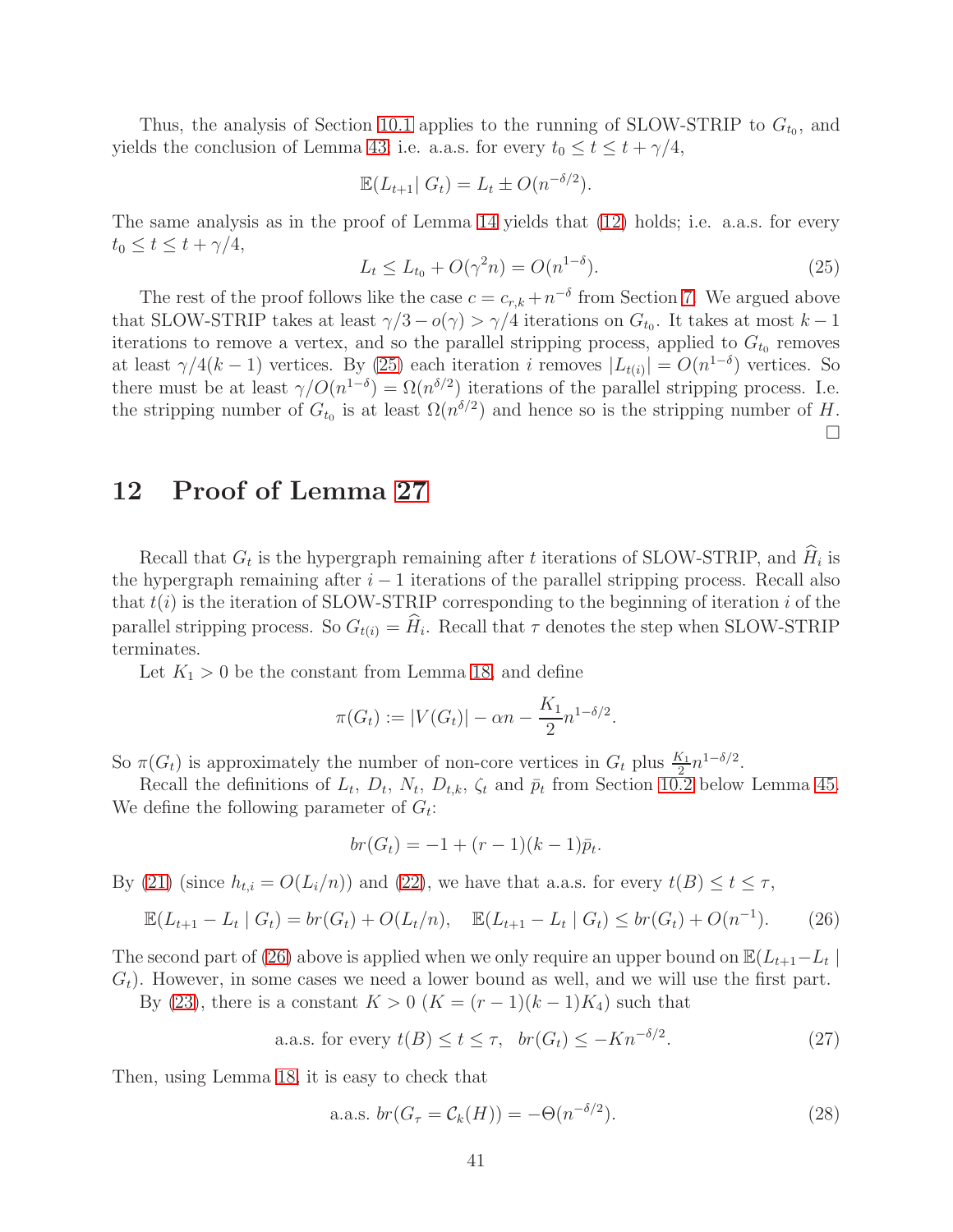In what follows, we will prove some relations between  $br(G_t)$  and  $\pi(G_t)$  and between  $br(G_t)$  and  $L_t$ . We list below a few facts that we will use in our proofs.

Since  $c = c_{r,k} + n^{-\delta}, \delta < \frac{1}{2}$ , we can assume that there is a 2-core on a linear number of vertices. At each step of SLOW-STRIP, we remove at most one hyperedge. Thus there is a constant  $Q = Q(r, k)$  such that in every step, the average degree of the heavy vertices is changed by at most  $\pm Q/n$ ; i.e.

<span id="page-42-1"></span>
$$
\zeta_{t+1} - \zeta_t = O(1/n) \text{ uniformly for all } 0 \le t < \tau. \tag{29}
$$

Therefore,  $|\zeta_t - \zeta_\tau| \leq \epsilon/2$  for all  $t \geq t(B)$  by choosing sufficiently large B by Lemma [45.](#page-34-0) We also know that a.a.s.  $|\zeta_{\tau} - \zeta| = o(1)$  by Lemma [18.](#page-19-0) Hence, for all  $t \geq t(B)$ ,  $|\zeta_t - \zeta| \leq$  $|\zeta_t - \zeta_\tau| + |\zeta_\tau - \zeta| \leq \epsilon$ . This immediately gives (Fa) below.

- **(Fa)** For every  $\epsilon > 0$ , we can choose B sufficiently large such that a.a.s. for all  $t \geq t(B)$ ,  $|\zeta_t - \zeta| < \epsilon.$
- **(Fb)** For every  $t \geq t(B)$ ,  $\bar{p}_t = (1 + O(n^{-1/2} \log n))\psi(\zeta_t)$ , by Lemma [46.](#page-35-1)
- (Fc) We can choose  $\epsilon > 0$  sufficiently small so that there are  $c_1, c_2 > 0$  such that  $-c_1 <$  $\psi'(x) < -c_2$  for all x such that  $|x - \zeta| < \epsilon$  by Lemma [51](#page-39-1) and since  $\zeta > k$ .
- By  $(Fa)$  and  $(Fc)$ , we may assume B is chosen so that
- $(\text{Fc'})$   $-c_1 < \psi'(\zeta_t) < -c_2$  uniformly for all  $t \geq t(B)$ .

By  $(29)$  we have

(Fd)  $\zeta_i = \zeta_t + O((i-t)/n)$  uniformly for every  $0 \le t \le i \le \tau$ .

In the next lemma, we prove a more precise form of (Fd).

<span id="page-42-0"></span>**Lemma 52.** A.a.s. for every  $t(B) \le t < i \le \tau$ ,

- (a)  $\zeta_i \leq \zeta_t + O(\log n/n);$
- (b) if  $i t \geq \log n$ , then  $\zeta_i = \zeta_t \Theta((i t)/n)$  uniformly.

*Proof.* By Lemma [49,](#page-37-2) a.a.s. there exist two constants  $\rho_1 > \rho_2 > 0$  such that for every  $t \geq 0$ ,

$$
-\frac{\rho_1}{n} \leq \mathbb{E}(\zeta_{t+1} - \zeta_t \mid G_t) \leq -\frac{\rho_2}{n}.
$$

Moreover,  $|\zeta_{t+1} - \zeta_t| = O(1/n)$ . By Lemma [44,](#page-32-2) for every  $i > t$  and  $j \ge 0$ ,

<span id="page-42-2"></span>
$$
\Pr(\zeta_i \ge \zeta_t - (i-t)\rho_2/n + j) \le \exp(-\Omega(j^2n^2/(i-t))), \tag{30}
$$

$$
\Pr(\zeta_i \le \zeta_t - (i-t)\rho_1/n - j) \le \exp(-\Omega(j^2n^2/(i-t))). \tag{31}
$$

Then by the union bound (by taking  $j = (i - t)\rho_2/2n$  in [\(30\)](#page-42-2) and taking  $j = (i - t)\rho_1/2n$ in [\(31\)](#page-42-2) for each t and each  $i > t + \log n$ , we obtain (b). Part (a) follows by (b) and the fact that for each  $i \leq t + \log n$ , we always have  $\zeta_i = \zeta_t + O(\log n/n)$ . □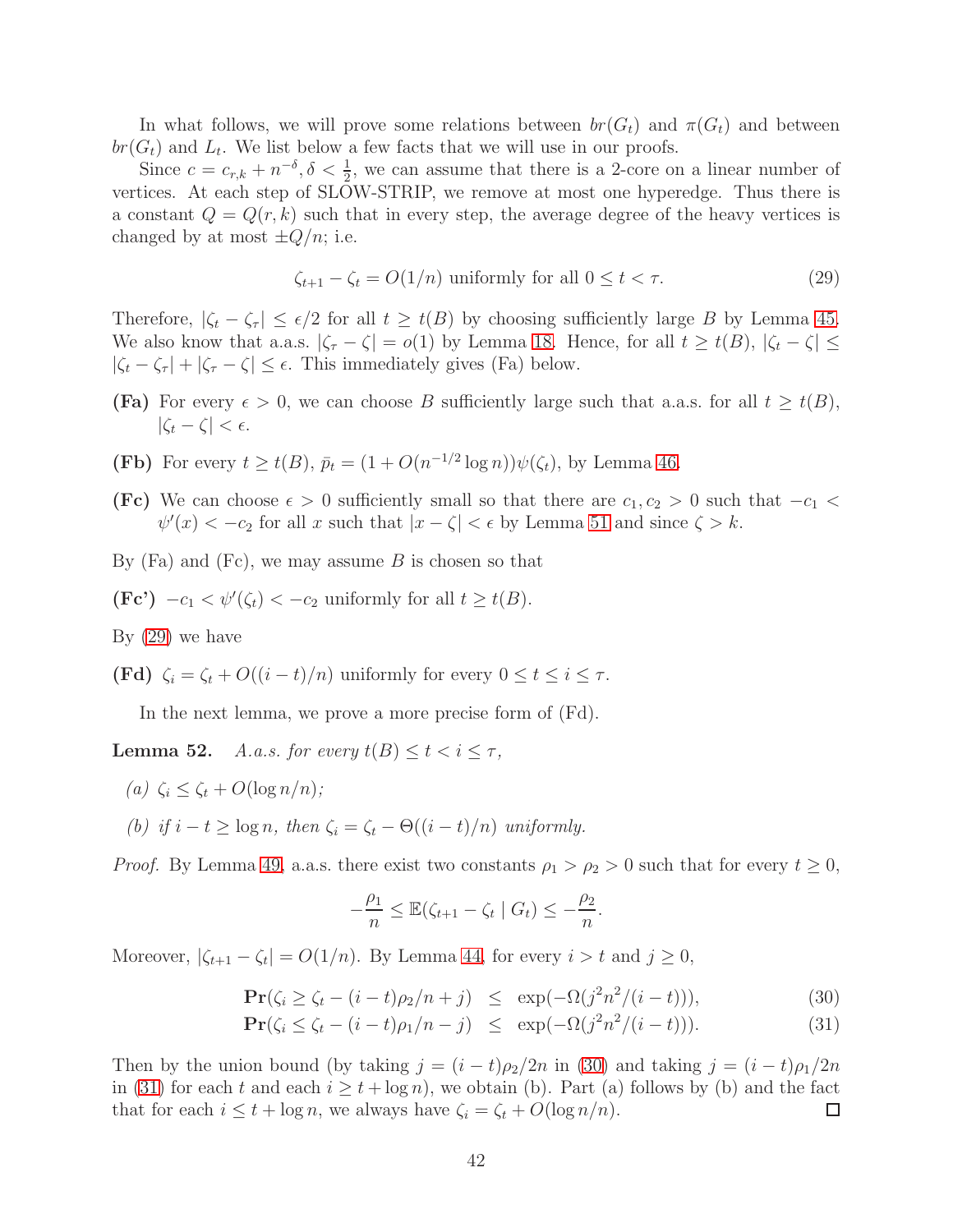The next Lemma essentially says that if we can bound the expected change in  $L_i$  then we can show  $L_i$  is concentrated. Recall that  $\tau$  is the stopping time of SLOW-STRIP; i.e. the first iteration t for which  $L_t = 0$ .

<span id="page-43-0"></span>**Lemma 53.** If we have functions  $1 > a = a(n) > b = b(n) \geq \Theta(n^{-\delta/2})$  such that:

(*i*)  $L_t \geq n^{\delta} \log^2 n$  and

$$
(ii) \ -a \leq \mathbb{E}(L_{i+i} - L_i | G_i) \leq -b \ \text{for every} \ i \geq t.
$$

Then, with probability at least  $1 - o(n^{-1})$ ,

- (a)  $L_t 2a(i-t) < L_i < L_t \frac{1}{2}$  $\frac{1}{2}b(i-t)$  for all  $i \geq t + n^{\delta} \log^{1.5} n;$
- (b)  $L_i < 2L_t$  for all  $i \geq t$ ;

(c) 
$$
t + \frac{1}{2a}L_t < \tau < t + \frac{2}{b}L_t
$$
.

*Proof.* We start with the upper bound in part (a). We will apply Lemma [44](#page-32-2) with  $X_{n,\ell} =$  $L_{t+\ell} - L_t$ . So we can take  $a_n = -b$ . At each step of SLOW-STRIP, we add at most  $r-1$ vertices to  $\mathscr{Q}$ , each of degree at most  $k-1$ . So  $L_i$  increases by at most  $(r-1)(k-1)$  and decreases by at most r, and so we can take  $c_n = (r-1)(k-1)$ .

Setting  $\ell = i - t \geq n^{\delta} \log^{1.5} n$ , if  $L_i \geq L_i - \frac{1}{2}$  $\frac{1}{2}b(i-t)$  then  $X_{n,\ell}-X_{n,0}=L_i-L_t\geq \ell a_n+\frac{1}{2}$  $rac{1}{2}\ell b.$ By Lemma [44](#page-32-2) with  $j=\frac{1}{2}$  $\frac{1}{2}$ lb, the probability of this is at most

$$
\exp\left(\frac{(\frac{1}{2}\ell b)^2}{2\ell((r-1)(k-1)+|b|)^2}\right) \le \exp(-\Omega(b^2\ell)) \le \exp(-\Omega(\log^{1.5} n)) = o(n^{-2}).
$$

The lower bound in part (a) is nearly identical, but this time we apply Lemma [44](#page-32-2) with  $X_{n,\ell} = L_t - L_{t+\ell}, a_n = a$  and  $j = \ell a$ . Applying the union bound for the at most n choices for *i* shows that (a) holds with probability at least  $1 - o(n^{-1})$ .

For part (b): If  $i < t + L_t/(r-1)(k-1)$  then the fact that  $L_{j+1} < l_j + (r-1)(k-1)$ implies that  $L_i < 2L_t$ . If  $i \geq t + L_t/(r-1)(k-1) > t + n^{\delta} \log^{1.5} n$ , then part (a) implies  $L_i < L_t$ .

For part (c): Part (a) implies  $L_i < 0$  for  $i \geq t + \frac{1}{2l}$  $\frac{1}{2b}L_t > t + n^{\delta} \log^{1.5} n$ ; this yields the upper bound on  $\tau$ . For the lower bound on  $\tau$ , we apply the same argument used for the lower bound in part (a) with  $\ell \leq \frac{1}{2\ell}$  $\frac{1}{2a}L_t$  but with  $j=\frac{1}{2}$  $\frac{1}{2}L_t$ . This time we get

$$
\Pr(L_{t+\ell} < \frac{1}{2}L_t) < \exp(-\Omega(L_t^2/\ell)) \le \exp(-\Omega(aL_t)) = o(n^{-2}),
$$

 $\Box$ 

thus providing the upper bound on the stopping time.

In the following lemmas, we will link  $\pi(G_t)$  and  $L_t$  with  $br(G_t)$  respectively.

<span id="page-43-1"></span>**Lemma 54.** There are two constants  $C_1, C_2 > 0$  such that a.a.s.  $-C_1\pi(G_t)/n \le br(G_t) \le$  $-C_2\pi(G_t)/n$  for every  $t \geq t(B)$ .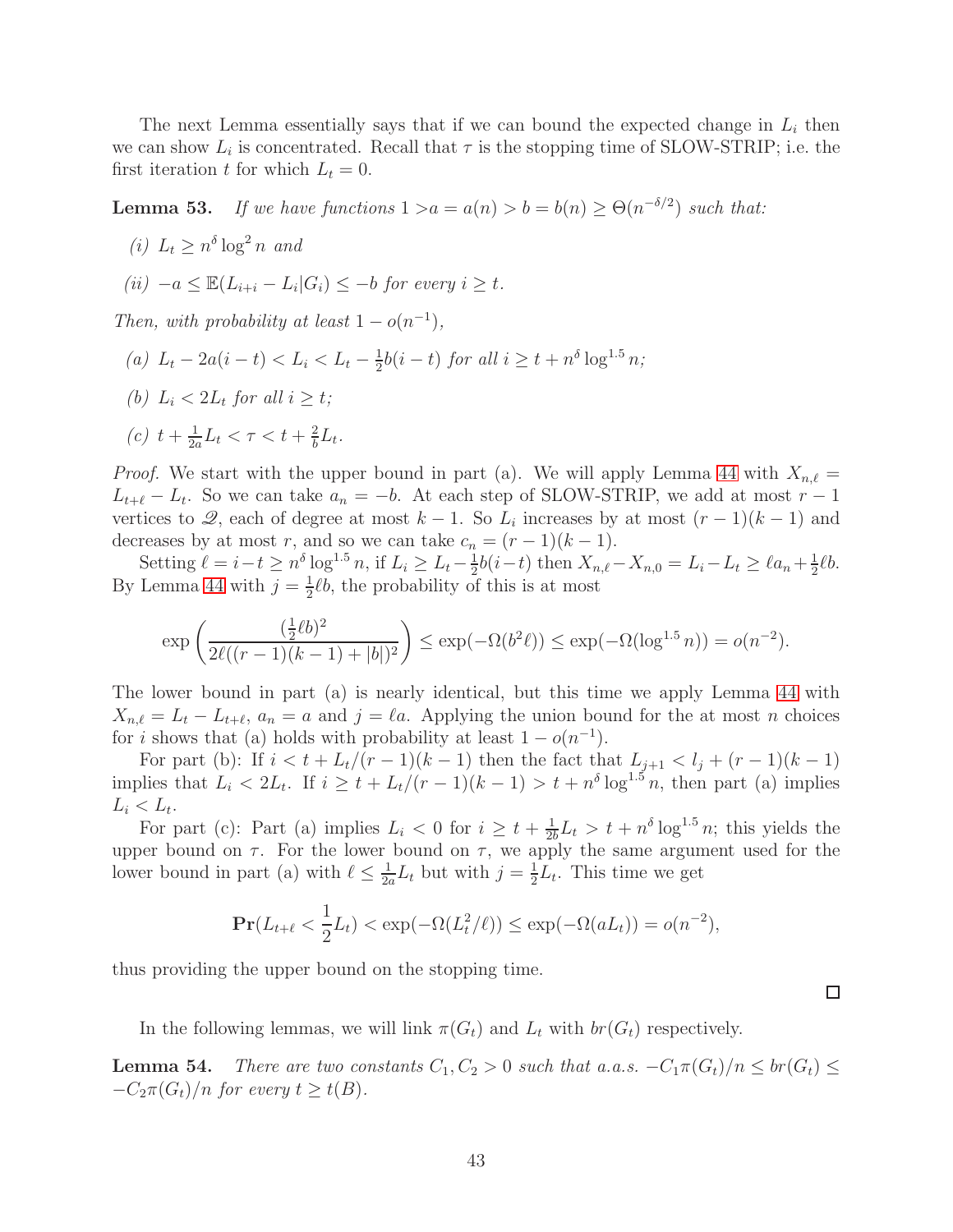*Proof.* Recall that  $\zeta_t$  denotes the average degree of heavy vertices in  $G_t$ . Let t' be the maximum integer such that  $\pi(G_{t'}) \geq K_1 n^{1-\delta/2}$ . Note that  $\pi(G_t)$  is a non-increasing function of t. Hence, for all  $t \leq t'$ ,  $\pi(G_t) \geq K_1 n^{1-\delta/2}$ .

By Lemma [18,](#page-19-0) a.a.s.  $\pi(G_{\tau}) \sim (K_1/2)n^{1-\delta/2}$ . Since for every  $t, |\pi(G_t) - \pi(G_{t+1})| \leq 1$ as at most one vertex is removed in each step, we have that a.a.s. for all  $t \leq t'$ ,  $\tau - t \geq$  $\pi(G_t) - \pi(G_{\tau}) = \Omega(\pi(G_t))$ . In particular,  $\tau - t' \geq \pi(G_{t'}) - \pi(G_{\tau}) \geq (K_1/3)n^{1-\delta/2}$ . On the other hand, for every  $t, \tau - t \leq k(\pi(G_t) - \pi(G_{\tau})) \leq k\pi(G_t)$ , since every light vertex in the queue Q takes less than k steps to be removed. So a.a.s. for every  $t \leq t', \tau - t = \Theta(\pi(G_t))$ uniformly for all  $t$  and so

<span id="page-44-0"></span>
$$
(K_1/3)n^{1-\delta/2} \le \tau - t' \le \tau - t = \Theta(\pi(G_t)),
$$
\n(32)

uniformly for all  $t$ .

If  $t \leq t'$  then  $\pi(G_t)/n \geq K_1 n^{-\delta/2}$  and so  $\tau - t \geq \Theta(n^{1-\delta/2}) > \log n$  by [\(32\)](#page-44-0). Thus by Lemma [52\(](#page-42-0)b) we have  $\zeta_t = \zeta_\tau + \Theta((\tau - t)/n)$ . By (Fb) and (Fc'), a.a.s. for each such t,

$$
\bar{p}_t - \bar{p}_\tau = \Theta(1)(\psi(\zeta_t) - \psi(\zeta_\tau)) = -\Theta(1)(\zeta_t - \zeta_\tau) = -\Theta((\tau - t)/n) = -\Theta(\pi(G_t)/n),
$$

where the constants in the asymptotic notations above are uniform for all  $t$ . So our lemma holds for all  $t \leq t'$ , by the definition of  $br(G_i)$  and the fact that, by [\(23\)](#page-39-0), a.a.s.  $br(G_{\tau}) =$  $O(n^{-\delta/2}) = O(\pi(G_t)/n).$ 

Now we consider  $t > t'$ . All constant bounds involved in the asymptotic notations below will be uniform for all t. As we proved before, a.a.s.  $\tau - t' = O(n^{1-\delta/2})$ . Thus, for all  $t' \leq t \leq \tau$ ,  $\tau - t \leq \tau - t' = O(n^{1-\delta/2})$ . Then by [\(29\)](#page-42-1) we have

<span id="page-44-1"></span>
$$
\zeta_{\tau} - \zeta_t = O(n^{-\delta/2})\tag{33}
$$

By (Fb) and (Fc') we have that for all  $t(B) \le t < i \le \tau$ :

<span id="page-44-2"></span>
$$
br(Gt) - br(Gi) = \Theta(1)(\bar{p}_t - \bar{p}_i) = \Theta(1)(\psi(\zeta_t) - \psi(\zeta_i)) = \Theta(1)(\zeta_i - \zeta_t).
$$
 (34)

Then, by Lemma [52\(](#page-42-0)a) and [\(33\)](#page-44-1), there is a constant  $C > 0$  such that

$$
-Cn^{-\delta/2} \le br(G_t) - br(G_\tau) \le C \log n/n.
$$

Since  $br(G_{\tau}) = -\Theta(n^{-\delta/2})$  a.a.s. by [\(28\)](#page-41-3), we have that a.a.s. for all  $t > t'$ ,  $br(G_t) =$  $-\Theta(n^{-\delta/2})$ . The definition of t' and Lemma [18](#page-19-0) imply that  $\pi(G_t)/n = \Theta(n^{-\delta/2})$  for all  $t > t'$ . This yields our lemma.  $\Box$ 

The following is a key lemma to prove Lemma [27\(](#page-23-0)a,b).

<span id="page-44-3"></span>**Lemma 55.** There are constants  $D_1, D_2, B > 0$  such that a.a.s. for all  $t \geq t(B)$ ,

(a) for all t such that  $L_t \geq n^{1-\delta}$ ,  $-D_1\sqrt{L_t/n} \leq br(G_t) \leq -D_2\sqrt{L_t/n}$ .

(b) for all t such that  $L_t < n^{1-\delta}$ ,  $-D_1 n^{-\delta/2} \le br(G_t) \le -D_2 n^{-\delta/2}$ .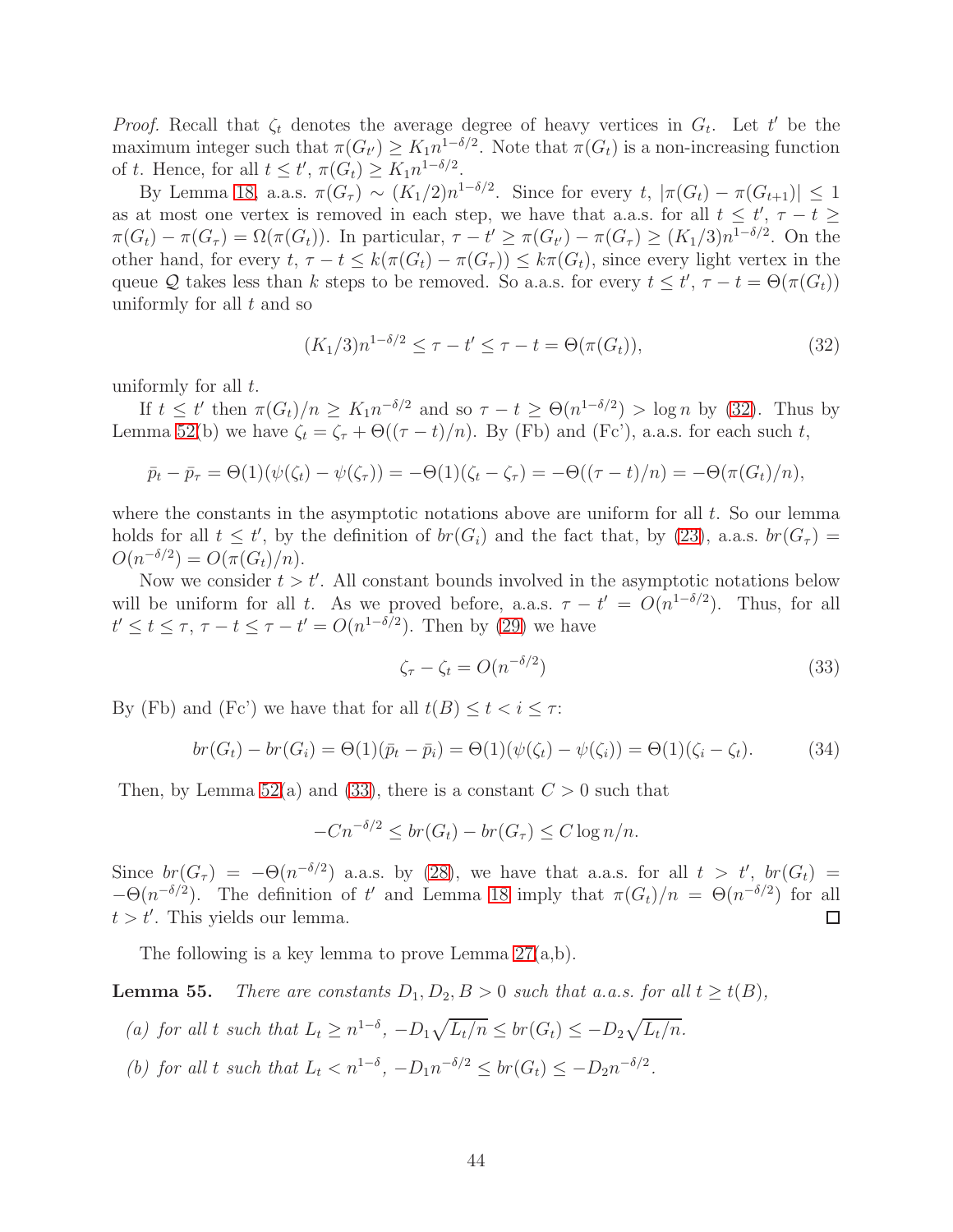Proof. We take B large enough so that the relevant preceeding results hold.

Let  $t_1$  be the smallest t such that  $L_{t+1} < n^{\delta} \log^2 n$ . We first prove the lemma for all  $t \leq t_1$ .

We have  $br(G_t) \leq -Kn^{-\delta/2}$  by [\(27\)](#page-41-4). By Lemma [52\(](#page-42-0)a), a.a.s. for all  $t(B) \leq t < i \leq \tau$ , we have  $\zeta_i \leq \zeta_t + O(\log n/n)$ . Thus by (Fb) and (Fc') and the definition of  $br(G_i)$ , a.a.s. for all  $t(B) \leq t < i \leq \tau$ ,

$$
br(G_i) = br(G_t) - \Theta(1)(\bar{p}_t - \bar{p}_i) = br(G_t) - \Theta(1)(\psi(\zeta_t) - \psi(\zeta_i)) = br(G_t) - \Theta(1)(\zeta_i - \zeta_t)
$$
  
\n
$$
\geq br(G_t) - \Theta\left(\frac{\log n}{n}\right) \geq 2br(G_t),
$$

since  $\log n/n = o(\text{br}(G_t))$ . By [\(26\)](#page-41-2), a.a.s. for every  $t(B) \leq t < i \leq \tau$ ,

$$
2br(G_t) - O(L_i/n) \leq \mathbb{E}(L_{i+1} - L_i \mid G_i) \leq br(G_i) + O(n^{-1}).
$$

We know that a.a.s. for every  $t(B) \le t < i \le \tau$ , we have  $br(G_t)$ ,  $br(G_i) = -\Omega(n^{-\delta/2})$  by [\(27\)](#page-41-4). So, if  $t \le t_1$  then  $L_t \ge n^{\delta} \log^2 n$  and so:

<span id="page-45-0"></span>
$$
2br(G_t) - AL_i/n \le \mathbb{E}(L_{i+1} - L_i \mid G_i) \le -Kn^{-\delta/2},\tag{35}
$$

for some constants  $A, K > 0$ , uniformly for all  $t(B) \le t < i \le t_1$ . Applying the union bound to Lemma [53\(](#page-43-0)b) yields a.a.s. for all  $t(B) \leq t < i \leq t_1, L_i \leq 2L_t$ . So, the left hand side of [\(35\)](#page-45-0) is at least  $2br(G_t) - 2AL_t/n$ .

So we can apply Lemma [53\(](#page-43-0)c) with  $a = -2br(G_t)+2AL_t/n$ , to show that with probability  $1 - o(n^{-1})$ , our stopping time  $\tau \geq t + 4AL_t/(|br(G_t)| + L_t/n)$ . The union bound shows that this holds for all  $t(B) \leq t \leq t_1$ .

We delete a vertex at least once every  $k-1$  steps of SLOW-STRIP, and so  $|V(G_t)\rangle$  $|V(G_{\tau})| \geq (\tau - t)/(k - 1)$ . Therefore, applying Lemma [18,](#page-19-0) we have that a.a.s. for all  $t(B) \leq$  $t \leq t_1$ :

$$
\pi(G_t) = |V(G_t)| - \alpha n - \frac{K_1}{2} n^{1-\delta/2} \ge |V(G_t)| - |V(G_\tau)| + \frac{K_1}{3} n^{1-\delta/2}
$$
  
\n
$$
\ge \frac{4AL_t}{(k-1)(|br(G_t)| + L_t/n)} + \frac{K_1}{3} n^{1-\delta/2}.
$$
\n(36)

By Lemma [54,](#page-43-1) there exists a constant  $C_2 > 0$  such that a.a.s. for all  $t(B) \le t \le t_1$ ,

$$
br(G_t) \leq -C_2 \frac{\pi(G_t)}{n} \leq -C_2 \left( \frac{4AL_t/n}{(k-1)(|br(G_t)| + L_t/n)} + \frac{K_1}{3} n^{-\delta/2} \right),
$$

and so

$$
|br(G_t)| \ge C_2 \max\left(\frac{4AL_t/n}{(k-1)(br(G_t) + L_t/n)}, \frac{K_1}{3}n^{-\delta/2}\right). \tag{37}
$$

Taking B large enough that  $L_t/n$  is sufficiently small for  $t \geq t(B)$  (by Lemma [45\)](#page-34-0), there is a constant  $D_1 > 0$ , such that a.a.s. for all  $t(B) \le t \le t_1$ :

<span id="page-45-1"></span>
$$
|br(G_t)| \ge D_1 \max\left(\sqrt{\frac{L_t}{n}}, n^{-\delta/2}\right). \tag{38}
$$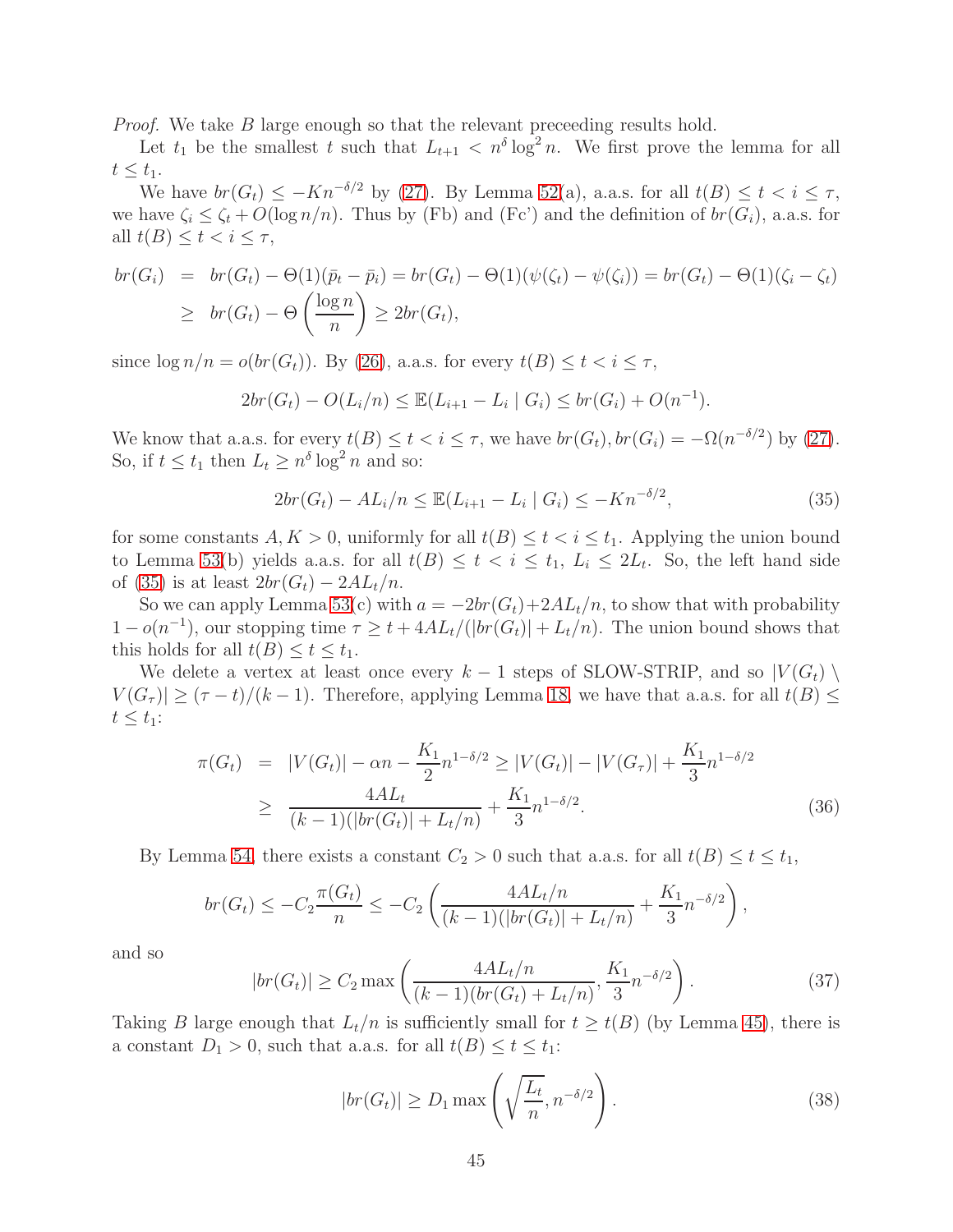This yields the upper bounds in our lemma for  $t \leq t_1$ . Next we prove the lower bounds; i.e., we wish to prove that for some constant  $D_2 > 0$  for all  $t(B) \le t < i \le t_1$ :

<span id="page-46-0"></span>
$$
|br(G_t)| \le D_2 \max\left(\sqrt{\frac{L_t}{n}}, n^{-\delta/2}\right). \tag{39}
$$

Let  $A_2, A_3$  be the implicit constants in (Fd), [\(34\)](#page-44-2), and set  $A_1 = 1/(2A_2A_3)$ . Apply-ing [\(34\)](#page-44-2), (Fd) we get that for any  $t(B) \le t \le i \le t + A_1 |br(G_t)|n$ :

$$
br(G_i) - br(G_t) \le A_3(\zeta_t - \zeta_i) \le A_2 A_3((i-t)/n) \le A_1 A_2 A_3 |br(G_t)| = -\frac{1}{2} br(G_t),
$$

and so  $br(G_i) \leq \frac{1}{2}$  $\frac{1}{2}$ br( $G_t$ ). So, by [\(26\)](#page-41-2):

<span id="page-46-1"></span>
$$
\mathbb{E}(L_{i+1} \mid G_i) \le L_i + \frac{1}{2} br(G_t) + O(1/n), \quad \forall t(B) \le t < i \le t + A_1 |br(G_t)|n. \tag{40}
$$

We can assume  $|br(G_t)| > \sqrt{(8/A_1)L_t/n}$ , as otherwise [\(39\)](#page-46-0) holds with  $D_2 = \sqrt{8/A_1}$ . Therefore we have (i)  $8L_t/|br(G_t)| < A_1|br(G_t)|n$  and (ii) the RHS of [\(40\)](#page-46-1) is at most  $\frac{1}{4}br(G_t)$ . We wish we could apply Lemma [53\(](#page-43-0)c), with  $b = \frac{1}{4}$  $\frac{1}{4}$ br(G<sub>t</sub>) (and with  $a = -2br(G_t) + 2AL_t/n$ , as argued above), to show that with probability  $1 - o(n^{-1})$ , the stopping time

<span id="page-46-2"></span>
$$
\tau < t + \frac{2}{b}L_t = t + 8L_t / |br(G_t)| < t + A_1 |br(G_t)|n. \tag{41}
$$

But we cannot because [\(40\)](#page-46-1) does not hold for all  $i > t$ . Nevertheless, it is straightforward to adapt the proof of Lemma [53](#page-43-0) to obtain  $(41)$ ; the main point is that  $(40)$  holds for all i up to the RHS of [\(41\)](#page-46-2). Taking the union bound shows that a.a.s. this holds for all  $t(B) \le t \le t_1$ for which  $|br(G_t)| > \sqrt{(8/A_1)L_t/n}$ .

Since we remove at most one vertex during each iteration of SLOW-STRIP, it follows that  $G_t$  contains at most  $8L_t/|br(G_t)|$  non-core vertices. Recalling that  $\pi(G_t)$  is approximately the number of non-core vertices in  $G_t$  plus  $\frac{1}{2}K_1n^{-\delta/2}$ , this implies that  $\pi(G_t) \leq A_4(L_t/|br(G_t)| +$  $n^{1-\delta/2}$ ) for some constant  $A_4 > \max\{8, \frac{1}{2}K_1\}$ . Now, by Lemma [54,](#page-43-1) we have that there is a constant  $C_1 > 0$  such that a.a.s. for all  $t(B) \le t \le t_1$  with  $|br(G_t)| > \sqrt{(8/A_1)L_t/n}$  we have:

$$
br(G_t) \geq -C_1 \pi(G_t)/n \geq -C_1 A_4 \left( \frac{L_t/n}{|br(G_t)|} + n^{-\delta/2} \right).
$$

This implies [\(39\)](#page-46-0) for  $t(B) \le t \le t_1$  with  $D_2 = D'_2 := \max{\sqrt{8/A_1}, C_1A_4}.$ 

Now we consider  $t > t_1$ . Since  $L_{t_1} \geq n^{\delta} \log^2 n$ , by [\(41\)](#page-46-2), a.a.s.  $\tau - t_1 < 8L_{t_1}/|br(G_{t_1})|$ . By the definition of  $t_1$  and Lemma [27\(](#page-23-0)a), we also have a.a.s.  $L_{t_1} < 2n^{\delta} \log^2 n$ . [\(38\)](#page-45-1) says that a.a.s.  $|br(G_{t_1})| \ge D_1 n^{-\delta/2}$ . So we obtain: a.a.s. for all  $t > t_1$ ,

$$
\tau - t < \tau - t_1 < (16/D_1) n^{3\delta/2} \log^2 n.
$$

This implies that a.a.s. for all  $t_1 < t \leq \tau$ ,  $t - t_1 < (16/D_1)n^{3\delta/2} \log^2 n$ . Then, by (Fd) and [\(34\)](#page-44-2), a.a.s. for all  $t_1 < t \leq \tau$ ,

$$
|br(G_t) - br(G_{t_1})| \le A_2 A_3 (t - t_1)/n \le A_2 A_3 (16/D_1) n^{3\delta/2 - 1} \log^2 n = o(n^{-\delta/2}) = o(br(G_{t_1})),
$$

as  $\delta < 1/2$ . Since [\(38\)](#page-45-1), [\(39\)](#page-46-0) hold for  $t = t_1$  and for some  $D_1 = D'_1, D_2 = D'_2$ , they hold for  $t > t_1$ , and hence for all  $t(B) \le t \le \tau$  by taking  $D_1 = D'_1/2$  and  $D_2 = 2D'_2$ . □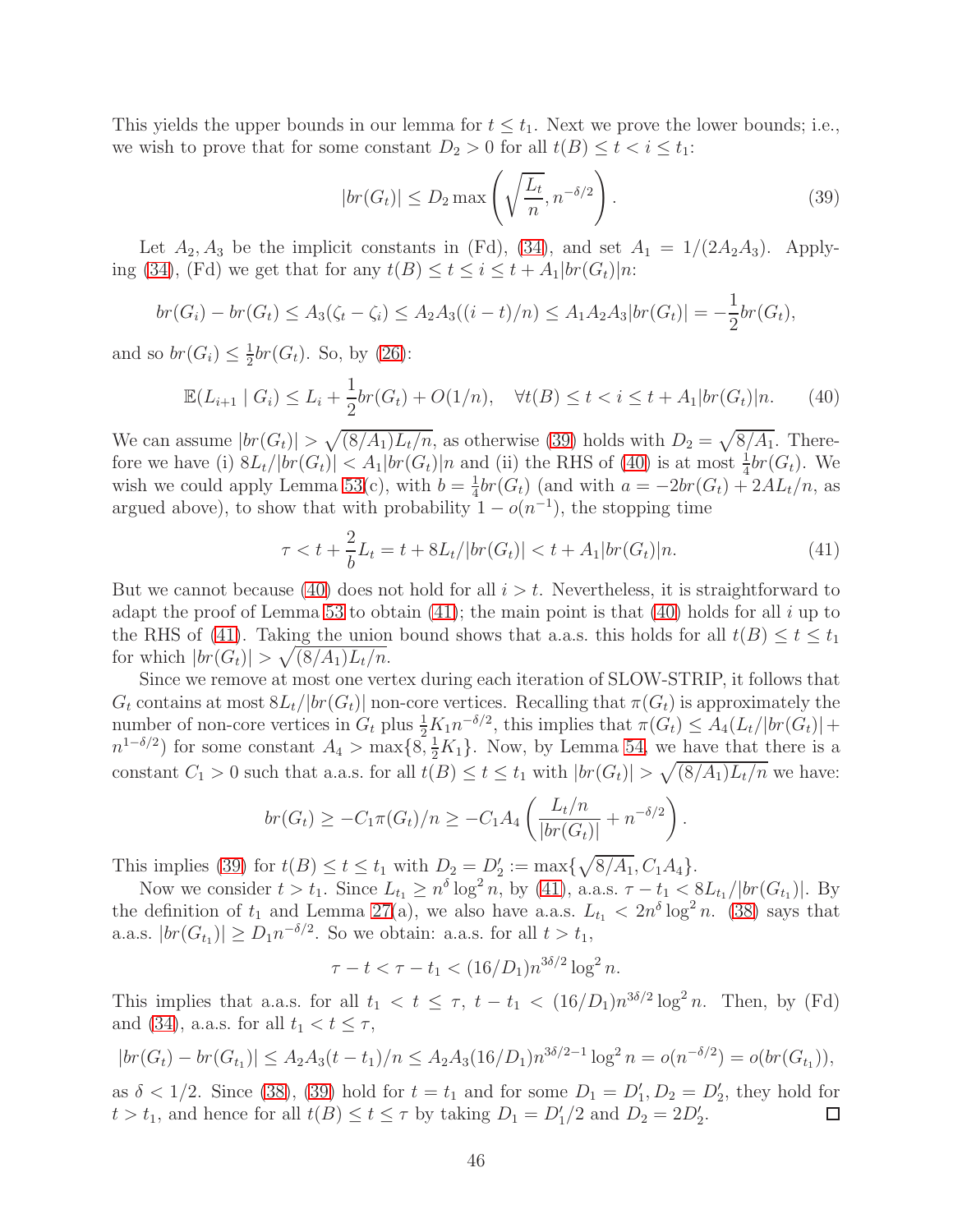And now we can prove Lemma [27,](#page-23-0) which we restate. Recall that  $L_i = L_{t(i)}$ , and that  $I_{\text{max}}$  is the number of iterations carried out by the parallel stripping process.

**Lemma [27.](#page-23-0)** There exist constants  $B, Y_1, Y_2, Z_0, Z_1$  dependent only on r, k, such that a.a.s. for every  $B \leq i < I_{\text{max}}$  with  $\widehat{L}_i \geq n^{\delta} \log^2 n$ :

(a) if 
$$
\hat{L}_i < n^{1-\delta}
$$
 then  $(1 - Y_1 n^{-\delta/2}) \hat{L}_i \leq \hat{L}_{i+1} \leq (1 - Y_2 n^{-\delta/2}) \hat{L}_i;$ 

- (b) if  $\widehat{L}_i \geq n^{1-\delta}$  then  $(1 Y_1)$  $\sqrt{\hat{L}_i}$  $\frac{L_i}{n}$ ) $L_i \leq L_{i+1} \leq (1 - Y_2)$  $\sqrt{\hat{L}_i}$  $\frac{L_i}{n}$ ) $L_i$ ;
- (c)  $\sum_{j\geq i} \widehat{L}_i \leq Z_1 \widehat{L}_i n^{\delta/2}$ .
- (d)  $L_i/(k-1) \leq |S_i| \leq 4L_i;$
- (e) for each  $2 \le a \le r$  and  $1 \le t \le k-1$ , the number of vertices  $u \in S_i$  with  $d^{(a)}(u) = t$ is between  $Z_0|S_i|^{(a-1)t+1}/n^{(a-1)t} - \log^2 n$  and  $Z_1|S_i|^{(a-1)t+1}/n^{(a-1)t} + \log^2 n$ .
- (f)  $\sum_{u \in S_i} d^+(u) < |S_{i+1}| + Z_1 \frac{|S_{i+1}|^2}{n} + \log^2 n$ .

**Proof of Lemma [27:](#page-23-0)** We take B large enough so that the relevant preceeding results hold. We first prove (a), and so we have  $n^{\delta} \log^2 n \leq \hat{L}_i < n^{1-\delta}$ . We will apply Lemma [53\(](#page-43-0)a) with  $t := t(i)$ .

Since SLOW-STRIP removes at least one and at most r vertex-copies from  $S_i$  in every iteration  $t(i) \leq j < t(i+1)$ , we have  $t(i+1) - t(i) = \Theta(\widehat{L}_i)$ , uniformly over i. So  $t(i+1) >$  $t(i) + n^{\delta} \log^{1.5} n$ . Furthermore, by (Fd), for all  $t(i) \leq j \leq t(i+1) - 1$ ,  $\zeta_j - \zeta_{t(i)} = O((j$  $t(i)/n = O(\widehat{L}_i/n)$ , and so by [\(34\)](#page-44-2), we have  $br(G_i) = br(G_{t(i)}) + O(\widehat{L}_i/n) = br(G_{t(i)}) +$  $O(n^{-\delta})$ . Lemma [55\(](#page-44-3)b) says:

$$
-D_1 n^{-\delta/2} \le br(G_t) \le -D_2 n^{-\delta/2}.
$$

Therefore, for all  $t(i) \leq j \leq t(i + 1) - 1$ , applying [\(26\)](#page-41-2) we have

<span id="page-47-0"></span>
$$
-2D_1 n^{-\delta/2} \le \mathbb{E}(L_{j+1} - L_j \mid G_j) \le -\frac{1}{2}D_2 n^{-\delta/2}.
$$
\n(42)

The same argument applies for every  $i' > i$  and so [\(42\)](#page-47-0) holds for every  $j \geq t(i)$ . This allows us to apply Lemma [53\(](#page-43-0)a) to prove that with probability  $1 - o(n^{-1})$ ,

$$
L_{t(j+1)} = L_{t(j)} - \Theta(n^{-\delta/2})(t(j+1) - t(j)) = L_{t(j)}(1 - \Theta(n^{-\delta/2})).
$$

Taking the union bound over all  $i$  yields part (a).

The proof of part (b) is nearly identical, applying Lemma [55\(](#page-44-3)a) rather than Lemma [55\(](#page-44-3)b).

Now we prove part (c). Recalling that  $\tau$  is the stopping time of SLOW-STRIP, we observe that  $\sum_{j\geq i} \hat{L}_i \leq r(\tau - t(i))$ , since the total degree in  $\mathscr Q$  decreases by at most r in every iteration of SLOW-STRIP. As argued in the proofs of parts (a,b), we can apply Lemma [53](#page-43-0) - if  $\widehat{L}_i < n^{1-\delta}$  we use  $b = \Theta(n^{-\delta/2})$ ; if  $\widehat{L}_i \ge n^{1-\delta}$  we use  $b = \Theta(\sqrt{\widehat{L}_i/n}) \ge \Theta(n^{-\delta/2})$ . Lemma [53\(](#page-43-0)c) yields that with probability  $1 - o(n^{-1})$ ,  $\tau - t(i) \leq \frac{2}{b}$  $\frac{2}{b}\tilde{L}_i \leq \Theta(n^{\delta/2})\tilde{L}_i$ , and so

$$
\sum_{j\geq i} \widehat{L}_i \leq r(\tau - t(i)) \leq \Theta(n^{\delta/2}) \widehat{L}_i.
$$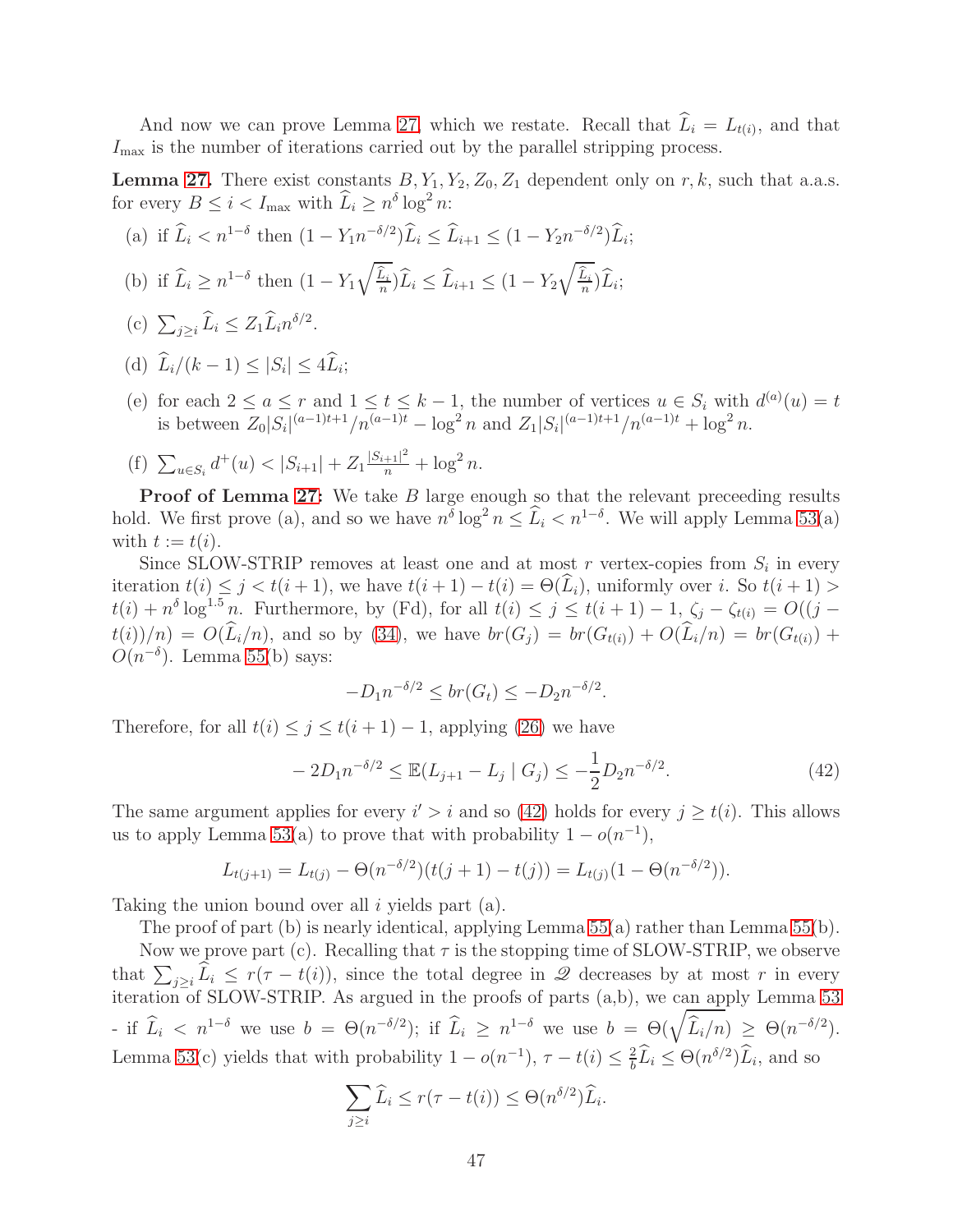Taking the union bound over all  $i$  yields part (a).

Next, we prove parts (d,e,f). We consider running SLOW-STRIP from step  $t(i)$  to  $t(i +$  $1) - 1$ ; i.e. iteration i of the parallel stripping process. We expose the degree sequence of  $G_{t(i)}$  (i.e.  $\hat{H}_i$ ) and then use the configuration model. The maximum degree is at most the maximum degree in  $\mathcal{H}_r(n, p = c/n^{r-1})$  which is a.a.s. less than  $\log n$ .

For part (f): For any  $v \in S_{i+1}$ , let  $d^-(v)$  denote the number of neighbours v has in  $S_i$ . Then,  $\sum_{u \in S_i} d^+(u) = \sum_{v \in S_{i+1}} d^-(v)$ . We will use the configuration model in our analysis. In each step of SLOW-STRIP, a vertex-copy is removed from  $S_i$ , together with another  $r-1$ vertex-copies chosen uniformly at random. A vertex u in  $V(G_{t(i)}) \setminus S_i$  is called *active* if  $u \in S_{i+1}$  and at least two vertex-copies of u were removed from step  $t(i)$  to  $t(i+1) - 1$ . We estimate the total number  $X$  of vertex-copies removed from active vertices. This upper bounds  $\sum_{v \in S_{i+1}} d^-(v) - |S_{i+1}| = \sum_{u \in S_i} d^+(u) - |S_{i+1}|$ . Let  $X_j, j \ge 2$ , denote the number of active vertices from which exactly j vertex-copies are removed. Then  $X = \sum_{2 \leq j \leq \log n} jX_j$ (since the maximum degree is at most  $\log n$ ). A vertex u can be counted in  $X_j$  only if its degree is between j and  $k+j-1$  (so that it may be in  $S_{i+1}$ ). A vertex-copy randomly chosen by SLOW-STRIP lies inside u with probability at most  $O((k + j - 1)/n) = O(j/n)$ . There are at most  $kr|S_i|$  vertex-copies in total that were randomly removed by SLOW-STRIP from step  $t(i)$  to  $t(i + 1) - 1$ . So, the probability that a vertex u (whose degree is between j and  $k+j-1$ ) is counted in  $X_j$  is at most  $\binom{kr|S_i|}{r}$  $j_j^{|S_i|}$   $\times O((j/n)^j) = (O(kr|S_i|/n))^j$ . Hence, for every  $2 \leq j \leq \log n$ ,  $X_j$  is stochastically dominated by  $\text{Bin}(n, (O(kr|S_i|/n))^j)$ . (There is some dependency between the events that two vertices  $u, u'$  count in  $X_j$ , but it goes in the right direction for us; i.e. conditioning that u counts in  $X_j$  decreases the probability that u' counts in  $X_j$ .) Applying the standard Chernoff bound (see eg. the statement provided in [\[61\]](#page-16-12)), it is easy to show that there is a constant  $Z > 0$  such that a.a.s. for every  $2 \leq j \leq \log n$ ,  $X_j \leq (Zkr|S_i|)^j/n^{j-1} + \log n \leq (1/2)^{j-2}(Zkr|S_i|)^2/n + \log n$ , by choosing  $B > 0$  sufficiently large so that for all  $i \geq B$ ,  $Zkr|S_i|/n < 1/2$ . Now, we have a.a.s.

$$
\sum_{u \in S_i} d^+(u) - |S_{i+1}| \leq X = \sum_{2 \leq j \leq \log n} jX_j \leq \log^2 n + \sum_{2 \leq j \leq \log n} j(1/2)^{j-2} (Zkr|S_i|)^2/n
$$
  
<  $8(Zkr|S_i|)^2/n + \log^2 n$ .

Part (f) follows by choosing  $Z_1 = 8Z^2$ .

For part (d). The lower bound is trivial since every vertex in  $S_i$  has degree at most  $k-1$ in  $G_{t(i)}$ . The upper bound follows from (f): Every vertex in  $S_i$  has degree at least k in  $G_{t(i-1)}$ . So if  $\widehat{L}_i < \frac{1}{4}$  $\frac{1}{4}|S_i|$ , i.e. if the total degree in  $G_{t(i-1)}$  of the vertices of  $S_i$  is less than  $\frac{1}{4}|S_i|$ , then the number of edges from  $S_i$  to  $S_{i-1}$  must be at least  $(k-\frac{1}{4})$  $\frac{1}{4}$ )| $S_i$ |  $\geq \frac{7}{4}$ | $S_i$ |  $>$   $|S_i|$  +  $Z_1 \frac{|S_i|^2}{n}$  $\frac{b_i|^{2}}{n}$ , if we take B sufficiently large that  $|S_i| < \frac{3}{4Z}$  $\frac{3}{4Z_1}n$  for  $i \geq B$ .

Finally, we prove part (e): fix  $2 \le a \le r$ . When SLOW-STRIP removes a hyperedge incident with  $u \in S_i$ , it removes a vertex-copy from u and another  $r-1$  vertex-copies chosen uniformly at random. This edge contains exactly a vertices in  $S_i$  iff exactly  $a-1$ of these  $r-1$  vertex-copies are contained in vertices in  $S_i$ . This occurs with probability at most  $O(|S_i|^{a-1}/n^{a-1})$ . Thus, the probability that u is contained in exactly t of those edges is  $O(|S_i|^{t(a-1)}/n^{t(a-1)})$ , regardless of the choices of the hyperedges containing the vertices of  $S_i$  that preceded u in  $\mathscr{Q}$ . Then, the total number of such vertices inside  $S_i$  is dominated by  $\text{Bin}(k|S_i|, c_1|S_i|^{t(a-1)}/n^{t(a-1)})$  for some constant  $c_1 > 0$ . The upper bound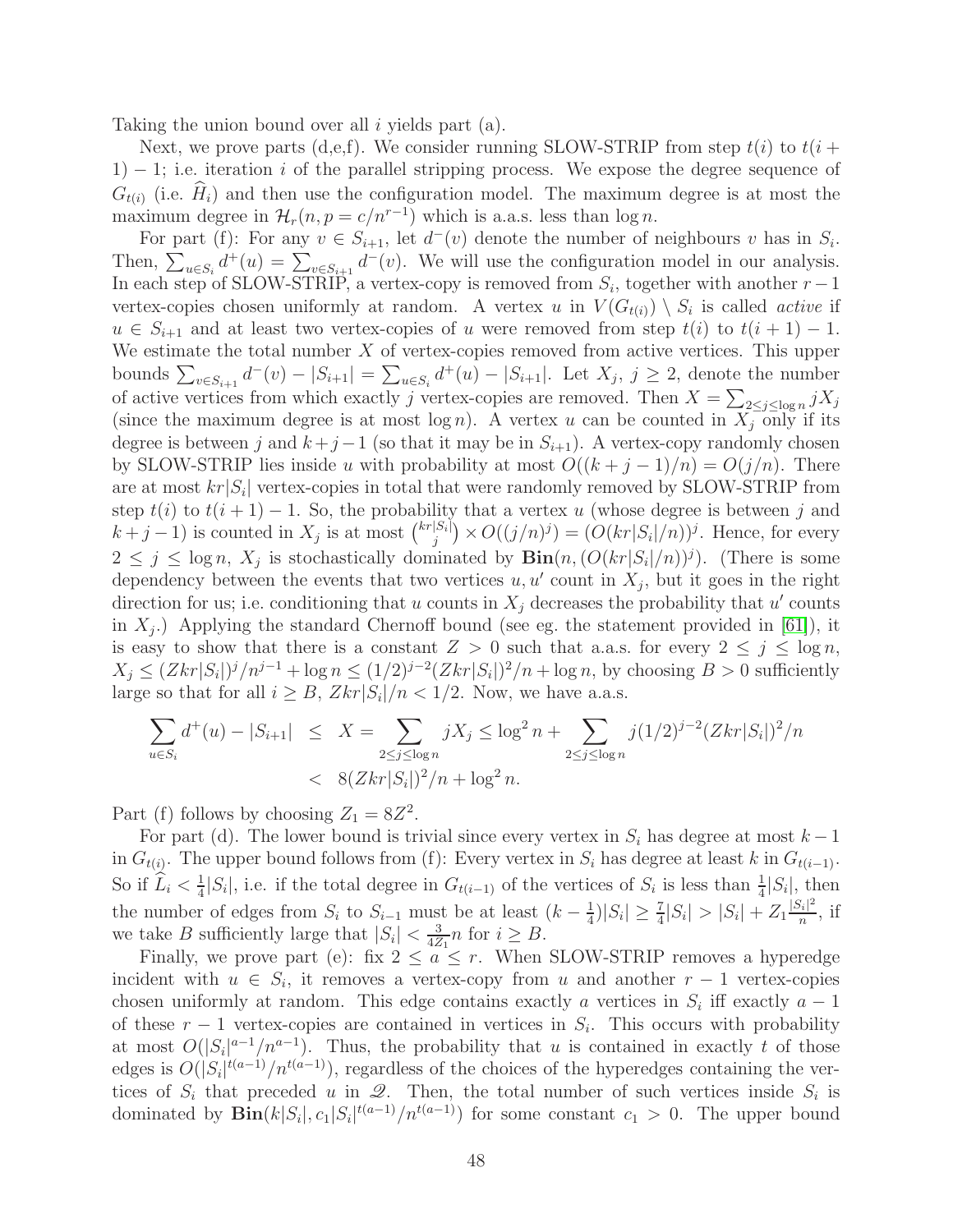in this claim follows by choosing  $Z_1$  sufficiently large and by applying the Chernoff bound to  $\Pr(\text{Bin}(k|S_i|, c_1|S_i|^{t(a-1)}/n^{t(a-1)}) > Z_1|S_i|^{t(a-1)+1}/n^{t(a-1)} + \log^2 n)$  and taking the union bound over *i*. Now we prove the lower bound. Assume  $Z_0 > 0$  is sufficiently small. Let t' denote the step when  $\frac{1}{8(r-1)(k-1)} |S_i|$  of the vertices of  $S_i$  have been removed from the queue Q. By part (d), the total number of vertex-copies in  $S_i$  at time  $t(i)$  is  $\widetilde{L}_i > \frac{1}{4}$  $\frac{1}{4}|S_i|$ . At most  $(r-1)(k-1) \times \frac{1}{8(r-1)(k-1)} |S_i| \leq \frac{1}{8} |S_i|$  of those copies are used during steps  $t(i)$  to  $t'$ . So when processing any u from Q between these steps, at least  $\frac{1}{8}|S_i|$  of those vertex-copies remain and so the probability that u is contained in exactly t edges in  $S_i$  with size a is  $\Omega(|S_i|^{t(a-1)}/n^{t(a-1)})$ . Hence, the number of such vertices in  $S_i$  dominates  $\text{Bin}(|S_i|/4, c_2|S_i|^{t(a-1)}/n^{t(a-1)})$  for some constant  $c_2 > 0$ . Then the lower bound follows by applying the Chernoff bound and taking the union bound.

# <span id="page-49-0"></span>13 Bounding  $|R_i|$ .

In this section, we will prove Lemma [29,](#page-25-0) which bounds  $|R(v)|$ . We can assume conditions  $(a,b,c,d,e,f)$  of Lemma [27.](#page-23-0) We choose any  $B \leq i \leq I_{\text{max}}$  and  $v \in S_i$ . We recall the definition of  $R_j$  from Section [8](#page-21-1) and that  $R^+(v) \cap S_j \subseteq R_j$ . We have  $R(v) = \bigcup_{j=i}^B R_j$ .

We begin by completing the proof of Lemma [28](#page-23-1) by proving [\(4\)](#page-24-0), which we first restate.

Recall that  $C_j(v)$  is the component of  $S_j$  containing v. [\(4\)](#page-24-0) states that if  $\widehat{L}_j \geq n^{\delta} \log^2 n$ then for any  $v \in \mathcal{S}_j$ :

$$
\mathbb{E}(|C_j(v)|) \le 1 + 2r d_{\mathcal{S}_j}(v).
$$

**Proof of [\(4\)](#page-24-0):** We follow the arguments from [\[60\]](#page-16-13) for analyzing the sizes of components in a random graph on a given degree sequence. We expose  $C_i(v)$  using a graph search. We begin by initializing  $W = \{v\}$ ; W is a set of vertices known to be in  $C_i(v)$ . We initialize U to be the  $d_{\mathcal{S}_j}(v)$  hyperedges of  $\mathcal{S}_j$  containing v; U is a set of unexposed hyperedges - these are hyperedges, containing vertices of  $W$ , in which we have not yet exposed the other vertices.  $Y_s$  counts the size of U after s iterations, so  $Y_0 = d_{\mathcal{S}_j}(v)$ .

At each iteration, we choose a hyperedge  $e \in U$  and expose the other vertices of  $e$ ; i.e. the vertices that are not in W. For each  $w \in e$ , if  $w \notin W$ : (a) we add the other  $d_{\mathcal{S}_j}(w) - 1$ hyperedges of  $S_j$  containing w to U, and (b) we add w to W. We halt when  $U = \emptyset$ . When we halt,  $W = C_j(v)$ .

We wish to bound  $\mathbb{E}(Y_{s+1} - Y_s)$ . The edge e selected during iteration t has size  $a \leq r$ . We expose  $\mathcal{S}_j$  using the configuration model. So for any vertex  $w \notin W$ , the probability that  $w \in e$  is at most  $(a-1)d^{(a)}(w)/\sum_{x \in S_j\backslash W} d^{(a)}(x)$  (it is slightly less than this since some members of W could be in e). Summing over all  $w \in S_i \backslash W$ , and accounting for the fact that  $e$  is removed from  $U$  yields

<span id="page-49-1"></span>
$$
\mathbb{E}(Y_{t+1} - Y_t) \le -1 + \sum_{w \in S_j \backslash W} (d_{S_j}(w) - 1) \frac{(a-1)d^{(a)}(w)}{\sum_{x \in S_j \backslash W} d^{(a)}(x)}.
$$
(43)

As in the proof of Lemma [28,](#page-23-1) we use  $X_{a,t}$  to denote the number of vertices  $u \in S_j$  with  $d^{(a)}(u) = t$ . We set  $\lambda_{a,t} = |S_j|^{(a-1)t+1}/n^{(a-1)t}$ . We assume that condition (e) of Lemma [27](#page-23-0)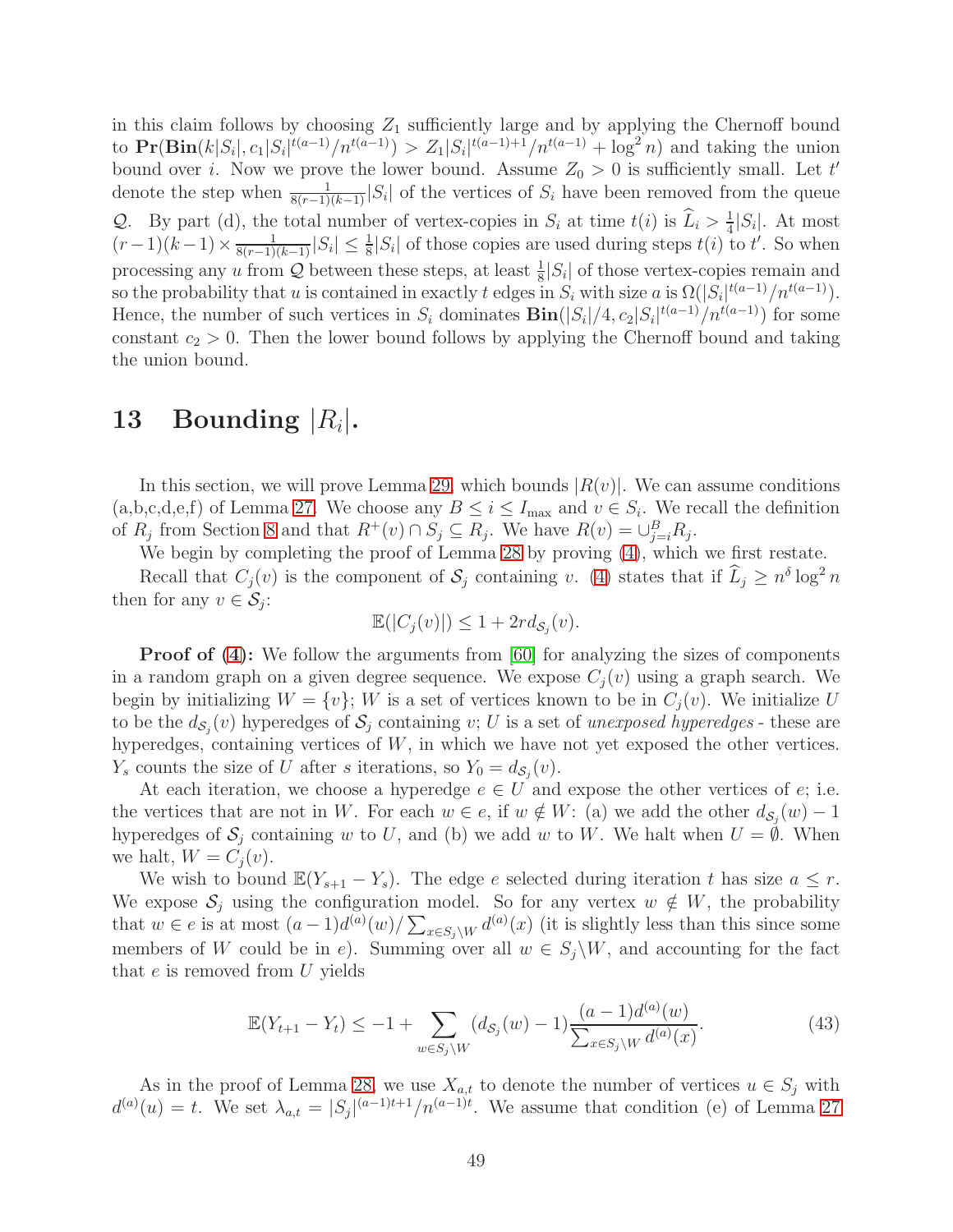holds and so:

$$
Z_0 \lambda_{a,t} - \log^2 n \le X_{a,t} \le Z_1 \lambda_{a,t} + \log^2 n.
$$

Case 1:  $\lambda_{a,1} < \log^3 n$ . Therefore,  $|S_j| \leq n^{\frac{a-1}{a}+o(1)}$ . As computed in the proof of Lemma [27\(](#page-23-0)c),  $\mathbb{E}(X_{a,t}) = O(\lambda_{a,t})$ . So for all  $t \geq 2$ ,

$$
\mathbb{E}(X_{a,t}) = O\left(\left(\frac{|S_i|}{n}\right)^{(a-1)(t-1)} \lambda_{a,1}\right) = O(n^{-\frac{1}{a+1} + o(1)}), \quad \text{since } a \ge 2.
$$

Similar simple calculations show that the expected number of vertices  $u \in S_j$  with  $d^{(a)}(u) = 1$ and  $d_{\mathcal{S}_j}(u) \geq 2$  is

$$
\sum_{a' \neq a} \sum_{t=1}^{k-1} O(\lambda_{a,1} \lambda_{a',t}/|S_j|) = O(\lambda_{a,1} \lambda_{2,1}/|S_j|) = n^{-\frac{1}{a+1} + o(1)}.
$$

By Theorem [1,](#page-3-1) there are at most  $n^{\delta/2} \log n$  levels  $S_i$ . We take  $\delta < \frac{1}{a+1}$ . Therefore, the probability that there is a vertex w in any  $S_i$  of size at most  $n^{\frac{a-1}{a}+o(1)}$  such that  $d^{(a)}(w) \geq 1$ and  $d_{\mathcal{S}_j}(w) \geq 2$  is  $n^{-\frac{1}{a+1} + o(1)} n^{\delta/2} \log n = o(1)$ . So a.a.s. there are no such vertices w and so whenever we are in Case 1, we can assume that

(A1): for all 
$$
w \in S_j
$$
 either  $d^{(a)}(w) = 0$  or  $d_{S_j}(w) = 1$ .

Therefore [\(43\)](#page-49-1) yields:

$$
\mathbb{E}(Y_{s+1} - Y_s) \le -1 + o(1) < -\frac{1}{2},
$$

where the  $o(1)$  term accounts for the probability that our assumption (A1) fails (here we also use the fact that  $|Y_{s+1} - Y_s|$  is always bounded).

Case 2:  $\lambda_{a,1} \geq \log^3 n$ . Then  $X_{a,1} \geq Z_0 \lambda_{a,1} - \log^2 n > \frac{1}{2} Z_0 \lambda_{a,1}$ . By Lemma [45,](#page-34-0) we take  $B = B(r, k)$  to be large enough that  $|S_j| < \frac{Z_0}{10rk^3}$  $\frac{Z_0}{10rk^3Z_1}n$ , for  $j \geq B$ . Then:

$$
\sum_{t=2}^{k-1} X_{a,t} < \sum_{t=2}^{k-1} (Z_1 \lambda_{a,t} + \log^2 n) = Z_1 \sum_{t=2}^{k-1} \left( \frac{|S_j|}{n} \right)^{(a-1)(t-1)} \lambda_{a,1} + (k-2) \log^2 n
$$
\n
$$
\langle k Z_1 \frac{|S_j|}{n} \lambda_{a,1} + (k-2) \log^2 n, \qquad \text{since } a \ge 2
$$
\n
$$
\langle \frac{Z_0}{8rk^2} \lambda_{a,1} \rangle
$$
\n
$$
\langle \frac{X_{a,1}}{4rk^2}.
$$

Since  $d_{\mathcal{S}_j}(w) \leq k-2$  we have:

$$
\sum_{w \in S_j} (d_{S_j}(w) - 1) d^{(a)}(w) \le (k - 3) \sum_{t=2}^{k-1} t X_{a,t} < k^2 \sum_{t=2}^{k-1} X_{a,t} < \frac{X_{a,1}}{4r} \le \frac{1}{4r} \sum_{x \in S_j} d^{(a)}(x).
$$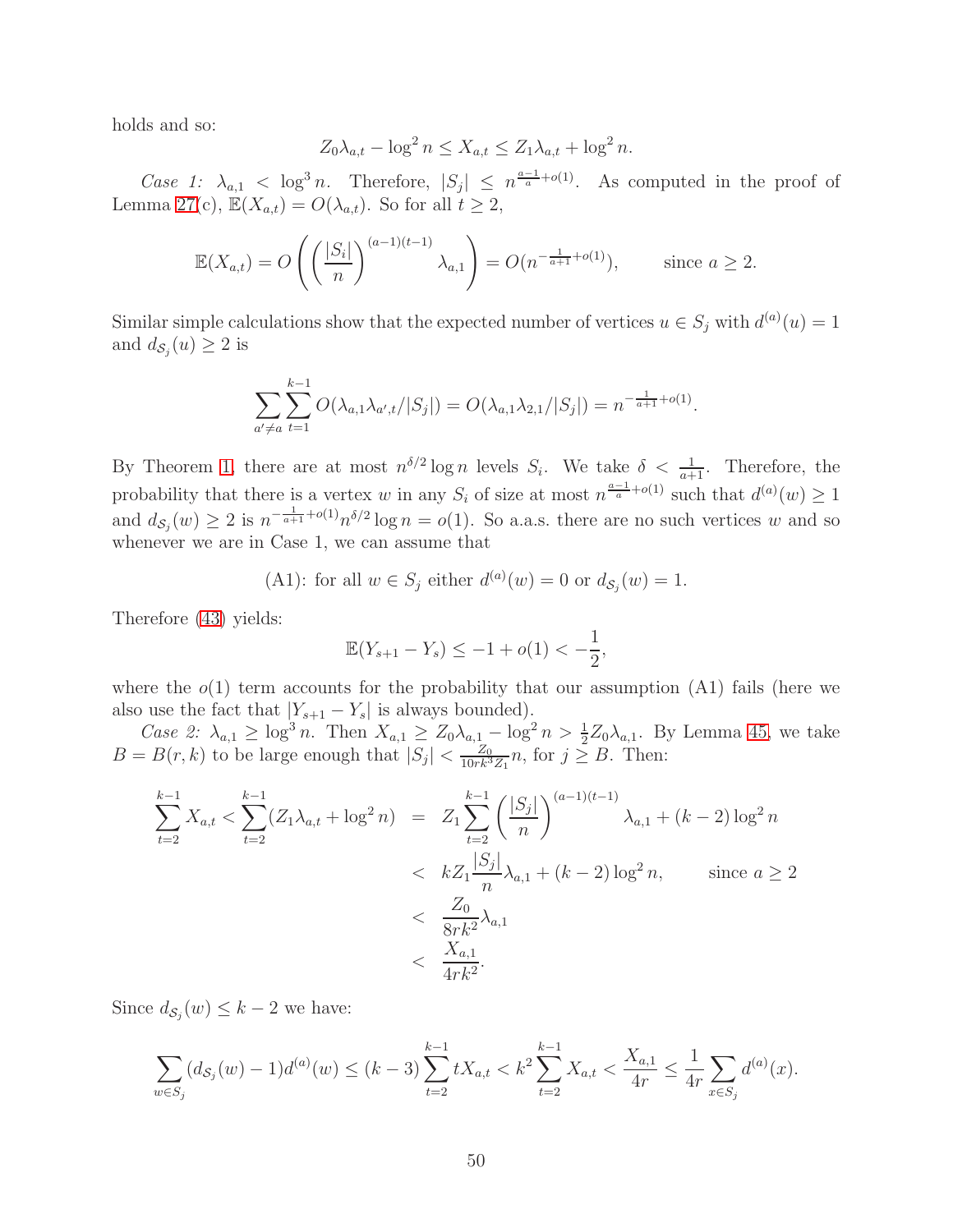Furthermore  $\sum_{x \in S_j} d^{(a)}(x) \ge X_{a,1} > \frac{Z_0}{2}$  $\frac{Z_0}{2} \log^3 n$ , and so if  $|W| < r \log^2 n$  then

$$
\sum_{x \in W} d^{(a)}(x) < kr \log^2 n < \frac{1}{2} \sum_{x \in S_j} d^{(a)}(x).
$$

Thus, we will have the inequality

$$
\sum_{w \in S_j \setminus W} (d_{S_j}(w) - 1) d^{(a)}(w) < \frac{1}{2r} \sum_{x \in S_j \setminus W} d^{(a)}(x)
$$

holds as long as  $|W| < r \log^2 n$ . Therefore, for  $0 \le s \le \log^2 n$  (in which range  $|W| \le r \log^2 n$ is guaranteed), we have

$$
\mathbb{E}(Y_{s+1} - Y_s) < -1 + r \frac{\sum_{w \in S_j \setminus W} (d_{S_j}(w) - 1) d^{(a)}(w)}{\frac{1}{2} \sum_{x \in S_j \setminus W} d^{(a)}(x)} \le -\frac{1}{2}.
$$

A.a.s.  $Y_0 = d_{\mathcal{S}_j}(v) < \log n$  (as a.a.s. the maximum degree in  $H_r(n, p = c/n^{r-1})$  is less than log n). Now define  $Y'_s = Y_s$  for all  $0 \le s \le \log^2 n$  and  $Y'_s = Y'_{s-1} - 1$  for all  $s > \log^2 n$ . Note that  $|Y_{s+1} - Y_s|$  is bounded always and so is  $|Y'_{s+1} - Y'_s|$ . By applying Lemma [44,](#page-32-2) with probability at least  $1 - o(n^{-2})$ ,  $Y'_t$  becomes 0 before t reaches  $\log^2 n$ . Hence, with probability at least  $1 - o(n^{-2})$ ,  $Y_s = Y'_s$  for all  $0 \le s \le \tau < \log^2 n$ , where  $\tau$  denotes the first iteration t that  $Y_t = 0$ . It follows from  $\mathbb{E}(Y'_{s+1} - Y'_s) < -1/2$  for all  $s \geq 0$  that the expected number of iterations before  $Y'_s = 0$  is at most  $2Y'_0 = 2Y_0 = 2d_{\mathcal{S}_j}(v)$  (via standard methods, e.g. the optional stopping theorem). Since  $\tau = O(n)$  always and we have proved that  $\mathbf{Pr}((Y_{t\wedge\tau})_{t\geq 0}\neq (Y'_{t\wedge\tau})_{t\geq 0})\leq \mathbf{Pr}(\tau > \log^2 n) = o(n^{-2}),$  it follows that  $\mathbb{E}\tau \leq 2d_{\mathcal{S}_j}(v) + o(n^{-1}).$ Since each iteration adds at most  $r - 1 < r$  new vertices to W, [\(4\)](#page-24-0) follows.

Having completed the proof of Lemma [28,](#page-23-1) we now augment it with a concentration argument to prove:

<span id="page-51-0"></span>**Lemma 56.** If Lemma  $27(a,b,c,d,e,f)$  hold, then there are constants  $B = B(r,k), Z =$  $Z(r, k) > 0$  such that with probability at least  $1 - n^{-3}$ : for all  $j \ge B$  with  $\widehat{L}_j > n^{\delta} \log^2 n$ , we have

$$
|R_j(v)| \leq |R_{j+1}(v)| + Z \frac{\widehat{L}_j}{n} \sum_{\ell=i}^{j+1} |R_{\ell}(v)| + n^{\delta}.
$$

**Proof** We will take B from Lemma [27,](#page-23-0)  $Z_2$  from Lemma [28,](#page-23-1) and set  $Z = 8Z_2$ . By Lemma [27\(](#page-23-0)d), it suffices to prove that with probability at least  $1 - n^{-5}$ , we have

$$
|R_j(v)| \le |R_{j+1}(v)| + \frac{Z}{4} \frac{|S_j|}{n} \sum_{\ell=i}^{j+1} |R_{\ell}(v)| + n^{\delta}.
$$
 (44)

By Lemma [28,](#page-23-1) we have

$$
\mathbb{E}(|R_j| | R_i, ..., R_{j-1}) \le |R_{j+1}| + Z_2 \frac{|S_j|}{n} \sum_{\ell=i}^{j+1} |R_{\ell}| + \log^2 n.
$$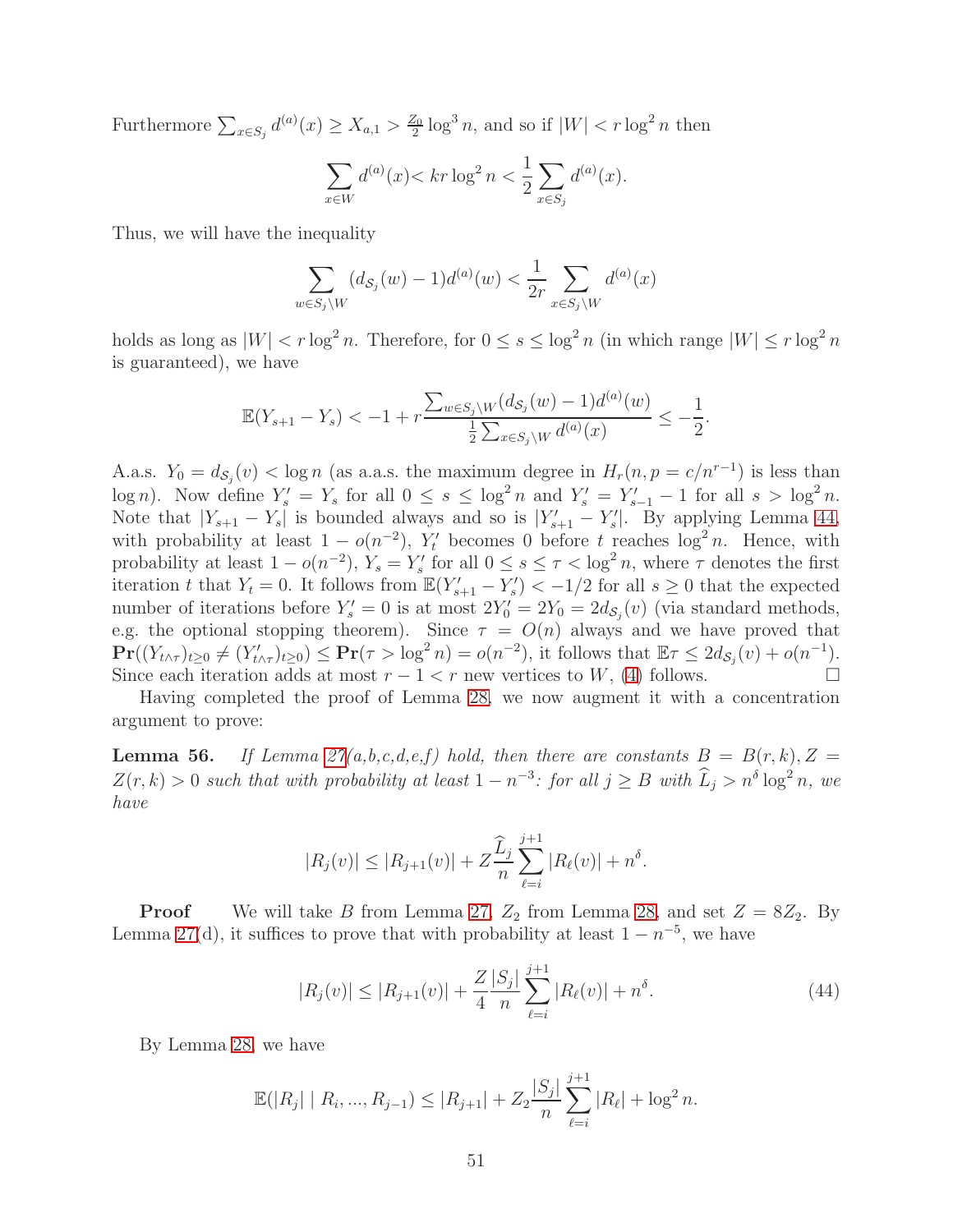We will apply McDiarmid's Inequality, a variation of Talagrand's Inequality to show that  $|R_i(v)|$  is concentrated. We use the version stated in [\[61\]](#page-16-12):

**McDiarmid's Inequality** [\[51\]](#page-15-13) Let X be a non-negative random variable determined by independent trials  $T_1, ..., T_m$  and independent permutations  $\Pi_1, ..., \Pi_{m'}$ . We call the outcome of one trial  $T_i$ , or the mapping of a single element in a permutation  $\Pi_i$ , a choice. Suppose that for every set of possible outcomes of the trials and permutations, we have:

- (i) changing the outcome of any one trial can affect X by at most  $\rho$ ;
- (ii) interchanging two elements in any one permutation can affect  $X$  by at most  $\rho$ ; and
- (iii) for each  $s > 0$ , if  $X \geq s$  then there is a set of at most qs choices whose outcomes certify that  $X > s$ .

Then for any  $t \geq 0$ , we have

$$
\mathbf{Pr}(|X - \mathbb{E}(X)| > t + 25\varrho\sqrt{q\mathbb{E}(X)} + 128\varrho^2 q) \le 4e^{-\frac{t^2}{32\varrho^2 q(\mathbb{E}(X) + t)}}.
$$

Because every vertex in  $R_{j+1}$  has at least one neighbour in  $S_j$ , we always have  $|R_j| \geq$  $|R_{i+1}|$ . So we will apply McDiarmid's Inequality to

$$
X = |R_j| - |R_{j+1}|.
$$

We will show below that we can take  $\varrho = \log^4 n$  and  $q = 1$ . Setting  $t = \frac{1}{2} \max{\{\mathbb{E}(X), n^{\delta}\}}$  $\log^2 n$ , we have  $25\varrho\sqrt{\mathbb{E}(X)} + 128\varrho^2) < t$ . So McDiarmid's Inequality yields:

<span id="page-52-0"></span>
$$
\mathbf{Pr}(X > 2t) \le 4e^{-\frac{t^2}{32\log^4 n(\mathbb{E}(X) + t)}} < e^{-\delta n/50} = o(n^{-5}).\tag{45}
$$

In step 1 of EDGE-SELECTION, we expose the components of the subhypergraph induced by  $S_j$ . We take B to be as large as required in the proof of [\(4\)](#page-24-0) above. Then, a straightforward argument, such as that in [\[60\]](#page-16-13), shows the probability that at least one component of  $S_j$  has size greater than  $\log^2 n$  is  $o(n^{-5})$ . So we will assume that every component has size at most  $\log^2 n$ .

The degree of any vertex in  $\mathcal{H}_r(n, p = c/n^{r-1})$  is distributed like the binomial variable  $BIN({n-1 \choose r-1}$  $(n-1)$ , p) and so with probability at least  $1 - o(n^{-5})$ , every degree is less than  $\log^2 n$ .

In step 2 of EDGE-SELECTION, we first choose a uniformly random bipartite hypergraph  $(S_j, S_{j+1})$  and then take a random permutation of the vertices in  $S_{j+1}$ . That permutation will be  $\Pi_1$  in applying McDiarmid's Inequality (with  $m' = 1$ ).

The degree of each vertex is distributed like a truncated Poisson with mean less than 2 (for sufficiently large B) and truncated as being at least one. With probability at least  $1-o(n^{-6})$ , every degree is less than  $\log^2 n$ . So each vertex in  $R_{j+1}$  is linked to at most  $\log^2 n$ vertices in  $S_j$ , each of which lies in a component of size at most  $\log^2 n$ . Thus each *choice* affects X by at most  $\rho = \log^4 n$ .

In step 3 of EDGE-SELECTION, we choose a set of  $r - a - b$  uniformly random vertices for each Type  $(a, b)$  hyperedge containing a vertex of  $S_j$ . These are the trials  $T_1, ..., T_m$  in applying McDiarmid's Inequality (with m being the total number of Type  $(a, b)$  hyperedges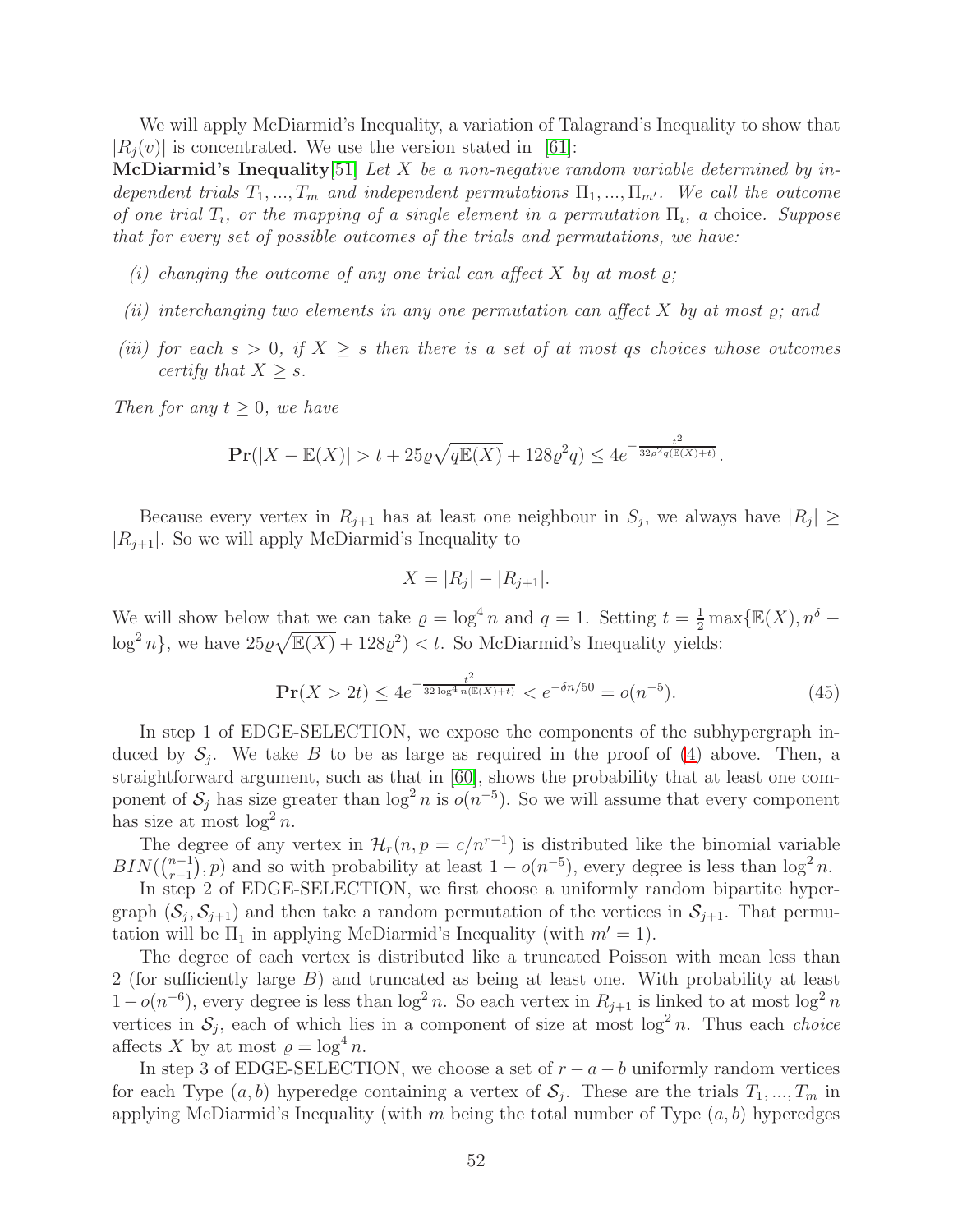over all a, b). Each trial results in at most one vertex of  $S_j$  being adjacent to  $\cup_{\ell=i}^{j+2} R_{\ell}$  and that vertex lies in a component of  $S_j$  with size at most  $\log^2 n$ . So each trial affects X by at most  $\rho = \log^4 n$ .

Finally, we note that if  $X \geq s$  then there are at most s choices whose outcomes certify  $X \geq s$ : sets of vertices chosen in step 3 where one of them is in  $\bigcup_{\ell=i}^{j+2} R_{\ell}$ , or vertices of  $R_{j+1}$ which, in the permutation of step 2, are mapped to a vertex whose neighbours in  $S_j$  have components in  $S_i$  of sizes totalling at least 2. This justifies taking  $q = 1$ , and completes the proof of [\(45\)](#page-52-0). So with probability at least  $1 - n^{-5}$  we have:

$$
|R_j(v)| = |R_{j+1}(v)| + X \le |R_{j+1}(v)| + \mathbb{E}(X) + 2t \le |R_{j+1}(v)| + 2\mathbb{E}(X) + n^{\delta}
$$
  

$$
\le |R_{j+1}(v)| + \frac{Z}{4} \frac{|S_j|}{n} \sum_{\ell=i}^{j+1} |R_{\ell}(v)| + n^{\delta}.
$$

Because Lemma [56](#page-51-0) holds only for  $\widehat{L}_j > n^{\delta} \log^2 n$ , we define

 $i_0$  to be the smallest integer such that  $|\widehat{L}_{i_0+1}| < n^{\delta} \log^2 n$ .

We will prove:

<span id="page-53-0"></span>**Lemma 57.** There is a constant  $X' = X'(r, k) > 0$  such that for any  $1 \le i \le i_0$  and any  $v \in S_i$ :

$$
\mathbf{Pr}(|R(v)| > n^{X'\delta}) < \frac{1}{n^2}.
$$

This yields Lemma [29](#page-25-0) as follows:

**Lemma [29.](#page-25-0)** There is a constant  $X = X(r, k) > 0$  such that for any  $1 \leq i \leq I_{\text{max}}$  and any  $v \in S_i$ :

$$
\mathbf{Pr}(|R(v)| > n^{X\delta}) < \frac{1}{n^2}.
$$

**Proof** Lemma [57](#page-53-0) implies this lemma for all  $i \leq i_0$ . So consider some  $i > i_0$ ,  $v \in S_i$ and note that  $R(v) \subseteq (\cup_{\ell \geq i_0+1} S_{\ell}) \cup (\cup_{u \in S_{i_0}} R(u)).$ 

By Lemma [27\(](#page-23-0)c), and the fact that  $\frac{1}{4}|S_{\ell}| \leq \tilde{L}_{\ell} \leq (k-1)|S_{\ell}|$  (by Lemma 27(d)), we have

$$
\sum_{\ell \ge i_0+1} |S_{\ell}| \le 4 \sum_{\ell \ge i_0+1} |\widehat{L}_{\ell}| \le 4Z_1 \widehat{L}_{i_0+1} n^{\delta/2} < \frac{4Z_1}{k-1} |S_{i_0+1}| n^{\delta/2} n^{3\delta} = o(n^{6\delta}).
$$

By Lemma [27](#page-23-0) (a,b,d), we have  $|S_{i_0}| < 5|S_{i_0+1}| = O(n^{\delta} \log^2 n)$ . These, and Lemma [57](#page-53-0) yield:

$$
|R(v)| \le n^{6\delta} + O(n^{\delta \log^2 n}) \times n^{X'\delta} < n^{X\delta},
$$

for  $X = X' + 6$ .

*Proof of Lemma [57:](#page-53-0)* Lemma [56](#page-51-0) bounds  $|R_j|$  in terms of  $|R_\ell|$  for values of  $\ell$  that are *larger* than j. We will perform a change of indices in order to analyze this using a recursive equation where values are bounded by values with *smaller* indices. The value  $r_0$  will correspond to  $R_i$ , and  $r_j$  will correspond to  $R_{i-j}$ . Specifically: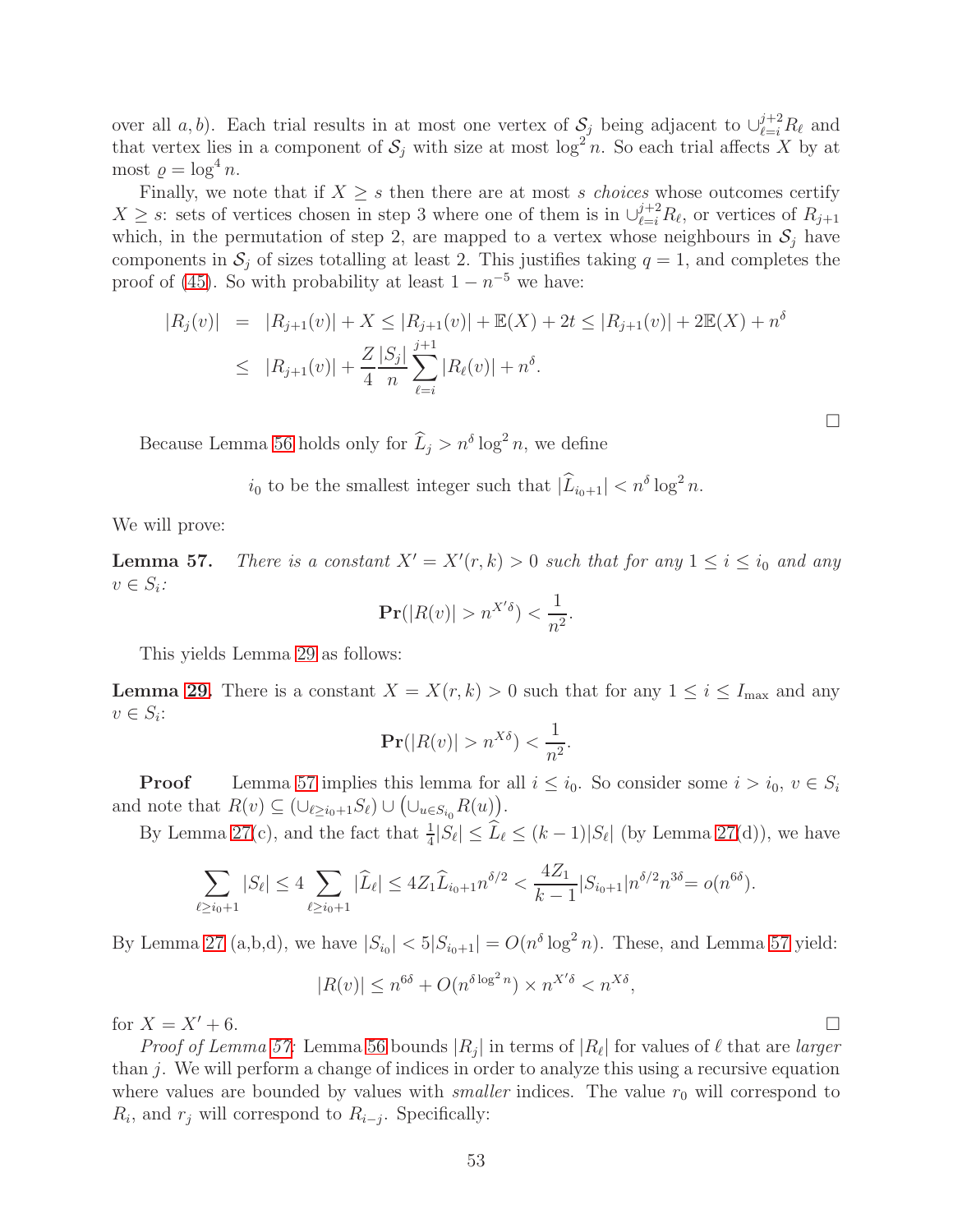$$
r_0 = 1
$$
  

$$
r_j = r_{j-1} + Z \frac{|\widehat{L}_{i-j}|}{n} \sum_{\ell=0}^{j-1} r_{\ell} + n^{\delta}, \quad \forall j \ge 1.
$$

Thus, by Lemma [56](#page-51-0) we have

$$
|R_{i-j}(v)| \le r_i, \quad \forall \ 0 \le j \le i - B.
$$

It will be convenient to define:

$$
t_j = \sum_{\ell=0}^j r_j,
$$

and so

<span id="page-54-0"></span>
$$
r_j = r_{j-1} + Z \frac{\hat{L}_{i-j}}{n} t_{j-1} + n^{\delta}, \quad \forall j \ge 1,
$$
\n(46)

and

$$
|R(v)| < t_{i-B}.
$$

We solve the recurrence [\(46\)](#page-54-0). Since  $r_j = t_j - t_{j-1}$ , we have

$$
t_j - t_{j-1} = t_{j-1} - t_{j-2} + Z \frac{\widehat{L}_{i-j}}{n} t_{j-1} + n^{\delta}, \quad \forall j \ge 1,
$$

where  $t_0 = 1$  and  $t_{-1} = 0$ . We solve this recurrence. It will be helpful to find sequences  $(a_j)_{j\geq0}$  and  $(b_j)_{j\geq1}$  that satisfy

<span id="page-54-1"></span>
$$
t_j - a_j t_{j-1} = b_j (t_{j-1} - a_{j-1} t_{j-2}) + n^{\delta}, \quad \forall j \ge 1.
$$
 (47)

Rearranging gives

$$
t_j - t_{j-1} = (a_j - 1 + b_j)t_{j-1} + (-a_{j-1}b_j)t_{j-2} + n^{\delta},
$$

so we require that for all  $j \geq 1$ ,

$$
a_j - 1 + b_j = 1 + Z \frac{\widehat{L}_{i-j}}{n}
$$
  
-a<sub>j-1</sub>b<sub>j</sub> = -1,

with the initial condition  $a_0 = b_1 = 1$ .

So we define  $a_j, b_j$  recursively as:

$$
b_j = 1/a_{j-1}
$$
,  $a_j = 2 - \frac{1}{a_{j-1}} + Z \frac{\widehat{L}_{i-j}}{n}$ ,

and [\(47\)](#page-54-1) holds. Since  $a_j + \frac{1}{a_j}$  $\frac{1}{a_{j-1}} \geq 2$  for each j and  $a_0 = 1$ , it follows that  $a_j \geq 1$  for every  $j \geq 0$ . Next, we show that there is a constant  $D = D(r, k) > 0$  such that for every  $j \geq 1$ ,

<span id="page-54-2"></span>
$$
1 + Z \frac{\widehat{L}_{i-j}}{n} \le a_j \le 1 + D \sqrt{\frac{\widehat{L}_{i-j}}{n}}.
$$
\n(48)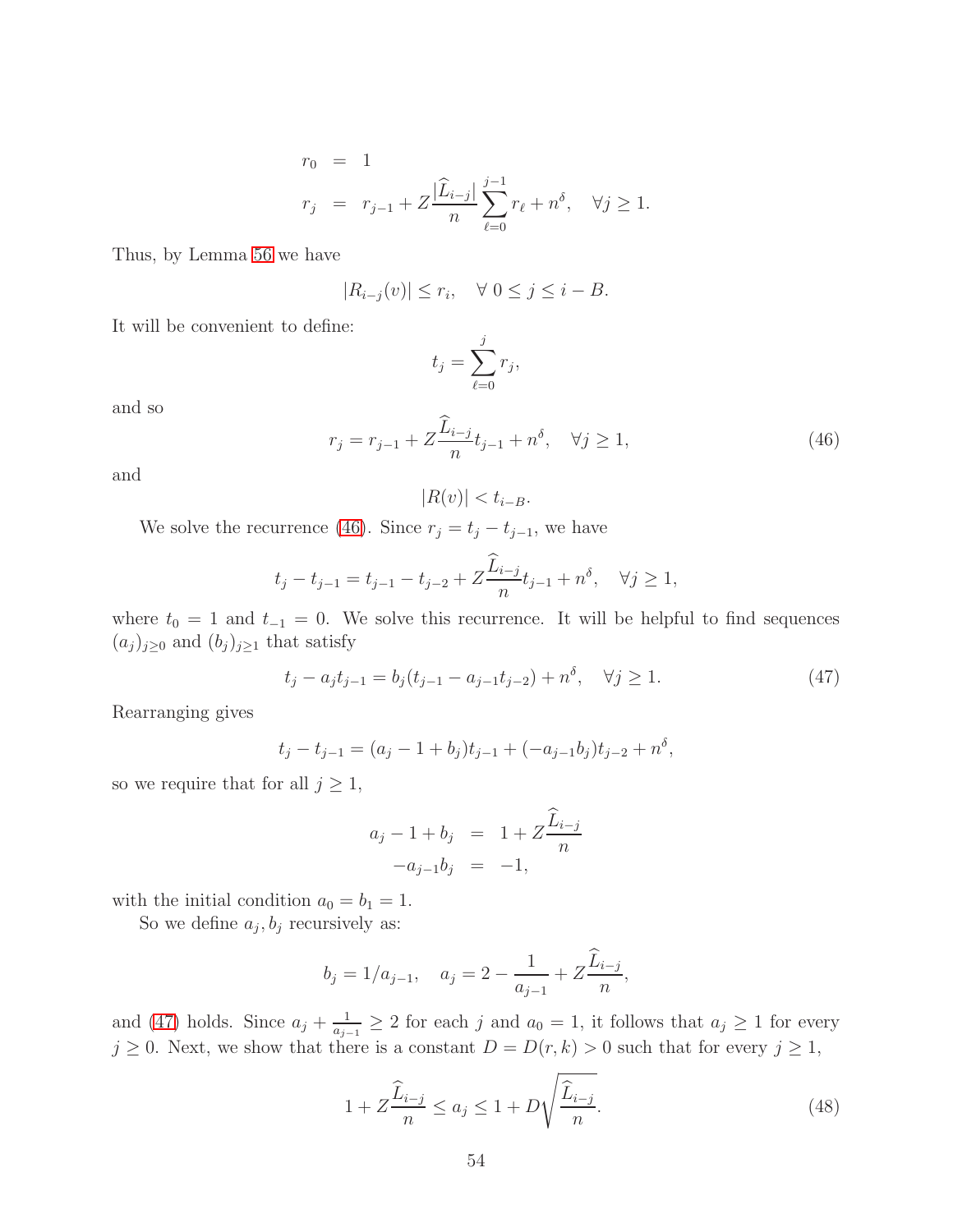The lower bound follows immediately from  $a_{j-1} \geq 1$  and the recursion  $a_j = 2 - \frac{1}{a_j}$  $\frac{1}{a_{j-1}}+Z\frac{\widehat{L}_{i-j}}{n}$  $\frac{i-j}{n}$ . We prove the upper bound by induction. By taking  $D \geq Z$  we ensure that [\(48\)](#page-54-2) holds for  $j = 1$ . Now assume that  $j \geq 2$  and that [\(48\)](#page-54-2) holds for  $j - 1$ , and so:

$$
\frac{1}{a_{j-1}} \ge 1 - D\sqrt{\frac{\widehat{L}_{i-j+1}}{n}}.
$$

Since  $a_j = 2 + Z \frac{\hat{L}_{i-j}}{n} - 1/a_{j-1}$ , we have

$$
a_j \le 1 + Z \frac{\widehat{L}_{i-j}}{n} + D \sqrt{\frac{\widehat{L}_{i-j+1}}{n}}.
$$

Since  $i - j \leq i \leq i_0$ , we have  $\widehat{L}_{i-j} > n^{\delta} \log^2 n$ . So by Lemma [27\(](#page-23-0)b), we have that for all  $0 \le j \le i - B$ ,  $L_{i-j+1} \le (1 - Y_2)$  $\sqrt{ }$  $L_{i-j}/n$ ,  $L_{i-j}$  for constant  $Y_2 = Y_2(r, k) > 0$ . Thus,

$$
1 + Z \frac{\widehat{L}_{i-j}}{n} + D \sqrt{\frac{\widehat{L}_{i-j+1}}{n}} \leq 1 + Z \frac{\widehat{L}_{i-j}}{n} + \left(1 - \frac{Y_2}{2} \sqrt{\widehat{L}_{i-j}/n}\right) D \sqrt{\frac{\widehat{L}_{i-j}}{n}}
$$
  
= 
$$
1 + D \sqrt{\frac{\widehat{L}_{i-j}}{n}} - \left(\frac{DY_2}{2} - Z\right) \frac{\widehat{L}_{i-j}}{n} \leq 1 + D \sqrt{\frac{\widehat{L}_{i-j}}{n}}
$$

where the last inequality holds by choosing  $D > 2Z/Y_2$ . Thus, [\(48\)](#page-54-2) holds also for j and thus it holds for every  $j \leq i - B$ .

Now we continue to solve the recurrence [\(46\)](#page-54-0). Let  $c_j = t_j - a_j t_{j-1}$ . Then, since  $b_j =$  $1/a_{j-1} \leq 1$  for every  $j \geq 1$ , we have

$$
c_j = b_j c_{j-1} + n^{\delta} \le c_{j-1} + n^{\delta} \le c_0 + j n^{\delta} = 1 + j n^{\delta}.
$$

Since  $j = O(n^{\delta/2} \log n) < n^{\delta}$  by Theorem [1\(](#page-3-1)b), this yields

<span id="page-55-0"></span>
$$
t_j - a_j t_{j-1} \le 1 + j n^{\delta} \le U := n^{\delta} \log^2 n.
$$
 (49)

Let  $\ell_0$  be the maximum integer for which  $L_{\ell_0} \geq n^{1-\delta}$ . Again applying Theorem [1\(](#page-3-1)b), we have  $\ell_0 = O(n^{\delta/2} \log n)$ .

Now is a good time to recall that our goal is to show  $t_{i-B} = n^{O(\delta)}$ .

[\(49\)](#page-55-0) says  $t_j \leq 1+a_j t_{j-1}+U$ . Applying this recursively yields that for every  $1 \leq \ell \leq i-B$ ,

<span id="page-55-1"></span>
$$
t_{i-B} \le t_{i-B-\ell} \prod_{h=0}^{\ell-1} a_{i-B-h} + U \left( 1 + \sum_{h_2=0}^{\ell-2} \prod_{h=0}^{h_2} a_{i-B-h} \right). \tag{50}
$$

Since  $a_h \geq 1$  for each h, we have  $1 + \sum_{h=0}^{\ell-2} \prod_{h=0}^{h_2} a_{i-B-h} \leq \ell \prod_{h=0}^{\ell-2} a_{i-B-h}$ . Now taking  $\ell = \ell_0 - B + 2$  in [\(50\)](#page-55-1) and noting that  $a_{i-\ell_0-1} < U\ell_0$  by [\(48\)](#page-54-2) yields

<span id="page-55-2"></span>
$$
t_{i-B} \le t_{i-\ell_0-2} \left( \prod_{j=0}^{\ell_0 - B + 1} a_{i-B-j} \right) + U\ell_0 \prod_{j=0}^{\ell_0 - B} a_{i-B-j} \le (1 + t_{i-\ell_0-2}) U\ell_0 \prod_{j=0}^{\ell_0 - B} a_{i-B-j}.
$$
 (51)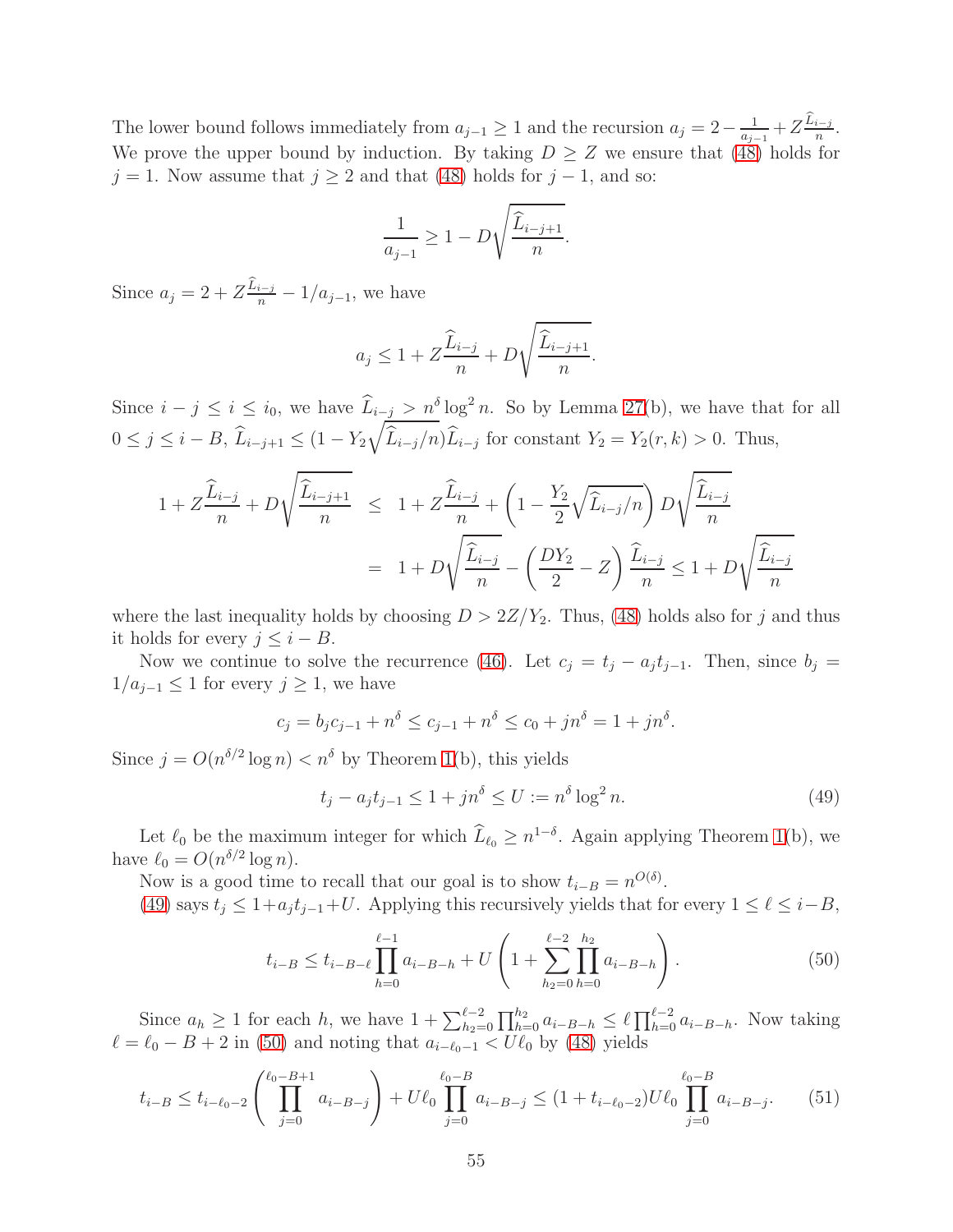Again applying [\(48\)](#page-54-2), we have:

<span id="page-56-0"></span>
$$
\prod_{j=0}^{\ell_0-B} a_{i-B-j} \le \exp\left(D\sum_{j=0}^{\ell_0-B} \sqrt{\frac{\widehat{L}_{j+B}}{n}}\right) = \exp\left(D\sum_{j=B}^{\ell_0} \sqrt{\frac{\widehat{L}_j}{n}}\right).
$$
\n(52)

Next, we bound  $\exp\left(D \sum_{j=B}^{\ell_0}\right)$  $\sqrt{\hat{L}_j}$ n  $\setminus$ . By Lemma [27\(](#page-23-0)b), we have for all  $j > i_0$ ,

$$
\widehat{L}_{j+1} \le \exp\left(-Y_2\sqrt{\frac{\widehat{L}_j}{n}}\right)\widehat{L}_j,
$$

and so

$$
\widehat{L}_{\ell_0+1} \le \exp\left(-Y_2 \sum_{j=B}^{\ell_0} \sqrt{\frac{\widehat{L}_j}{n}}\right) \widehat{L}_B.
$$

By the definition of  $\ell_0$  and Lemma [27\(](#page-23-0)a), we have  $\widehat{L}_{\ell_0+1} > \frac{1}{2}$  $\frac{1}{2}n^{1-\delta}$ , so

$$
\exp\left(Y_2 \sum_{j=B}^{\ell_0} \sqrt{\frac{\widehat{L}_j}{n}}\right) \le \frac{\widehat{L}_B}{\widehat{L}_{\ell_0+1}} < \frac{n}{\widehat{L}_{\ell_0+1}} = O(n^{\delta}),
$$

and so

$$
\exp\left(D\sum_{j=B}^{\ell_0}\sqrt{\frac{\widehat{L}_j}{n}}\right)=n^{O(\delta)},
$$

since both D and  $Y_2$  are positive constants. This, [\(51\)](#page-55-2), [\(52\)](#page-56-0),  $\ell_0 = O(n^{\delta/2} \log n)$  and  $U =$  $n^{\delta} \log^2 n$  yield

<span id="page-56-3"></span>
$$
t_{i-B} = n^{O(\delta)} t_{i-\ell_0 - 2}.\tag{53}
$$

It only remains to show that  $t_{i-\ell_0-2} = n^{O(\delta)}$ . The same recursion that produced [\(50\)](#page-55-1) yields that for every  $1 \leq \ell \leq i - \ell_0 - 2$ ,

$$
t_{i-\ell_0-2} \le t_{i-\ell_0-2-\ell} \prod_{h=0}^{\ell-1} a_{i-\ell_0-2-h} + U \left( 1 + \sum_{h_2=0}^{\ell-2} \prod_{h=0}^{h_2} a_{i-\ell_0-2-h} \right).
$$

Arguing as for [\(51\)](#page-55-2), this time taking  $\ell = i - \ell_0 - 2$  yields

<span id="page-56-1"></span>
$$
t_{i-\ell_0-2} \le (1+t_0)U_i \prod_{j=0}^{i-\ell_0-4} a_{i-\ell_0-2-j} = 2U_i \prod_{j=0}^{i-\ell_0-4} a_{i-\ell_0-2-j} = n^{O(\delta)} \prod_{j=0}^{i-\ell_0-4} a_{i-\ell_0-2-j}, \qquad (54)
$$

and arguing as for [\(52\)](#page-56-0) yields

<span id="page-56-2"></span>
$$
\prod_{j=0}^{i-\ell_0-4} a_{i-\ell_0-2-j} \le \exp\left(D \sum_{j=\ell_0+2}^{i-2} \sqrt{\frac{\widehat{L}_j}{n}}\right).
$$
\n(55)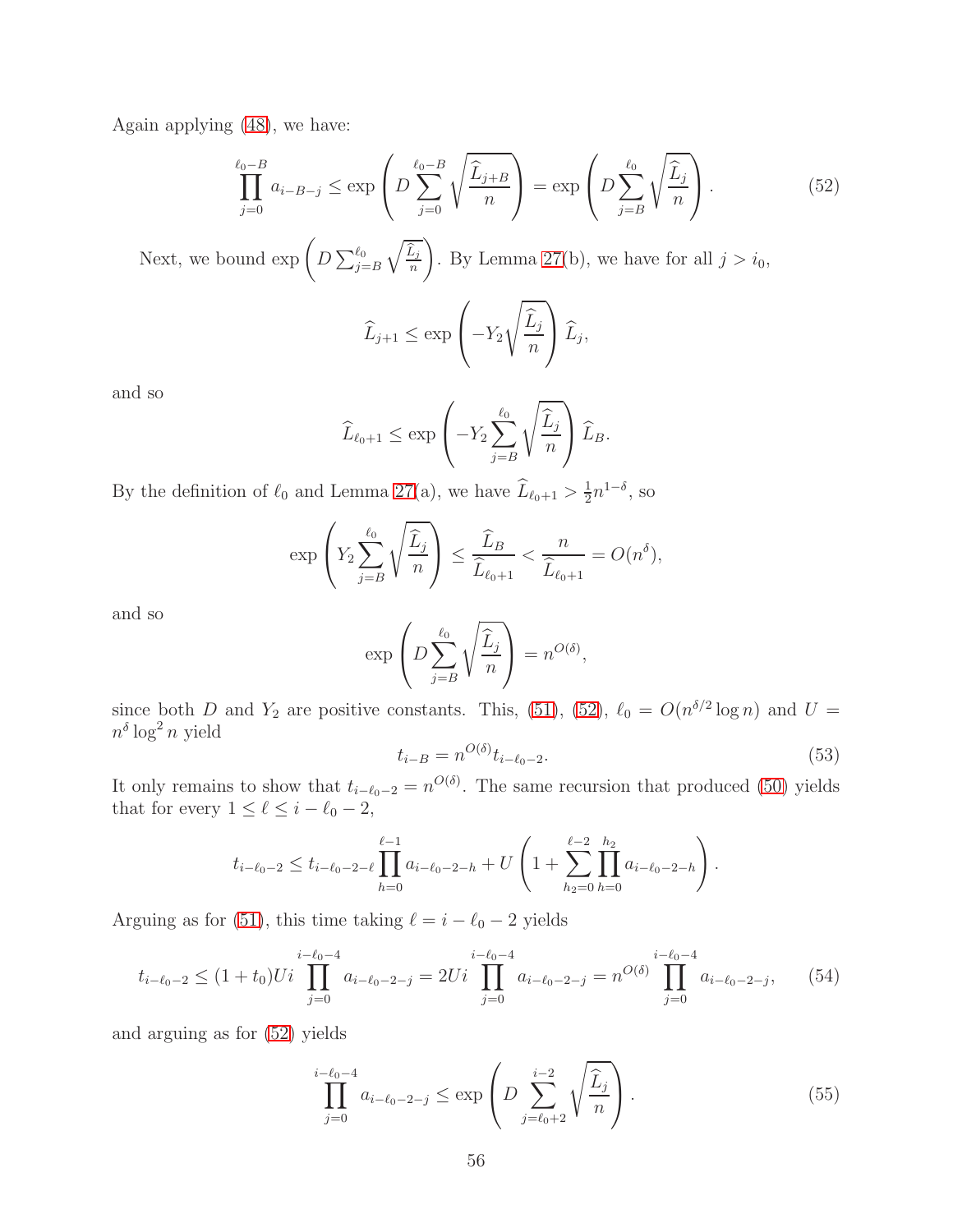By the definition of  $\ell_0$  we have  $\widehat{L}_{\ell_0+2} < n^{1-\delta}$ . Since  $i \leq i_0$ , for every  $\ell_0 + 2 \leq j \leq i - 2$ , we have  $\widehat{L}_j \geq n^{\delta} \log^2 n$ , and so we can apply Lemma [27\(](#page-23-0)a) to show

$$
\widehat{L}_j \le (1 - Y_2 n^{-\delta/2})^{j - (\ell_0 + 2)} \widehat{L}_{\ell_0 + 2} \le (1 - Y_2 n^{-\delta/2})^{j - (\ell_0 + 2)} n^{1 - \delta}, \quad \forall \ell_0 + 2 \le j \le i - 2,
$$

which implies that

$$
\sum_{j=\ell_0+2}^{i-2} \sqrt{\frac{\widehat{L}_j}{n}} \le n^{-\delta/2} \sum_{j\ge 0} (1 - Y_2 n^{-\delta/2})^j = O(1).
$$

This proves that  $t_{i-\ell_0-2} = n^{O(\delta)}$  by [\(54\)](#page-56-1) and [\(55\)](#page-56-2). So by [\(53\)](#page-56-3) it completes our proof that  $t_{i-B} = n^{O(\delta)}$ . Since  $|R(v)| < t_{i-B}$ , this proves the lemma.

### <span id="page-57-0"></span>14 Connectivity of the clusters

In this section, we complete the proof of Theorem [5](#page-5-2) by proving Lemmas [8,](#page-4-0) [16](#page-11-2) and [17.](#page-11-1) We also describe how to adapt the proof of Theorem 2 from  $[4]$  to prove Theorem  $4(b)$ . Note that by choosing  $\kappa$  to be sufficently large, we can take  $\delta$  to be as small a constant as we wish.

First, we prove that not many vertices lie on flippable cycles.

**Lemma [8.](#page-4-0)** For  $k \geq 3$ ,  $0 < \delta < \frac{1}{2}$  and  $c = c_{r,2} + n^{-\delta}$ , a.a.s. the total sizes of all flippable cycles in  $\mathcal{H}_r(n, p = c/n^{k-1})$  is  $O(n^{\delta/2} \log n)$ .

**Proof** We follow very similar analysis to that in  $[4]$ , but being more careful with the  $o(n)$  terms. We prove that a.a.s. there is no collection of flippable cycles whose total size is a for any  $a \geq n^{\delta/2} \log n$ . We condition on the degree sequence of the 2-core and we generate a random 2-core using the configuration model.

Recall the definitions of  $\mu(c)$ ,  $\alpha(c)$  and  $\beta(c)$  from the beginning of Section [10.1.](#page-26-4) By Lemma [33,](#page-27-1) a.a.s. the 2-core contains Q vertices, with  $Q = \alpha(c)n + O(n^{3/4})$ , and the total degree of the 2-core is  $\Lambda = r\beta(c)n + O(n^{3/4})$ . Conditional on the values of Q and  $\Lambda$ , the degree distribution of the 2-core follows the truncated multinomial  $Multi(Q, \Lambda, 2)$ . Let  $Q_2$ denote the number of vertices in the 2-core with degree 2. By Proposition [38,](#page-30-0) for any  $\epsilon > 0$ :

<span id="page-57-1"></span>
$$
Q_2 = \frac{e^{-\mu(c)}\mu(c)^2}{2f_2(\mu(c))}\alpha(c)n + O(n^{-\frac{1}{2}+\epsilon}).
$$
\n(56)

The number of choices of a vertices with degree 2 is  $\binom{Q_2}{a}$ . We arrange them into oriented cycles; the number of ways to do this is less than the number of permutations; i.e. is less than a!.

Given such an arrangement, we label the two vertex copies of vertex i as  $y_i, z_i$ ; there are  $2<sup>a</sup>$  choices. Now for each pair of vertices i, j where j follows i on an oriented cycle, the pair  $\{y_i, z_j\}$  must lie in an *r*-tuple of our configuration.

We process those  $a$  pairs in sequence, halting if we find that a pair does not lie in a r-tuple. When processing  $\{y_i, z_j\}$  we expose whether they appear in the same r-tuple, and we do not expose any other members of that r-tuple. So prior to processing the  $\ell$ th pair,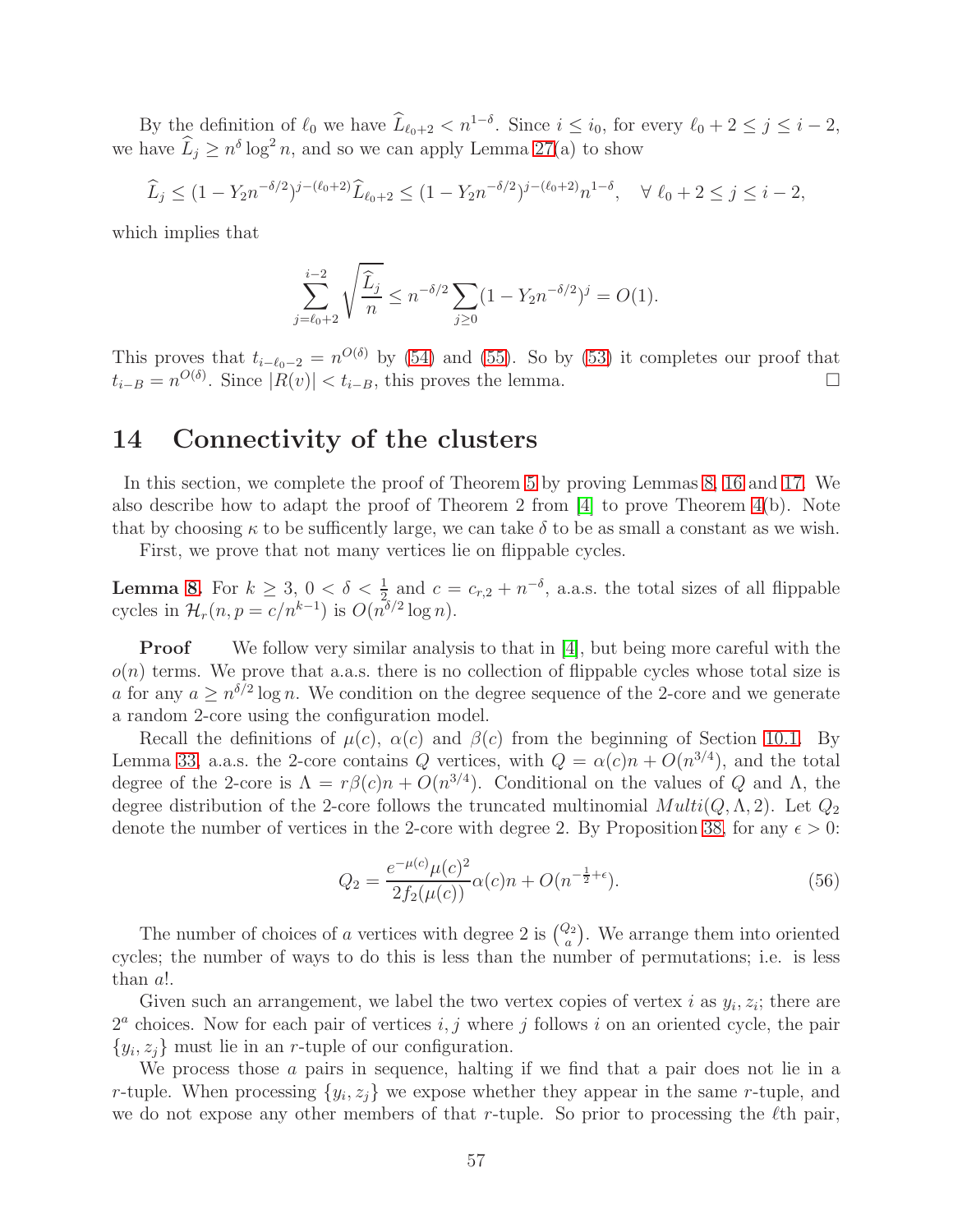$\{y_i, z_j\}$ , we have exposed information about exactly  $2\ell - 2$  copies. Each of the remaining copies, other than  $y_i$ , is equally likely to be one of the  $r-1$  copies in the same r-tuple as  $y_i$ (and for  $r \geq 3$ , the exposed copies also have positive probability of being in that r-tuple). So the probability that  $y_i, z_j$  are in the same r-tuple is at most  $(r-1)/(\Lambda - 2\ell + 1)$ . So the probability that there is some collection of flippable cycles with total size  $a$  is at most

$$
{Q_2 \choose a} a! 2^a \prod_{\ell=1}^a \frac{r-1}{\Lambda - 2\ell + 1} = \prod_{\ell=1}^a \frac{(r-1)(2Q_2 - 2\ell + 2)}{\Lambda - 2\ell + 1}.
$$

We will prove below that

<span id="page-58-0"></span>
$$
\frac{2(r-1)Q_2}{\Lambda} \le 1 - Kn^{-\delta/2},\tag{57}
$$

for some constant  $K > 0$ . Since  $2(r-1) \leq 2$ , it follows that  $(r-1)(2Q_2-2\ell+2)/(\Lambda-2\ell+1)$  $1 - Kn^{-\delta/2}$  for each  $\ell$  and so  $\mathbb{E}(X_a) \leq (1 - Kn^{-\delta/2})^{2a} = o(1/n)$  for  $a > \frac{2}{K}n^{\delta/2} \log n$ . Summing over the fewer than *n* values of  $a > \frac{2}{K}n^{\delta/2} \log n$  yields the lemma.

It only remains to prove [\(57\)](#page-58-0). Recalling the definitions of  $\alpha(c)$ ,  $\beta(c)$  from Section [10.1](#page-26-4) and substituting into [\(56\)](#page-57-1) yields:

$$
\frac{2Q_2}{\Lambda} = \frac{2\rho_2 \alpha(c)}{r\beta(c)} + O(n^{-1/2+\epsilon}) = e^{-\mu(c)} \frac{\mu(c)}{f_1(\mu(c))} + O(n^{-1/2+\epsilon}).
$$

From Lemma [40](#page-31-1) (see also [\(9\)](#page-30-3)),

$$
e^{-\mu_{r,2}} \frac{\mu_{r,2}}{f_1(\mu_{r,2})} = \frac{2\alpha p_{r,2}(2)}{r\beta} = \frac{1}{(r-1)}.
$$

It is easy to check that the derivative of  $e^{-\mu} \frac{\mu}{f_1(\mu)}$  with respect to  $\mu$  is strictly negative in a small neighbourhood of  $\mu_{r,2}$ . By Lemma [34,](#page-27-0)  $\mu(c) = \mu_{r,2} + K_1 n^{-\delta/2} + o(n^{-\delta/2})$ . Therefore,

$$
e^{-\mu(c)} \frac{\mu(c)}{f_1(\mu(c))} < e^{-\mu_{r,2}} \frac{\mu_{r,2}}{f_1(\mu_{r,2})} - K_4 n^{-\delta/2} = \frac{1}{(r-1)} - K_4 n^{-\delta/2},
$$

for some constant  $K_4 > 0$ . This implies [\(57\)](#page-58-0).

Recall the context from Section [4,](#page-9-0) particularly that we are considering the 2-core of  $\mathcal{H}_r(n,p=c/n^{k-1})$  where  $c=c_{2,k}+n^{-\delta}$  for some sufficiently small constant  $\delta>0$ .

Given a non-2-core vertex w, recall that  $T(w)$  is the set of vertices v that can reach w in D; i.e. the set of vertices v such that  $w \in R^+(v)$ . For  $u \in T(w)$ ,  $T(w, u)$  is the subgraph of  $T(w)$  containing all vertices reachable from u; i.e. vertices on paths from u to w.

Recall that  $I^*$  is the last iteration of the parallel stripping process during which a free variable is removed, and  $u^*$  is a free variable removed during iteration  $I^*$ .

**Lemma [16.](#page-11-2)** A.a.s  $u^*$  is the only free vertex in  $\bigcup_{i\geq I^*-n^{\delta/20}}S_i$ .

*Proof.* Choose  $\nu = \frac{1}{2} - \delta/6$ . Run the SLOW-STRIP algorithm and let  $i_1$  denote the first iteration in which  $\bar{L}_{t(i_1)} \leq n^{\nu}$ ; set  $t_1 = t(i_1)$ . Our first step will be to show that a.a.s.  $I^* > i_1 + n^{\delta/20}$ . Let  $i_2 = i_1 + n^{2\delta/5}$  and  $i_3 = i_1 + 2n^{2\delta/5}$ .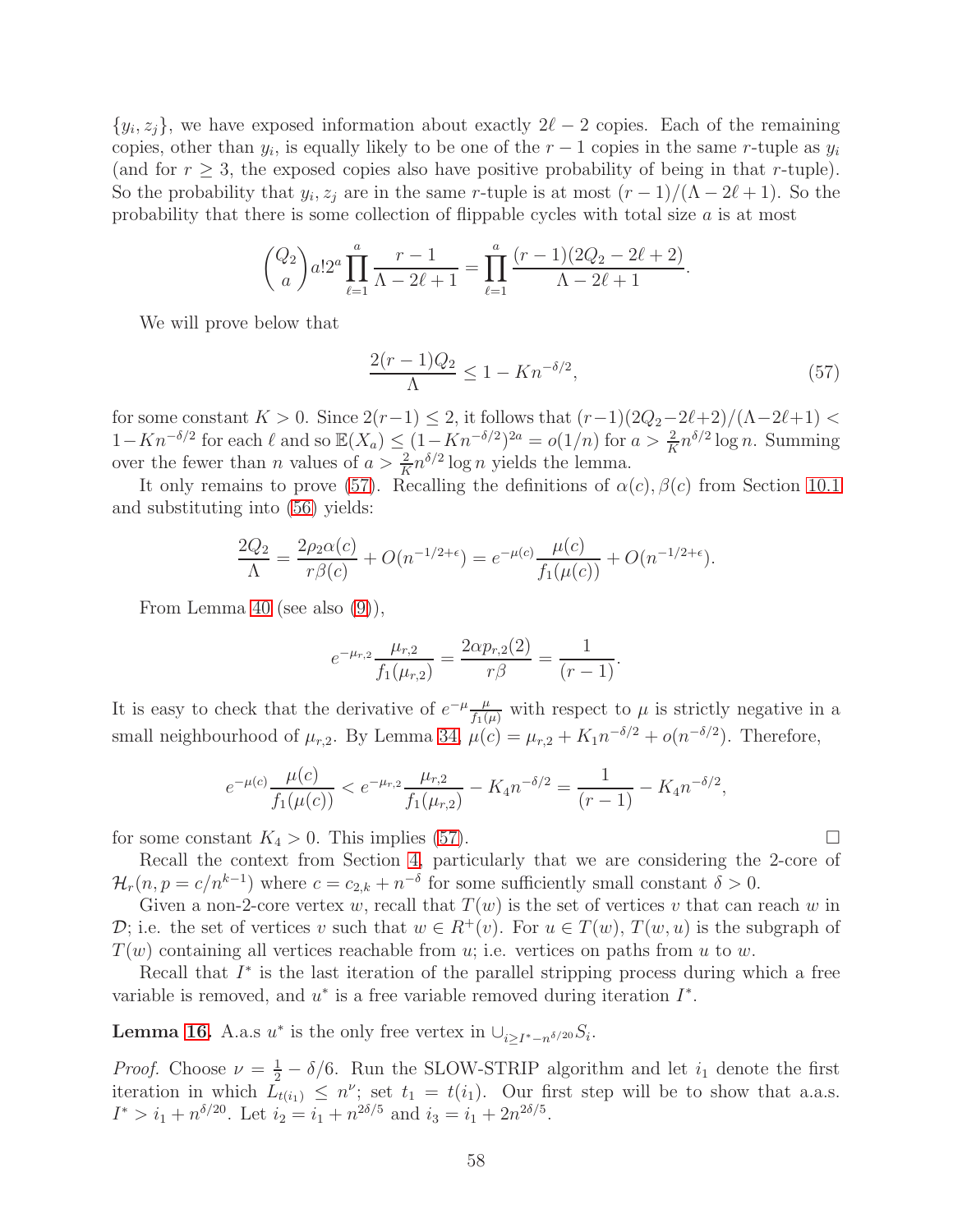By Lemma [27\(](#page-23-0)c), a.a.s.  $\sum_{j\geq t(i_1)} L_j = O(L_{t_1}n^{\delta/2}) = O(n^{\frac{1}{2}+\delta/3}) = o(n^{1-\delta})$  for small  $\delta$ . Thus, a.a.s. at any iteration  $t \geq t_1$  of SLOW-STRIP, the total degree of vertices in  $\mathscr Q$  is  $o(n^{1-\delta})$  and so  $L_t < n^{1-\delta}$ .

Therefore, we can apply Theorem [27\(](#page-23-0)a) (recursively) to obtain that for all  $i_1 \leq i \leq i_3$ :

<span id="page-59-0"></span>
$$
\widehat{L}_i > \left(1 - Y_1 n^{-\delta/2}\right)^{2n^{2\delta/5}} \widehat{L}_{i_1} = (1 - o(1))\widehat{L}_{i_1}.
$$
\n(58)

This is valid since in each recursion  $i_1 \leq i \leq i_3$ , we have  $\widehat{L}_i = \Omega(\widehat{L}_{i_1}) \geq n^{\delta} \log^2 n$  and so the assumption of Theorem [27](#page-23-0) is satisfied. Theorem [27\(](#page-23-0)a) also implies that for all  $i_1 \leq i \leq i_3$ ,  $\widehat{L}_i = O(n^{\nu})$ . Since a.a.s. for every i,  $\widehat{L}_i = \Theta(|S_i|)$  by Theorem [27\(](#page-23-0)d), we have a.a.s.  $|S_i|$  =  $\Theta(n^{\nu})$  for all  $i_2 \leq i \leq i_3$ .

Recall that  $S_i$  contains a free variable iff some hyperedge contains two vertices of  $S_i$ . The calculations from the proof of Lemma [27\(](#page-23-0)e) say the probability that such a hyperedge exists is  $\Theta(|S_i|^2/n)$ . So the expected number of free variables created between iterations  $i_2$  and  $i_3$  is  $\Omega(n^{2\nu-1} \cdot n^{2\delta/5}) > n^{\delta/20}$ . Applying the Chernoff bound as in Lemma [27\(](#page-23-0)e), shows that a.a.s. there is a free variable formed between iterations  $i_2, i_3$ . Hence, a.a.s.  $I^* \ge i_2 > i_1 + n^{\delta/20}$ .

Next we show that a.a.s. there are no two levels  $i_1 \leq i < i' \leq i+n^{\delta/20}$  such that  $S_i, S_{i'}$  both contain a free variable. By Theorem [1,](#page-3-1) a.a.s. the total number of iterations in the parallel stripping process is at most  $O(n^{\delta/2} \log n)$ , and so the number of pairs of levels that are within distance at most  $n^{\delta/20}$  of each other is at most  $O(n^{11\delta/20} \ln n)$ . So the expected number of such pairs  $S_i$ ,  $S_{i'}$ , each containing a free variable is  $O(n^{11\delta/20} \ln n) \times O(n^{2(2\nu-1)}) < n^{-\delta/10} = o(1)$ . So a.a.s. there is no such pair of levels  $S_i$ ,  $S_{i'}$ .

Since  $I^* > i_1 + n^{\delta/20}$ , if there was another level  $S_i$  containing a free variable with  $i \geq$  $I^* - n^{\delta/20}$ , then this would form a pair  $(i, i')$  as above. So a.a.s. there is no such  $S_i$ , thus proving the lemma.  $\Box$ 

**Lemma [17.](#page-11-1)** A.a.s. there is some  $w \in S_{I^*-\lfloor n\delta/20 \rfloor}$  such that

- (a)  $u^* \in T(w);$
- (b) no vertex of any core flippable cycle is in  $T(w)$ ;
- (c) the subgraph of  $D$  induced by the vertices of  $T(w, u^*)$  is a path.

*Proof.* As in the previous proof, we let  $\nu = \frac{1}{2} - \frac{\delta}{6}$  $\frac{6}{6}$ . We run SLOW-STRIP and let  $i_1$  denote the first iteration in which  $L_{t(i_1)} \leq n^{\nu}$ ; set  $t_1 = t(i_1)$ . Note that, since  $k = 2$ , each iteration of SLOW-STRIP deletes a vertex  $v \in \mathcal{Q}$ . As usual, we use the configuration model.  $\mathcal{C}_2$  is the 2-core.

We will prove that a.a.s. for every  $w \in \bigcup_{i \geq i_1} S_i$ ,  $T(w) \setminus C_2$  induces a tree in  $D$ . This will prove parts (a,c) by letting w be any vertex that  $u^*$  can reach in  $S_{I^*-n^{\delta/20}}$  (such w exists since every  $v \in S_i$  can reach at least one vertex in  $S_j$  for every  $j < i$ .

We start by bounding the size of each  $T(w) \setminus C_2$ .

Fix some  $w \in S_i$ , with  $i \geq i_1$ . We maintain a set  $\mathcal{T}(w)$  as follows.

Initially  $\mathcal{T}(w) := \{w\}$ . Whenever we delete a vertex  $v \in \mathcal{Q}$  such that  $v \in \mathcal{T}(w)$ : (i) each neighbour of v that has degree at most 2, and hence is in or will enter  $\mathscr{Q}$ , is placed in  $\mathcal{T}(w)$ ; (ii) each neighbour of v that has degree greater than 2 is coloured Red. Every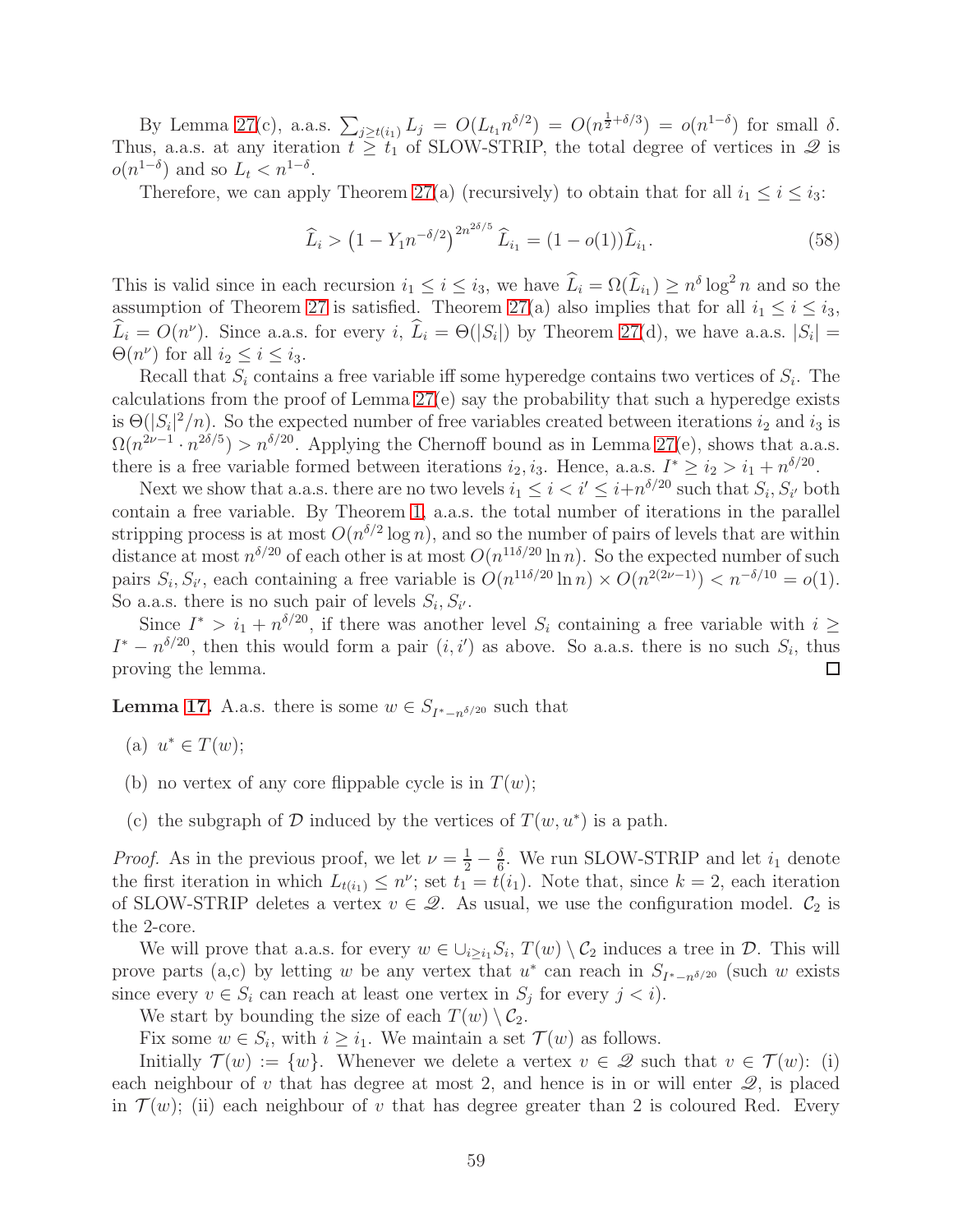time a Red vertex enters  $\mathcal{Q}$ , it is placed in  $\mathcal{T}(w)$ . Thus, when we finish SLOW-STRIP,  $\mathcal{T}(w) = T(w) \setminus \mathcal{C}_2.$ 

We will analyze  $\mathcal{T}(w)$  using a branching process. When a vertex  $v \in \mathcal{T}(w)$  is deleted by SLOW-STRIP, we say that we are *processing* v. If a vertex u is added to  $\mathcal{T}(w)$  while v is being processed then we consider u to be an *offspring* of v. If a vertex u is added to  $\mathcal{T}(w)$ during the deletion of a vertex not in  $\mathcal{T}(w)$  (and so u must be Red), then we consider u to be an *offspring* of the most recently processed member of  $\mathcal{T}(w)$ . Note that the offspring of  $v$  are not necessarily adjacent to  $v$  in  $\mathcal{D}$ .

In other words: we say that u is an offspring of a vertex  $v \in \mathcal{T}(w)$ , if u entered  $\mathcal{T}(w)$ between the iterations of SLOW-STRIP ranging from the time we remove  $v$  up until just before the next iteration where we remove a member of  $\mathcal{T}(w)$ .

There are two scenarios under which u can become an offspring of  $v$ : (i) at the time we delete v, u is a neighbour of v and u has degree at most 2; (ii) on the step after v is deleted, u is Red and u enters  $\mathscr Q$  before the next member of  $\mathcal T(w)$  is deleted. For case (ii) to occur, u must be the neighbour of another vertex  $v' \notin \mathcal{T}(w)$  that is removed from  $\mathcal{Q}$ , and the degree of u must drop below 2 when  $v'$  is removed.

It will be convenient to consider  $\mathcal{T}'(w) \subseteq \mathcal{T}(w)$ , which differs from  $\mathcal{T}(w)$  in that only the first  $n^{2\delta}$  vertices to be coloured Red can enter  $\mathcal{T}'(w)$ . We will show that, in fact,  $\mathcal{T}'(w) = \mathcal{T}(w).$ 

When removing  $v \in \mathcal{T}'(w)$ , the analysis used for [\(26\)](#page-41-2) shows that the expected number of offspring created under scenario (i) is  $1 + br(G_t) + O(L_t/n)$ . It follows from [\(58\)](#page-59-0) that this is  $1 - \Theta(n^{-\delta/2})$  for all  $t \ge t(i) \ge t(i_1)$ .

The number of iterations until the next member of  $\mathcal{T}'(w)$  is removed is at most  $\tau - t_1 =$  $O(n^{\nu+\delta/2})$ , by Lemma [27\(](#page-23-0)c). If u is an offspring of v created under scenario (ii), then u must be one of the first  $n^{2\delta}$  Red vertices. Furthermore during one of those iterations, exactly two vertex-copies of  $u$  remain and one of them is selected. The total number of such vertex-copies over all choices of u is at most  $2n^{2\delta}$ , and since there are a linear number of vertex-copies to choose from, the expected number of offspring of  $v$  created under scenario (ii) is at most

$$
O(n^{\nu+\delta/2}) \times O(n^{2\delta}/n) = O(n^{\nu+5\delta/2-1}) = o(n^{-\delta/2}),
$$

for sufficiently small  $\delta$ .

Therefore, the total expected number of offspring of v, in  $\mathcal{T}'(w)$ , is  $1 - \Theta(n^{-\delta/2})$  +  $o(n^{-\delta/2}) = 1 - z$  for some  $z = \Theta(n^{-\delta/2})$ . So  $\mathcal{T}'(w)$  grows like a Galton-Watson branching process with branching parameter  $1 - z$ . The probability that such a branching process has size at least x drops quickly as x exceeds  $\Theta(z^{-2})$  (see, eg. [\[11\]](#page-13-5)), and in particular,  $\Pr(|\mathcal{T}'(w)| > n^{3\delta/2}) = o(1/n)$ . So a.a.s.  $|\mathcal{T}'(w)| \leq n^{3\delta/2}$  for every w.

Note that at most  $r-1$  Red vertices are formed each time a member of  $\mathcal{T}'(w)$  is removed. So a.a.s. the number of Red vertices is at most  $(r-1)n^{3\delta/2} < n^{2\delta}$  and so  $\mathcal{T}(w) = \mathcal{T}'(w)$  for all w. Therefore a.a.s.

$$
|T(w) \setminus C_2| \le n^{3\delta/2} \text{ for every } w \in \cup_{i \ge i_1} S_i.
$$

Now we show that a.a.s. each  $T(w) \setminus C_2$  induces a tree in  $\mathcal{D}$ .

**Observation:** If  $T(w) \cap C_2$  does not induce a tree in  $D$ , then there must have been an iteration when we deleted some  $v \in \mathcal{T}(w)$  and one of the  $r-1$  neighbours of v was in  $\mathcal{T}(w)$ .